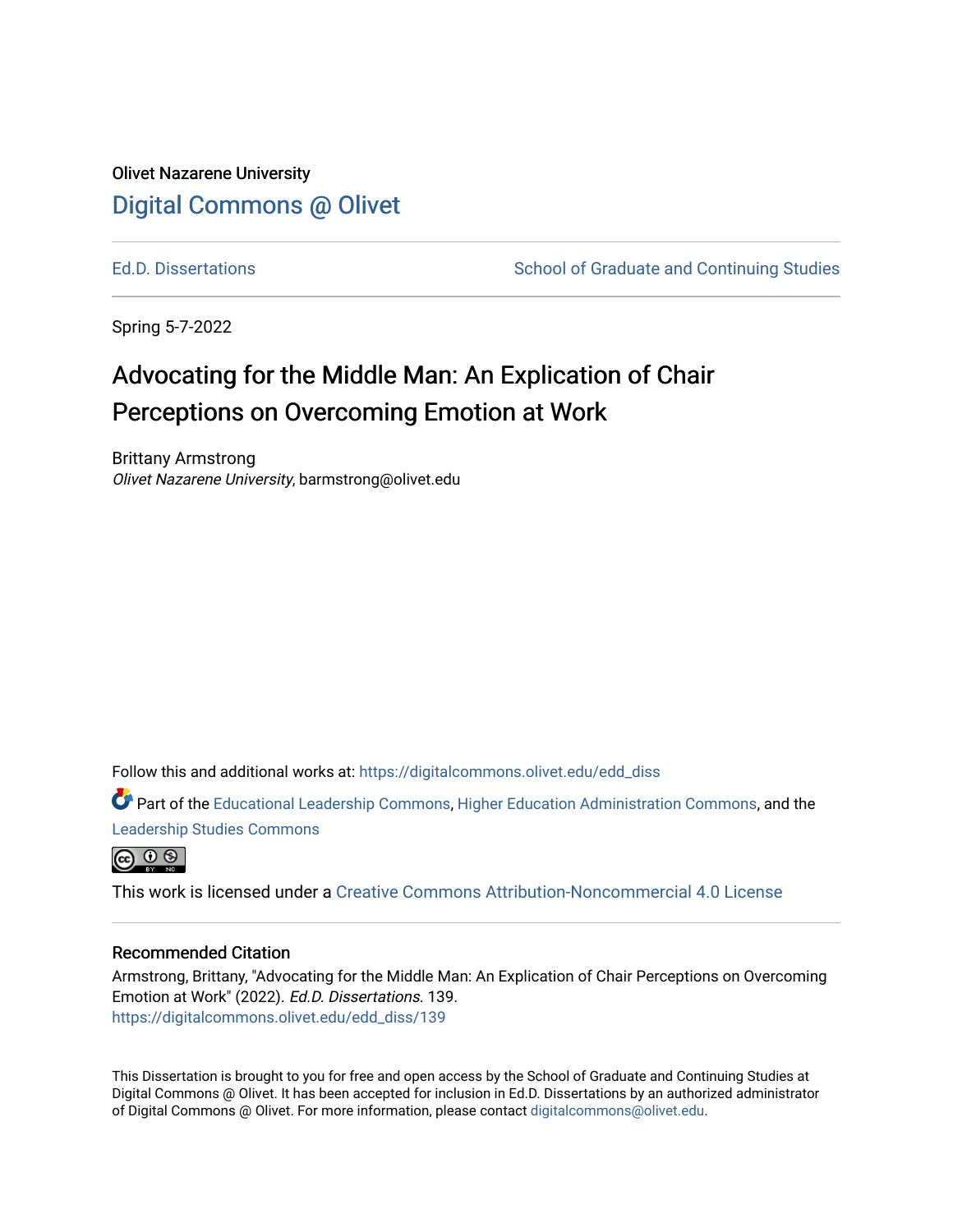## **Advocating for the Middle Man: An Explication of Chair Perceptions on Overcoming**

**Emotion at Work**

Brittany W. Armstrong

Olivet Nazarene University

EDUC 911B: Dissertation in Practice

Dr. Pauls

April 20, 2022

Certification of Authorship: I certify that I am the author of this paper and that any assistance I received in its preparation is fully acknowledged and disclosed in the paper. I have also cited any sources from which I used data, ideas, or words, either quoted directly or paraphrased. I also certify that this paper was prepared by me specifically for this assignment.

Your Signature: \_Brittany W. Armstrong\_\_\_\_\_\_\_\_\_\_\_\_\_\_\_\_\_\_\_\_\_\_\_\_\_\_\_\_\_\_\_\_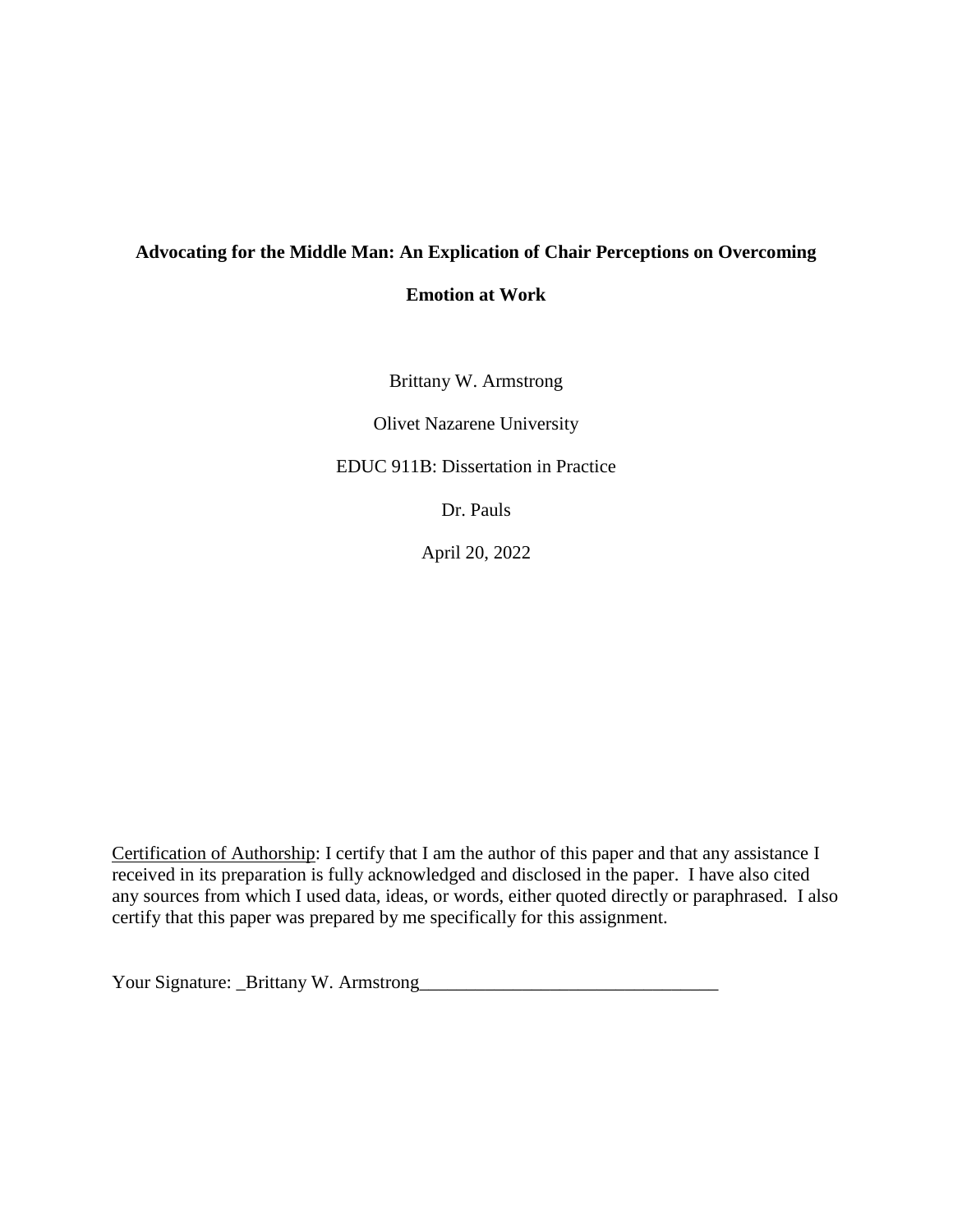DocuSign Envelope ID: 4699FF42-D2E8-4F48-8EC9-88CBF6DB1923

The Dissertation in Practice Committee for **\_\_Brittany W. Armstrong certifies** approval of the following Dissertation In Practice:

Advocating for the Middle Manager: An Explication of Chair Perceptions on Overcoming Emotion at Work

\_\_\_\_\_\_\_\_\_\_\_\_\_\_\_\_\_\_\_\_\_\_\_\_\_\_\_\_\_\_\_\_\_\_\_\_\_\_\_\_\_\_\_\_\_\_\_\_\_\_\_\_\_\_\_\_\_\_\_\_\_\_\_\_\_\_\_\_

DISSERTATION IN PRACTICE TITLE

 $\_$  , and the set of the set of the set of the set of the set of the set of the set of the set of the set of the set of the set of the set of the set of the set of the set of the set of the set of the set of the set of th

Qualitative

**METHODOLOGY** 

Committee:

Toni Pauls, Ph.D., Dissertation in Practice Coach

Kimberly Humerickhouse, Ph.D., Reader

DocuSianed by:  $\int d^2x \, dx$ 

Dissertation In Practice Coach

tainberly Humerickhouse Dissertation In Practice Reader

Elizabeth Schurman

 $E$ <sup>0416B873118E4D2</sup>, Elizabeth Schurman, Ph.D. Ed.D. Program Director

April 11, 2022 Date Approved: \_\_\_\_\_\_\_\_\_\_\_\_\_\_\_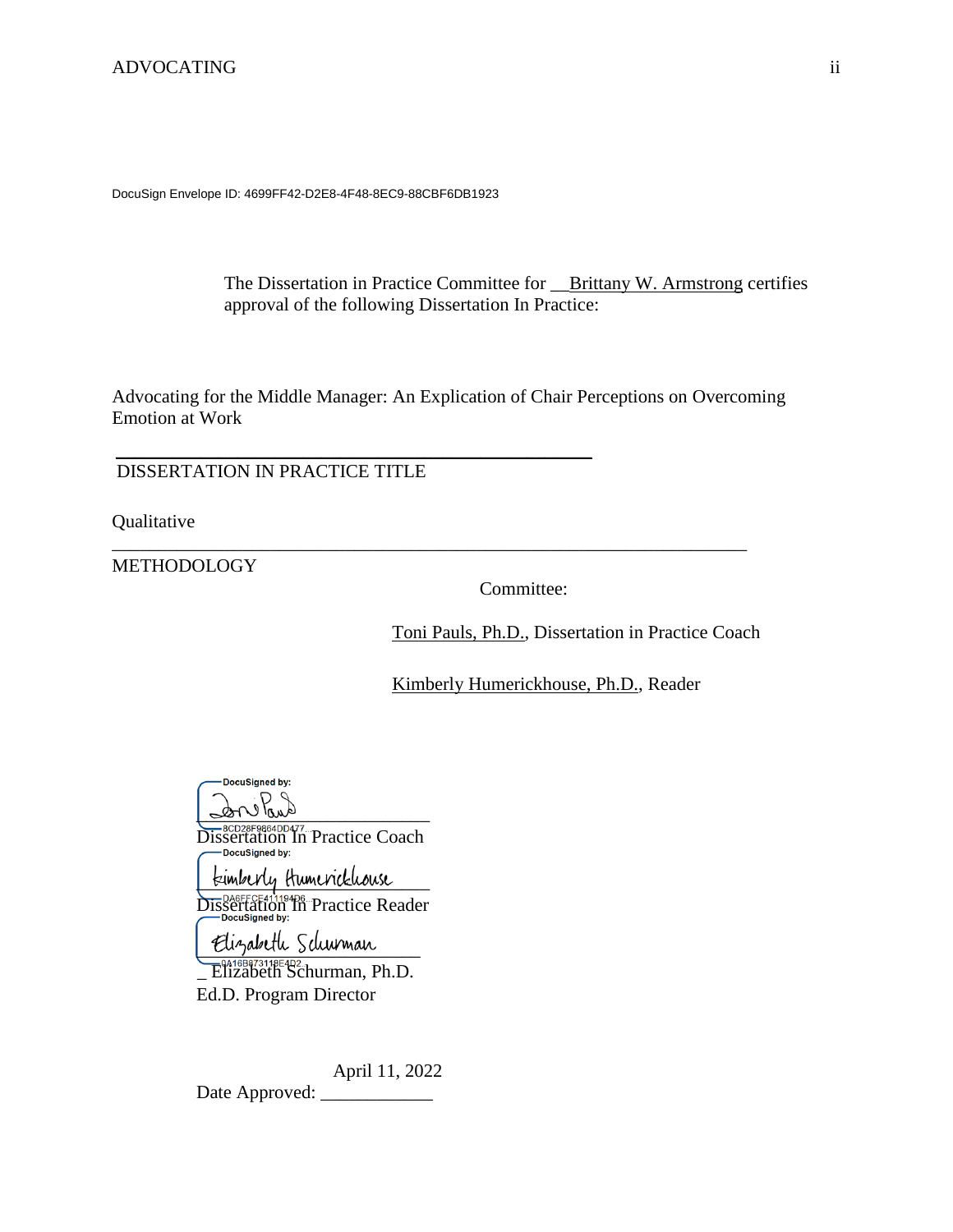**Copyright Page**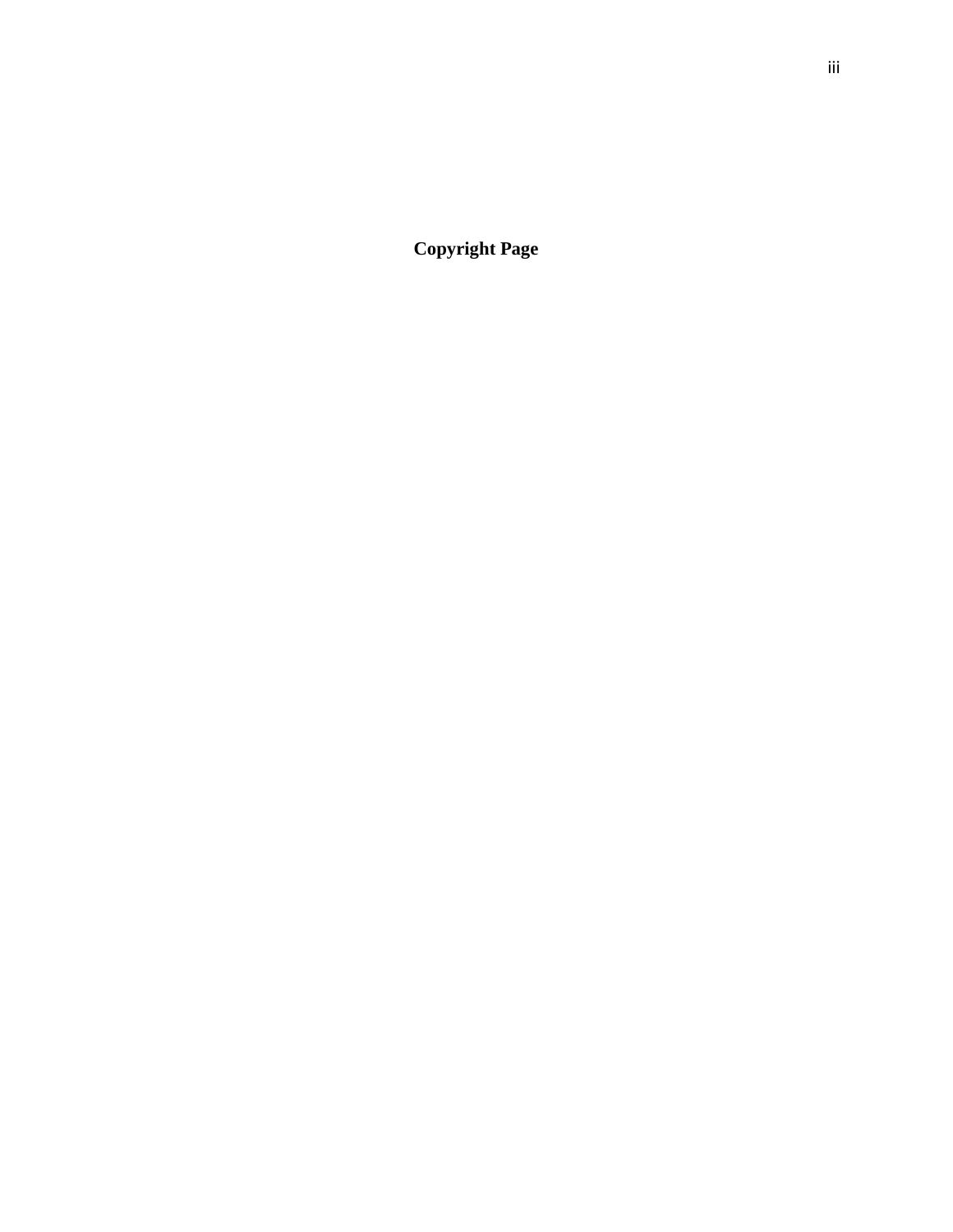### ABSTRACT

The researcher's study aimed to understand the perceptions of private university department chairs when engaging with emotional intelligence (EQ) at work. The qualitative approach provided the boundaries for the voice and the experience of the participants as the researcher collected interviews, department meeting minutes, and department program reviews from a sample of five department chairs across three, private universities. The following departments served as the study's population: mathematics, family and consumer science, business, education, and modern languages. Findings revealed participants perceived job satisfaction through the mediator of emotion. Participants identified the emotional challenges of department chair and perceived emotion within the context of department chair as something to be worked through rather than overcome. Participants worked through the emotional challenges through communication and balance of priorities. Participants disclosed the significance of emotional regulation through the lens of identity, and the researcher found support of the department chair's multi-faceted identities surfaced as important within the boundaries of the researcher's study. Findings revealed contextualization of the department chair's experience with emotional regulation to be subjective to the confines of the individual department, although, the need for emotional regulation while serving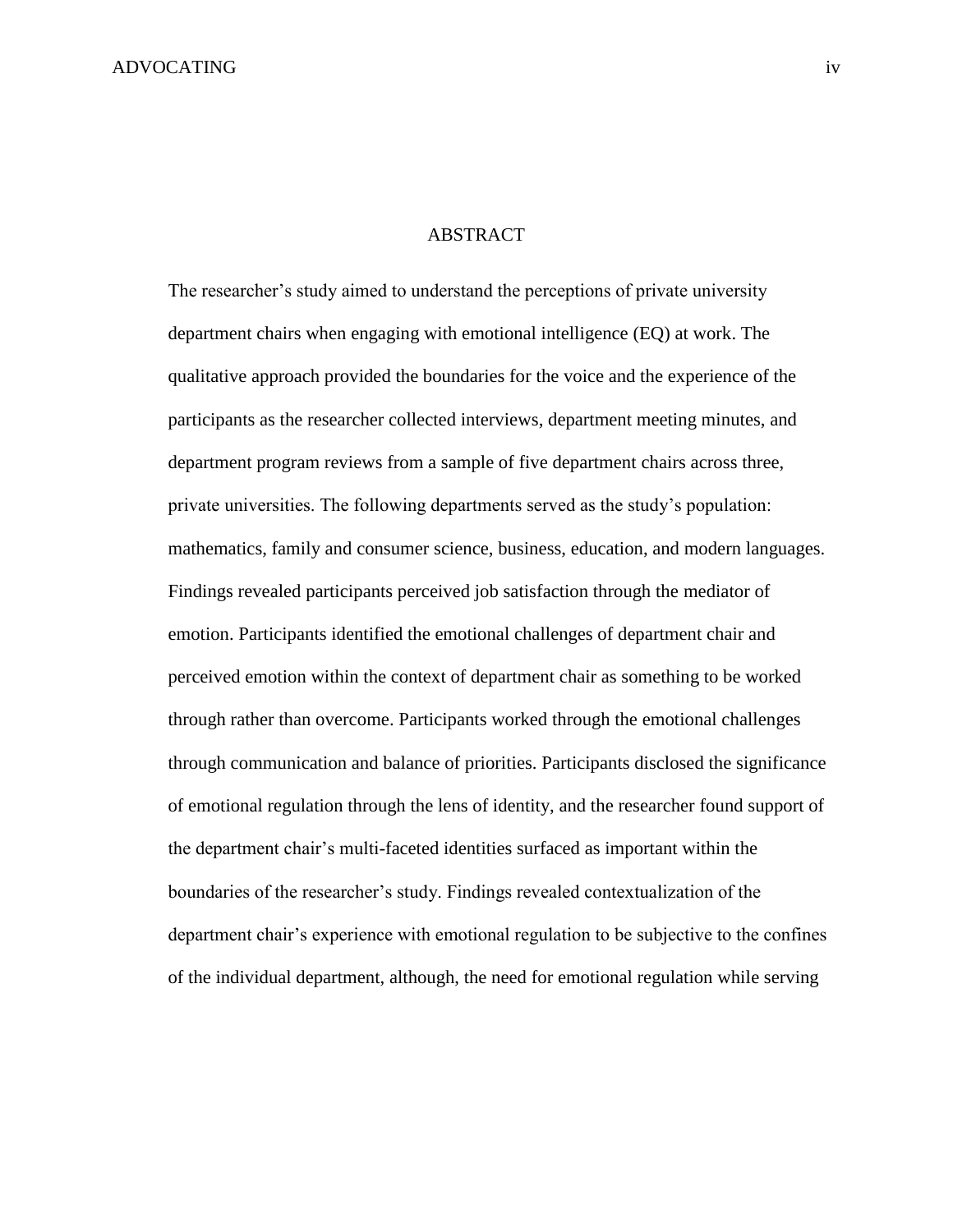one's institution transcends context. The researcher concluded department chairs do not receive formal, institutional emotional support and perceive support through organic, informal structures. Participants' emotional regulation depended on organizational membership behavior based on individual capacities. The researcher's contribution to the field of higher education explicated the blurred lines between participants' internal, organizational identities and external identities and the perception of emotional support.

Keywords: emotional intelligence, organizational citizenship behavior, leadership, higher education, emotional labor, emotional regulation, department chair, social exchange theory, identity, job satisfaction, employee engagement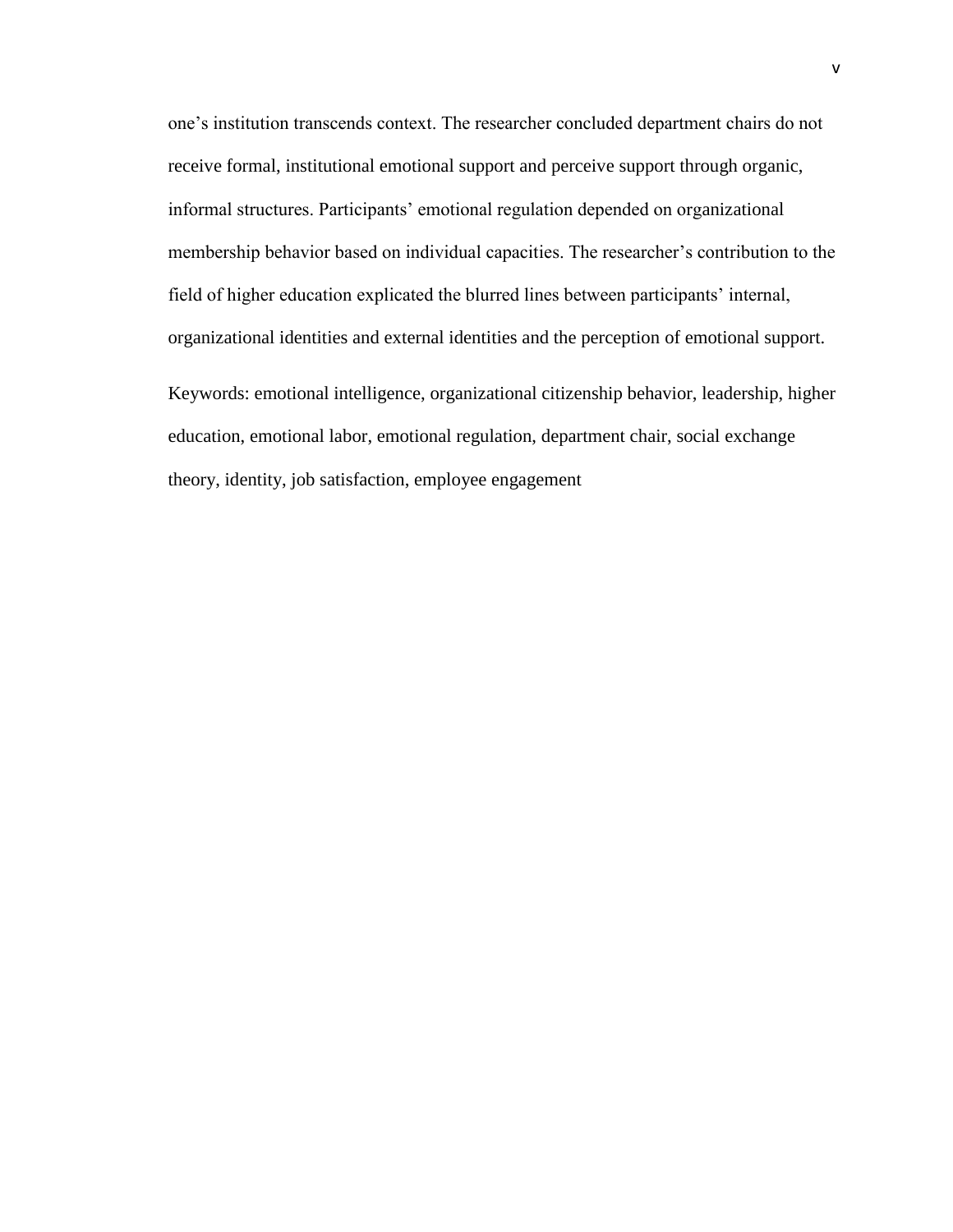### ACKNOWLEDGMENTS

Throughout the Ed.D. program, I have been taught to focus on that which is optimal; not urgent. In my life, when I identify the optimal, I first and foremost testify to the goodness of my Lord and Savior, Jesus Christ. Without Him, I would be nothing. It is only the Lord who can reconcile the difference between a high school dropout and a Doctor of Education. I owe Him everything!

Once I have my sights set on Christ, I then turn my gaze to my precious husband, Erik Mark Armstrong! In the last two and a half years, Erik served as my emotional support and voice of calm during times of great difficulty as we navigated life together. I respect how much he values the empowerment of his wife, and I adore his willingness to pursue effective leadership within our home. As my academic journey of 15 years comes to an end, I now gleefully cheer him on as he aims to complete his MAT.

To my husband, thank you, Erik, for your love, humor, reason, friendship, and commitment in our relationship as man and wife! I hereby bestow upon you an honorary doctorate as all I am is yours!

Erik and I find that we value family, and we love the time spent with the Walkers, Armstrongs, Welchs, and the Kirks! I consider every single member part of my large support group, especially my parents.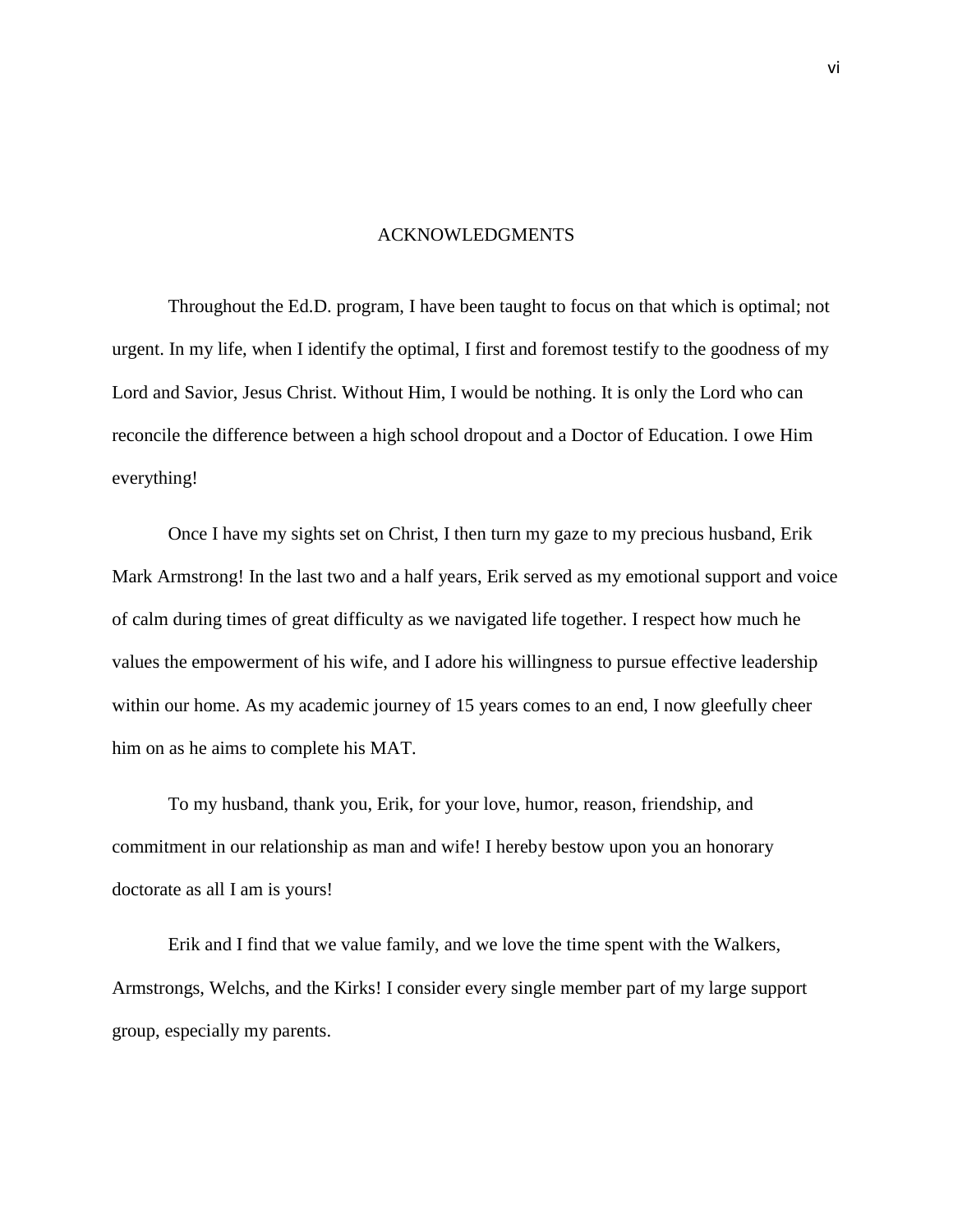To Chuck and Paula Walker, thank you for your constant encouragement and affirmation that I am who God wants me to be. Thank you for the eternal investment you made in my life! I am blessed to be called your daughter, and I will forever be grateful that I spent 28 years of my life as a Walker. I love you!

To my siblings, Shani, Lacie, Chip, and Will, thank you for always believing in my "smarts!" It has been a major source of motivation to know I have sisters and brothers who believe in me and want to see me succeed!

To my in-laws, Mark and Cyndi Armstrong, I am your daughter. I am amazed at how much you both constantly show you care! Thank you for always being in my corner!

To my grandparents, Bill and Ann Walker and Wanda Welch, words fall short to accurately describe how much I credit you with my accomplishments. I am forever humbled by the prayers I have heard my grandmothers pray over me and for me, and your faithfulness to our King keeps me in His favor. THANK YOU! Grandmom and Mamaw, you both are rare rubies that I will forever cherish.

To my cohort peers, we no longer have to say, "to the other side." We're here! The boat is docked! I would be lost without you. Thank you for walking this journey together! You people get me!

To my department chair and colleagues, thank you for creating a space of flexibility and freedom as I pursued scholarship! Thank you for being a constant source of love and support. For all the times we either chatted about the dissertation or shared in frustrations, THANK YOU! I have an incredible support team in you!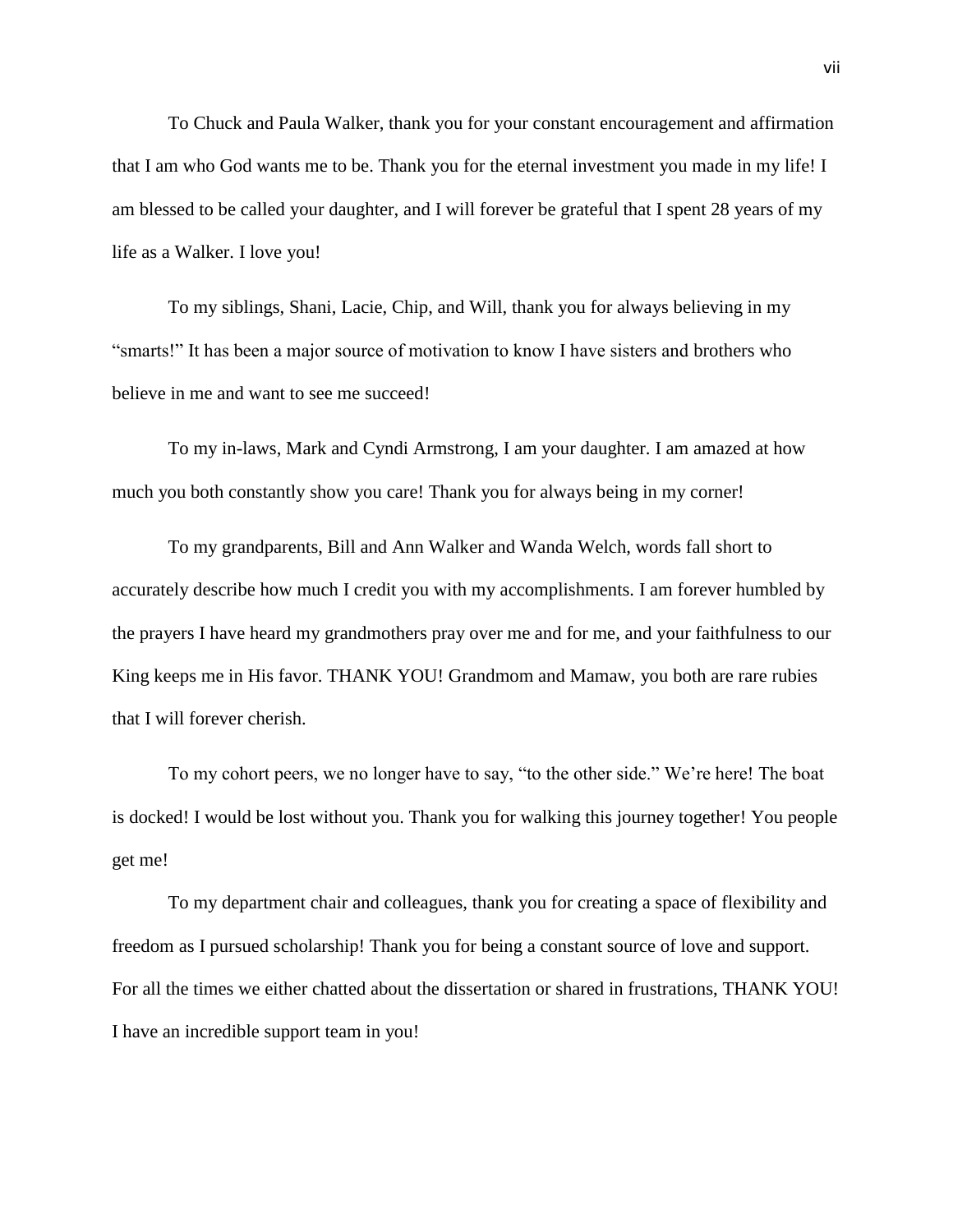To my dissertation coach and reader, thank you for always believing in my abilities! Thank you for journeying with me in patience as I asked a million and one questions. Thank you for always talking me off the ledge as there were times I considered quitting the program! You are a blessing to me!

To my participants, thank you for sharing your stories and experiences! I enjoyed partnering with you through the process!

To each and every family member, friend, and supporter, THANK YOU for embracing my life as a doctoral candidate these last two and a half years! I value my circle of influence, and I am thankful to have such wonderful people in my corner!

We did it, folks! However, stay tuned! This is only the beginning! Thankful for each of you,

*Brittany W. Armstrong, Ed.D.*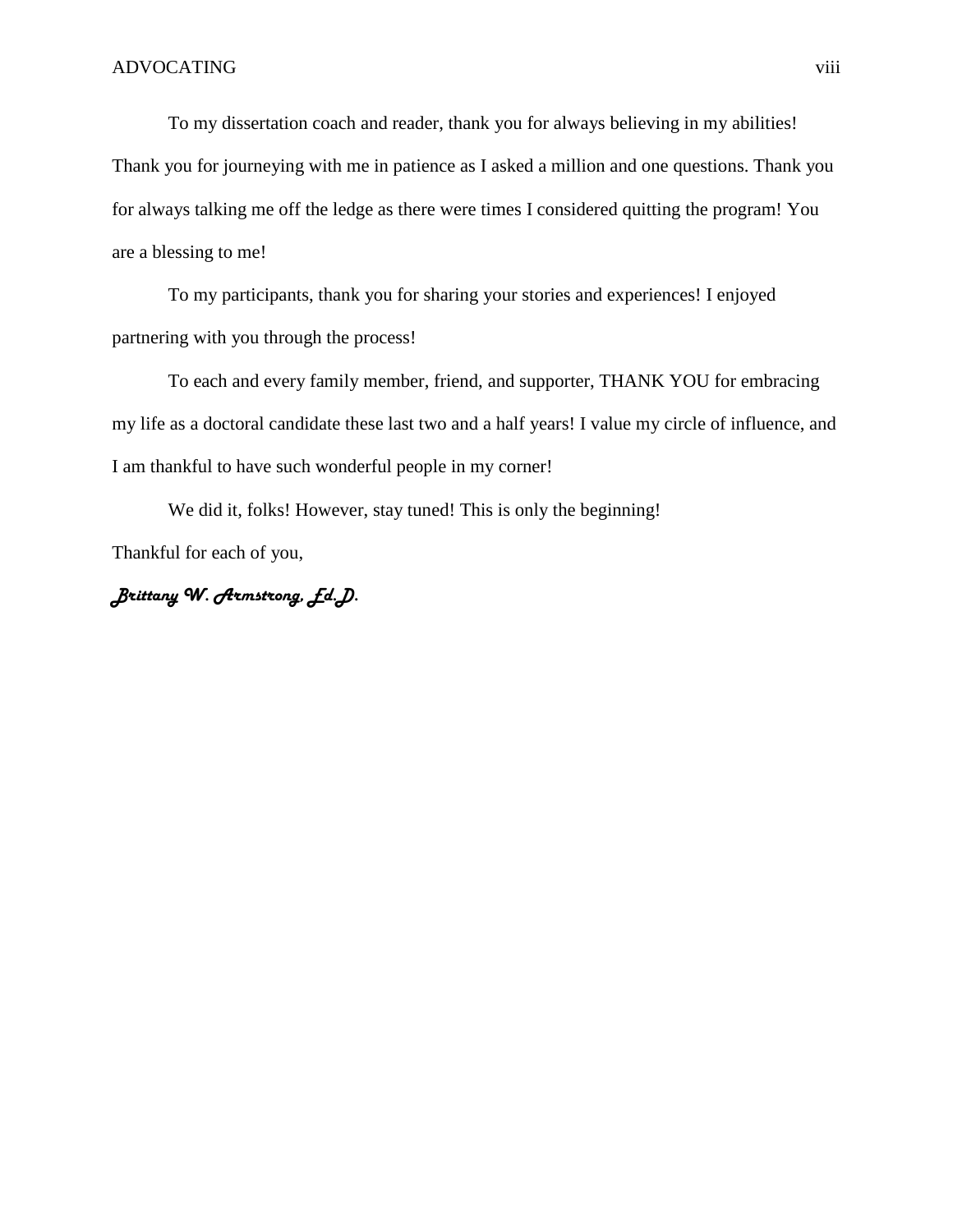### DEDICATION

I dedicate this dissertation to my grandmother, Ann Benefield Walker, who introduced me to what it means to truly follow Jesus and discipled me in the ways of godly living. Never holding a position, but always a born leader. Never a scholar, but the wisest woman I know. This dissertation is a fruit of her labor, forever and always.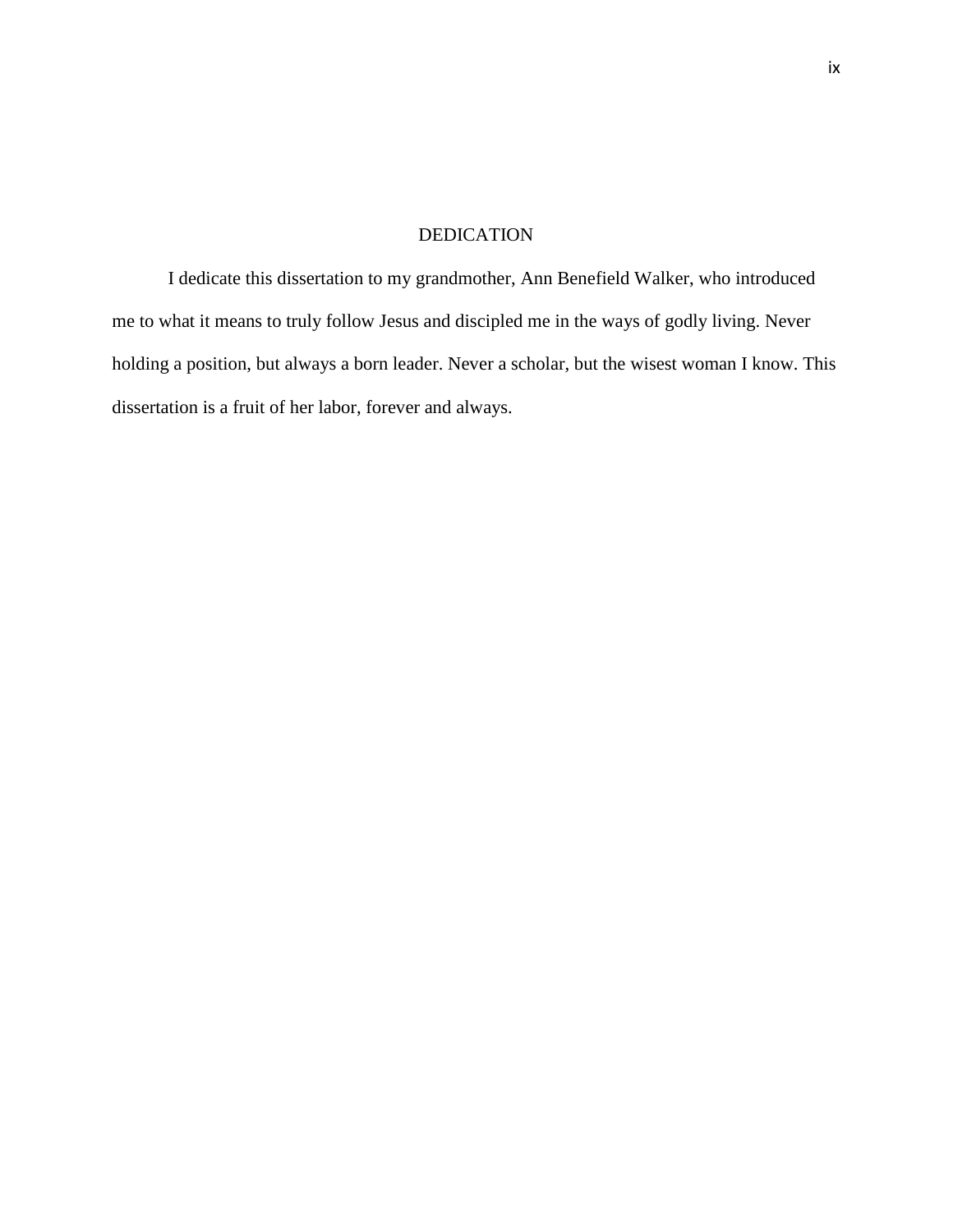# **TABLE OF CONTENTS**

| HEI FACULTY SERVICE DEMAND …………………………………………………………………21 |  |
|--------------------------------------------------------|--|
|                                                        |  |
|                                                        |  |
|                                                        |  |
|                                                        |  |
|                                                        |  |
|                                                        |  |
|                                                        |  |
|                                                        |  |
|                                                        |  |
|                                                        |  |
|                                                        |  |
|                                                        |  |
|                                                        |  |
|                                                        |  |
|                                                        |  |
|                                                        |  |
|                                                        |  |
|                                                        |  |
|                                                        |  |
|                                                        |  |
|                                                        |  |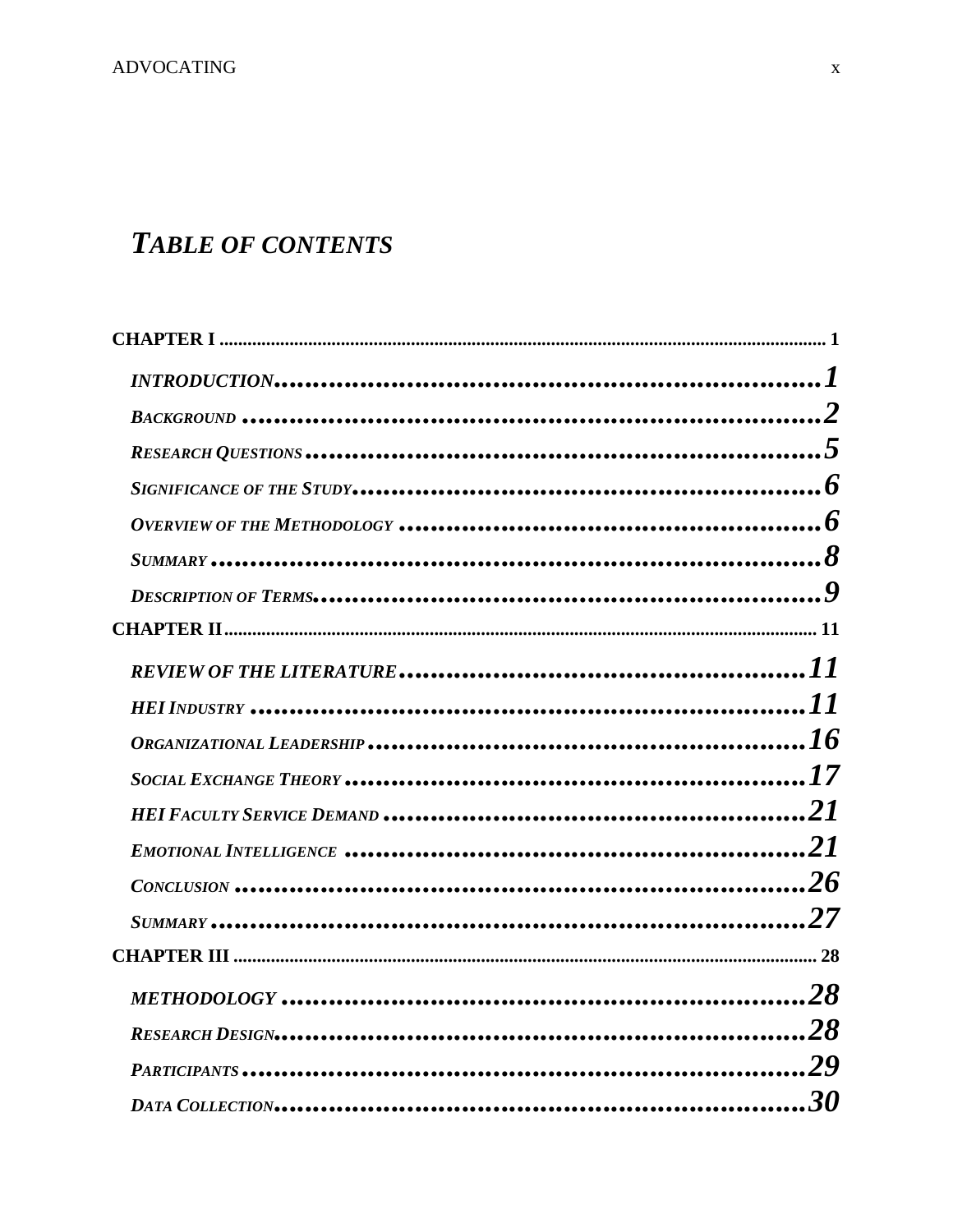| RQ1: How do HEI department leaders perceive their relationship between job satisfaction<br>RQ2: What are common misconceptions about institutional service and department leader<br>RQ3: How do departmental leaders' emotional regulation strategy efforts differ across<br>RQ4: How does emotional regulation effect each identity construct for department leaders? |  |
|------------------------------------------------------------------------------------------------------------------------------------------------------------------------------------------------------------------------------------------------------------------------------------------------------------------------------------------------------------------------|--|
|                                                                                                                                                                                                                                                                                                                                                                        |  |
|                                                                                                                                                                                                                                                                                                                                                                        |  |
|                                                                                                                                                                                                                                                                                                                                                                        |  |
|                                                                                                                                                                                                                                                                                                                                                                        |  |
|                                                                                                                                                                                                                                                                                                                                                                        |  |
|                                                                                                                                                                                                                                                                                                                                                                        |  |
|                                                                                                                                                                                                                                                                                                                                                                        |  |
|                                                                                                                                                                                                                                                                                                                                                                        |  |
|                                                                                                                                                                                                                                                                                                                                                                        |  |
|                                                                                                                                                                                                                                                                                                                                                                        |  |
| Discussion on Department Chair Capacity for Emotional Regulation Ability 68                                                                                                                                                                                                                                                                                            |  |
| Emotional Regulation through Acceptance of Internal and External Identities 69                                                                                                                                                                                                                                                                                         |  |
|                                                                                                                                                                                                                                                                                                                                                                        |  |
| IMPLICATIONS, RECOMMENDATIONS, AND LIMITATIONS                                                                                                                                                                                                                                                                                                                         |  |
|                                                                                                                                                                                                                                                                                                                                                                        |  |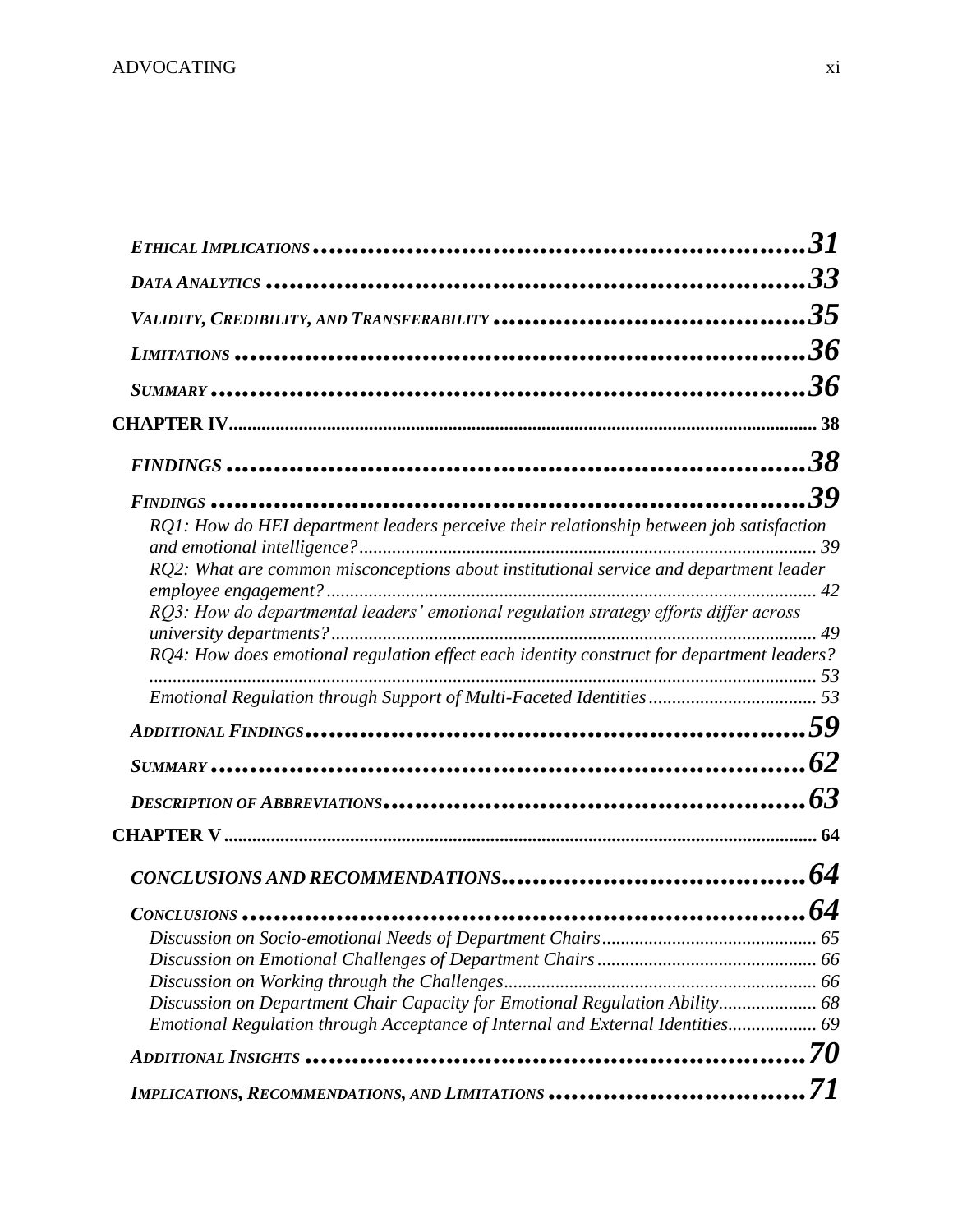| Implications for Socio-Emotional Needs of Middle Managers in Upper Administrative<br>LIMITATIONS …………………………………………………………………………77<br>$\frac{C\text{LOSING REMARKS}}{78}$ |  |
|------------------------------------------------------------------------------------------------------------------------------------------------------------------------|--|
|                                                                                                                                                                        |  |
|                                                                                                                                                                        |  |
|                                                                                                                                                                        |  |
|                                                                                                                                                                        |  |
|                                                                                                                                                                        |  |
|                                                                                                                                                                        |  |
|                                                                                                                                                                        |  |
|                                                                                                                                                                        |  |
|                                                                                                                                                                        |  |
|                                                                                                                                                                        |  |
|                                                                                                                                                                        |  |
|                                                                                                                                                                        |  |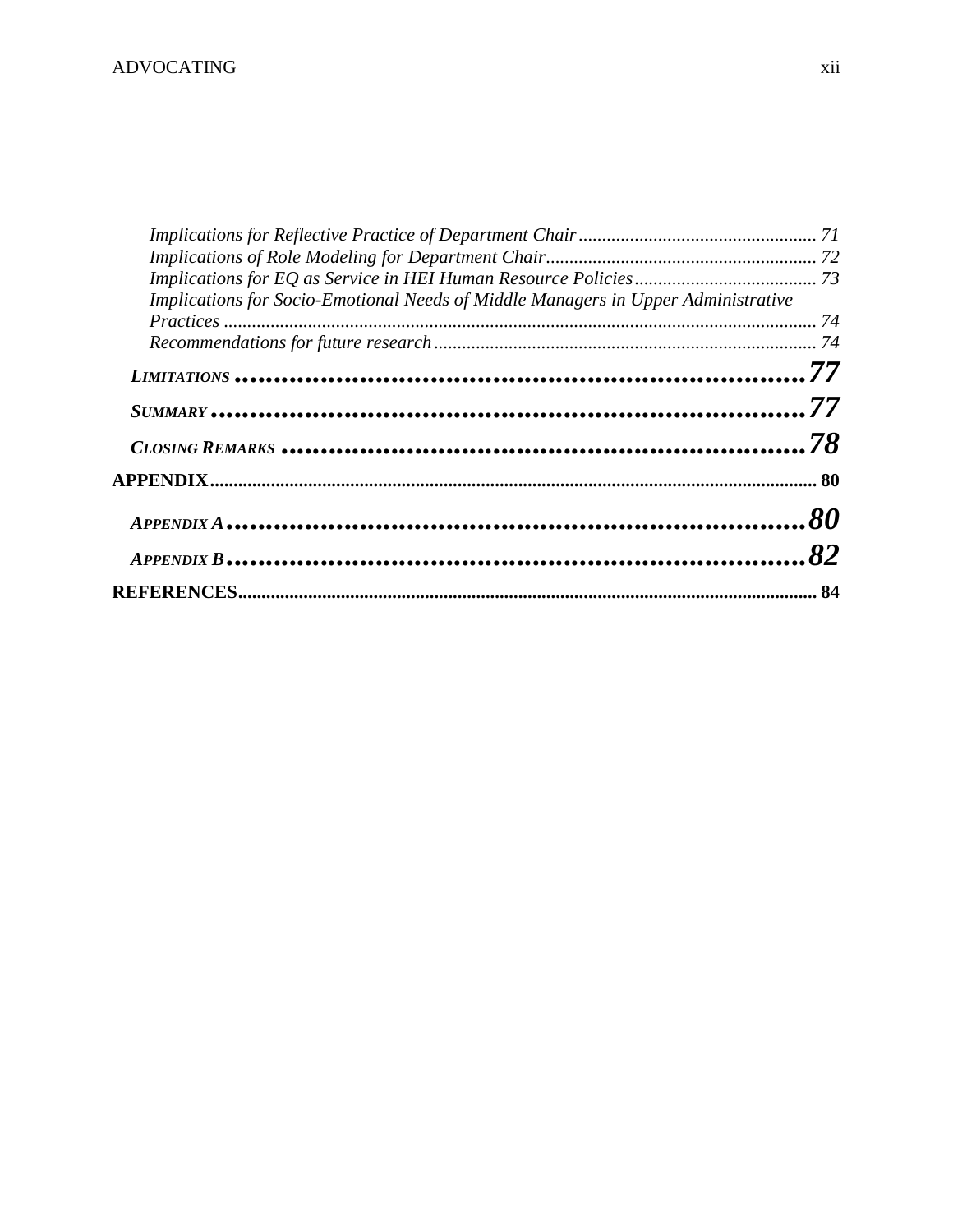### CHAPTER I

### INTRODUCTION

<span id="page-13-1"></span><span id="page-13-0"></span>Leadership positions within higher education institutions (HEIs) have traditionally possessed multi-faceted role requirements (Rybnicek, Leitner, Baumgartner, and Plakolm, 2019). Past organizational expectations for departmental leaders have required their employees to assume the following organizational identities: manager, leader, faculty member, developer of subordinates, and scholar (Gmelch, 2016). The complexity of each identity associated with the role of departmental leader often caused emotional distress for the individual required to move between the identities (Rybnicek, et al., 2019). This study employed Mayer's Ability Model that identified leadership as a learned behavioral ability rather than a personality trait (Mayer, Caruso, & Salovey, 2016). The study's behavioral approach aligned Mayer's Ability Model with Northouse's (2019) explication that leadership development is a lifelong process (Northouse, 2019). Lumpkin and Achen (2018) considered emotional intelligence a leadership behavior necessary in the workplace. Morris and Feldman (1996) defined emotional labor in the literature as an employee's behavioral trait that is utilized through job performance to demonstrate how a leader manages emotion. The researcher's study investigated the convergence of academic leadership and emotion by examining employee engagement and job satisfaction within departmental leaders' professional identities for the purpose of an in-depth analysis of HEIs' organizational climate.

### **Statement of the Problem**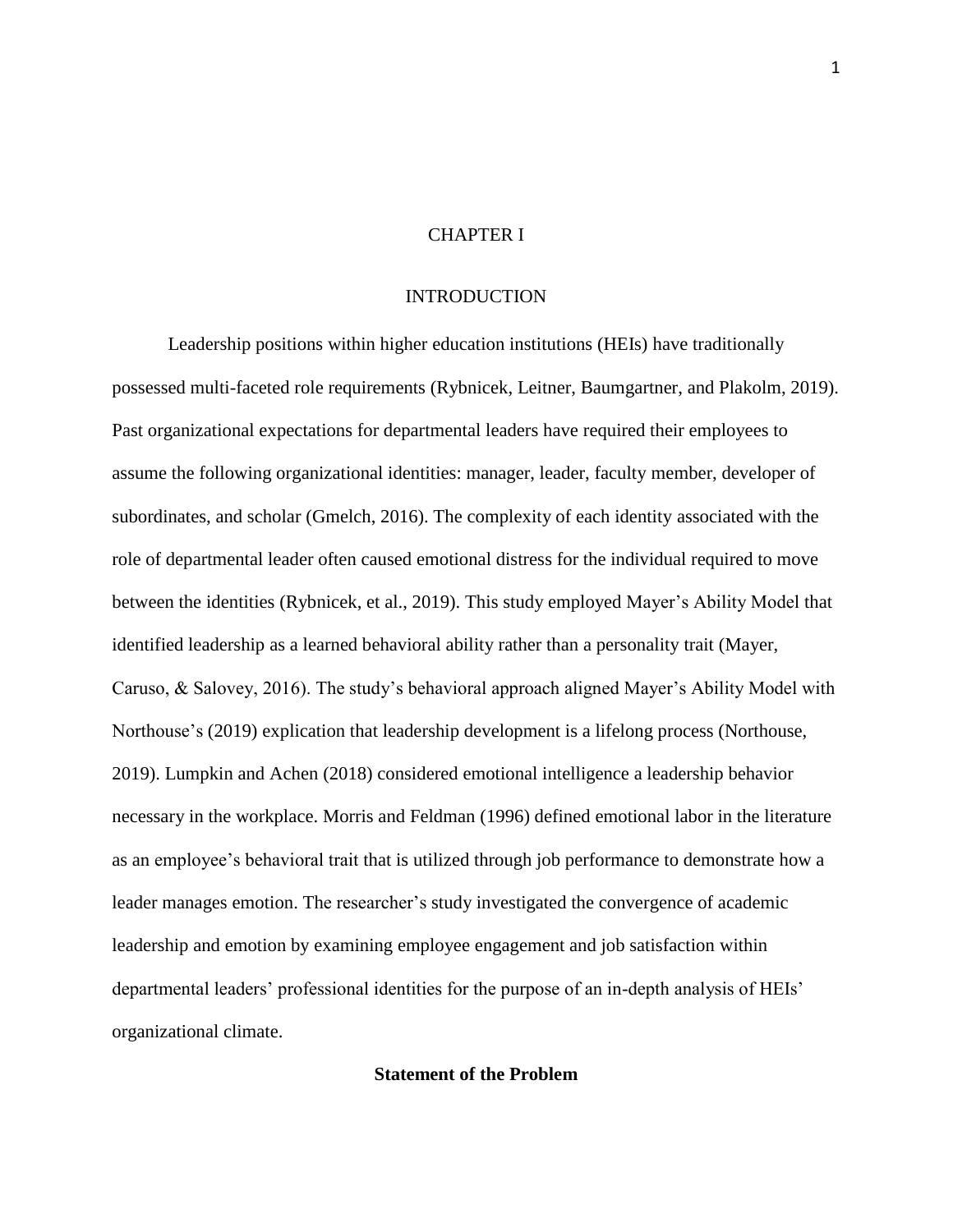Leadership and emotion have an ongoing, distinct, positive correlation within existing research (Humphrey, Burch, and Adams, 2016). Previous studies have identified emotional intelligence as a learned ability when describing the characteristics of effective organizational leaders (McClesky, 2014). McClesky (2014) deconstructed emotional intelligence to include emotional labor. Cowley (2019) studied the role of emotional labor for the HEI department chair by expounding on identity.

Based on the lack of contextualization of emotional labor within HEI departmental leadership, it became apparent that future research was needed to further describe the perceptions of university departmental leaders' who fill the dual role of manager and leader on the relationship between reconciliation of professional identity and self-awareness of emotional tensions between the dual role of manager and leader. This qualitative narrative study aimed to depict the perceived emotional intelligence realities of HEI department leaders based on Gmelch's (2016) two of the four contextualized organizational identities in order to contribute a closer examination into the knowledge-based organizational culture climate (Al-Kurdi, El-Haddadeh, & Eldabi, 2020) and organizational citizenship behavior (Blau, 1964).

### **Background**

<span id="page-14-0"></span>Academic leadership research redirected focus in the last 10 years in response to Gmelch's (2004) complaint that HEIs have yet to advance their leadership development, looping the industry in synonymous harmony with the Dark Ages (Bellibas, Ozaslan, Gumus, and Gumus, 2016). Inelmen, Selekler-Goksen, and Yildirim-Oktem (2016) noted the level of recent interest in pursuing additional study of participants serving in academic leadership by university administrators based on the findings of the relationship between the decline of HEI organizational citizenship behavior (OCB) and HEIs' effectiveness. Ocampo, Acedillo,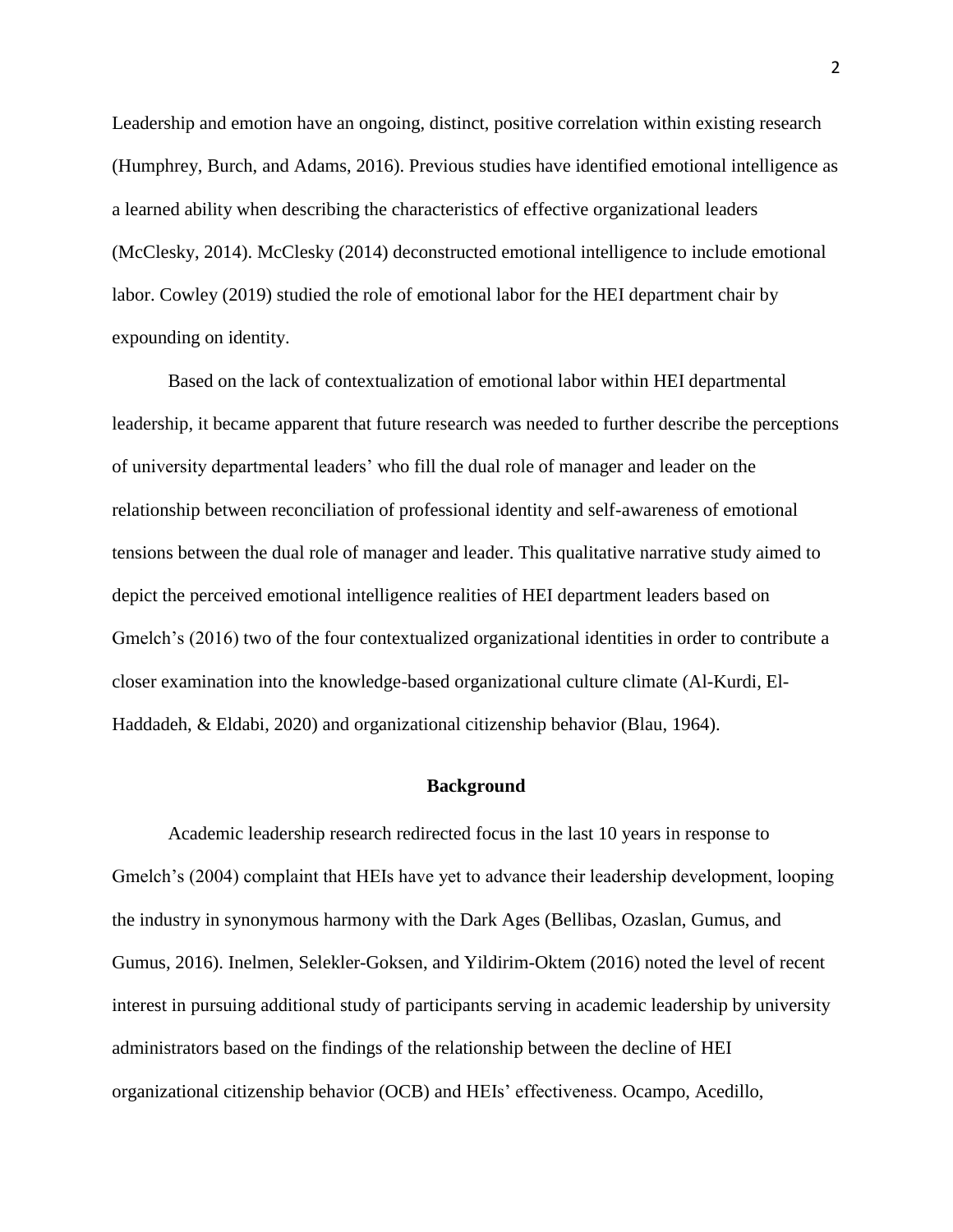Bacunador, Balo, Lagdameo, and Tupa (2017) conducted a historical review of OCB and found Likert's (1961) study that proved the socio-emotional needs of employees resulted in organizational productivity. Armstrong and Woloshyn (2017) reported findings that addressed cognitive dissonance among academic department leaders and their experience with role conflict, stress, and strain. Gonaim (2016) affirmed the role of individual academic departments as university change-agents led by the department chair claiming the department's success depends on the chair's effectiveness. Therefore, the researcher's study sought to explore the synergies of eight to nine university department chairs and their ability to manage self through the context of emotional intelligence.

### **Issues within HEI Industry**

HEI research addressed neoliberalism as the belief system influencing HEI organizational culture today (Huang and Pang, 2016; Lawless, 2017). This university culture transformed the relationships between key stakeholders; such as, students and faculty (Lawless, 2017). The student identity transformed into consumer, whereas faculty identity transformed into service provider. HEIs began enacting entrepreneurial reform purposing to engage in their global, competitive market (Huang and Pang, 2016). Despite the economic advantages for HEIs, problems emerged throughout academic leadership. Armstrong and Woloshyn (2017) expounded on the infrastructure of the dynamics between senior administrators and lower middle managers by stating the lived experiences of department chairs during the neoliberal era:

Senior administrators are pressuring chairs to assume positions of oversight and to adopt professional management approaches and attitudes that require them to manage resources,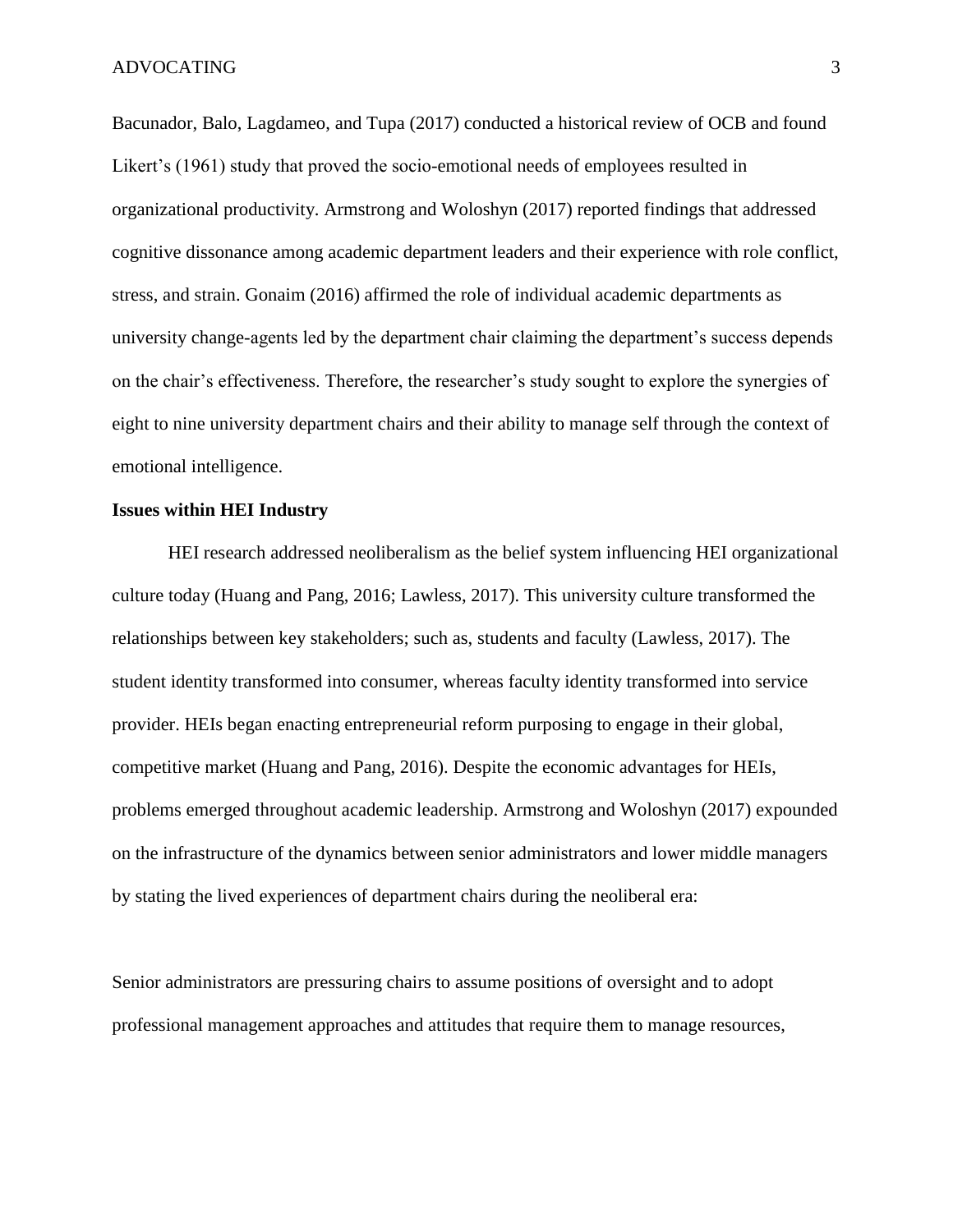initiate program change, and problem solve in unilateral ways consistent with entrepreneur-based institutional objectives and initiatives (p. 99).

To survive higher education's push for a neoliberal mindset, Lawless (2017) approached the professional identity of university faculty as individuals who must connect with students more so than they excel in their teaching and research.

Studies in academic leadership the lived experience of the department chair are lacking (Huang and Pang, 2016). The researcher's study identified the problem and enacted a plan to address the following variables within the context of the department chair: employee engagement, job satisfaction, emotional intelligence, emotional labor, leadership, and managerial responsibilities (Inelman et al., 2016); Ocampo et al., 2017). Sani, Malang, Ekowa, Wekke, Sorong, Idris, and Malang (2018) measured leader success through intellectual quotient (IQ), emotional quotient (EQ), and spiritual quotient (SQ). Based on the social construct of departmental chair, the researcher found it best to employ EQ and identified limitations of the study by understanding that by not exploring the other two dimensions, the researcher's study failed to acknowledge the totality of leader success. The researcher justified this decision through Mandelson and Stabile's (2019) study that claimed the HEI industry lacked experts in the application of emotional intelligence within educational leadership.

#### **The Department Chair**

The researcher's study narrated the lived experiences of eight to nine department chairs of three private universities. Armstrong and Woloshyn's (2017) findings revealed tension among department leaders between their identity and their use of voice within their organizational setting. Armstrong (2017) described the role of the department chair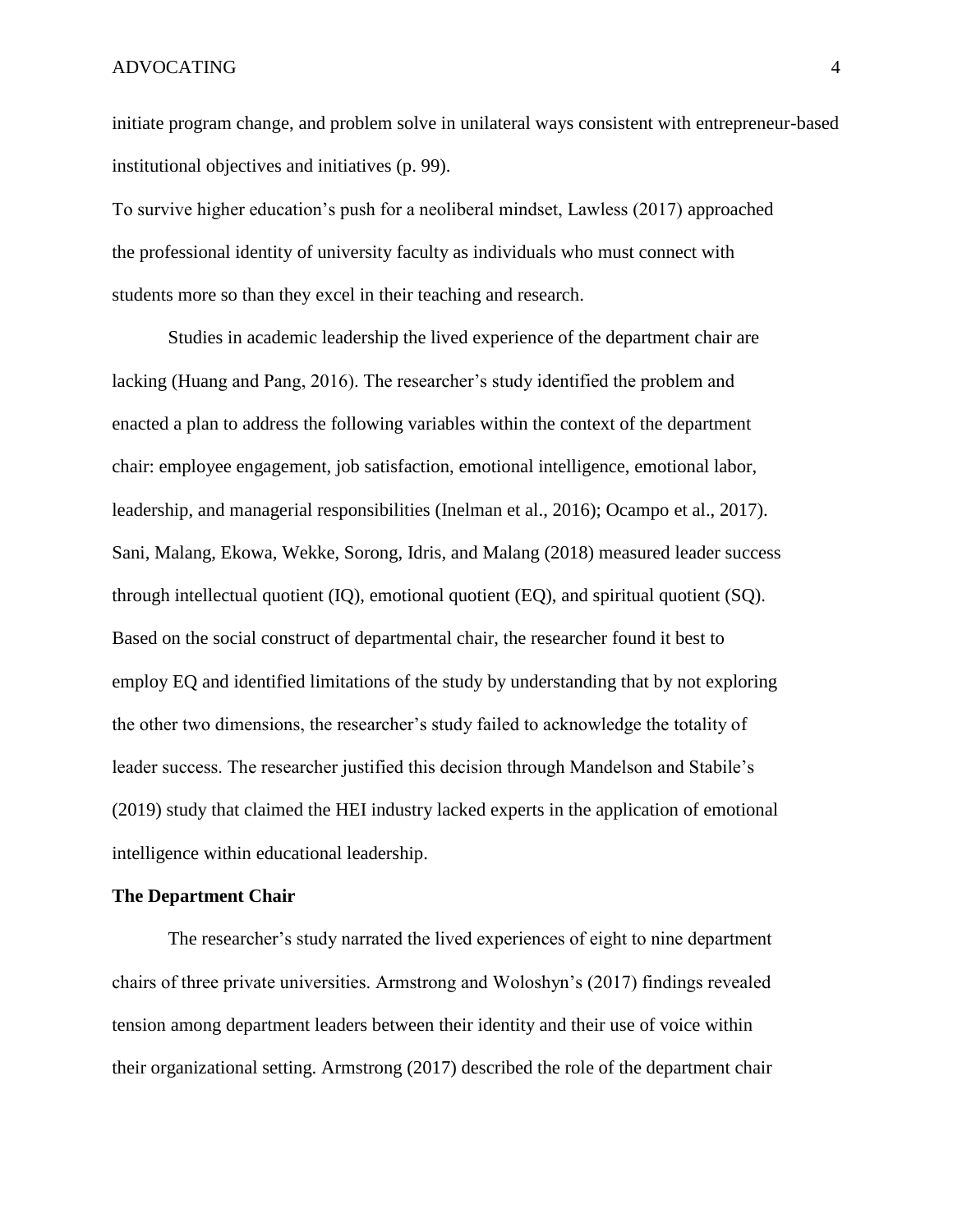and the institutional expectations. Research indicated department leaders received the position through the request of senior administrators and not through intentional pursuits of higher achievement. Armstrong (2017) conducted a qualitative study that explicated the dual role of the middle manager by focusing on the departmental leader's role as manager and scholar. The study found the middle management position posed the following three major challenges: 1. Managing position, 2. Managing people, and 3. Managing self (Armstrong, 2017). Gonaim (2016) referenced Gmelch's (2004) assessment when determining effective departmental leaders: 1. Conceptual understanding of the role of leadership, 2. Skills development, and 3. Reflective practices—self-awareness and knowledge. The researcher's study aimed to conduct further analysis of department leaders' reflective practices.

### *Research Questions*

<span id="page-17-0"></span>The study addressed the following research question:

How do private higher education institutions' (HEI) departmental leaders perceive overcoming emotion at work?

The study proposed the following four sub-questions:

- 1. Research Question #1: How do HEI department leaders perceive their relationship between job satisfaction and emotional intelligence?
- 2. Research Question #2: What are common misconceptions about institutional service and department leader employee engagement?
- 3. Research Question #3: How do departmental leaders' emotional regulation strategy efforts differ across university departments?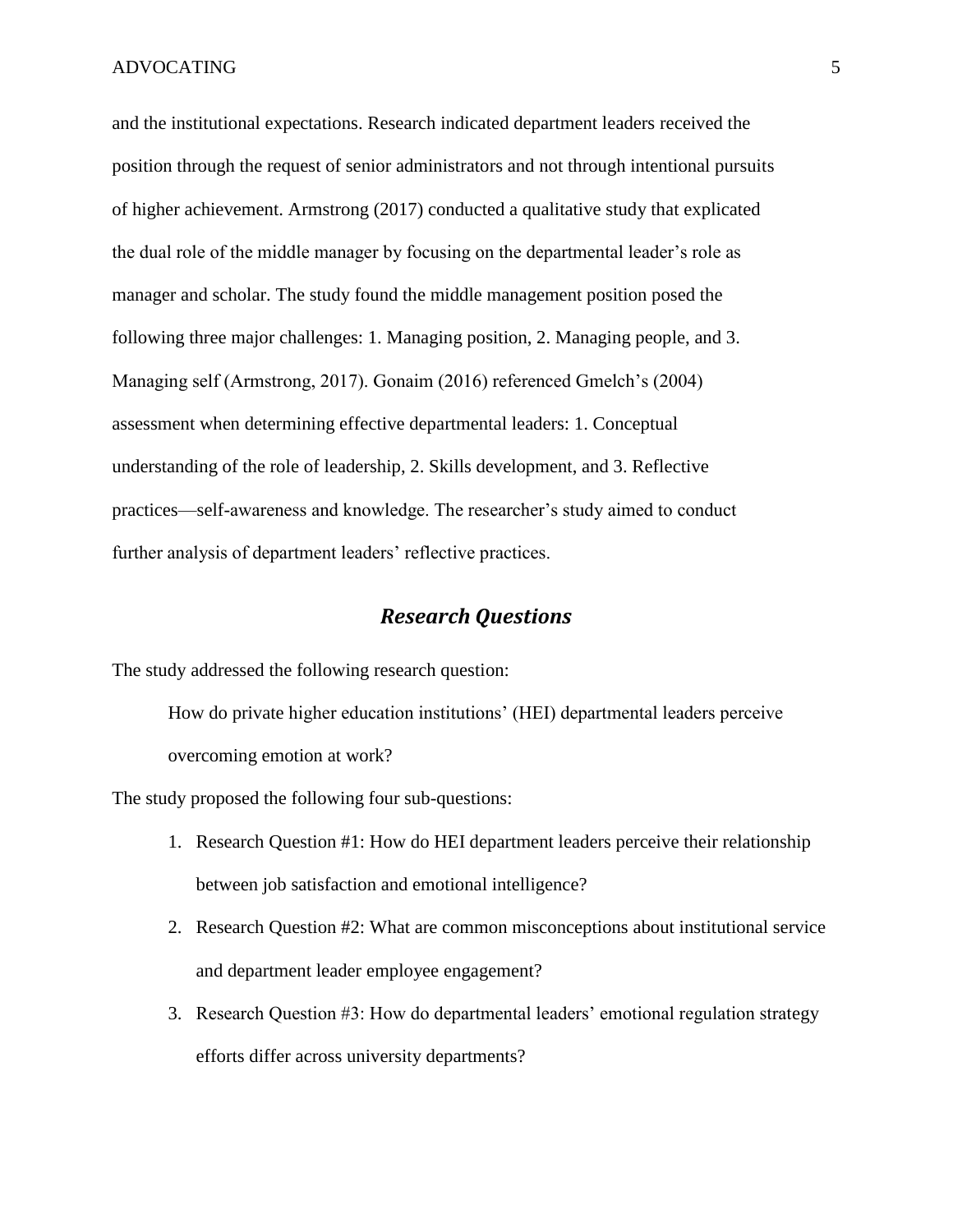4. Research Question #4: How does emotional regulation effect each identity construct for department leaders?

### <span id="page-18-0"></span>**Significance of the Study**

The organizational understanding of the traditional university setting is shifting underneath the supply and demand for more entrepreneurial universities (Rybnicek, et al., 2019). Rybnicek et al. (2019) determined the future of departmental identities relied heavily on both industry and academia with an emphasis on the departmental leader as a researcher; going so far as to even claim departmental positions belong to scholars with an extensive curriculum vitae (CV). Gmelch (2016) laid out departmental leader responsibilities as tasks that were bestowed rather than pursued. Rybnicek et al. (2019) addressed the department leader's struggle of balancing identity as scholar within the role of department chair due to organizational expectations of department production. This study benefited HEIs as knowledge-based organizations in three ways. First, the in-depth investigation of departmental leader perceptions on their own complex emotions provided the organization with a better understanding of their human resources strategies for positive organizational climate sustainability. Also, the study proved useful as a preliminary view into the role of scholar as a possible area needing further research in the case of a university transformation to entrepreneurial. The study's emphasis on the relationship between emotional labor and leadership contributed to the gap in existing leadership literature (Humphrey, Burch, and Adams, 2016).

### <span id="page-18-1"></span>**Overview of the Methodology**

This study purposed to bridge the gap between emotion and leadership research; specifically relating to the need for additional research in emotional labor's role within organizational leadership situated in American Midwest culture (Humphrey et al., 2016). The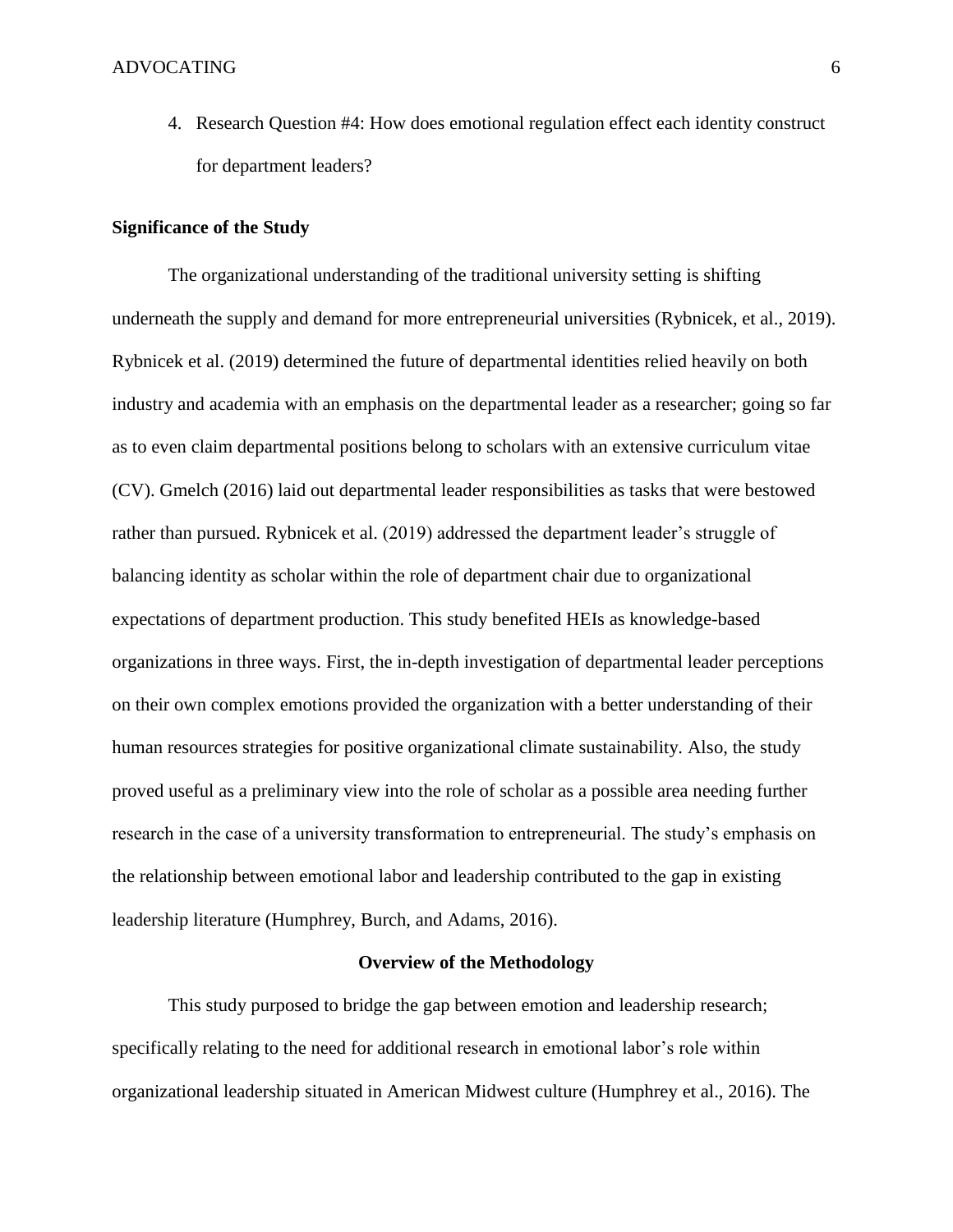study investigated the following research question: How do private HEI departmental leaders perceive overcoming emotion while at work?

### **Narrative**

A qualitative case study approach through narrative inquiry was selected for this study. The rationale behind selecting narrative inquiry included the phenomenon's ability to adapt to the construct of reality, based on the confines of social engagement at the workplace, through masterful storytelling. This study incorporated the theoretical framework of leadership existing as social practice (Koveshnikov and Ehrnroth, 2018). The relational component of sociality within narrative inquiry, specifically between researcher and participant, also played a key role when making the decision (Clandinin and Huber). The study aimed to express the multifaceted diversity of individual experience through the integrity of oral tradition bound by the parameters of the case study.

### **Population/Sample**

The target population consisted of three private universities. Random stratified sampling was used to recruit university departmental chairs. The rationale behind this decision included predetermined criteria for the desired sample. However, due to the difficulty of collecting the sample, the researcher relied on snowball sampling. Limitations emerged through the small sample size of the following five department chairs: business, education, modern languages, family and consumer science, and mathematics. University provosts and one university president ensured immediate entrance with essential stakeholders throughout the research process.

### **Data Collection**

Data collection took place through five semi-structured interviews, department meeting minutes, and departmental program reviews. Semi-structured interviews were conducted via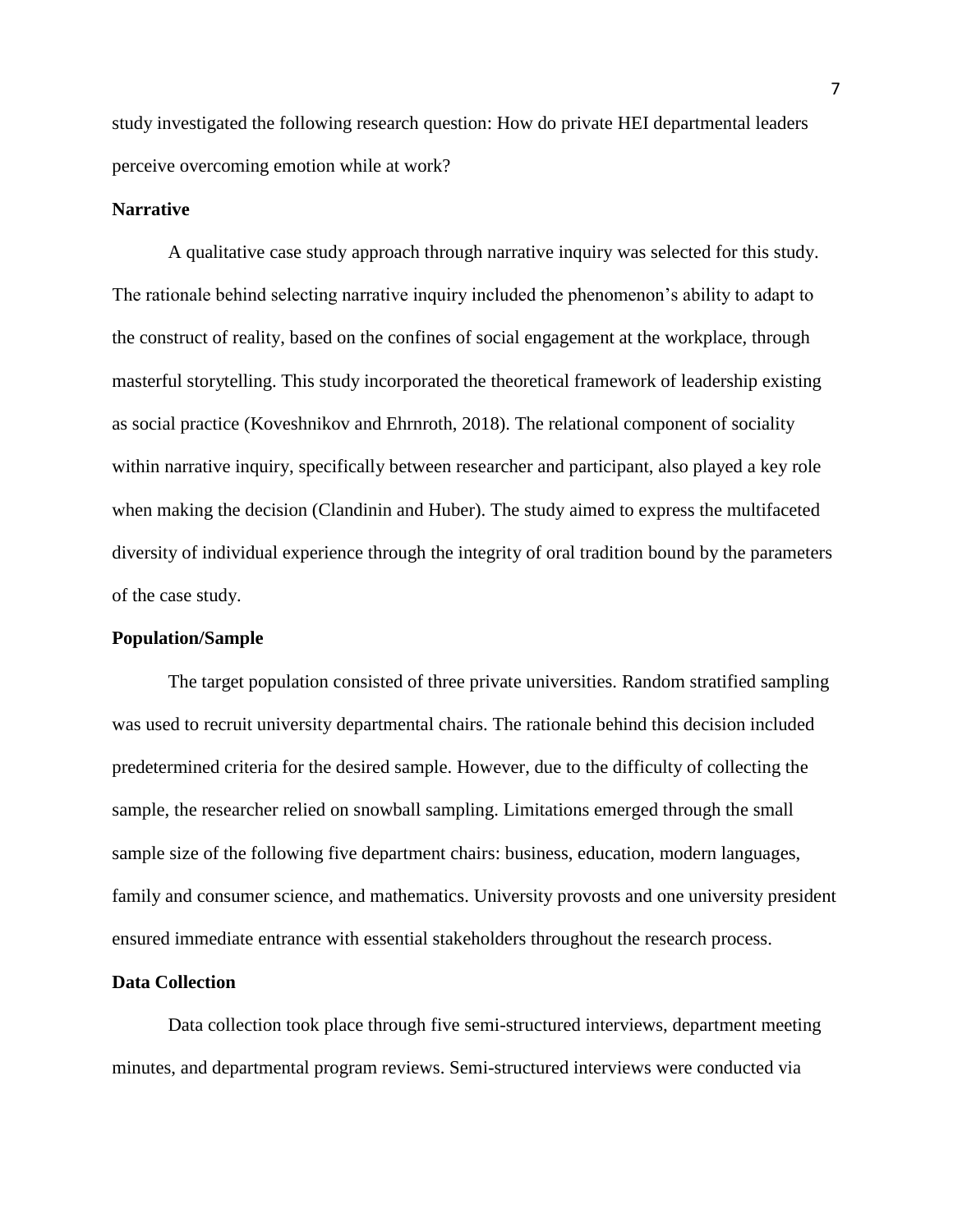online platforms and face-to-face sessions in thirty-minute increments for each participant. The recording of each interview guaranteed the ease of the transcription process. A spiral bound notebook and four to six Word documents held the transcriptions from the individual interviews. Each interview received its own folder, backup folder, and locations on both a flash drive and the laptop's database. Once three years past publication expired, the data collection was destroyed and eliminated from the electronic trash bins. Paper evidence was sent through the paper shredder.

### **Data Analysis**

The five 30-minute online, semi-structured interviews, department meeting minutes, and departmental program reviews underwent data analysis. Triangulation, in vivo coding, emotion coding, and theming the data enhanced data analysis. In vivo coding allowed the data to be categorically connected for the purpose of telling a story (Qualitative Data Analysis). The data analysis computer program, QDA Miner Lite, was used to support manual coding and provided additional results. The completion of second cycle coding led to the implementation of thematic coding. Thematic coding identified the relationships between the individual stories of participants helping the researcher formulate effective interpretation of the data.

### **Summary**

<span id="page-20-0"></span>Chapter 1 proposed a deeper investigation into departmental leader perception on organizational display rules of emotional labor and how the four departmental identities contextualize emotional labor through a qualitative, narrative approach in methodology. The study built upon leadership and emotional intelligence research. Each phenomenon conveyed the importance of breaking down the following variables: academic leadership, professional identity, self-awareness, emotional intelligence, emotional regulation, employee engagement, and job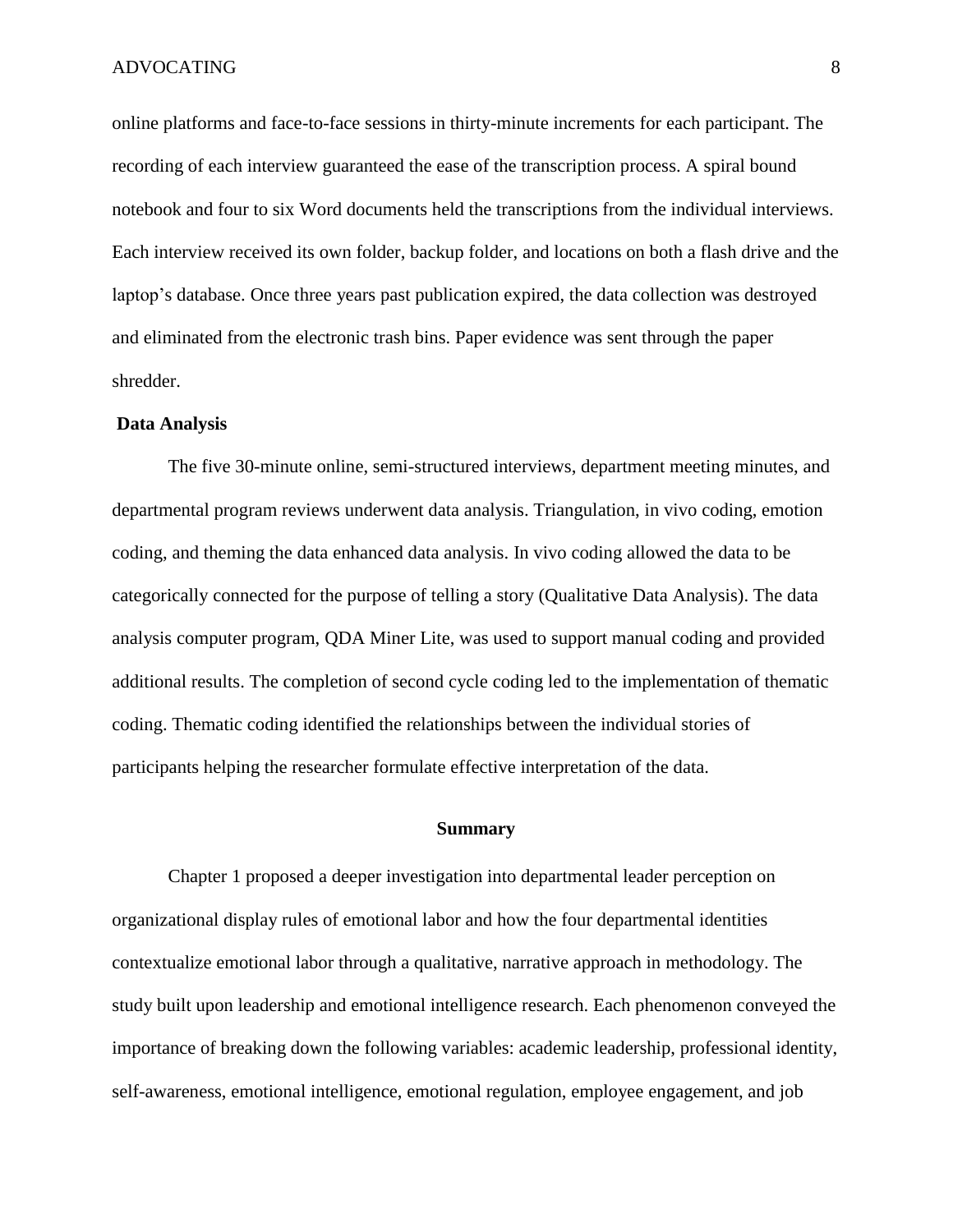satisfaction. Northouse's (2019) behavioral leadership approach conceptualized the foundational structure of this study with an emphasis on leadership application. Chapter 1's overview solidified the need for satisfaction of the study's objectives. The dissertation in practice dealt with the following limitations: 1. Specific context of Midwestern culture, 2. Subjectiveness of individual department leaders, 3. Situation-induced emotion, and 4. Limited sample size.

### *Description of Terms*

<span id="page-21-0"></span>*Behavioral leadership approach*. Northouse's (2019) leadership theory that emphasizes both task behavior and relationship behavior when influencing organizational followers. *Emotional intelligence*. Similar to an individual's IQ, emotional intelligence is the level of ability of perception, use, and engagement with emotion and the emotion of others (McCleskey, 2014).

*Emotional labor*. Emotional labor is the work is takes for an organizational member to convey the appropriate emotional reaction according to the organization's policies on display rules (Morris and Feldman, 1996).

*Entrepreneurial university*. Entrepreneurial universities adopt a scientific, instructional approach relating to departmental production of research, research funding, and economic growth (Rybnicek, Leitner, and Baumgartner, 2019).

*Neoliberalism*. An economic-based belief system that engages corporate ideals of prioritizing costs, profit, and competition; placing an emphasis on the customer (Huang and Pang, 2016).

*Organizational citizenship behavior (OCB)*. OCB encompasses employee attitudinal and emotional engagement within their organization through selected behavior (Sani, Malang, Ekowati, Wekke, Sorong, Idris, and Malang, 2018).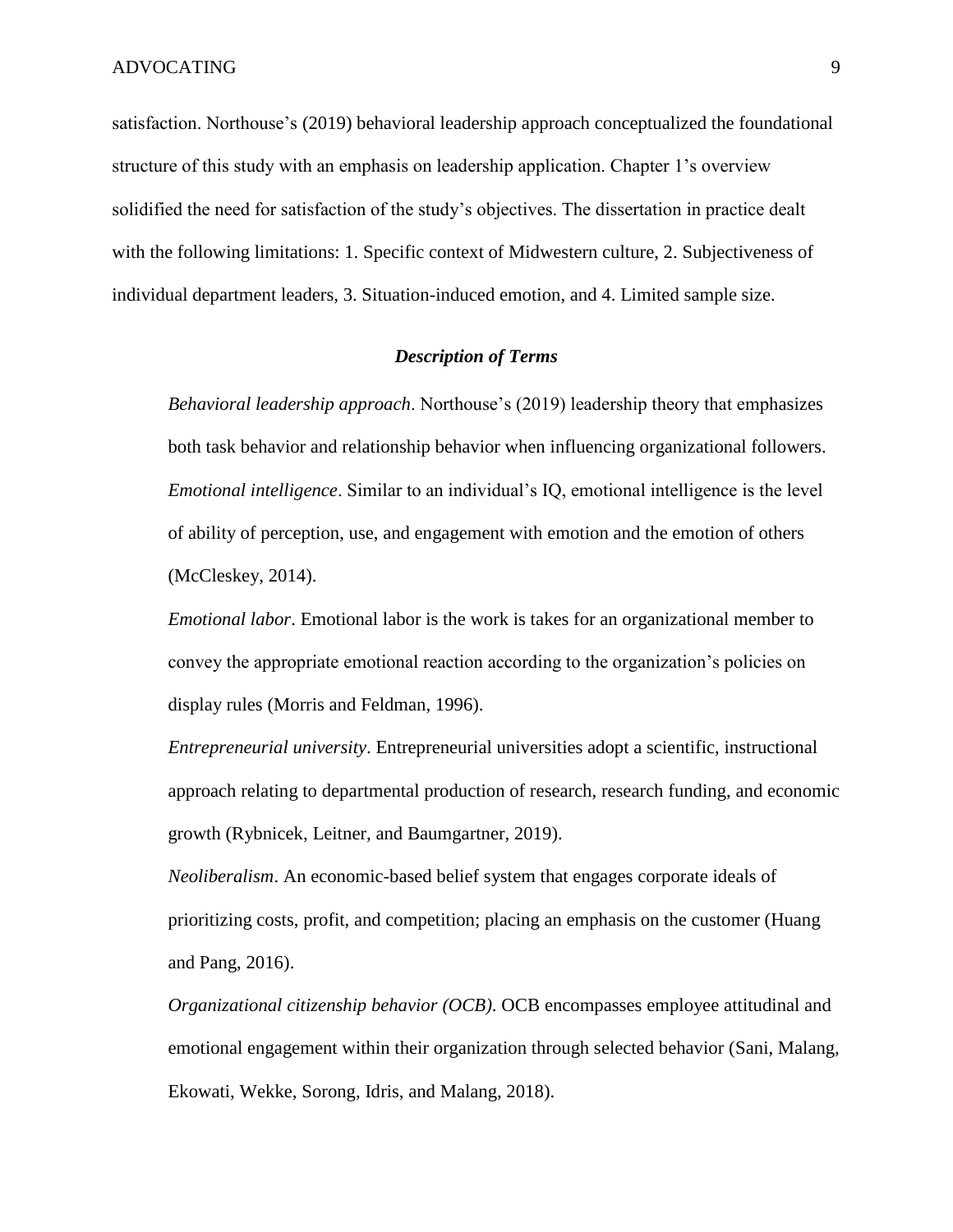<span id="page-22-0"></span>*Salovey and Mayer's 1990 Cognitive Ability Model.* The model structures the leader's ability to govern one's own emotion and the emotion of others and to facilitate selfawareness for the convergence of emotion and behavior (Drigas and Papoutsie, 2018).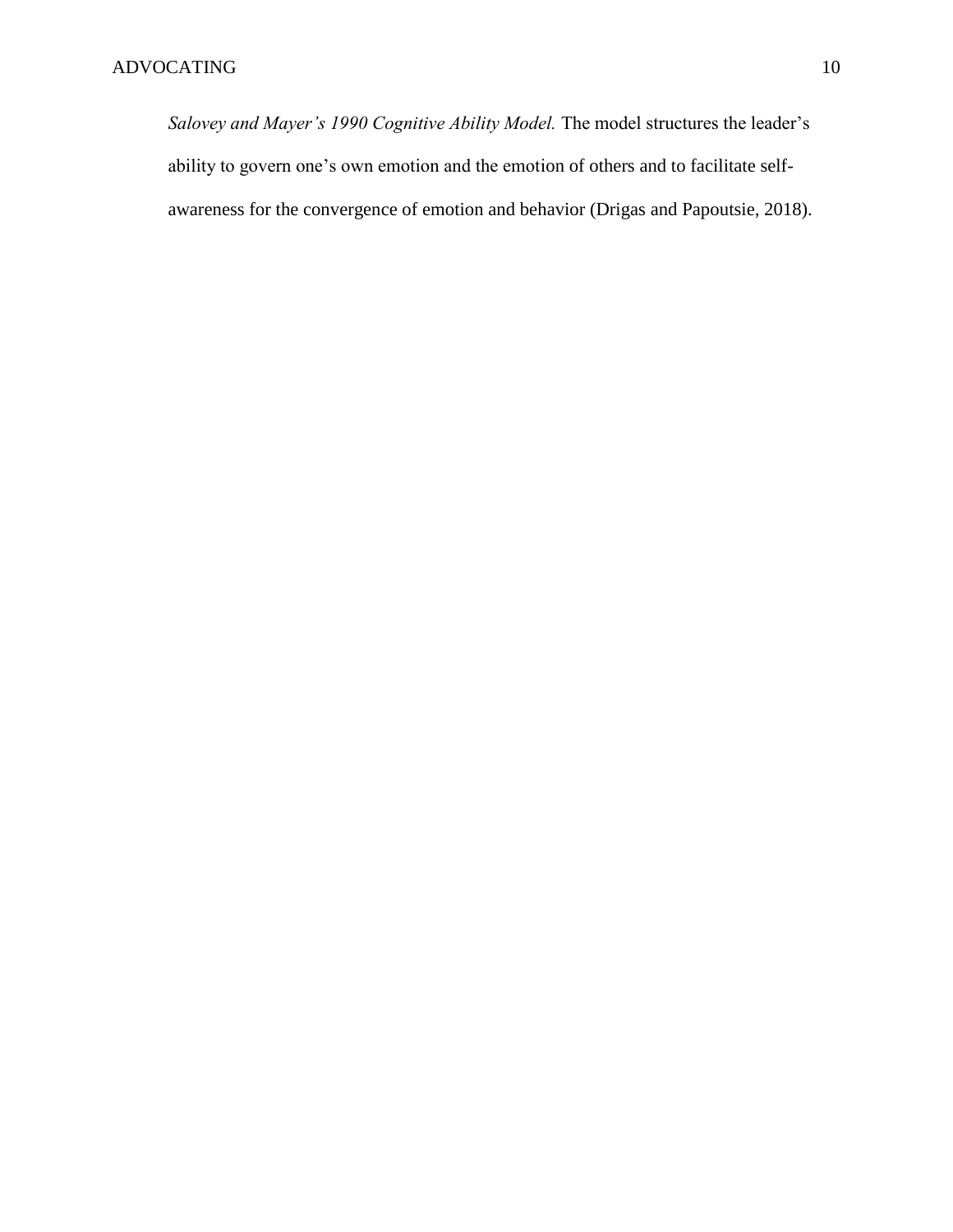### **CHAPTER II**

### REVIEW OF THE LITERATURE Introduction

<span id="page-23-0"></span>Due to the 2020 COVID-19 pandemic, HEIs' pending economic situation has the question of sustainability on university leaders' minds. The purpose of this literature review was to create a framework illustrating the relationship between the organizational identities and emotional labor of departmental leaders. The impact of the 2008 economic upheaval was also considered when exploring these unique organizational challenges. The complex literature foundation serving this study was comprised of the following: innovation literature, entrepreneurship literature, organization literature, higher education literature, leadership literature, and emotion literature. The literature review explored ethical organizational leadership in practice through the lens of the HEI industry.

### **HEI Industry**

### <span id="page-23-1"></span>**Background**

The economic turmoil of 2008 created a demand on American higher education institutions to recognize the need for restrategization of sustainability models (Guerrero, Urbano, Fayolle, Klofsten, and Mian, 2016). HEIs are known as leading contributors to the 'development of human capital, knowledge of capital, and entrepreneurship capital' (Guerrero et al., 2016). The national economic response of HEI as an industry introduced the possibility of the entrepreneurial university (Guerrero et al., 2016). The entrepreneurial university's counterpart, the traditional university, measured organizational practice through teaching and research (Bikse,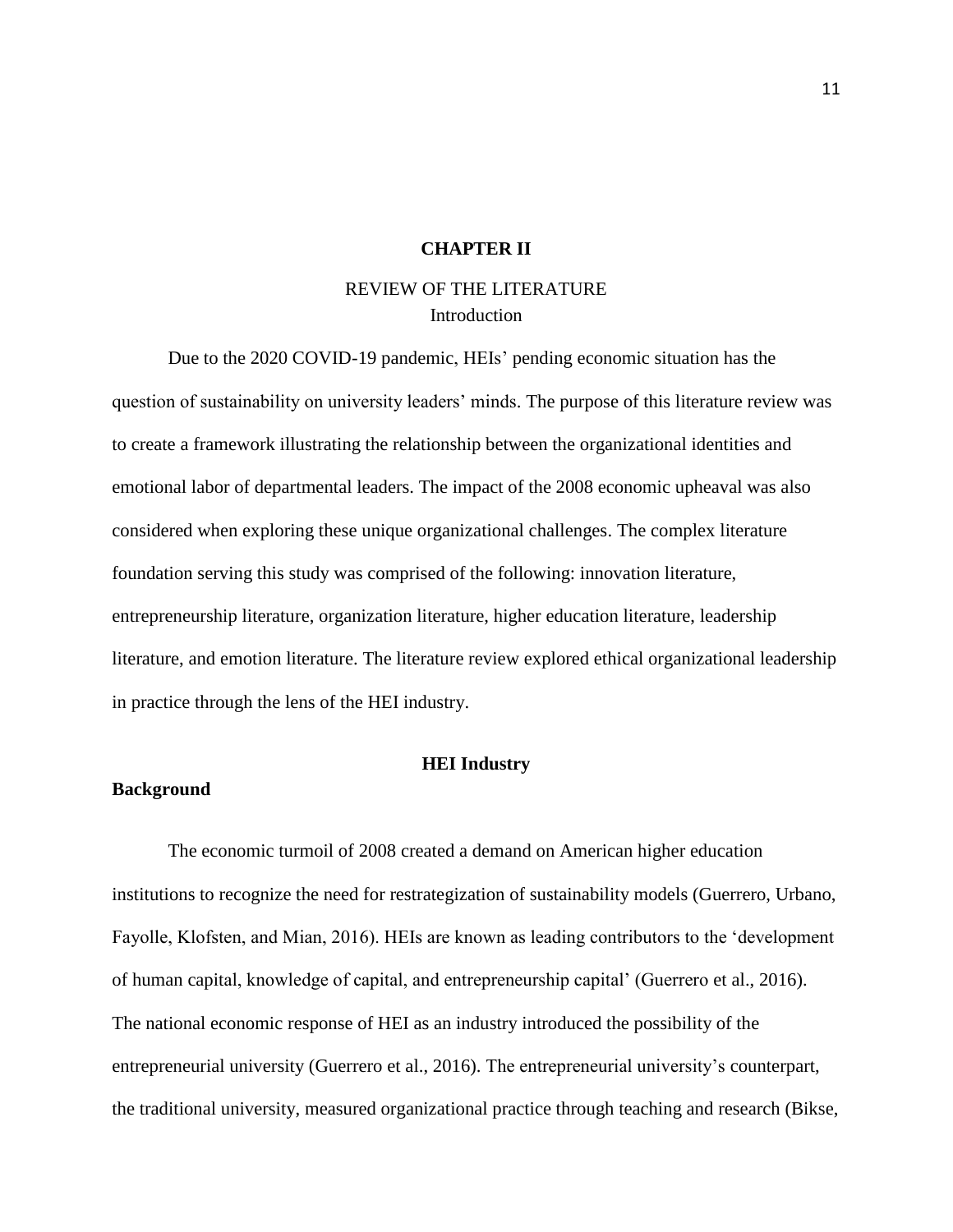Lusena-Ezera, Rivza, and Volkova, 2016). The shift to an entrepreneurial ecosystem within higher education converged 'teaching, research, and the commercialization of new knowledge for economic development' calling for strong leadership in each sector of the organization (Bikse et al., 2016). However, Bikse et al. (2016) systematically outlined the hesitancy of scholars in accepting the true characteristics of the entrepreneurial university claiming that the stages of research were still preliminary at best. The entrepreneurial university as a confound relies on the European Commission's construct of the following seven characteristics: 1. leadership and governance, 2. organizational capacity, people, and incentives, 3. entrepreneurship development in teaching and learning, 4. pathways for entrepreneurs. 5. university—business/external relationships for knowledge exchange, 6. the entrepreneurial university as an international institution, and 7. measuring the impact of the entrepreneurial university (Bikse et al., 2016). The lack of definite construct models makes combining entrepreneur literature and innovation literature still unchartered territory with a stagnant need for additional research within the concept of higher education as industry, specifically within the realm of organizational leadership. Biske et al. (2016) delved into Arnaut's (2010) claim on the essence of the entrepreneurial university and manual coding revealed strong organizational leadership as a key characteristic.

### **Entrepreneurial Paradigm**

Etzkowitz, Webster, Gebhardt, and Terra (2000) introduced the entrepreneurial university as a global phenomenon—finding itself located within the context of literature for more than 20 years. Entrepreneurial paradigm emerged in literature as the culmination of the evolutionary process of the ivory tower (Guerrero et al., 2016). The traditional transfer knowledge function of HEIs evolved into technological driven consumer markets. The industry adapted to the societal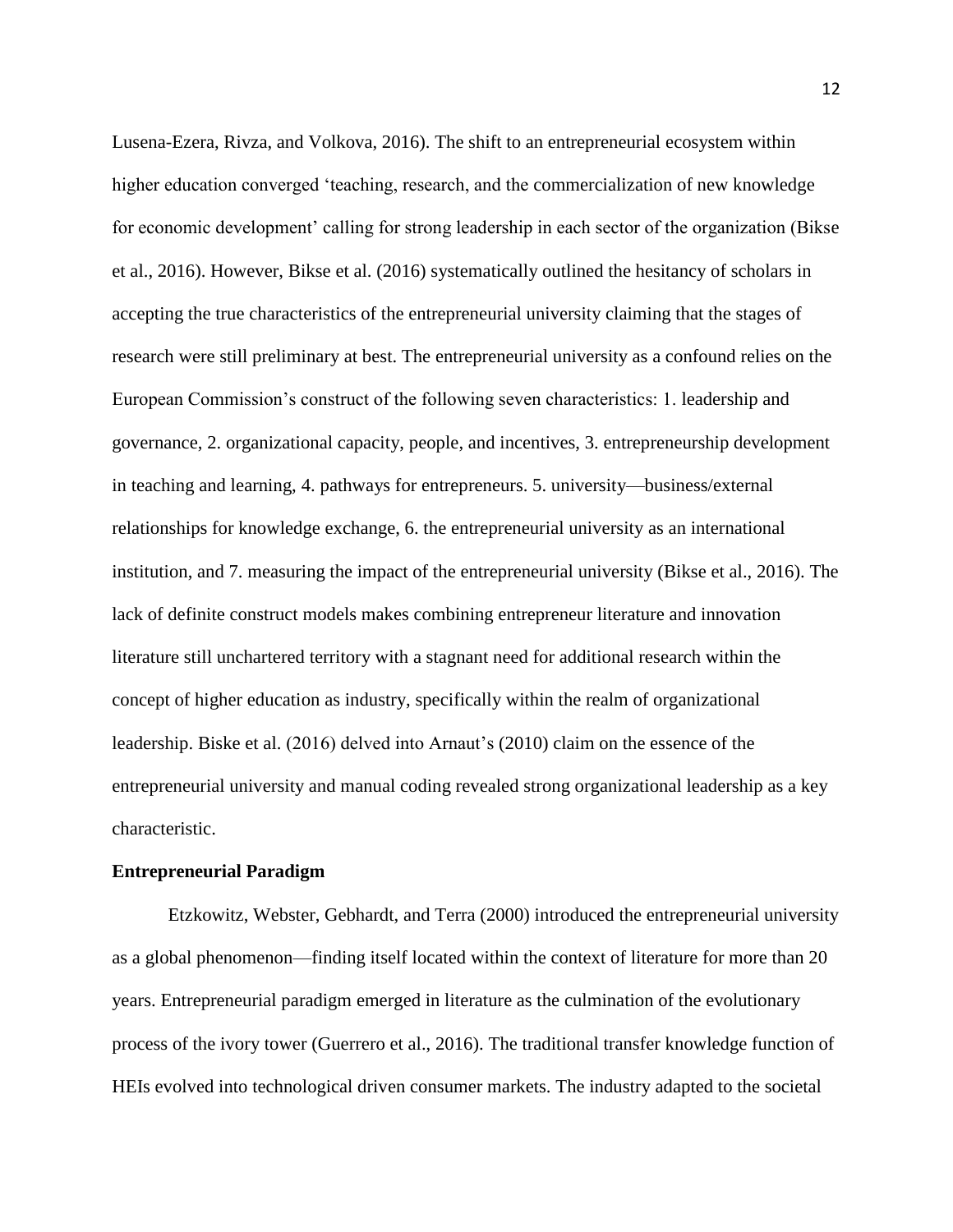expectations that the university served as an economic benefactor through the role of transfer agent of both knowledge and technology (Etzkowitz et al., 2000). Universities acquired patents for innovation through the 1980 Bayh-Dole Act—linking economical university contribution with government involvement. (Etzkowitz et al., 2000).

### **HEI Sustainability**

Imbrisca and Toma (2020) described the interconnectivity between sustainability and sustainable development (SD) within the HEI context (p. 448). Researchers conferred agreeance on the HEI definition of SD: "development that meets the needs of the present without compromising the ability of future generations to meet their own needs" (Imbrisca, 2020; Berchin, 2017). Sustainability research literature has placed a working high societal expectation on the industry of HEI to model successful, dynamic governance of profit, people, and planet since the 1970s (Imbrisca, 2020; Berchin, 2017; Caeiro, 2020). Machado (2018) justified this line of reasoning by identifying HEIs as thought influencers capable of producing societal change. The transactional properties of sustainable development between internal stakeholders, faculty and student, aimed to promote the transition of the HEI customer from student to leading professional (Ceulemans, 2015; Machado, 2018). Berchin (2017) claimed universities serve as primary incubators and face a moral obligation to evoke sustainable behaviors underneath an umbrella of organizational culture. When approaching the Triune Model (Imbrisca, 2020; Berchin, 2017; Caeiro, 2020) of sustainable development, the researcher adopted the belief that the interconnectivity of the socio-economic system heavily relies on the complex relationship between economic and social systems and sought to magnify HEI social responsibility (SR) of SD.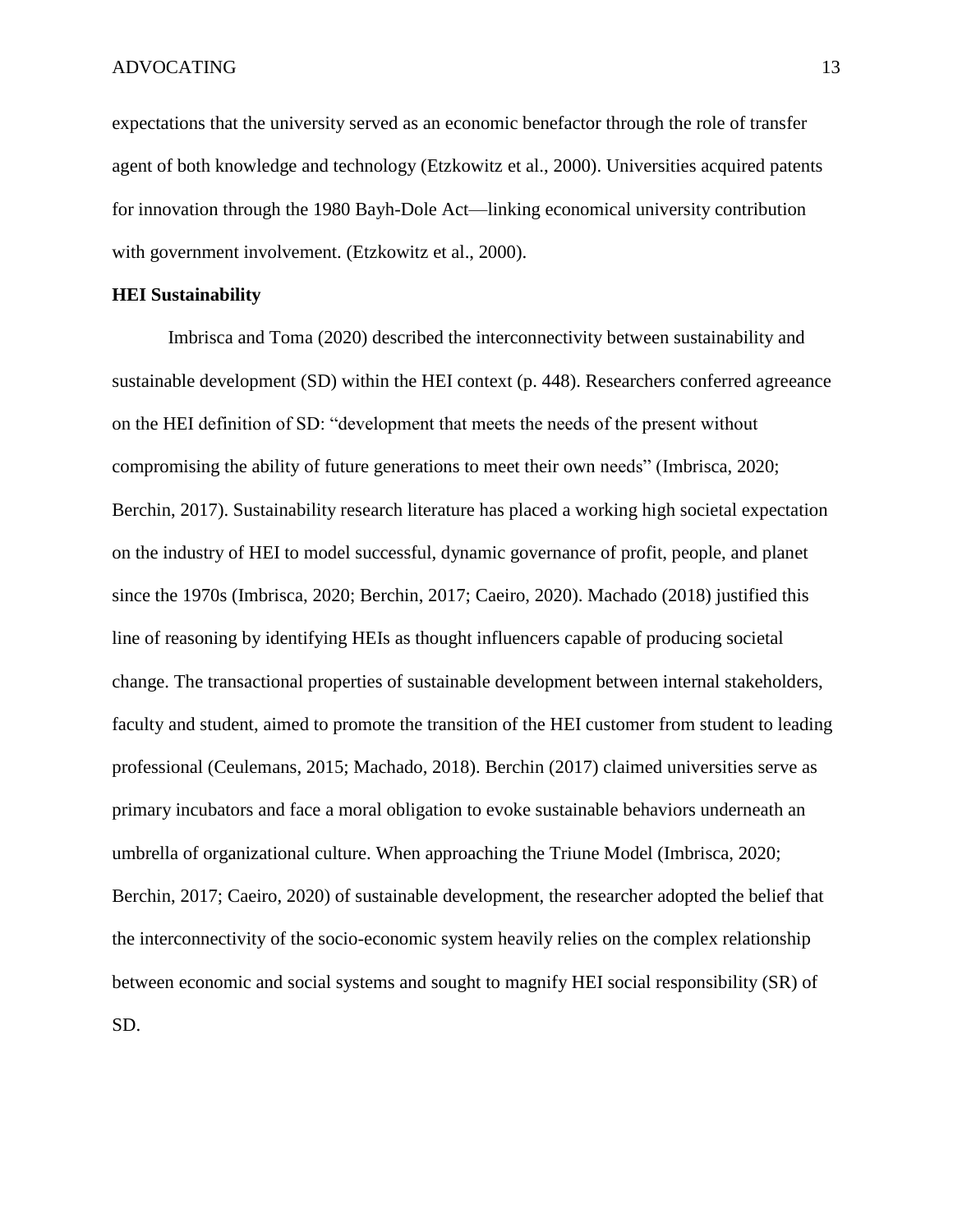The limited exploration into SR of SD in practice within the literature emerged as problematic (Machado, 2018; Fleaca, 2018). The researcher's understanding of what constitutes best practice led to the selection of a holistic approach when studying SD based on Caeiro's (2020) synthesis on sustainability in practice. Research revealed the potential for research bias within the context of preconceived HEI worldviews. This bias was eliminated by adopting the most recent HEI worldview for sustainability: integrative HEI (Giesenbaur and Müller-Christ, 2020). Integrative HEI incorporated the dimension of organizational governance as a whole institution approach to sustainability (Giesenbaur et al., 2020).

Ceulemans, Lozano, and Alonso-Almeida (2015) measured the success of HEI SD integration by HEI's establishment of SD leadership within the organization's infrastructure (p. 8895). Internal operations of HEI organizational management relating to SD proved the most concurrent within the sustainability literature (Ceulemans, 2015; Cheben, 2020; Giesenbaur, 2020). Cheben's (2020) findings marked HEI performance as a direct determinant for HEI sustainability. Ceulemans et al. (2015) identified all levels of organizational members as agents responsible for proactive change in sustainability performance; otherwise known as Organizational Change Management for Sustainability (OCMS). Cheben, Lancaric, Munk, and Obdrzalek (2020) conceptualized a HEI sustainability model that their study concluded would serve best for transitioning economies. While the study focused primarily on external factors for economic sustainability, the overarching problem proved to be the lack of sustainability knowledge within HEI management. The researcher based the need for additional study into OCMS on the alignment of OCMS's ability to use SD initiatives to organizational improvement (Ceulemans et al., 2015).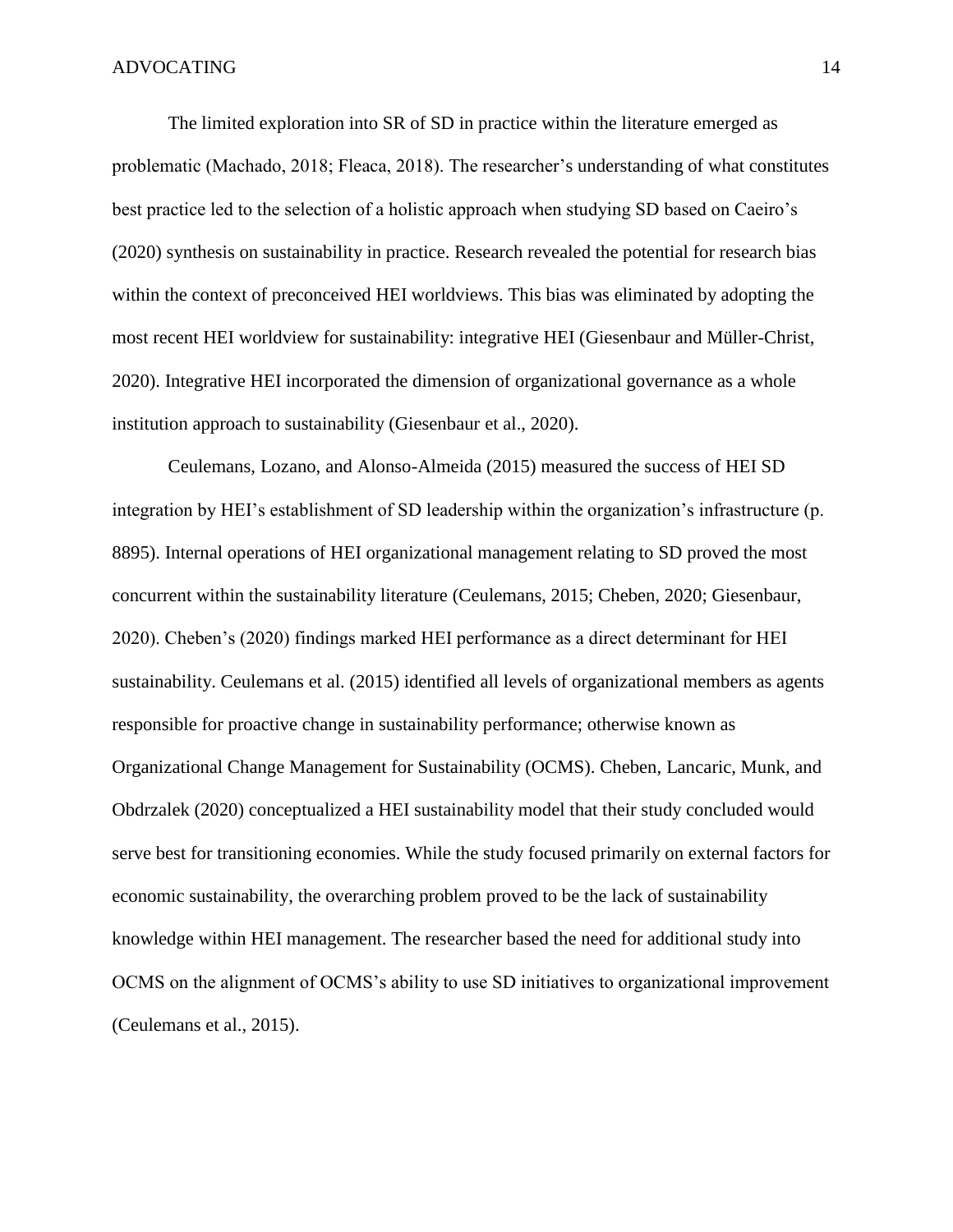Machado et al. (2018) addressed the HEI missional contribution to society's sustainability: teaching, research, and extension. Due to the managerial implications of the researcher's study, a closer analysis of extension revealed a need for further exploration into program, project, course, event, and service as evident in the labor culture of the organization's individual subsystems. Ceulemans et al. (2015) instituted three types of organizational change; however, the researcher's study on managerial identity required the contextualization of the planned approach based on the participation of members proving highly effective on HEI sustainability performance. The planned approach permitted the assessment of areas of organizational change needing improvement and the creation of proactive goals and objectives (Ceulemans et al., 2015). The researcher chose to stick with common practice of focusing on the "soft issues" of OCMS; soft issues included culture, employee behavior, and leadership (Ceulemans et al., 2015).

Neary and Osborne (2018) studied the connection between the university and the public. The findings supported the HEI's third mission of contribution through extension. The researcher's study honed in on the extension of HEI human resources, specifically the role of HEI department chairs in HEI SD, based on Fleaca's (2018) proposed further steps for additional research. Fleaca, Fleaca, and Maiduc (2018) produced sustainability findings that determined a significant need for educational agents who would serve as SD action initiators.

Institutional actors emerged in the literature as the identifier for SD HEI organizational leadership (Neary and Osborne, 2018, p. 341). Machado et al. (2018) conducted a descriptive study on the role of managers of SD as institutional actors and findings revealed the need for a deeper understanding of manager's comprehension of SD responsibility. The purpose of laying the framework for SD within a managerial context was derived from Neary's (2018) call to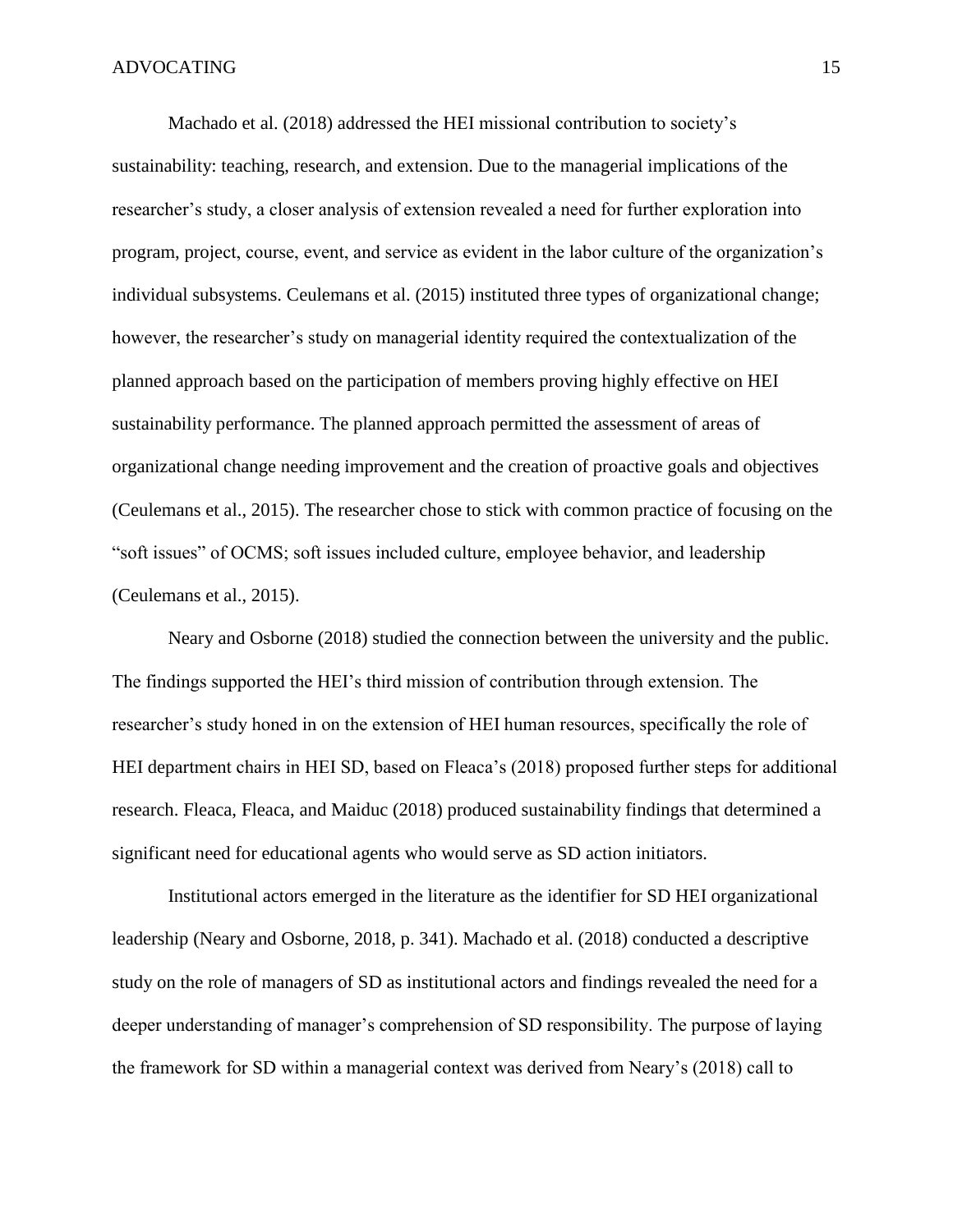"listen and empower voices from differing groups, from academics, industry, government, but also in the communities" (p. 338). Therefore, the researcher's probe into SD practice provided the voice of the advocate for departmental leaders' following sustainable behaviors: knowledge, values, feelings, and emotions (Berchin et al., 2017). The behavioral approach of the researcher's study focused on the impact of the institutional actor's emotion on HEI SD. The researcher's study aimed to incorporate SR of people for HEI SD by encompassing the managerial stewardship of self. This contributed to the expansive field of sustainability because little to no research has been done on stewardship of the institutional actor's role in OCMS through the conceptualization of emotional self-regulation.

### **Organizational Leadership**

### <span id="page-28-0"></span>**Entrepreneurial Leadership**

Etzkowitz, Webster, Gebhardt, and Terra (2000) identified knowledge transfer as the sole purpose of higher education organizations' leadership construct. Steenkamp (2017) situated the HEI organizational mission of years passed within a collegial context of companionship and cooperation while arguing for a converging of managerial and collegial leadership for the sake of the organization's future. Steenkamp (2017) established the need for re-defining the management process of intellectual property based on the inevitable challenge of problem-solving HEIs' financial obstacles. Steenkamp's (2017) study proposed entrepreneurial leadership as the type of management necessary when leading universities through economic hardship.

The timing of this literature review fell during the cuff of unprecedented historical events. The 2020 COVID-19 pandemic changed the financial security of HEI organizational management (Majowicz, 2020). Majowicz (2020) called for Canadian universities to consider the scenario planning approach when moving forward with the leadership of university business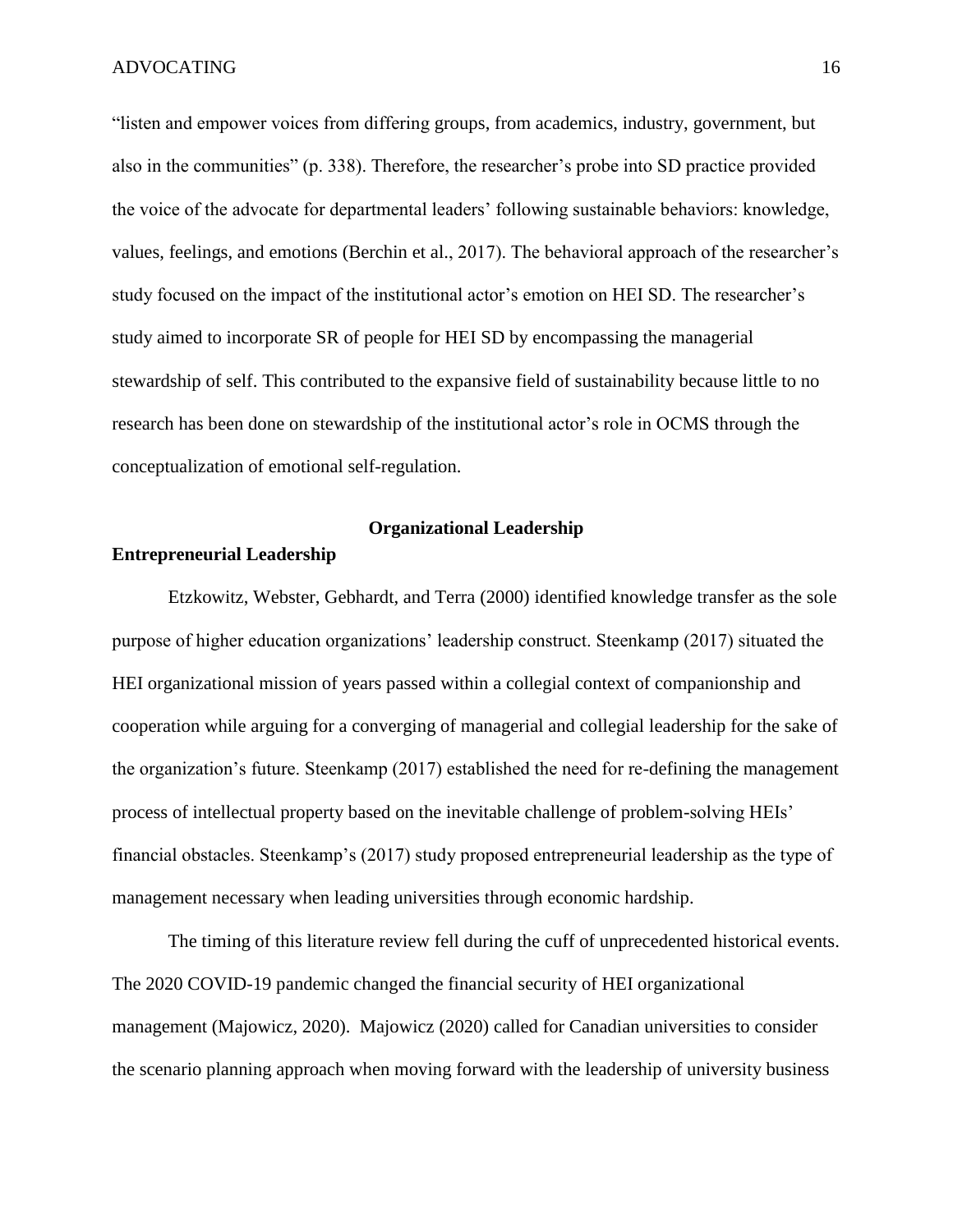strategies. Majowicz (2020) identified the importance of the following variables in university decision making: individual faculty members' contribution and the organization's unit contribution. The scenario planning approach enacted PEST (political, economic, social, and technological) analysis for testing viable plausibility factors (Majowicz, 2020). Majowicz (2020) outlined the four following macrolevel environmental influences as points for academia's consideration: 1. The disease (COVID-19 and SARS-COV-2), 2. Population vulnerabilities, 3. Social, technological, economic, environmental, political, legal/regulatory, and ethical factors, and 4. Organizational capacity to respond (p. 3). Under the pretense of testing and the scope of HEI business, Majowicz (2020) established the need for further investigation of economic, environmental, and ethical factors situated within the realm of university entrepreneurial leadership.

Winkler (2018) claimed survival of market, for any industry, depends on the following outcomes: proactivity, innovation, risk-taking, competitiveness, and autonomy. Winkler (2018) conceptualized the entrepreneurial orientation (EO) framework that defines entrepreneurial leadership as a management style consisting of structure, system, and strategy. Sani, Malang, Ekowati, Wekke, Sorong, Idris, and Malang (2018) measured the following as the desired output of what constitutes a strong entrepreneurial leader: 1. 'convincing subordinates they can achieve goals,' 2. 'articulating an organization's vision attractively,' 3. promising efforts will produce remarkable outcome,' and 4. 'withstanding environmental changes that improve organizational performance' (p. 3).

### **Social Exchange Theory**

<span id="page-29-0"></span>The nature of the relationship between social responsibility and the sustainable development of academia necessitated a further understanding of the social dimension situated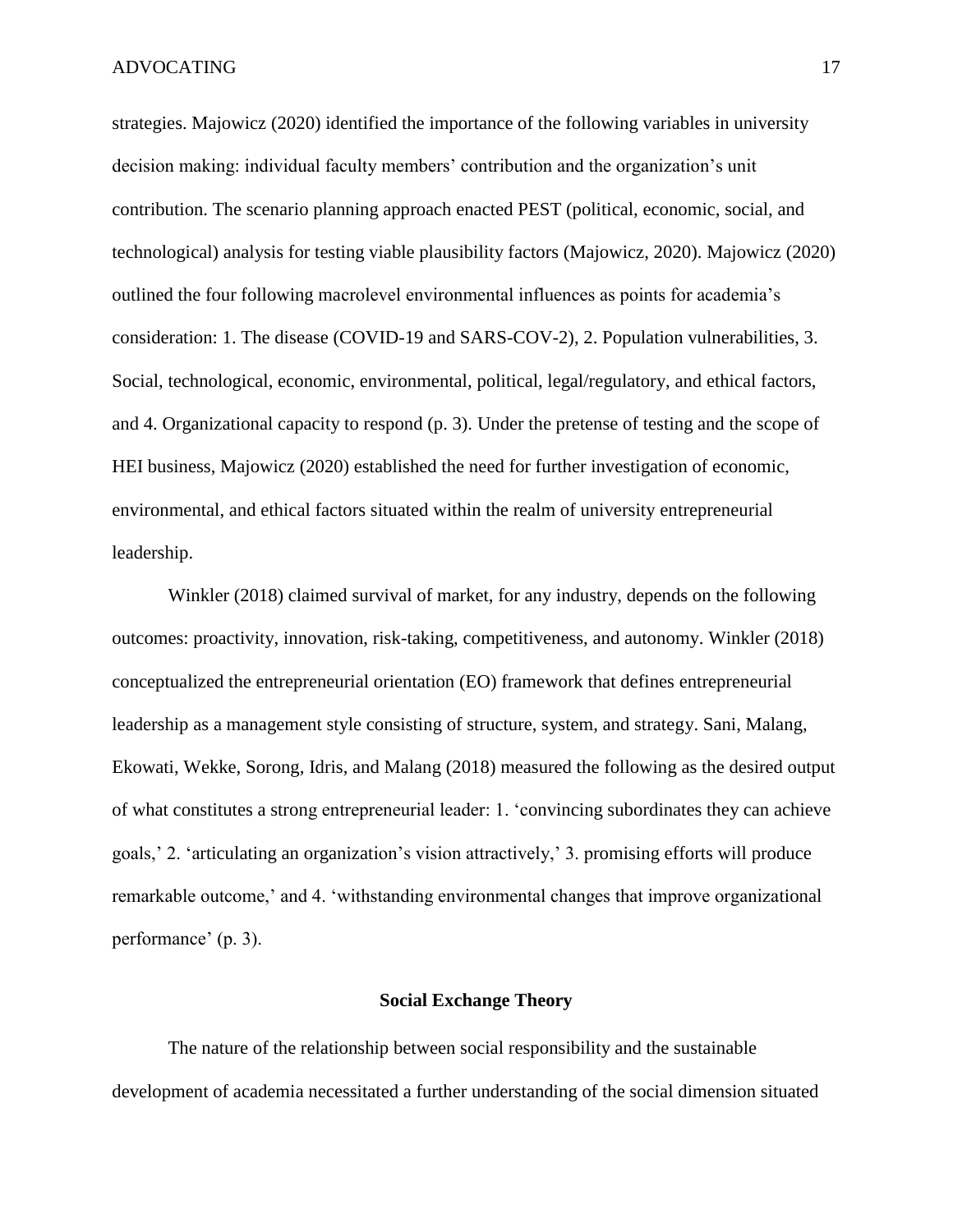within research literature. The social exchange theory (SET) (Blau, 1964) provided the theoretical framework for the in-depth investigation of HEI organizational citizenship behavior (OCB). SET emerged in OCB literature in the 1960s and created the socio-emotional property of OCB; identifying reciprocity, between organizational members, as the primary function of OCB (Ocampo et al., 2017). Throughout the 1970s and 1980s, antecedents; such as, moods and selfawareness, emerged in the literature and by the 21<sup>st</sup> century, job satisfaction became the leading antecedent of OCB research (Ocampo et al., 2017). The researcher's study included the following OCB antecedent variables: job dissatisfaction, institutional service, emotional labor, leadership, employee engagement, and emotional intelligence.

### **Organizational Citizenship Behavior**

The study of OCB originated in the 1930s and served as the theoretical and practical implication for employee behavior (Ocampo et al., 2017). Ocampo et al. (2017) historical, chronological synthesis of OCB provided the researcher with a firm grasp on placement within OCB existing research literature and guided the direction of the study. The findings of OCB literature agreed employee behavior directly effects organization's effectiveness and performance (Ocampo et al., 2017). Inelmen, Selekler-Goksen, and Yildirim-Oktem (2016) and Alonderience and Majauskaite (2015) conducted empirical, quantitative studies on the OCB behavior of academic employees. Literature recommendations for further research stated a significant need for analysis into OCB antecedents; such as, intrinsic motivation, cognitive evaluation, employee engagement, job satisfaction/dissatisfaction, leadership behavior, etc. (Inelman et al., 2016; Ocampo et. al, 2017).

Organ (1988) defined OCB as "individual behavior that is discretionary, not directly or explicitly recognized by the formal reward system, and that in the aggregate promotes the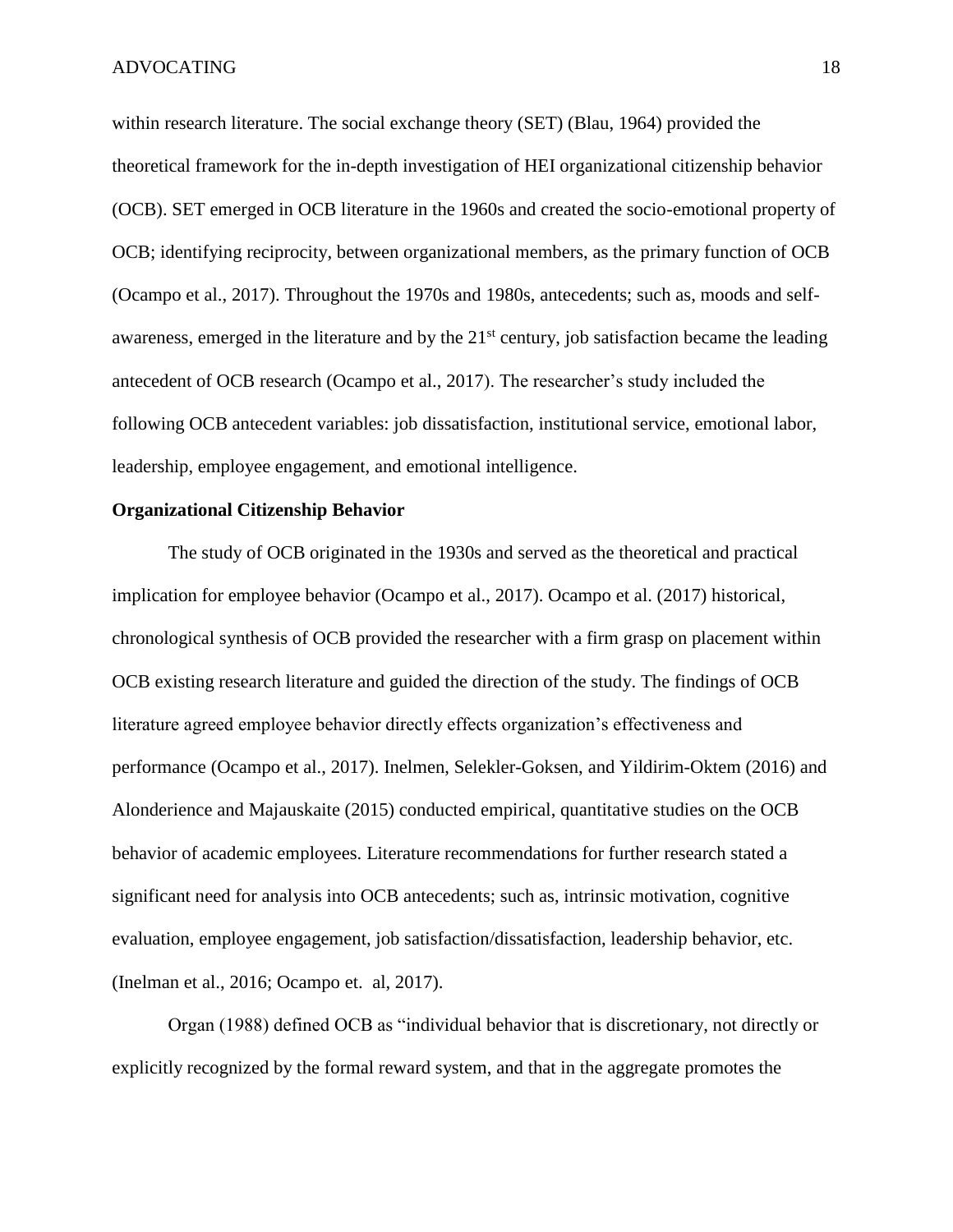effective functioning of the organization" (Ocampo et al., 2017). HEI as an organizational construct provided the cultural context for the researcher's study out of a concern for the entrepreneurial shift of academia that may result in the reduction of academic employee OCB due to the introduction of para-academics (Inelmen et al., 2016). Inelman et al. (2016) defined para-academics as university employees specializing in only one of the following: teaching, research, or service. Therefore, academic department chairs were selected as the researcher's target population for the sake of the required multi-faceted organizational identity based on the belief in OCB literature that teaching and research negates academic citizenship due to OCB identifying within the realm of service (Inelman et al., 2016). The researcher's study argued for the leadership expectations placed upon department chairs that do indeed extenuate the importance of combining teaching, research, and service and behavioral implications for faculty core evaluation of self regarding the emotional ability to overcome job dissatisfaction based on emotional labor as an institutional service.

### **OCB through HEI Leadership**

Doci, Stouten, and Hofmans (2015) studied the differences in active and passive leadership through the conceptualization of cognitive behavior. Findings proved an individual's core belief system activated a behavioral response (Doci et al., 2015). The literature theorized the emergence of behavioral response through the cognitive affective personality system (CAPS) which sought to encode individuals' situational features (Doci et al., 2015). CAPS identified individual behavioral response receptors as responsible for determining behavior based on whether or not a posed situation proved easy or difficult (Doci et al., 2015). The researcher's intent to explore departmental leaders' perceptions of overcoming job dissatisfaction through emotional labor was justified based on the connection between core self-evaluation and behavior.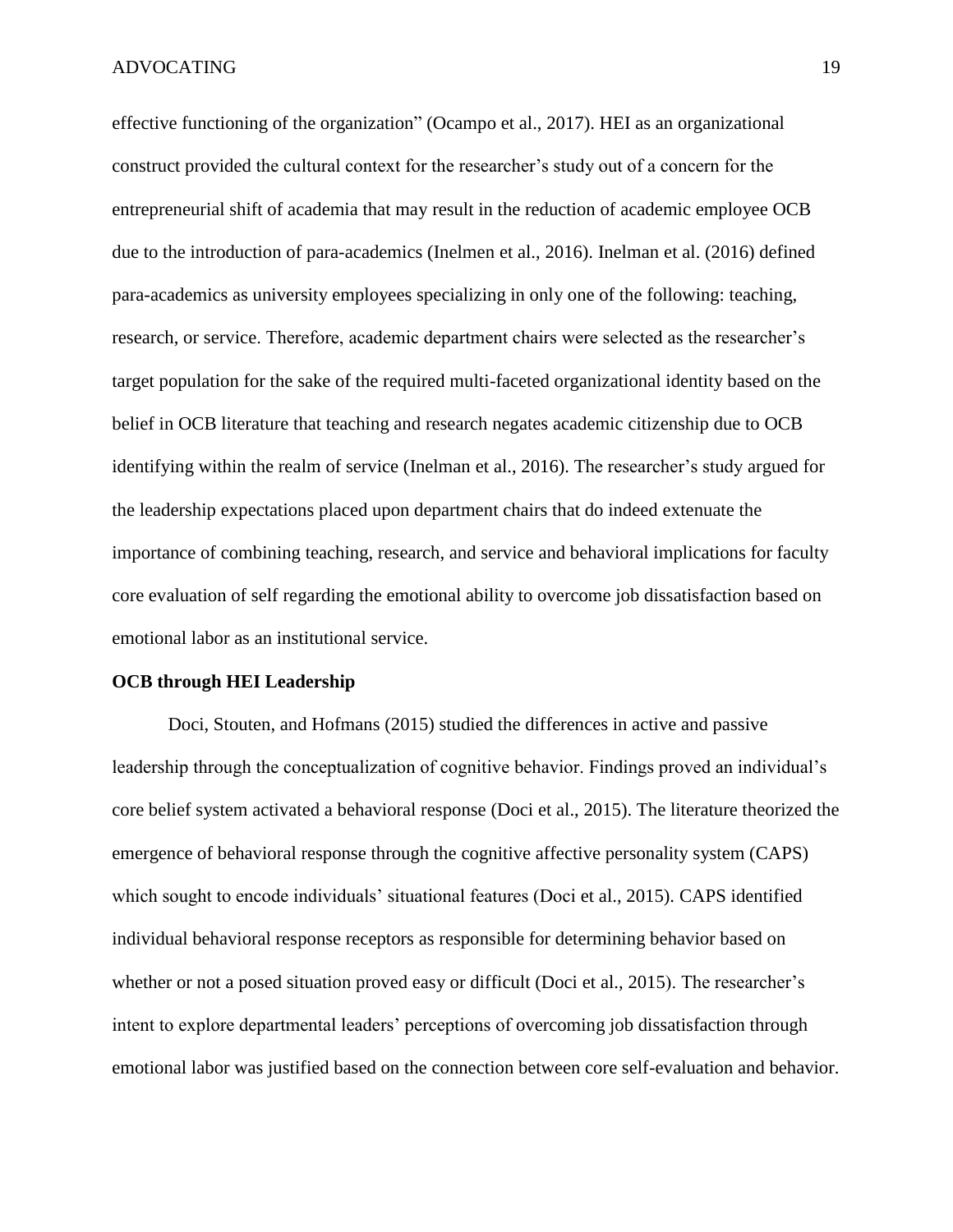Doci et al. (2015) defined core self-evaluation as "the fundamental evaluations an individual holds about him/herself and her/his capabilities, self-worth, and ability to cope (p. 5). Findings revealed a positive evaluation of self, others, and environment resulted in desired active leadership behavior (Doci et al., 2015).

#### **OBC Implications for Ethical Leadership**

OBC literature indicated the dependence of positive organizational outcomes on ethical managerial leadership (Gao and He, 2016). Parvin (2018) defined management as a social position and categorized upper-level academic employees' dual—effective leader and efficient manager—social organizational responsibility. Unlike corporate social responsibility (CSR), HEI social responsibility emphasized management of quality assurance, but findings of Parvin (2018) revealed inefficient management through the context of a lack of leadership accountability. Mo and Shi (2015) identified ethical leadership as a predictor for employee's behavior toward the organization. The ethical leader assumed two perceived dimensions by others in the organizational context: moral person and moral manager (Mo and Shi, 2015). Findings explicated the trickledown effect of role modeling between leader and follower; thus, impacting the organizational culture (Mo and Shi, 2015). The researcher's study aimed to approach leadership through an ethical responsibility based on concepts of morality displayed through the following managerial competencies: personal orientation, dependability, open-mindedness, emotional control, and developing self and others (Parvin, 2018). The OBC literature affirmed the appropriateness of defining and expounding on department leaders as middle managers charged with social responsibility to exhibit ethical OCB. The researcher's study contributed to existing OCB literature by unpacking a synthetic approach of selective OCB antecedents.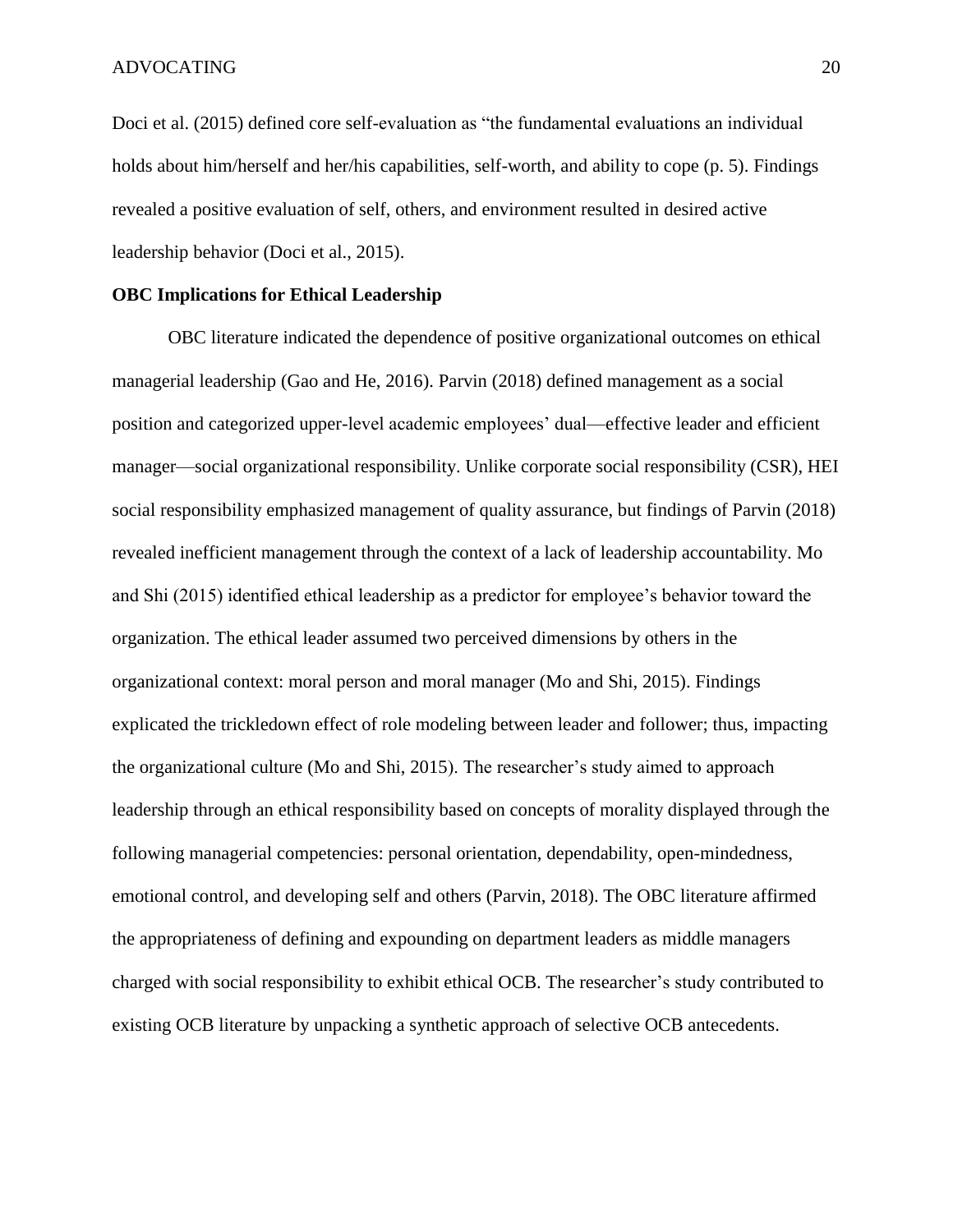### **HEI Faculty Service Demand**

<span id="page-33-0"></span>The noted decrease of OCB among university middle-manager faculty within the HEI organizational culture led the researcher's literature review process to additional attention on the increase of the neoliberal era, entrepreneurial thought, and higher education research's indication of the demand for HEI reidentification as a service industry (Lawless, 2018). Lawless (2018) claimed faculty now excel professionally more so through service to students than for teaching and research. Education research revealed the importance of emotional intelligence (EI) capabilities of academic leaders underneath the new categorization of student as consumer (Parrish, 2015; Lawless, 2018). However, academic governance, encompassing leadership and management, of the HEI social context, referenced the lack of focus on EI within the HEI industry (Mandelson and Stabile, 2019). Mandelson and Stabile (2019) attributed Ayiro's (2009) study by implementing the study's inferential statistic of 13.7% of EI on the performance rating of academic leader. Therefore, the researcher's study aimed to understand EI through the concept of service based on OCB's construct of faculty institutional service by applying the practice of emotional labor as an institutional service with little to no existing research literature. It should be addressed that while one study on emotional intelligence included academic radiation oncology departments; there were no available studies on emotional labor as institutional service within the entrepreneurial expectations of department chairs and their multi-faceted identities.

### **Emotional Intelligence**

<span id="page-33-1"></span>Sani, Malang, Ekowati, Wekke, Sorong, Idris, and Malang (2018) measured leader's entrepreneurial success by their ability in the following areas: intellectual quotient (IQ), emotional quotient (EQ), and spiritual quotient (SQ). It is underneath the framework of EQ that the researcher's study investigated leader perception of emotional ability. Hassan (2016)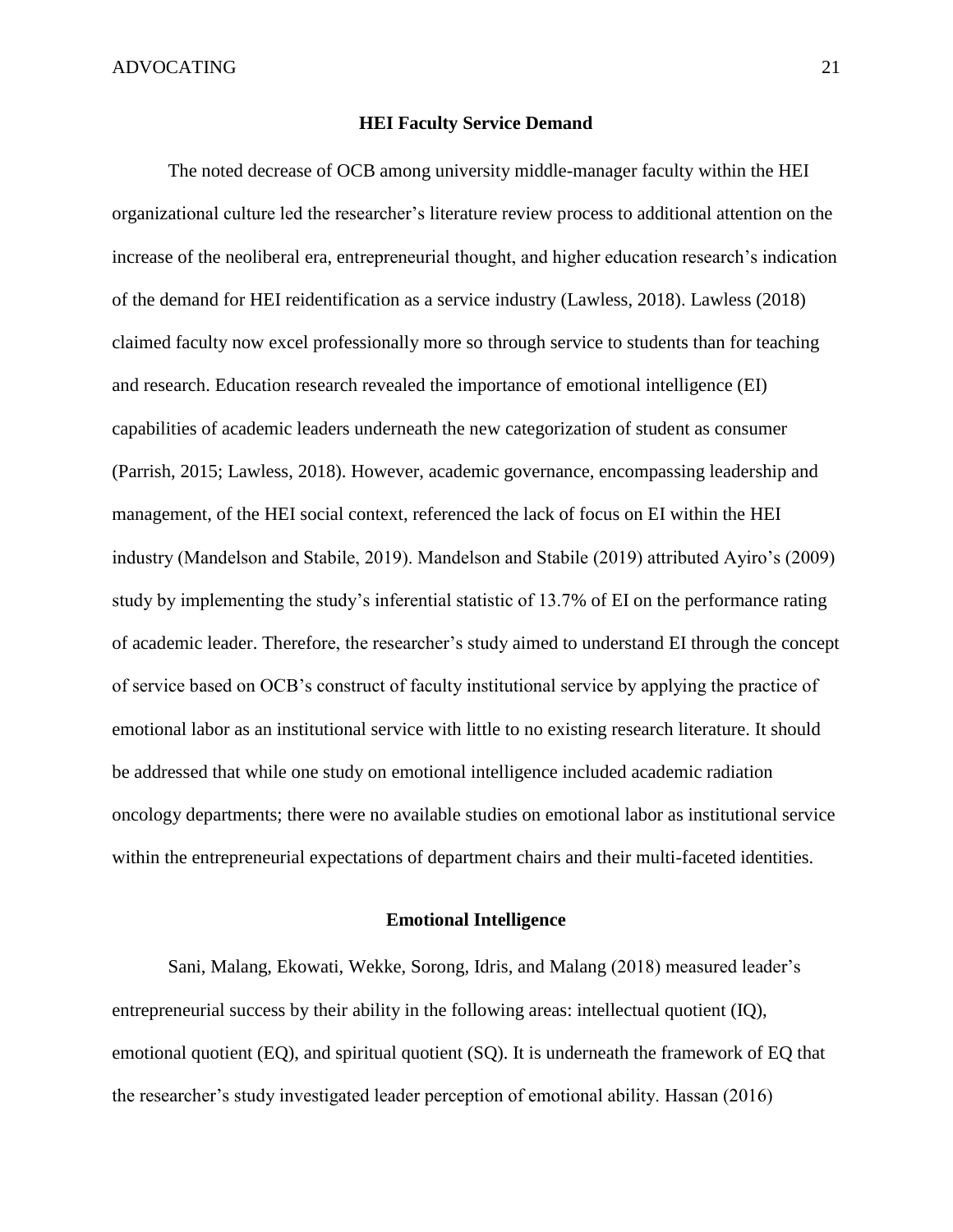identified an entrepreneurial leader's EI as the primary motivating factor of entrepreneurial intention.

The research literature on emotion defined emotional intelligence as "the ability to monitor one's own and other's emotions, to discriminate among them, and to use the information to guide one's thinking and actions" (Drigas and Papoutsie, 2018, p. 4) EI conceptualized the interconnectivity of emotion and cognition in established EI models that have been continually revised in the last 30 years (Drigas and Papoutsie, 2018). Salovey and Mayer (1990) labeled emotional intelligence as a cognitive ability capable of the following dimensions of behavior: 1. Perceiving emotion, 2. Facilitating thought with emotion, 3. Understanding emotions, and 4. Managing emotions. EI research argued between two approaches to EI: ability and trait. The researcher's study adopted the ability approach to EI and structured interview questions based on Salovey and Mayer's (1990) cognitive ability model.

### **EI Connotations for HEI Faculty Leadership**

The findings or results of emotion literature agreed that the management of self emerged as the most significant construct for academic leadership (Parrish, 2015; Mandelson et al., 2019). Emotion regulation (ER) emerged out of faculty intention to place "the needs of the school ahead of their own emotional experience" manifesting specifically within the context of individual HEI academic departments (Mandelson et al., 2019, 13-14). Claudia (2018) revealed employee perception of HEI organizations as positive when organizational support is evident which led to higher job satisfaction. Therefore, job satisfaction proved pivotal in the researcher's study. The willingness of the member of the institution to participate served the institution through extra role behavior (Claudia, 2018). Claudia (2018) identified work satisfied employee needs and voluntary tasks performed by employees determined service to institution. Ocampo et al. (2018)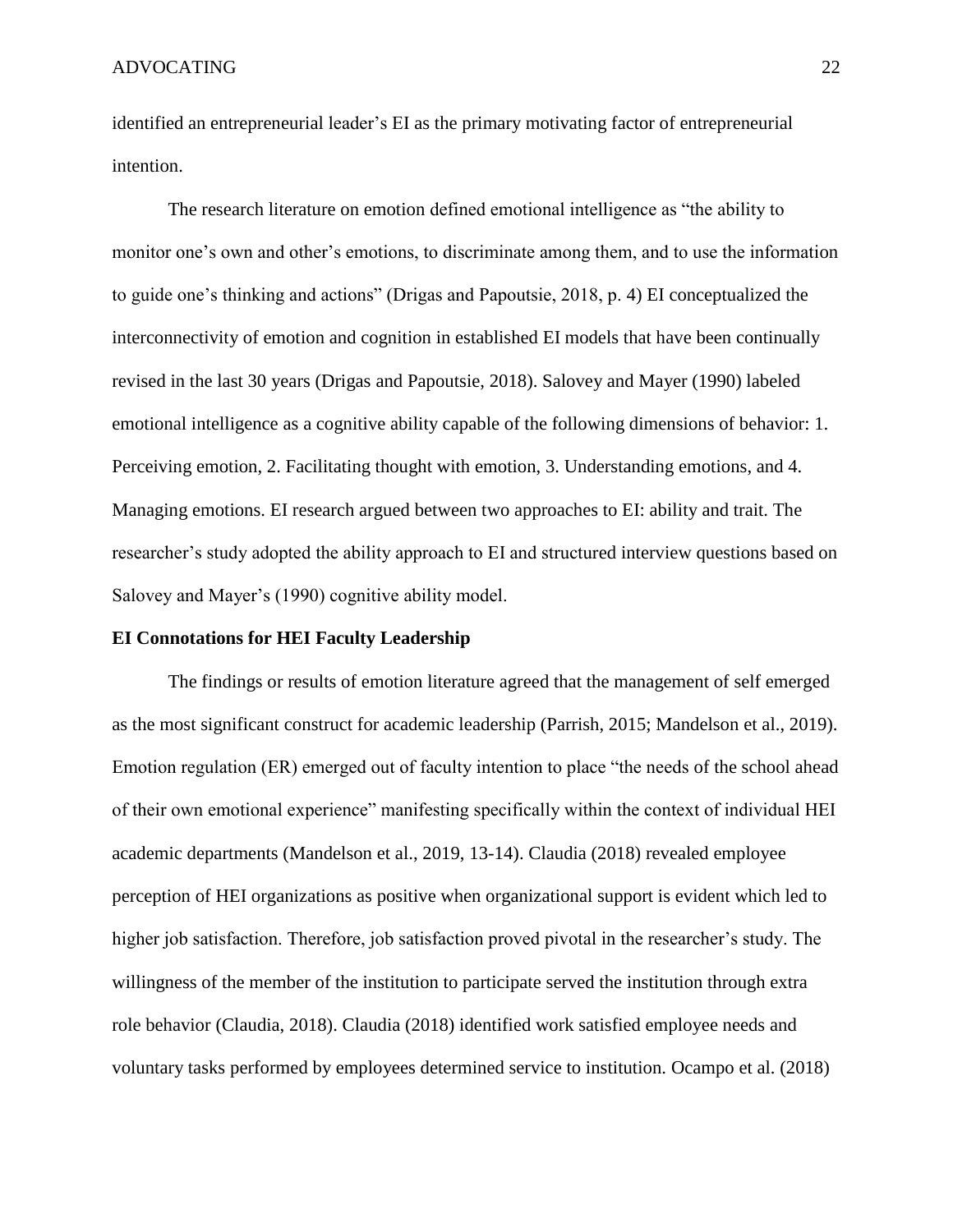described employee engagement as the "emotional and rational dedication to the organization" (p. 837). Therefore, the dissertation in practice purposed emotional intelligence as the appropriate mediator between job satisfaction and employee engagement.

### **Neoliberalism**

The researcher's study addressed potential bias within the study by framing the study through neoliberalism but not expressing the researcher's belief system regarding neoliberalism. The research literature made it hard to ignore neoliberalism's presence within HEI research; therefore, the researcher thought it appropriate to define and unravel neoliberalism.

Huang and Pang (2016) gave a comprehensive background section on neoliberalism's infiltration within the university context. Neoliberalism first found its way into the higher education sector in the 1980's when education became more about marketable competition than knowledge transfer (Huang and Pang, 2016). Through neoliberalism ideologies, HEIs prioritized costs, profit, and competition resulting in a gradual acceptance of managerial governance within academic leadership (Huang and Pang, 2016). Research indicated a trend in the HEI industry that universities are slow to implement change and proposed academic leaders adopt entrepreneurial thinking as only an introduction to an entrepreneurial university (Armstrong and Woloshyn, 2017). The researcher's study followed suit with a brief saturation in entrepreneurial thinking as the study took shape. Managerial governance emerged as a key dimension to this study.

#### **The Middle Manager**

Gmelch, contributor to higher education research, proclaimed in 2004, that leadership development within higher education has yet to leave the Dark Ages (Bellibas et al., 2016). Despite the increase in interest in the last 10 years, the research literature revealed a discrepancy between the importance of university department chairs' service to HEI and the lack of special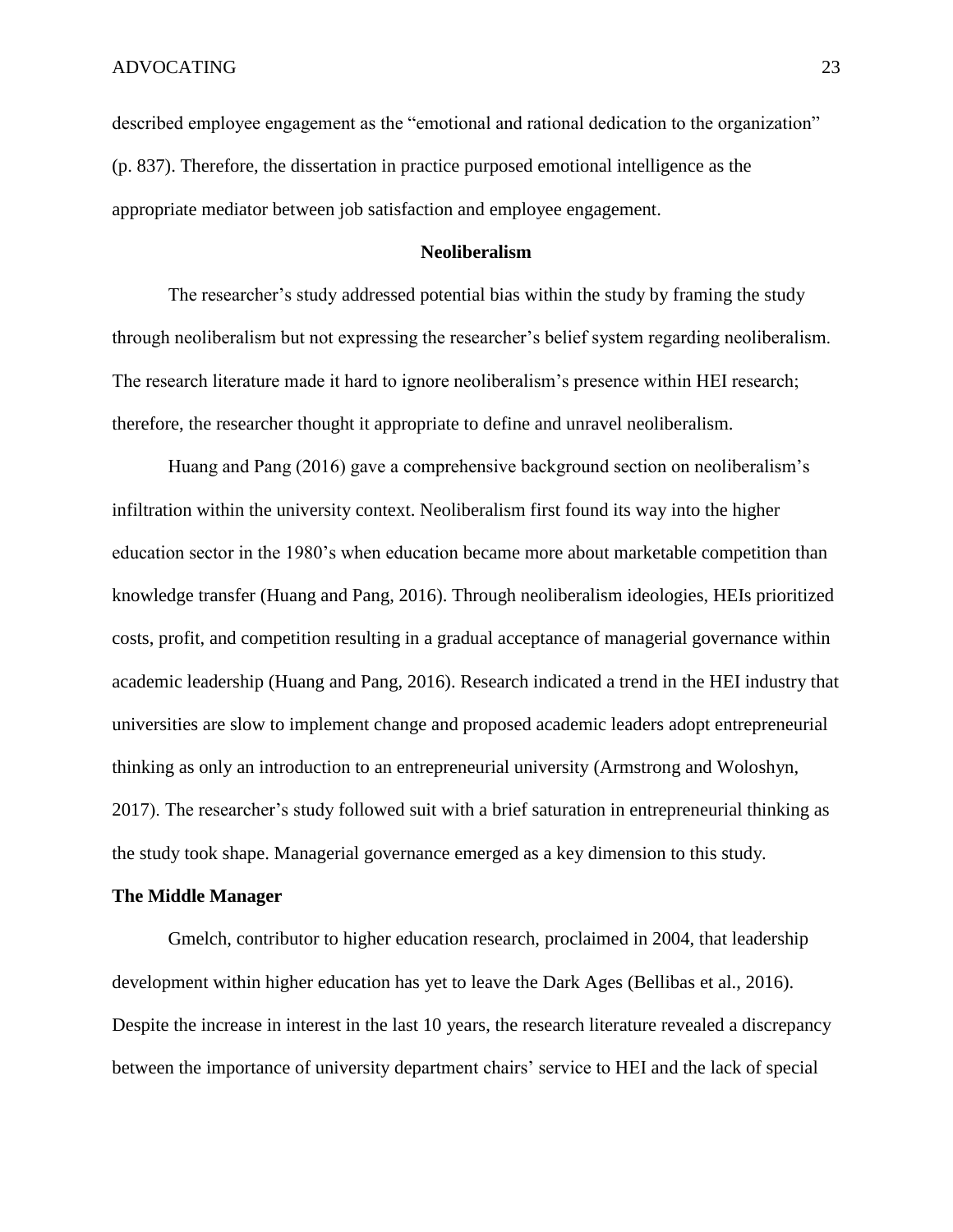attention granted the lived experiences of the department chair (Gonaim, 2016; Armstrong and Woloshyn, 2017; Acker and Millerson, 2018; Bellibas et al., 2016). Academic leadership research agreed the role of the department chair is dynamically contextualized in nature and interchangeably implements managerial responsibility and interpersonal leadership (Acker and Millerson, 2018; Gonaim, 2016).

The researcher's study sought to combine management and leadership through the role of the lower middle manager and expound on the complication of managing self within the context of the departmental leader role. Armstrong and Woloshyn (2017) found that departmental leadership entailed a shift from individualism to collectivism that often led to cognitive dissonance within the department chair. The study produced evidence for the outpouring of tension in the use of voice and managing oneself (Armstrong and Woloshyn, 2017). Therefore, the researcher addressed the need for advocacy within the research and derived emotional intelligence as the variable for the core of the self-evaluation for the department chair, as situated within this study.

#### **Academic Martyrdom**

You can love an institution, but it doesn't love you back. The job doesn't love

you. (Acker and Millerson, 2018, Interview-Sandra)

Acker and Millerson (2018) conducted an autoethnographic approach when studying the role of the department chair. The study incorporated a comparison between a mother and daughter duo who both served in academic, departmental leadership. Sandra's interview revealed a connection between department chair and job dissatisfaction (Acker and Millerson, 2018). Research agreed that the majority of department chairs are handed the responsibility without pursuing the title (Armstrong, 2017). Gonaim (2016) identified academic departments as the primary change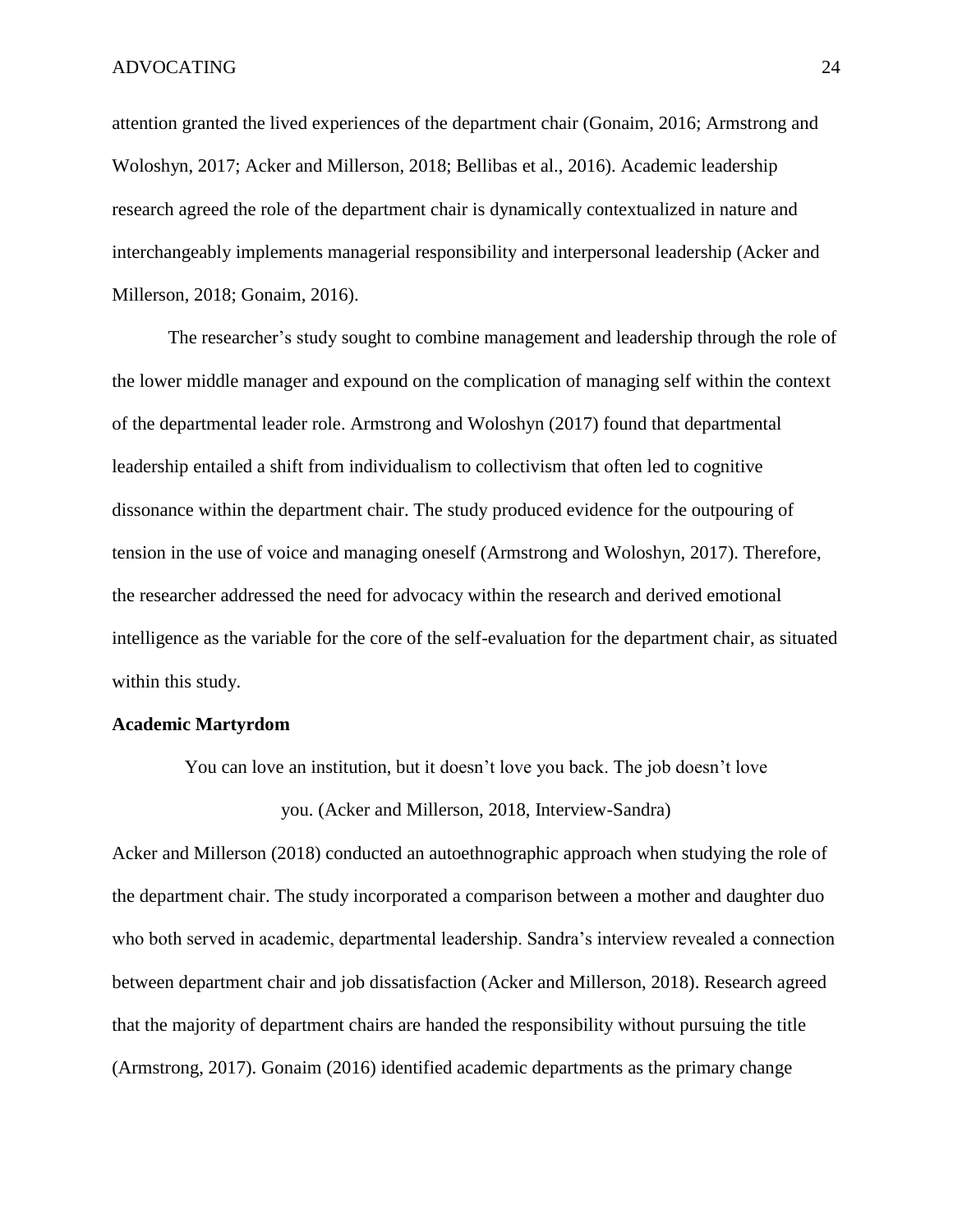initiator for HEIs and the department's dependence on the department chair when successfully navigating all outcomes of HEI sustainability. The researcher's study aimed to contribute to the HEI research literature by developing a deeper understanding of emotional labor as institutional service through self-awareness and by interviewing department leaders who employed emotional labor practice into their daily duties as department chair, as representation of reconciliation between emotion and employee engagement. Acker and Millerson (2018) noted the use of authentic leadership enacted as the mediator between self-awareness and academic leadership. The researcher aimed to discover participants' display of authentic leadership within their role of department chair.

#### **Department Chair**

Department chairs made 80% of administrative decisions (Gonaim, 2016). Gonaim (2016) defined department leadership as the following: The ability to build collective functioning in the department that fulfills the objectives of both the department and the institution (p. 274). Armstrong (2017) described the department chair as one who must learn to navigate a complex, professional identity. The multi-faceted professional identity department chairs must assume included four sectors: leader, faculty developer, manager, and scholar (Gonaim, 2016, p. 275). The following two sectors were incorporated into this study: leader and manager. Parvin (2019) studied the inefficiencies of managerial leadership, and the researcher aligned with the conceptualization of managerial leadership and senior administrators' expectations of departmental leaders as effective leaders and efficient managers (p. 741). Bellibas, Ozaslan, Gumus, and Gumus (2016) aimed to understand the needs of department chairs within the realm of leadership. Findings revealed the following needs of departmental leaders: 1. More autonomy for decision-making in staff recruitment, monetary, and curricular issues, 2. Additional academic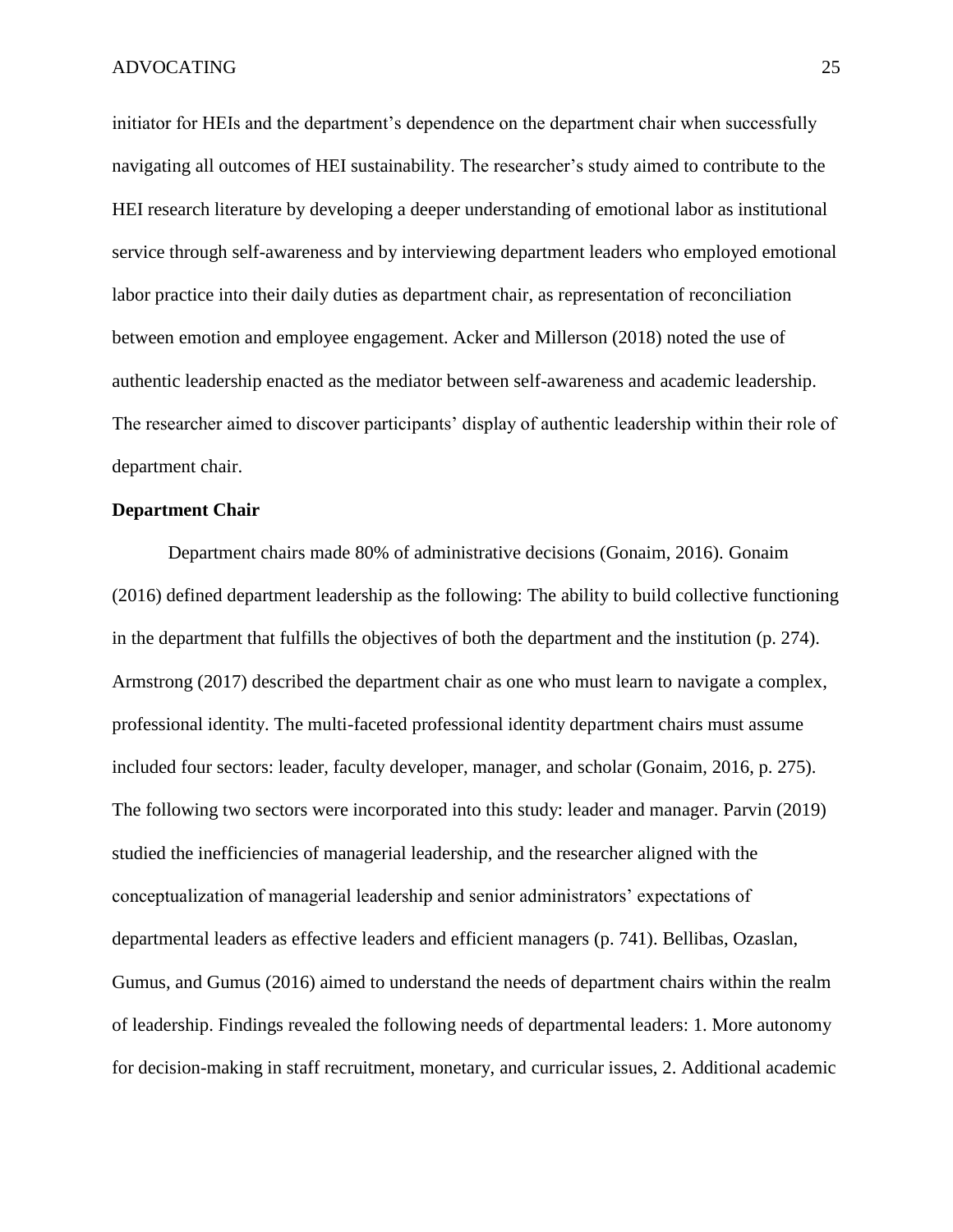and clerical personnel, and 3. Training for leadership and orientation for administrative duties (p. 91). Research agreed on the struggle of the department chair when transitioning from faculty to administration (Armstrong, 2017). Effective leadership behavior emerged as a predictor of a leader's ability to manage the emotional self (Parish, 2015; Doci, 2015). At the writing of the dissertation in practice, no research existed on the use of emotional regulation within the department chair's professional identity's construct of manager and leader within the context of 10 Midwestern university departments. Gonaim (2016) stated, "Self-awareness is a critical element for effectiveness" (p. 277). Employee engagement and job satisfaction emerged as the variables most closely associated with self-awareness and one's emotional state within the organizational environment.

#### **Conclusion**

The research literature presented here solidified the need for exploration into university department chair's managerial and leadership role, underneath the weight of academic leadership expectations held by the HEI industry and the chair's perception of experience with selfregulation of emotional labor for the benefit of HEI sustainability and contribution to organizational leadership research. The researcher's study aimed to provide academic senior administration with additional insight into the emotional context of the departmental leader and recommendation for further analysis into the relationship between the department chair and institutional service. The absence of literature explicating the service role of the department chair contributed to the appropriateness of the research in practice and ethical approach to best research practice. The researcher noted that even though multiple antecedents of organizational citizenship behavior are included, the variables are by no means an accurate representation of the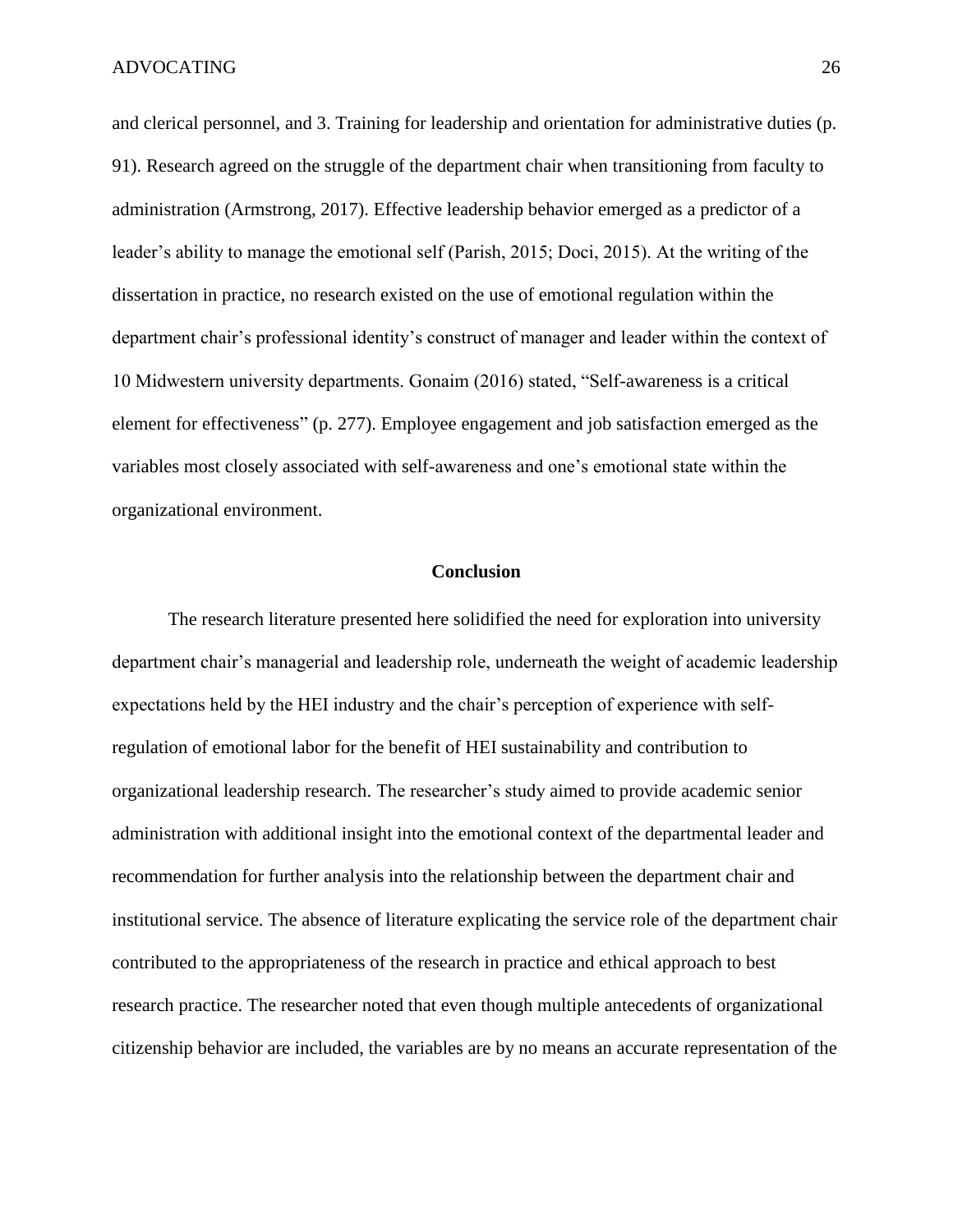exhaustiveness of the subject matter. The dissertation in practice served as a narrative of advocacy and call for an authentic awareness of a gap in research.

#### **Summary**

Chapter II structured the groundwork of existing literature and the argument for the need of additional research between the departmental leaders' reconciliation of professional identity awareness and emotional regulation as contribution to academic leadership research. The chapter aimed to define current issues within the HEI industry based on higher education's recent turn to neoliberal ideologies. The decline in organizational citizenship behavior within HEIs and lack of research explicating the lived experiences of the university department chair supported and justified the intent of the dissertation in practice.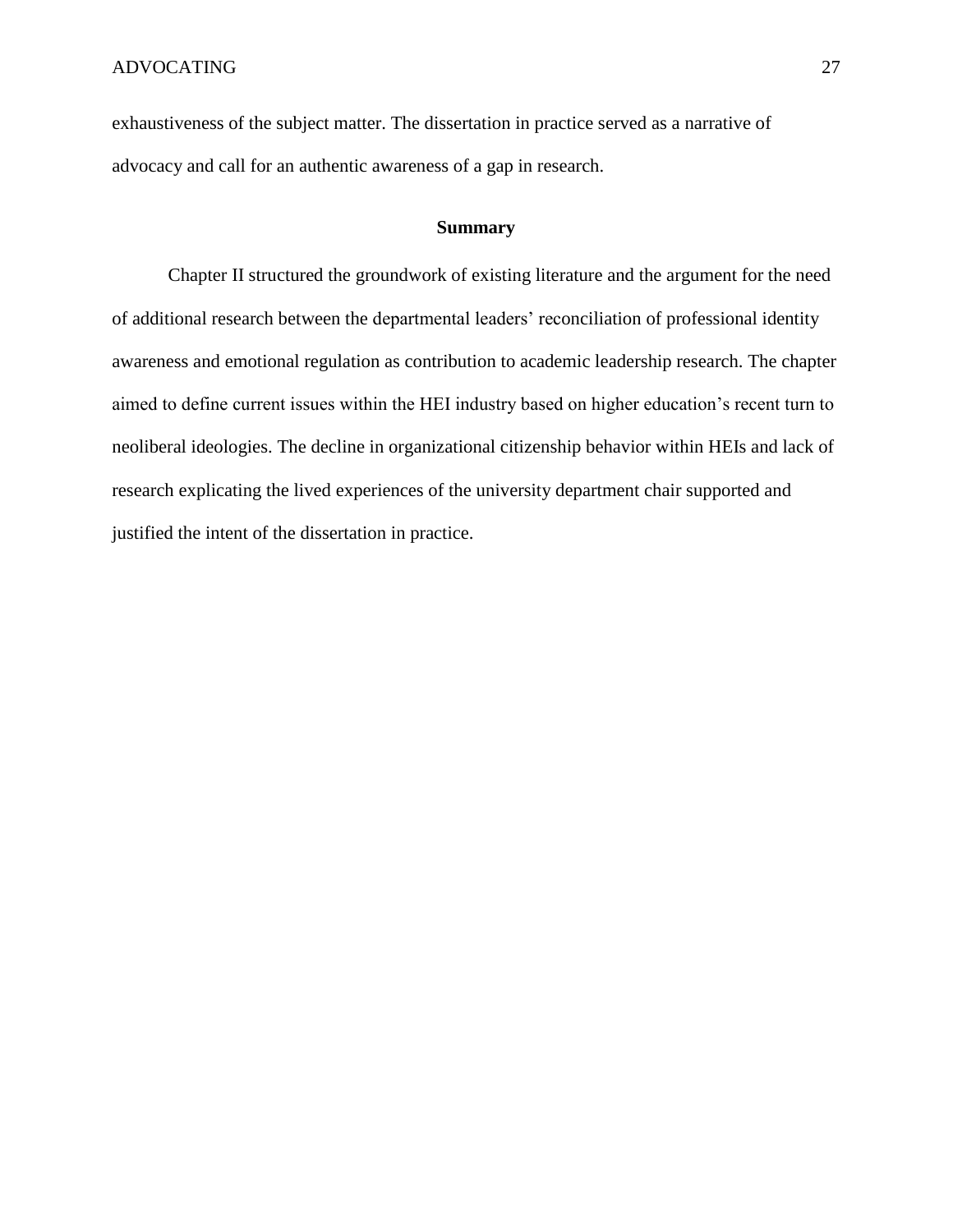### **CHAPTER III**

# METHODOLOGY Introduction

This chapter described the details of the researcher's decision to incorporate the narrative case study approach when studying the emotional intelligence of department chairs in the workplace. The chapter highlights the following qualitative methodological constructs: stratified sampling/snowball sampling, 30-minute online/in-person interviews, the study's boundaries, emotion/values coding, QDA Miner Lite data analysis programming, traditional organizational methods, saturation, triangulation, and contextual limitations.

#### **Research Design**

Based on the researcher's interpretation of emotional intelligence, employee engagement, self-mediation, life-work balance, and job satisfaction, emerging as event-oriented antecedents throughout the literature review, the researcher selected a narrative qualitative approach for the design of this study. Creswell's (2018) single, intrinsic case study provided the methodological foundation for further understanding chair perceptions of overcoming emotional barriers between four-six department leaders and life-work balance. The participants' identity as academic supervisor, over both a managerial role and leadership role at the respected HEI, aligned with the justification of the single, case study within strategic management research (Gaya & Smith, 2016). The set boundaries of the researcher's case study helped identify the need for a narrative qualitative case study. Gaya and Smith (2016) defined the qualitative, single case study as having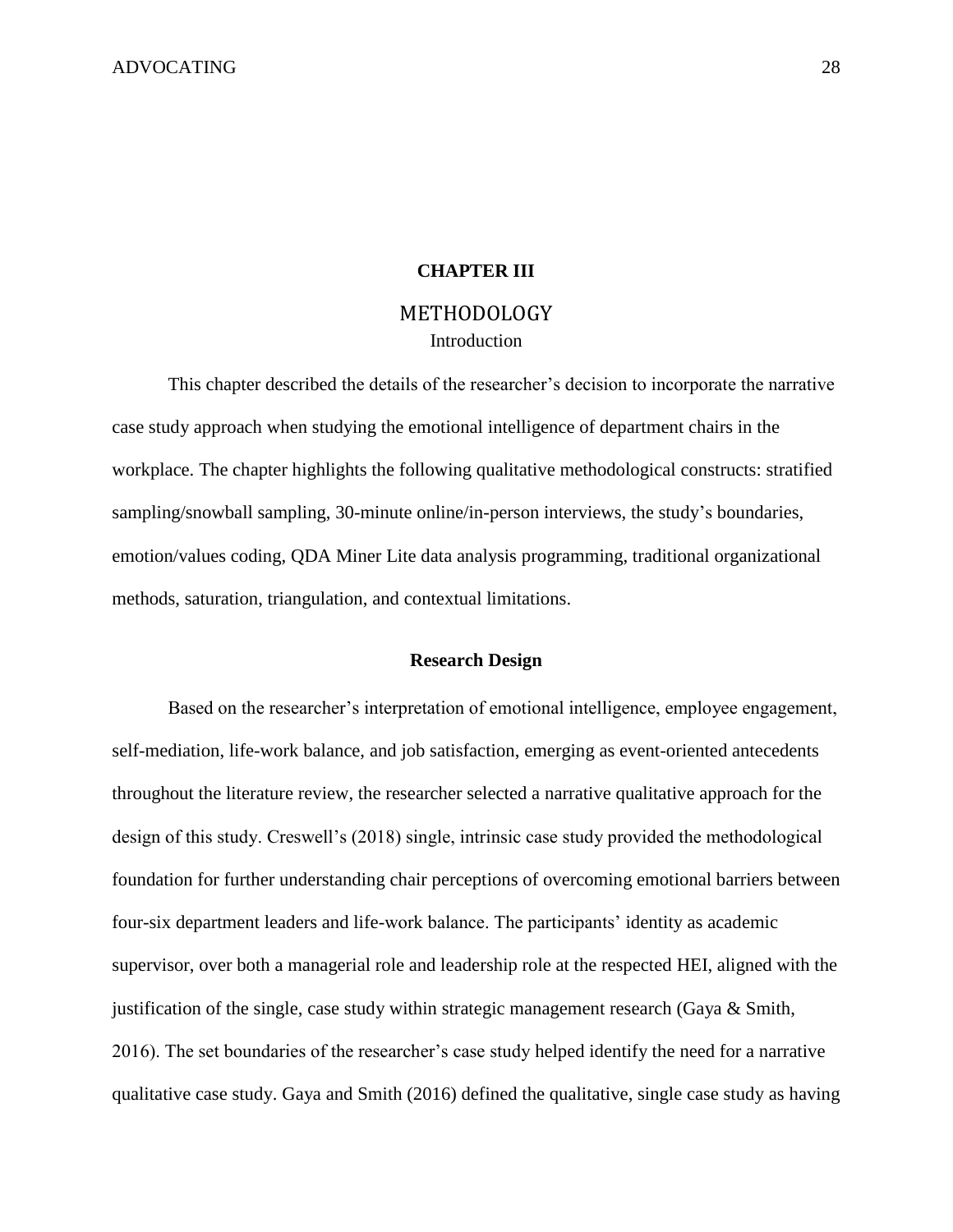the ability to provide substantial data for a deeper analysis of an issue/problem based on the natural occurrences of life. Gaya and Smith (2016) claimed the single case study approach emulated the following advantages: extending theory, structuring parameters for theory, and handling potential criticism. The researcher identified overcoming emotion within the role of department chair as a relatively new field of research. The contribution to organizational citizenship behavior theory justified the researcher's selection of a single intrinsic case study. Creswell and Poth (2018) affirmed the decision-making process as a viable example of when to implement a case study. The researcher sought to understand the departmental leader's on-going process of overcoming emotion. The researcher's study achieved the real-life nature construct of the case study approach since the participants interviewed served in the position of chair at the time of the interviews. The role of department chair is both topic of study and participant; therefore, the parameters of the role established the boundaries necessary for this study to be considered a case study. Gaya and Smith (2016) alluded to the advantages and disadvantages of a qualitative, single case study. Data analysis called for triangulation which promoted the following within the qualitative case study: integrity, rigor, validity, credibility, and reliability (Gaya & Smith, 2016). These noted strengths aligned with the benefits of an in-depth analysis of the process of emotion. The context specific setting of the researcher's study helped identify the need for a single, qualitative case study.

### **Participants**

One president, one provost, and one dean served as the researcher's gatekeepers and helped the researcher gain access to a population of department chairs across three private universities. The implementation of stratified sampling and snowball sampling enabled the researcher to select department chairs holding 1-5 years of experience within their respective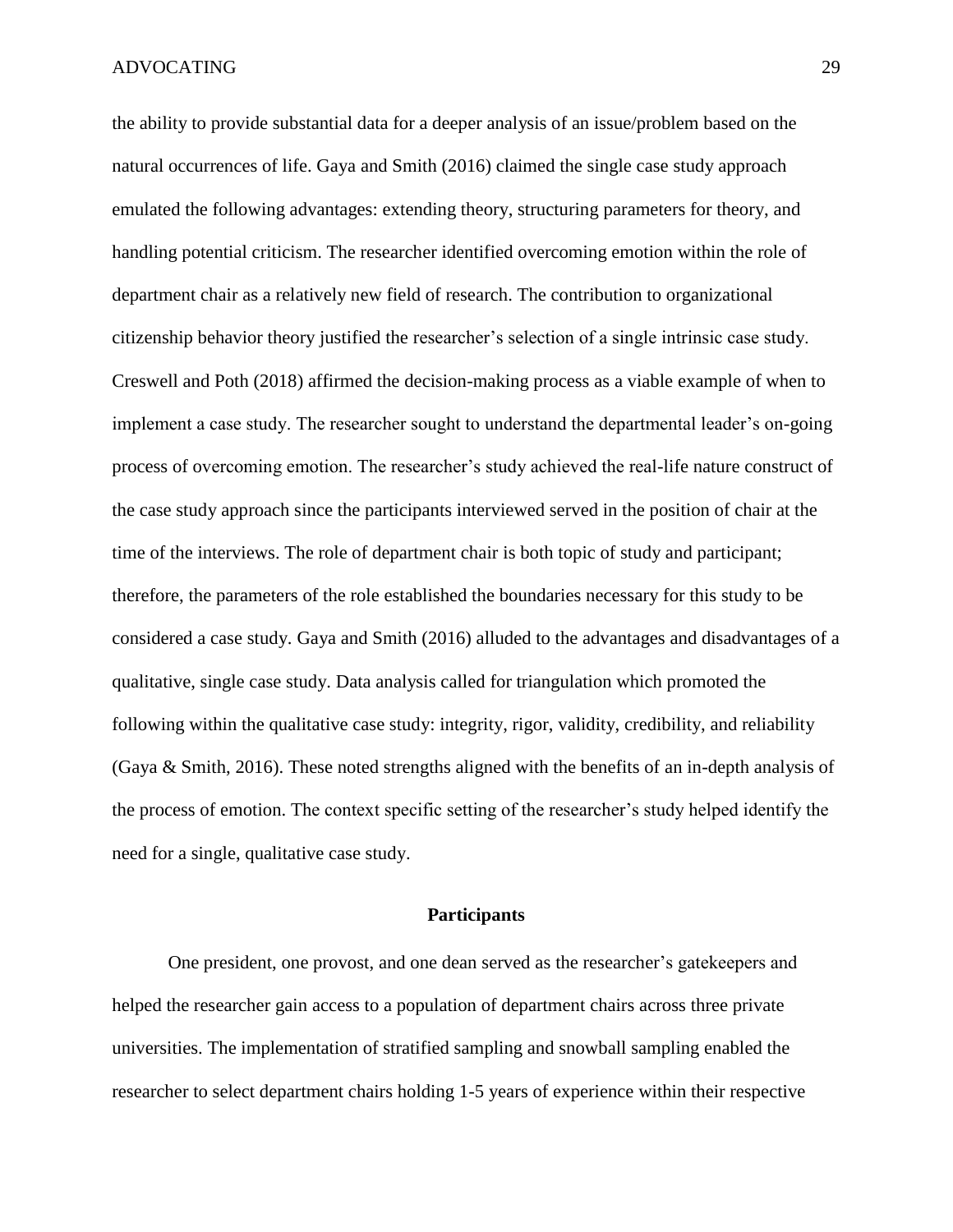leadership role; thus, aligning with the researcher's literature review's focus on the transition from faculty to chair. E-mails served as the initial mode of contact when requesting access to university department chairs. Once the researcher received permission to access the interviewees, the researcher attached an informed consent form, detailing anonymity, beneficence and study details to the participants, to the initial email, requesting participation. Willing participants received one \$5 Starbucks gift card for participating in the researcher's study prior to beginning the study under the impression that the gift card was theirs to keep regardless of continued participation. The researcher conducted five one-time semi-structured 30-minute online/inperson interviews in September 2021 over the span of five months.

#### **Data Collection**

The researcher constructed data collection through 30-minute semi-structured online/inperson interviews, department meeting minutes, and departmental program reviews. These selected methods of data collection resulted from the importance of creating an in-depth study through the use of multiple data sources evidenced in the case study approach (Creswell & Poth, 2018). The researcher stored data on two audio recording devices, an electronic file folder, a hardcopy of a file folder, and multicolored sticky notes. Copies of field notes, via a journal, served as a secondary data source. The researcher identified a time limit of three years after publication for holding on to the study's data, and deletion of the data proved necessary at the completion of the set time frame. Due to COVID-19 safety protocol, the participants met with the researcher via advanced technology for 30-minute online/in-person interview sessions, covering seven questions seeking to address the primary research question. The interview questions were designed to explore the participants' perceptions of overcoming emotion at work as department chair. The researcher instructed and requested voluntary signing of the informed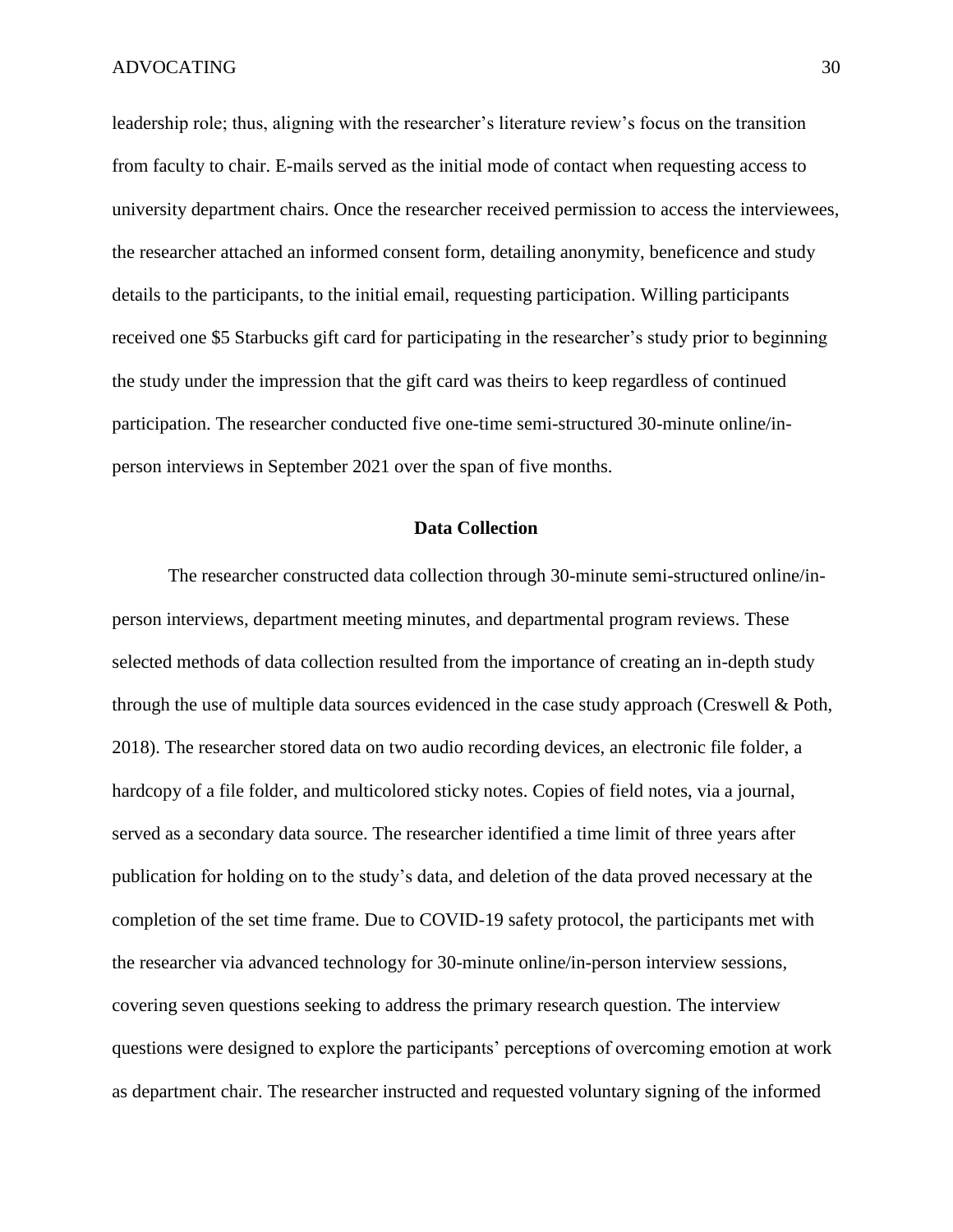consent form prior to conducting the interview. The researcher asked participants for permission to review and copy department meeting minutes and department improvement plans. Participants were informed that participation in the researcher's study was completely voluntary and that they may withdraw at any given time.

#### **Ethical Implications**

Ethical responsibility, COVID-19, the researcher's interpretation of the datum, the role of department leader as middle manager, and the subjectivity of using a single case posed challenges for the researcher. Beneficence of participants remained top priority throughout the timeframe of the research process for the dissertation in practice. Blankenberger and Williams (2020) discussed the implications of the effects of COVID-19 on the industry of higher education. As an industry dependent on a trust market, transferability of resources between university and student serves as the basis of all transactions (Blankenberger & Williams, 2020). Unfortunately, the current COVID-19 crisis compromised the resources available to HEIs as budget reform continues to overtake the higher education industry. Strategic university planning discussions, in the wake of COVID-19, included employee furloughs, early retirement, and layoffs as solutions for the decline of universities' financial resources (Blankenberger et al., 2020). The managerial leadership of department chairs required the subtitle of budget manager for the chair's respective department (Barr & McClellan, 2018). The financial ramifications of the COVID-19 pandemic made the role of department chair difficult as reduction in faculty strategies remain the responsibility of the department chair. The researcher acknowledged the additional emotional strain placed on the department chair as current reality for the higher education industry and addressed the issue by crafting seven semi-structured interview questions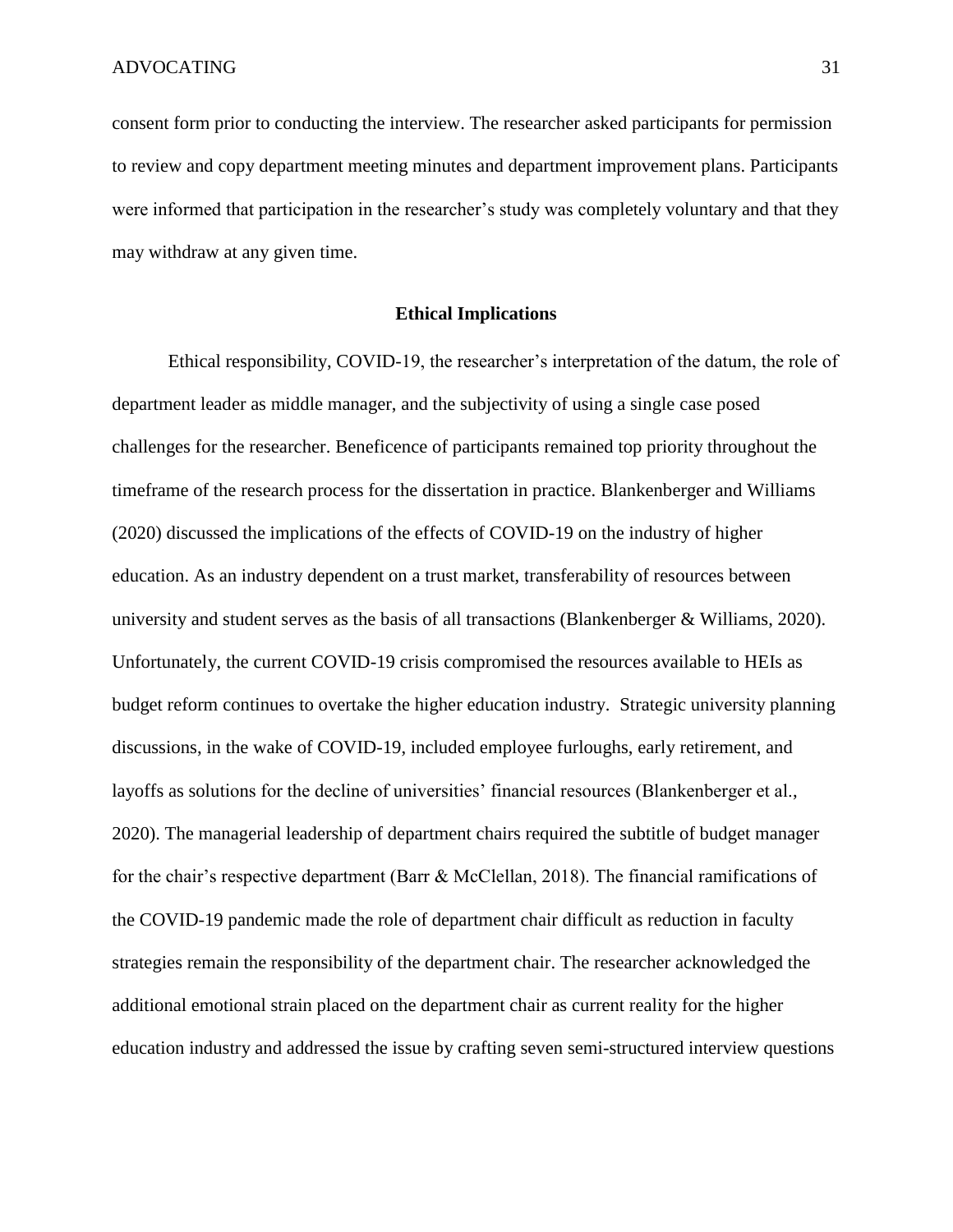to only focus on emotion in the workplace and not specifically targeting participants' potential emotional reactions to COVID-19.

Bao (2020) conducted a case study of Peking University's online instruction. Findings revealed faculty support played a major role in the success of online learning. As organizational leaders, department chairs support department faculty and COVID-19 changed the delivery of higher education instruction by increasing the use of technology in the classroom. The change required the restructuring of on-ground classes; thus, introducing hybrid learning. Bao (2020) claimed instructors of Peking University lacked sufficient training of online instruction. Despite the context of a Chinese university, COVID-19 introduced a wide range of challenges for academic leaders across the globe. As department leader and manager, the researcher acknowledged the pressure of responsibility on the department chair to help lower faculty and students navigate the challenges of COVID-19. To help protect participants, the researcher purposefully chose to not make COVID-19 the focal point of the dissertation in practice. The researcher prepared for the possibility that department chairs could bring up emotional distress from COVID-19 centered problems by referencing the context of a global pandemic and addressing the lack of previous research focusing on a global pandemic. Since the department chairs found themselves in the midst of the pandemic at the time of the writing of the dissertation in practice, the researcher demonstrated best ethical practice by protecting the participants from emotional triggers related to COVID-19.

COVID-19 changed the setting of how an interview would have normally been conducted for this study. Since the semi-structured interviews were conducted via mixed methods between online and in-person, the researcher acknowledged the limitations between emotion and the integrity of the atmosphere. COVID-19 caused the researcher to consider the possibility of pre-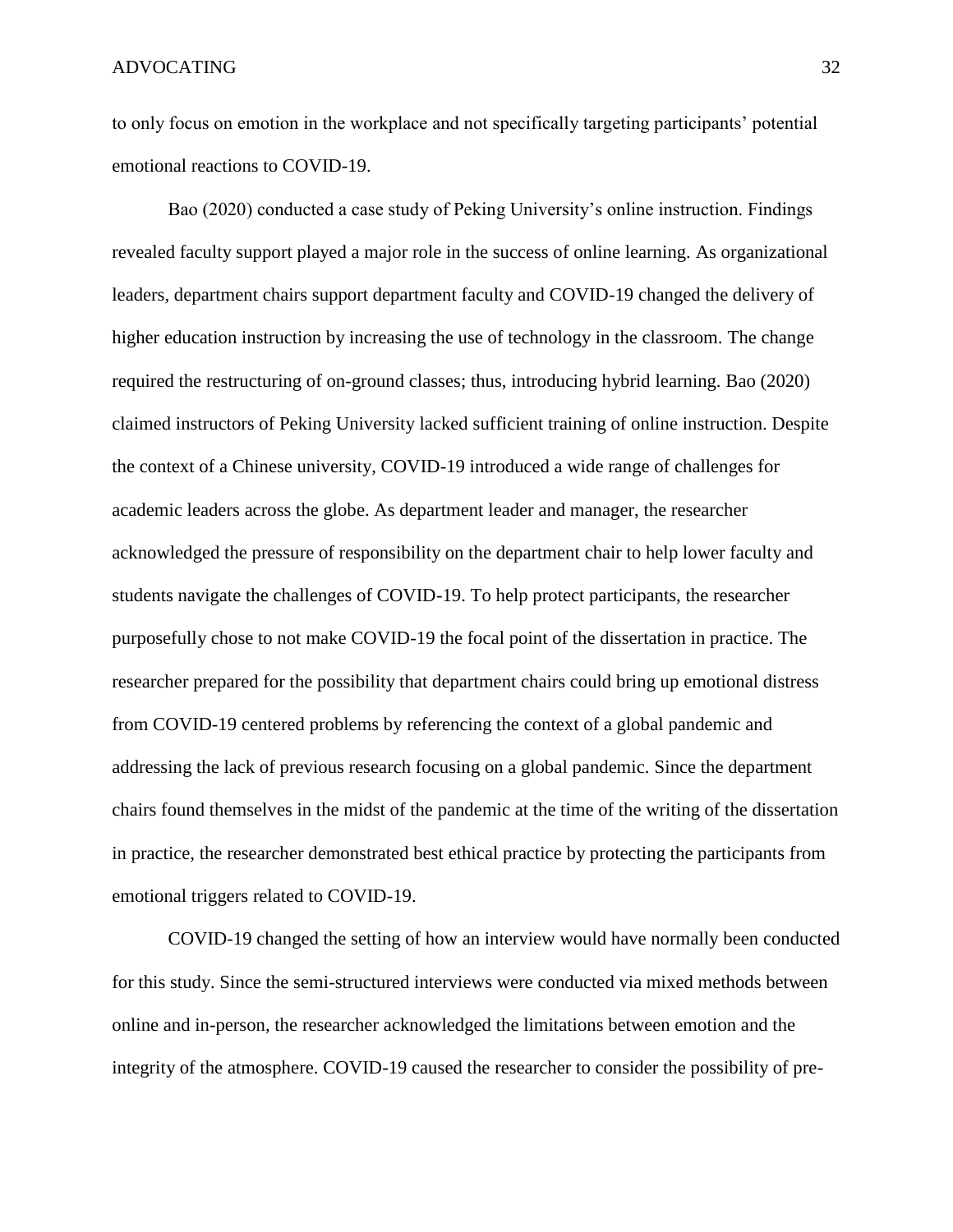existing negative emotions pertaining to the loss of colleagues during the pandemic. The presence of tainted perception threatened to color the study's outcomes. Despite the unique, individual role of department chair, complete anonymity was achieved through the selection of three to five departments for each of the three private universities.

#### **Data Analytics**

The researcher implemented thematic analysis and triangulation as the means for data analytics of this case study.

#### **Thematic Analysis**

Data analysis of this current study adopted Nowell, Norris, White, and Moules's (2017) methodological definition of thematic analysis which encompasses identifying, analyzing, organizing, describing, and reporting themes through the coding process. The researcher selected thematic analysis due to Nowell's, et al. (2017) reiteration of the approach's flexibility and accessibility for beginning researchers. The researcher considered the nature of the doctoral dissertation to align with the construct of a "beginning researcher." Due to the overwhelming amount of data, thematic analysis provided sound structure for the organization of the dataset. The researcher implemented the following coding to organize the themes and patterns that emerged within the data: emotion coding, in vivo coding, theming the data, and values coding. The current study transfigured the following key components of trustworthiness in research: credibility, transferability, dependability, confirmability, and audit trails (Nowell, Norris, White, & Moules, 2017). The coding process continued until saturation could be achieved.

## *Emotion Coding, Theming the Data, and Values Coding*

Saldana's (2016) emotion coding heavily determined the majority of the codes when analyzing the semi-structured interviews with five department chairs from three private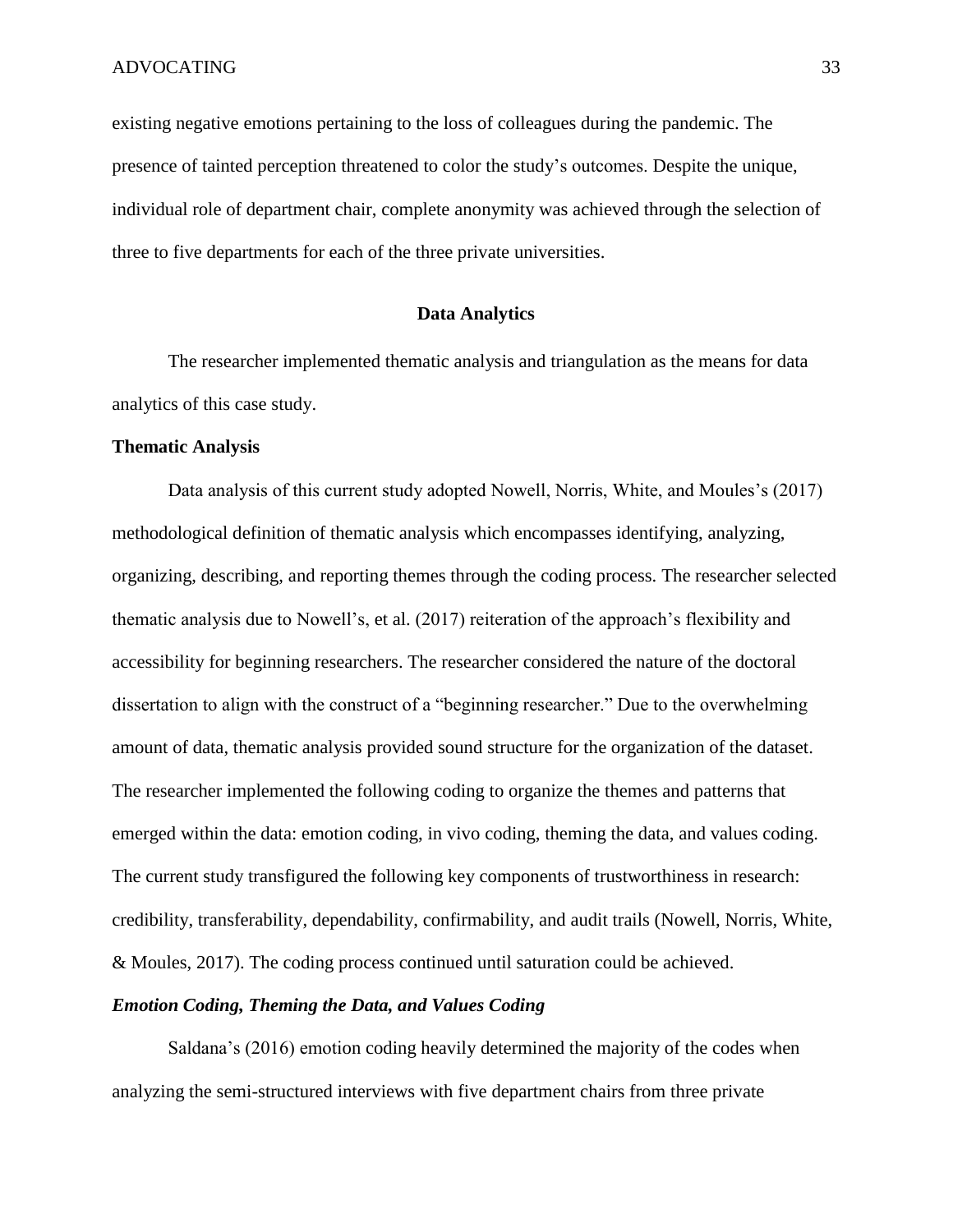universities, based on the code's attention on decision-making and the relationship between emotion and action. Emotion coding encompasses the interpersonal and intrapersonal of participants (Onwuegbuzie, Frels, and Hwang, 2016). Therefore, the researcher decided to incorporate emotion coding based on both the intrapersonal and interpersonal nature of academic leadership. The researcher used emotion coding to analyze interview transcriptions, departments' meeting minutes, and departments' program reviews. Terms indicating emotion were pulled from the dataset and labeled as codes. Theming the data helped hold the researcher accountable in the organization of the dataset. Onwuegbuzie, Frels, and Hwang (2016) described theming the data coding as a process of extracting sentences/phrases. The researcher identified key sentences directly from the dataset and organized the material by pattern; similar/common patterns merged into clusters of data. The decision to use theming the data was based on the researcher's desire to maintain the integrity of the participants' 30-minute interviews. Values coding was implemented when coding the universities' improvement plans.

### *QDA Miner Lite and Traditional Coding Organizational Methods*

Organizing the datum required the use of digital and traditional methods due to the desire for heavy implementation of researcher interaction with the data. Maher, Hadfield, Hutchings, and Etyo (2018) aimed to investigate the limitations of only using digital analysis and claimed traditional methods of organizing datum provide extraneous depth to the study's data. Maher et al. (2018) emphasized the importance of incorporating multimodality when conducting qualitative research. Therefore, the researcher merged QDA Miner Lite and traditional coding methods for the coding analysis of the dissertation in practice.

The researcher's traditional coding analysis method required the use of multicolored sticky notes, colored Sharpies, and a color-coded systematic grouping according to themes. The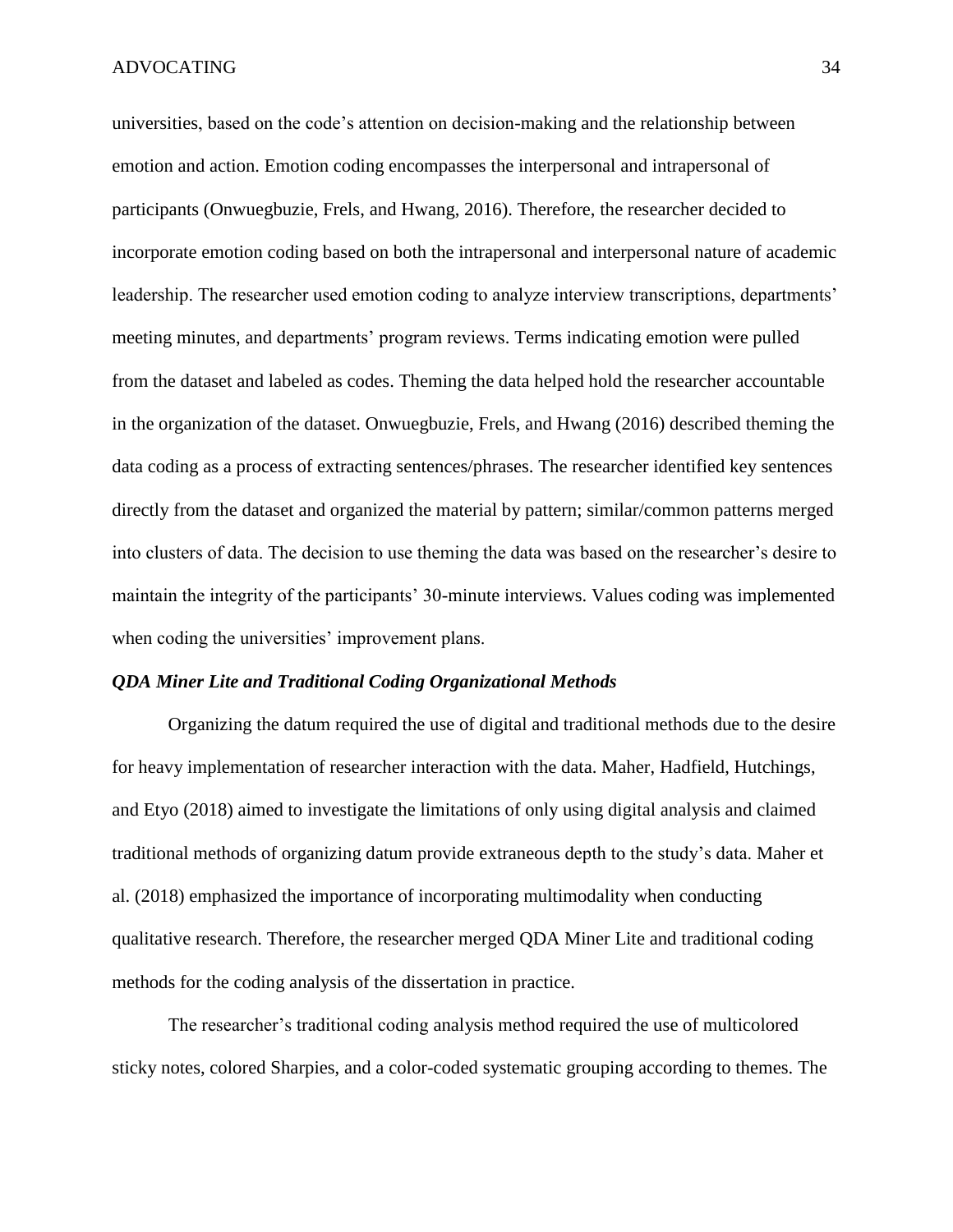multicolored sticky notes were stored in numbered Ziploc bags according to the group identification process. Multicolored sticky notes with subgroups were placed in smaller Ziploc bags within the larger Ziploc bag to maintain grouping integrity.

## **Validity, Credibility, and Transferability**

Triangulation assured validity, credibility, and transferability of the data within the researcher's study. Semi-structured interviews, departments' meeting minutes, and departments' program reviews served as multiple data sources. The researcher implemented Gaya and Smith's (2016) claim that triangulation resulted in integrity, rigor, validity, credibility, and reliability. The researcher determined cross-analysis of the multiple data sources to be the best method when affirming validity, credibility, and transferability. The researcher assigned codes when theming the data. The researcher also enacted member checking as assurance of validity, credibility, and transferability. The participants received an overview of the findings and discussion of the integrity of the findings ensued between researcher and participants upon the conclusion of the coding process. Upon receiving the findings, participants communicated approval and satisfaction with the results and the researcher's work.

The following statement covered the researcher's position within the research: I am passionate about communicating my findings regarding the department leader due to my professional relationship with higher education and my drive to one day assume the position. The researcher found it hard to eliminate bias but selected to avoid preconceived notions about the research topic and entered the interview session with a *tabula rasa* mentality. No ethical issues emerged within the validation process as the researcher opted for best practice when analyzing data.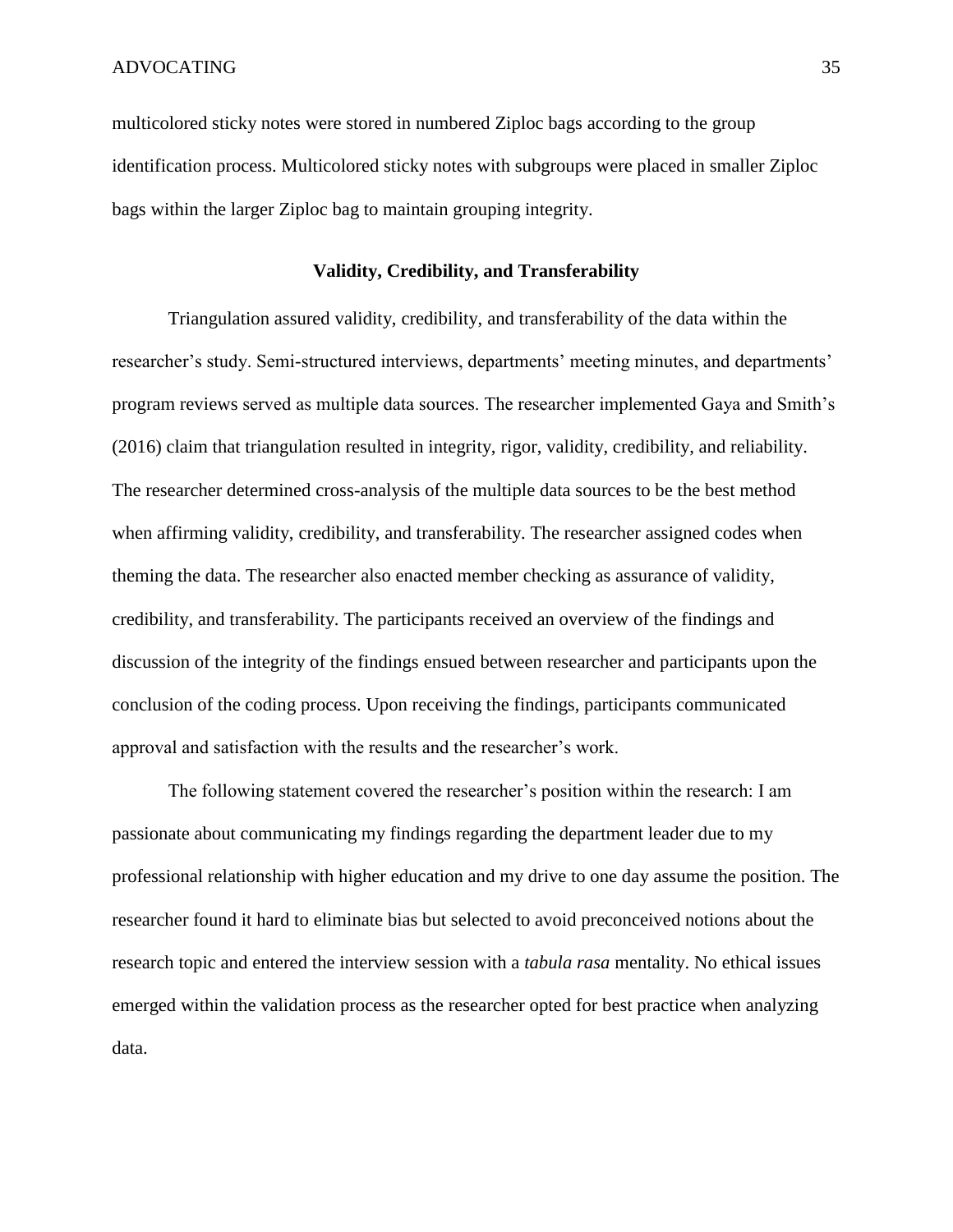#### **Limitations**

The limitations of this study were identified based on the context of the researcher's interpretation through the Western mindset, lack of sufficient time, the 2020 COVID-19 pandemic, and the specific context of the private university. The dataset only pertains to private higher education department chairs and does not apply to upper administration or other faculty members. The data was limited to the participants' perceptions, and despite the demographic questionnaire ensuring diversity, the role of department chair made the results context specific. The qualitative, case study approach provided a set of parameters that limited the researcher when collecting data. The results were subjective to three private universities. Based on emotion's complicated construct, the researcher recognized emotion's interpretation depended on cultural context and interpretation. Emotion was understood based on the Western context. The researcher identified time as an additional limitation of the current study since the participants selected only had one to five year(s) serving the institution as department chairs; thus, causing the results to be bounded by a specific time frame. The COVID-19 global pandemic limited the researcher's study by creating an emotional tension system unique to the role of department chair when assuming departmental leadership during a pandemic.

#### **Summary**

The researcher's qualitative case study design proved most appropriate for the purpose of understanding how department leaders perceive overcoming emotion within their managerial and collegial organizational responsibilities. The participants served the purpose of the study well based on their professional organizational identity. Data collection and data analysis within the confines of a case study permitted multiple data sources which maintained the integrity of the research design. Ethical implications included the COVID-19 pandemic, anonymity, and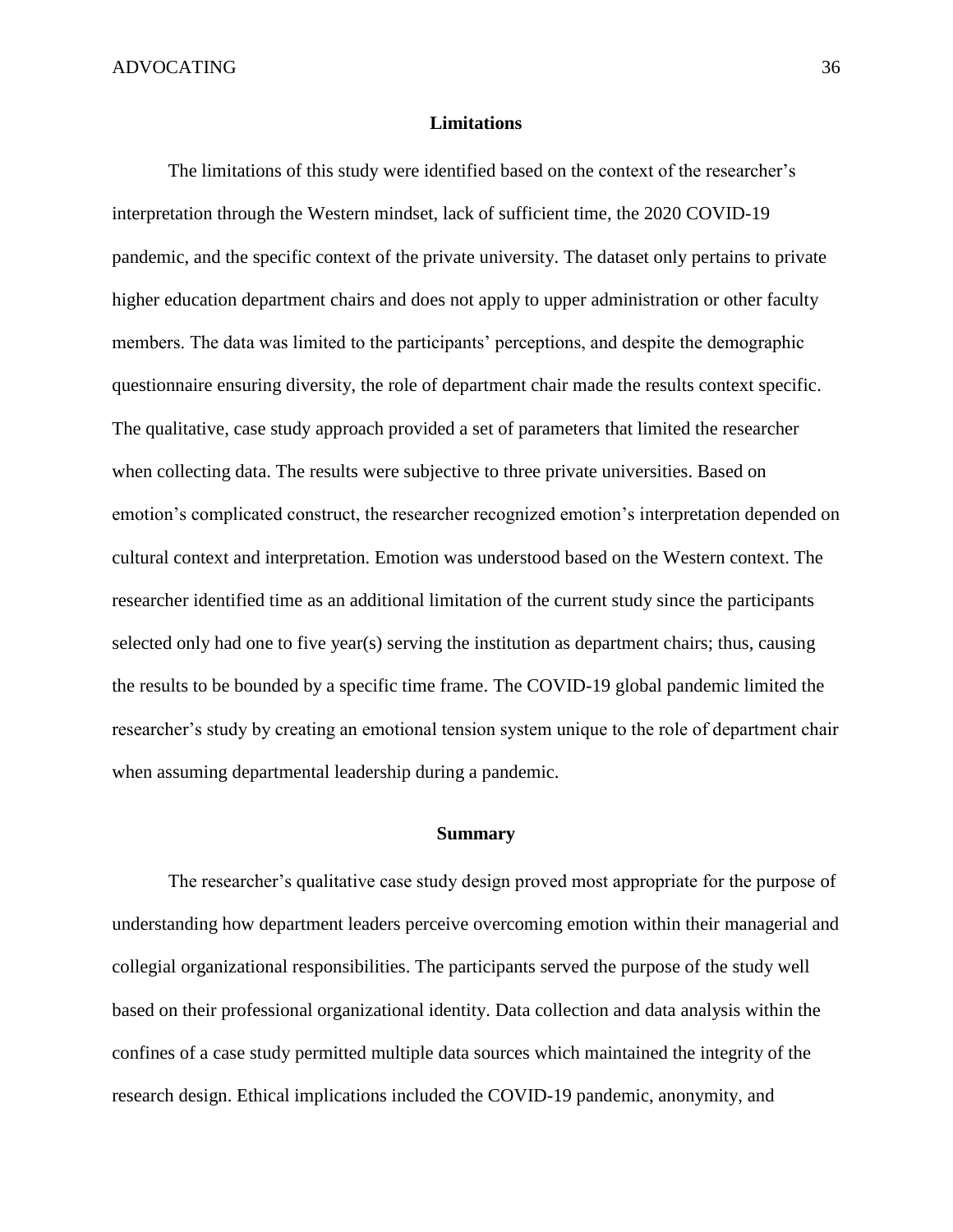beneficence; however, the researcher posed minimal risk to the participant. The researcher acknowledged the limitations of using only private higher education institutions as the study's population. Other limitations included length of study and cultural ramifications of perceptions of emotion.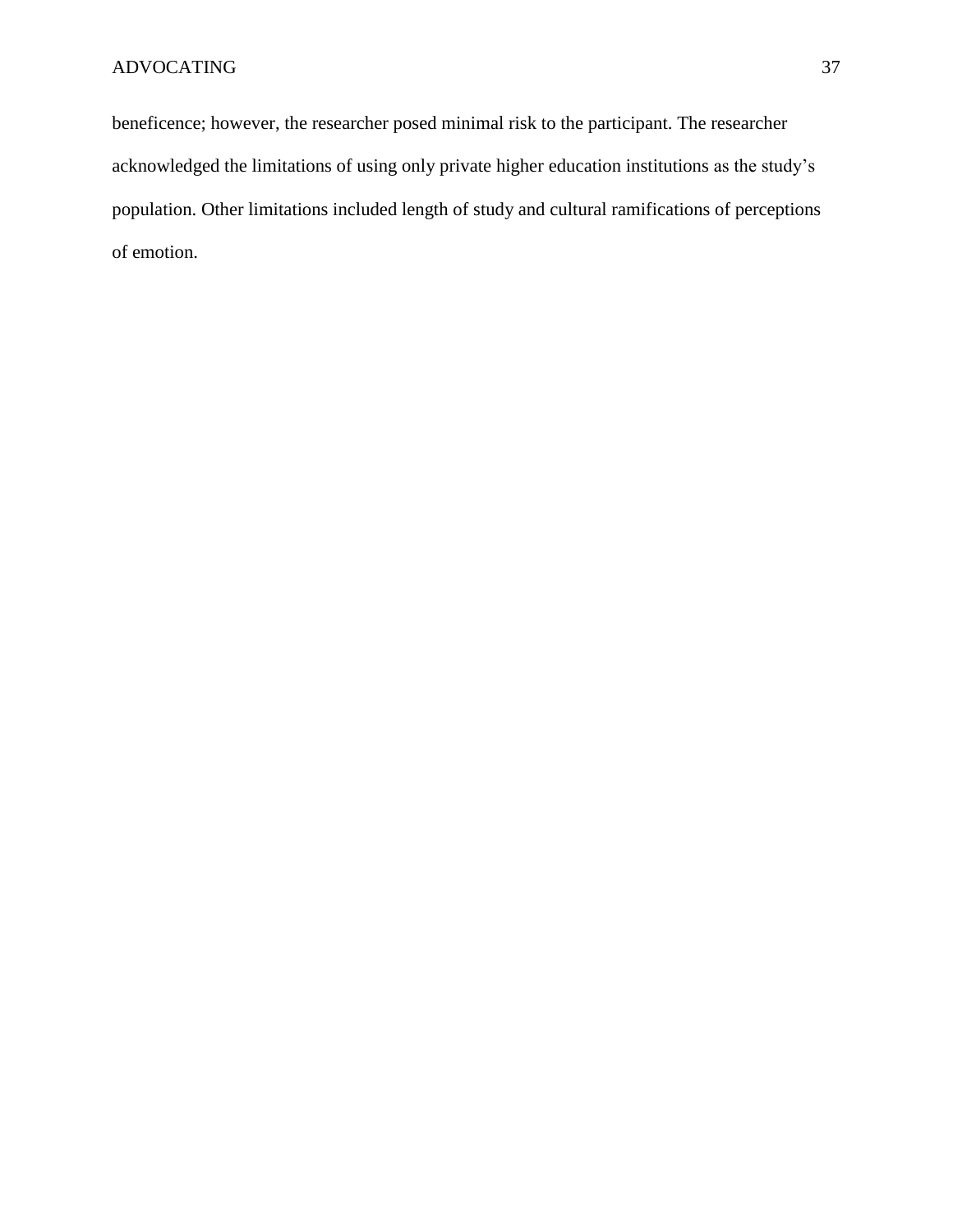#### **CHAPTER IV**

### **FINDINGS**

# Introduction

Triangulation of semi-structured interviews, department program reviews, and department meeting minutes all proved reliable and valid for gaining a comprehensive understanding of the department chair's experience in overcoming emotion at work across five, private university departments: mathematics, modern languages, family and consumer science, education, and business. The study addressed the following research questions:

**How do private higher education institutions' (HEI) departmental leaders perceive overcoming emotion at work?**

The study proposed the following four sub-questions:

**Research Question #1: How do HEI department leaders perceive their relationship between job satisfaction and emotional intelligence?**

**Research Question #2: What are common misconceptions about institutional service and department leader employee engagement?**

**Research Question #3: How do departmental leaders' emotional regulation strategy efforts differ across university departments?**

**Research Question #4: How does emotional regulation effect each identity construct for department leaders?**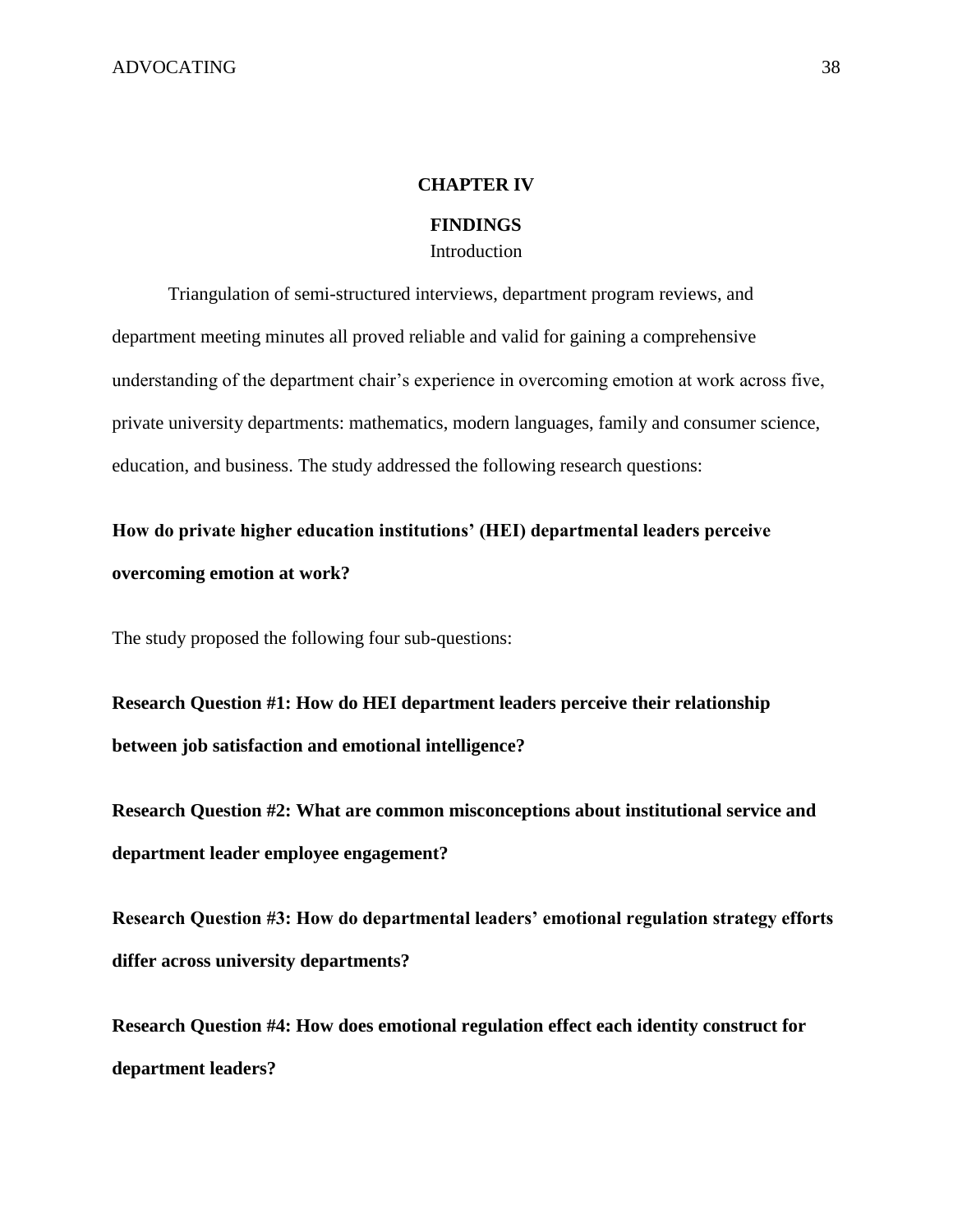#### **Findings**

# **RQ1: How do HEI department leaders perceive their relationship between job satisfaction and emotional intelligence?**

Participants described job satisfaction through the following: satisfied or depends. The researcher found P2 and P5 to be satisfied in their job; whereas P1, P3, and P4 conveyed that job satisfaction depends through the relationship to the fluidity of the job. The researcher found participants who were satisfied possessed a self-awareness of enjoyment when performing responsibilities. Participants who contextualized job satisfaction on relationship to the work disclosed awareness of displeasure with the position's responsibilities.

#### *Satisfied*

P2 and P5 perceived themselves to be satisfied as department chair.

P2: "We have a really good solid group of people, so I don't feel like we have a lot of that that I have to deal with. So, as far as job satisfaction, I would say that I am satisfied."

P5: "100% satisfied. Every once in a while, more than once in a while, I get very frustrated with the students. When they don't have a good work ethic or they don't try. So, I gotta say, with my job, I mean like the expectations of me in this position, I only get frustrated over things that really aren't the things that I have to deliver."

**Enjoyment.** The findings revealed "enjoyment" emerged as significant when seeking to describe why the participants perceived themselves as satisfied. P2 and P5 expressed the enjoyment of fulfilling department chair responsibilities.

P2: "I enjoy it. I enjoy the part of looking at our program and making improvements to our program.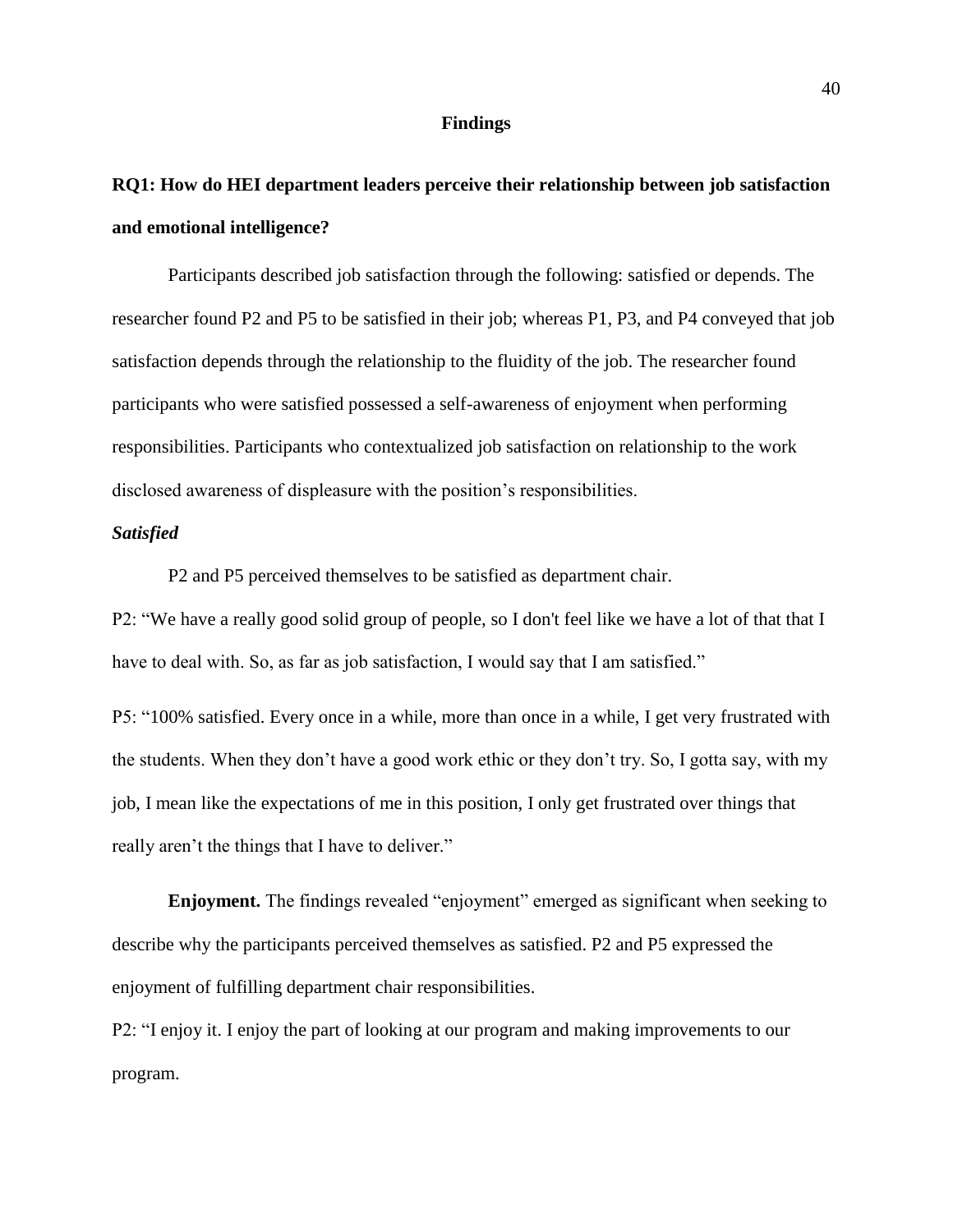P2: "I love what I do, and I love having a quality program to offer to our students. And I know as department chair that kind of makes me probably the most responsible for that and making sure that we're still offering a quality program."

P5: "But as far as being department chair and balancing that with everything, I find it very satisfying. I find that there's always change. There's always accountability as far as assessment, reports, budgeting, all those things, and I happen to enjoy it a great deal."

Change, accountability, quality programs, programmatic improvements, and responsibility surfaced as potential antecedents describing the activities that are perceived as enjoyable between participants. The researcher found "satisfied" was only communicated by female participants during the semi-structured interviews.

### *Depends*

Participants commented on the fluid, dynamic nature of job satisfaction for the department chair and findings revealed job satisfaction was contingent on "the stresses of the job."

P3: "Well, I would say it depends on the week. Job satisfaction kind of ebbs and flows with what is happening with the stresses of the job, and so, there's a lot of additional work that comes with being the department chair."

P4 identified the dependence between job satisfaction and people pleasing as he explored the acceptance of his decision making when relating to students and faculty. P4 revealed how job satisfaction changes when those closest to him do not accept or do not agree with the decisions he makes as department chair.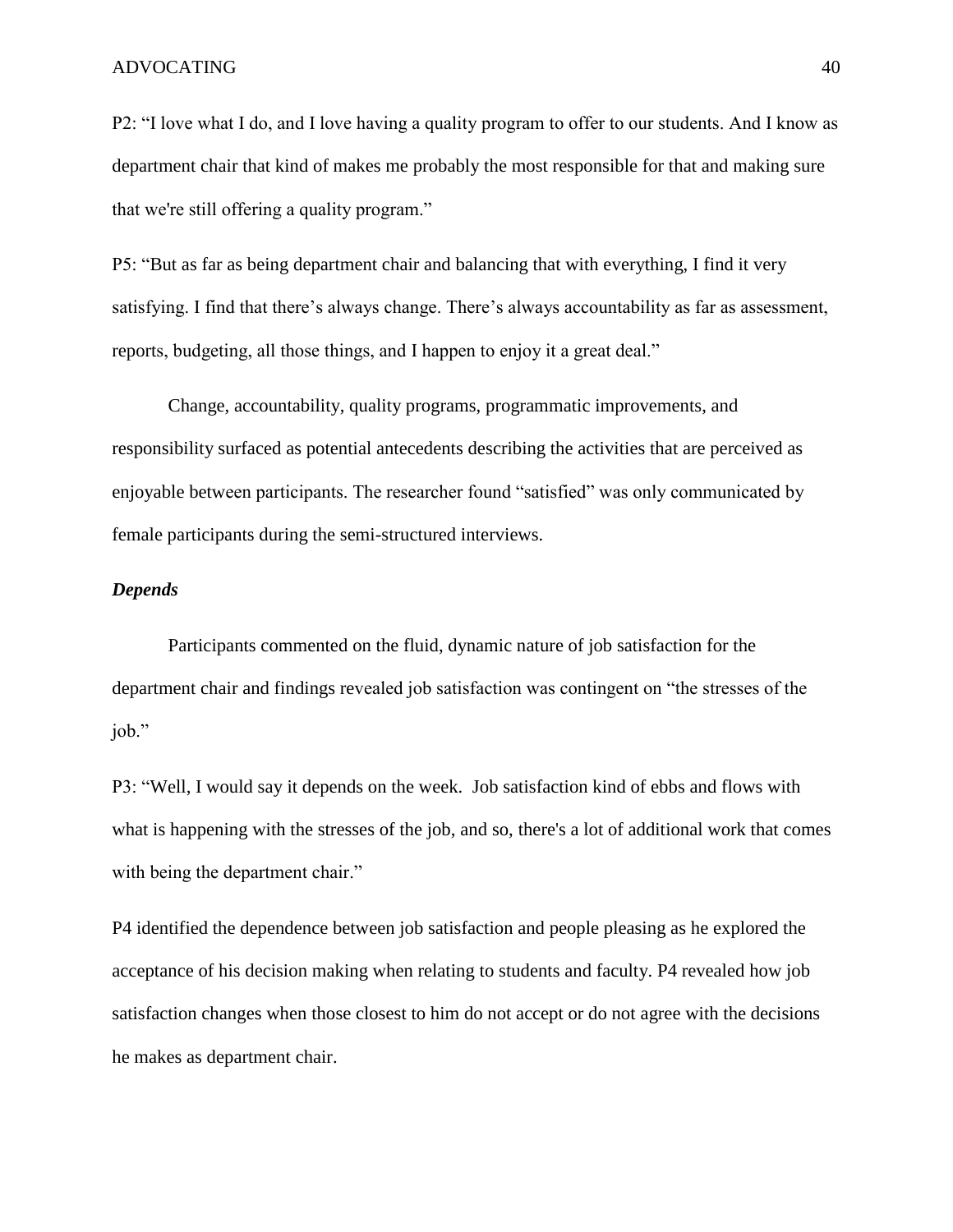P1: "The job satisfaction goes back to the control issue I was talking about before. There are things I can control and a lot that I can't. So, I am more satisfied with my job on those days that I remember that that's the reality. I control the things I can control and just not be worried about the things I can't. Or try to work around the things I can't control."

**Displeasure.** P3 described stress as the department chair's workload. P4 seemed to focus primarily on people pleasing when perceiving stress. P1 referenced, once again, the reality of limited power in relation to job satisfaction. Therefore, the researcher found job satisfaction depends on satisfaction with one's workload, satisfaction in relationships with constituents, and satisfaction with the reality of limited power. The researcher found implications of displeasure through perception of participants.

P4: "Wanting to be a good teacher, I never wanted to go into administration. I don't want to be in administration now."

P4 communicated dissatisfaction with being in administration. P4 did not pursue the position and accepted the position based on his institution's needs for a department chair. P4 revealed he identified as teaching faculty, and his desires remained true to teaching.

P3: "And so, once I guess, once you've achieved like this next level of promotion, you kind of look at it and go, "Really, this isn't really all what it's all cracked up to be.'"

P3 disclosed dissatisfaction with the lack of return on his investment of "time, energy, and weight of responsibility." He identified a disconnect between the perceived leadership significance of the department chair position and the level of prestige and compensation that accompany the position. The researcher discovered P3 to be displeased with the return on the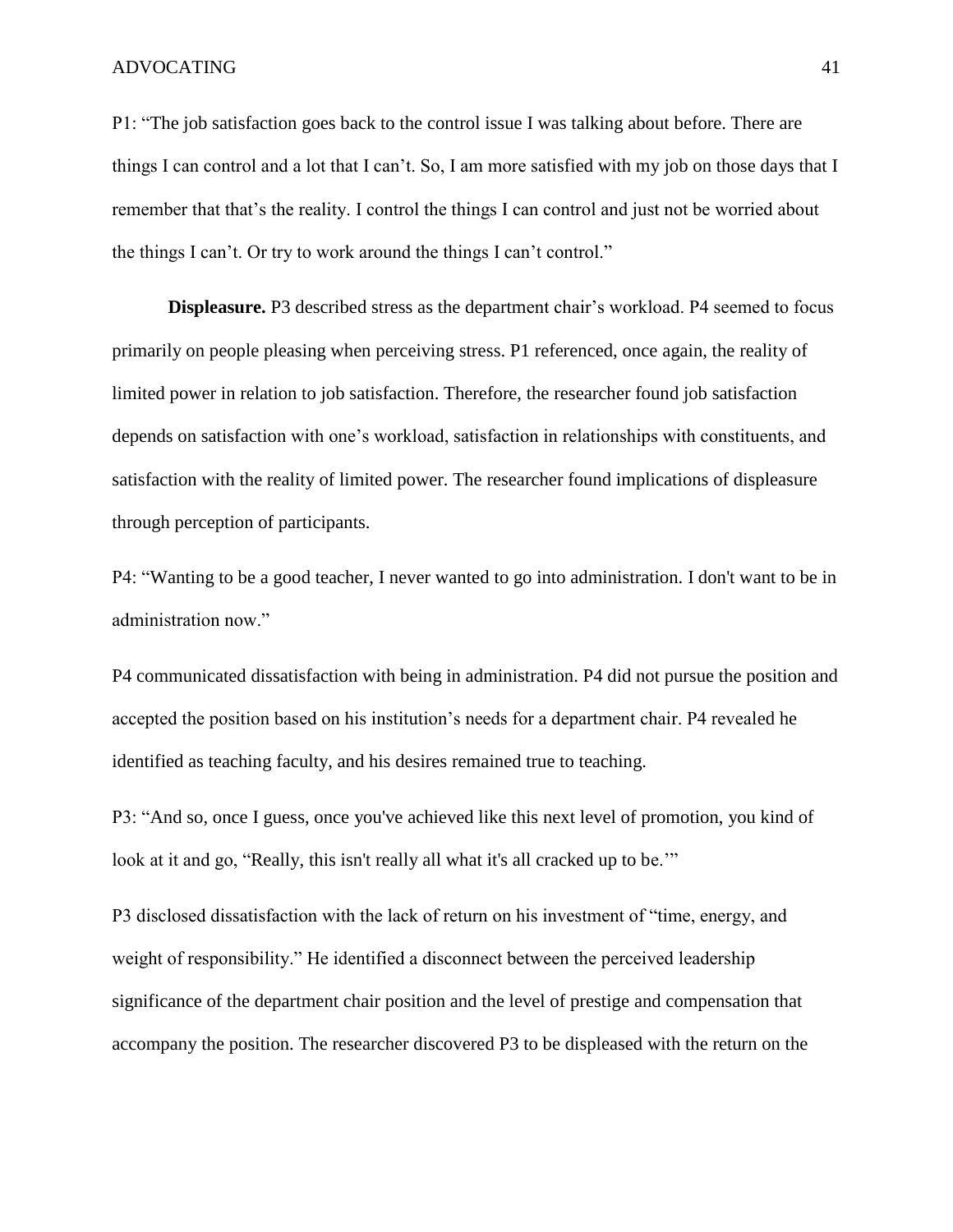professional accomplishment of becoming department chair. P3 and P4 did not share P5's perception on the positionality of department chair.

P5: "Department chair is the ideal position. It is the ideal position. For anyone who loves teaching and wants to dip their toe in the responsibilities, it's the ideal position."

Therefore, when understanding the difference between satisfied and depends, the researcher found "enjoys" or "displeasure" to be codes that work to explain how department chairs understand their relationship to job satisfaction. The researcher found the results interesting when discovering the male participants were the ones who communicated "depends" when describing job satisfaction. Findings revealed the relationship between perceived job satisfaction and the department chair can be understood through the enjoyability of the responsibilities of department chair.

# **RQ2: What are common misconceptions about institutional service and department leader employee engagement?**

The researcher found department leaders can be misconceived as *overcomers* of emotion regulation. Rather than perceive emotion regulation as something "to be defeated," participants revealed employee engagement does still occur when department leaders "work through" their emotions while serving their institution. Findings described what department leaders experienced as emotional challenges and how department leaders served their institution by working through the emotional challenges.

P4: "Yeah, that overcoming it out. I don't know. I would have probably used the phrase again 'working through it."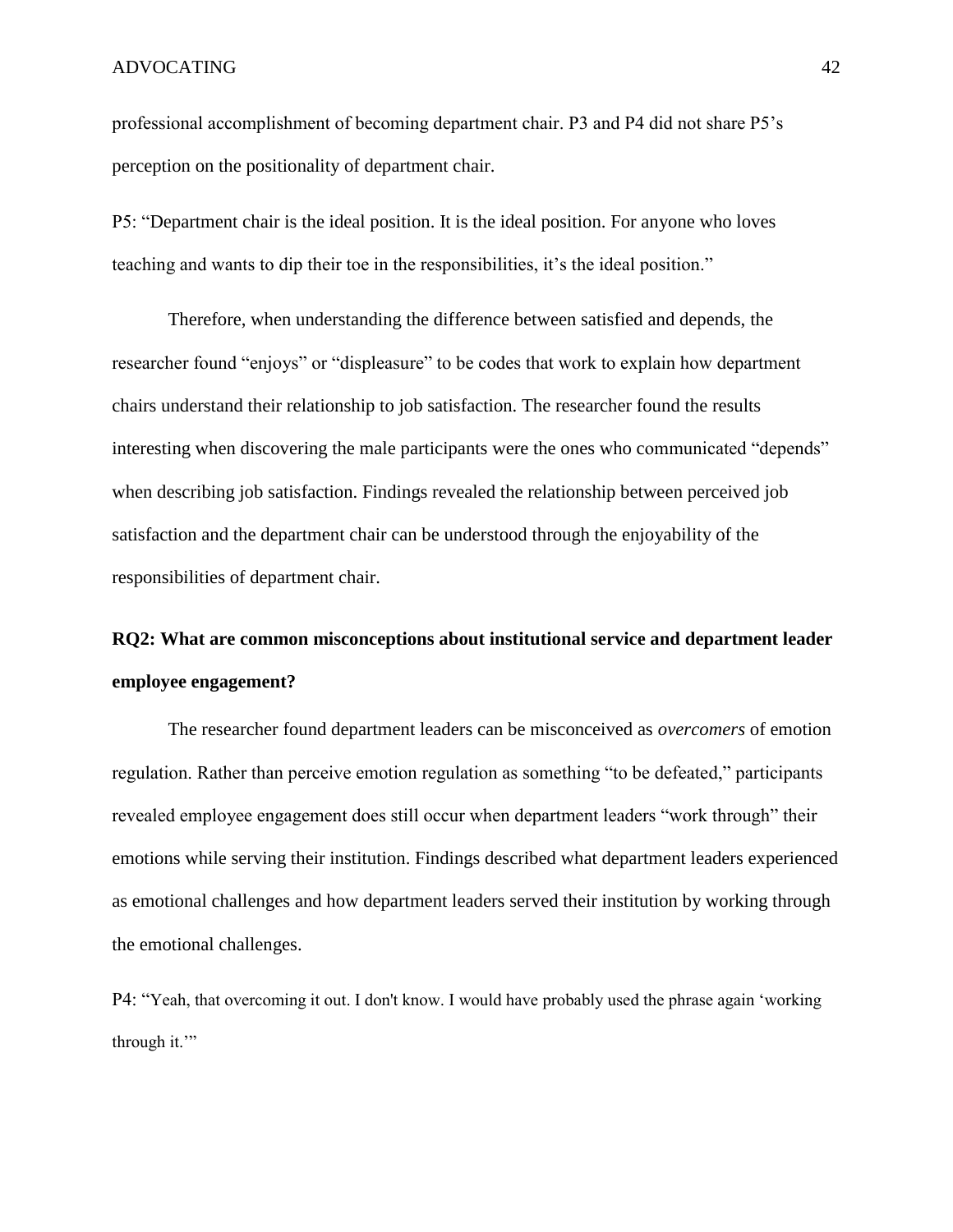P3: "I kind of struggle with that term overcome because it's not like a defeat. It's not defeating the emotion, it's more like allowing myself to move on, to not let it weigh me down."

Therefore, the researcher categorized the findings through the theme of "working through the challenges" when serving one's institution. The following sub-themes were selected: priorities and balance.

#### **Identifying the Challenges of Emotion through Employee Engagement**

While participants communicated emotional challenges do exist within the role of department chair, the researcher found it interesting that each department chair spoke to their own perception of organizational identity within their role of department chair. The descriptions of emotional challenges revealed that emotional challenges within the role of department chair exist primarily in how department chairs construct their identity and the confines of that identity based on how the department chair feels about self. When conducting data analysis, the following seven codes emerged within the data: heavy, overwhelming, frustration, inadequacy, incompetence, limited power, balance of decision making.

## *Impact of Self-Perception*

When theming, the researcher categorized the influence of self-perception on participant emotion through the common representation of feeling and the significance of the experience of feeling within the role of department chair. The researcher specifically noted when participants conveyed strong feelings after finding a pattern of repetitive feelings within data analysis.

**Self-Perceived as High-Stakes Decision Maker.** When asked what emotional challenges department chairs face, high-stakes decision making emerged as one of the key challenges. P3 identified the social exchange that exists within the leadership of being chair and how emotion cannot be removed from the exchange when engaging with people.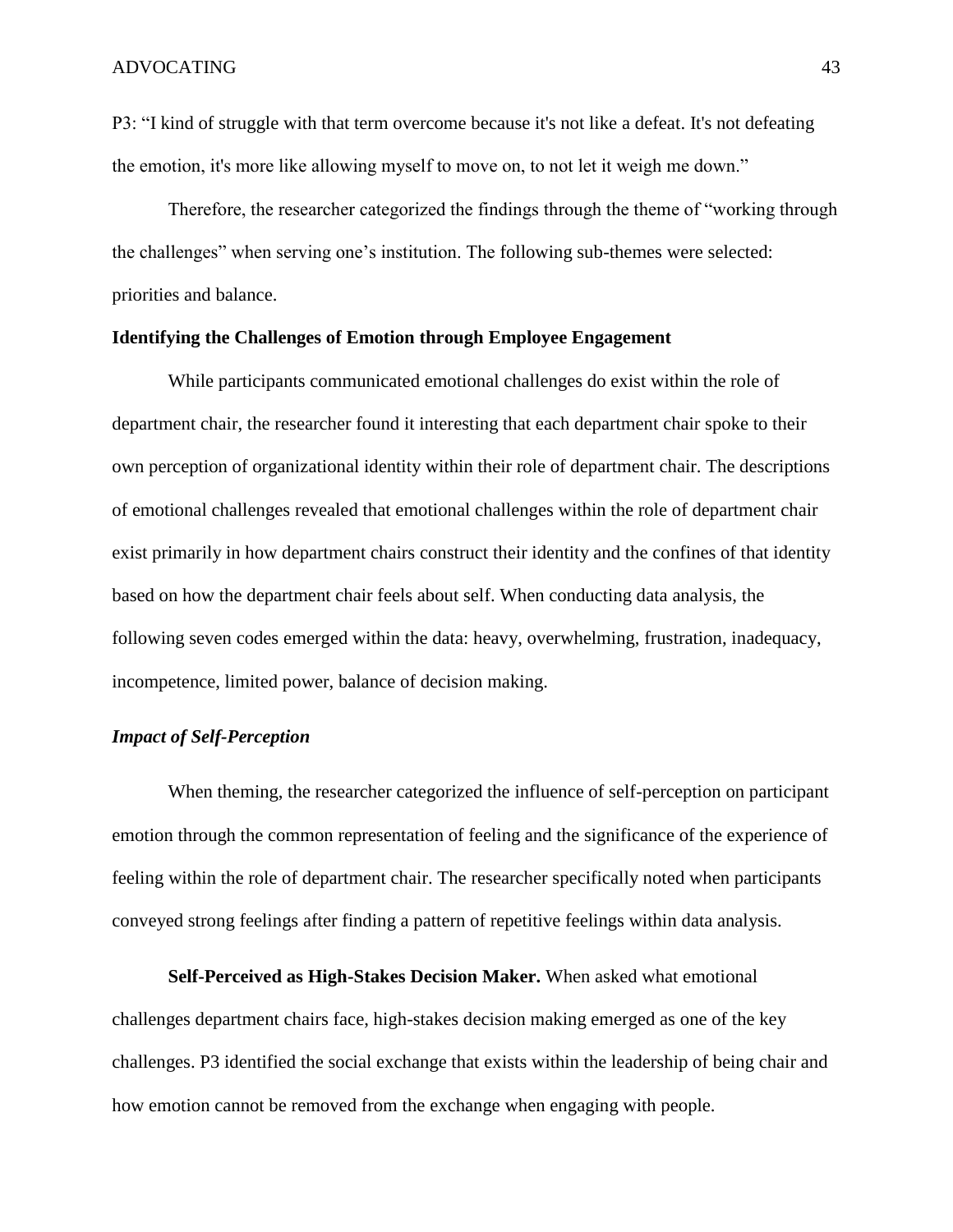P3: "There are some ethical, moral decisions that have to be made that bring up, you know, that are emotional because you're working with people. And when you're working with people who are really emotional, or who have really weighty heavy things that are happening to them, then those emotions get kind of passed on to me as a decision maker because the decisions that I often make in those situations will affect that person's life, for their entire life."

P5 continued the discussion on decision making when perceiving that her decisions are torn between making upper administration happy and making faculty within her department happy. Therefore, within the realm of high stakes decision making for the department chair, people pleasing surfaced as emotionally challenging.

P5: "You want to please everybody. You want to please everybody."

P5 disclosed how department chairs are expected to balance between serving the institution, serving the department's faculty, and serving the institution's student population. P5 communicated how hard she finds reporting back to faculty when conveying "no" in her decision making while simultaneously working towards department viability, enrollment, and effective management of the department's budget.

P5: "So, it becomes very challenging to always walk that fine line of just making everybody happy but also doing the right thing. You know, for the institution."

P5's reference to "doing the right thing for the institution" patterns after P4's statement regarding "ethical, moral decision making" within the role of department chair. Therefore, the researcher found how department chairs perceive themselves as decision maker and the perceived weight of the responsibility of making decisions does indeed present an emotional challenge for department chairs.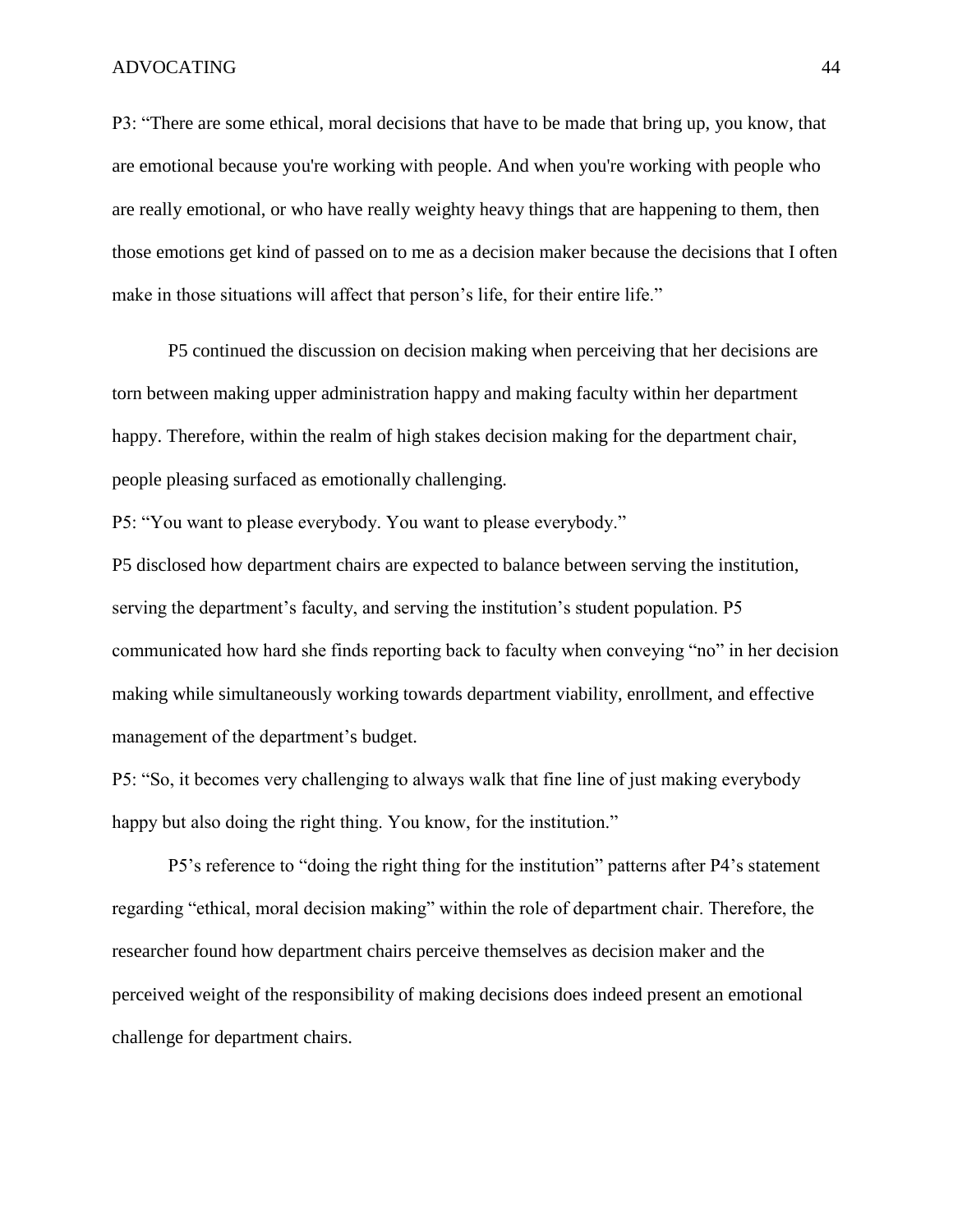**Self-Perceived as Limited.** Participants disclosed the frustration and stress that exists with feeling limited in power or authority as an emotional challenge when serving their institution as department chair. P1 termed the emotional challenge as "an issue of control;" whereas, P4 seemed to identify the challenge as "an issue of inadequacy." P2 speaks to the loss of control as a type of "hijacking" of her day.

P1: "Frustration. Frustration with my limited power of being able to do things. I have power to do *some* things like what adjuncts should be hired, but I don't have the final say on that. I can't make it happen."

P4 communicated feeling inadequate when engaging in departmental responsibilities. P4 prioritized growth through enrollment and departmental programs; however, he disclosed feeling frustrated with the reality that he is limited by what he can accomplish as department chair. The research found P4 perceived himself to be "serious" about his department chair responsibilities and valued his contribution to the institution.

P4: "There's a lot you would like to do, but quite often, not a lot you can."

P2: "I guess stress would come from some of the emotional challenges. Just like, I feel like my day should go a certain way and then, sometimes, my day gets hijacked by other responsibilities or phone calls that I need to make."

P2 expressed being overwhelmed when multiple offices of her university are handing off additional responsibilities to her already packed daily tasks.

P2: "A little overwhelming. Just because whenever anybody has, for example, a question for advising in another department here on campus, they'll contact the department chair. Or there's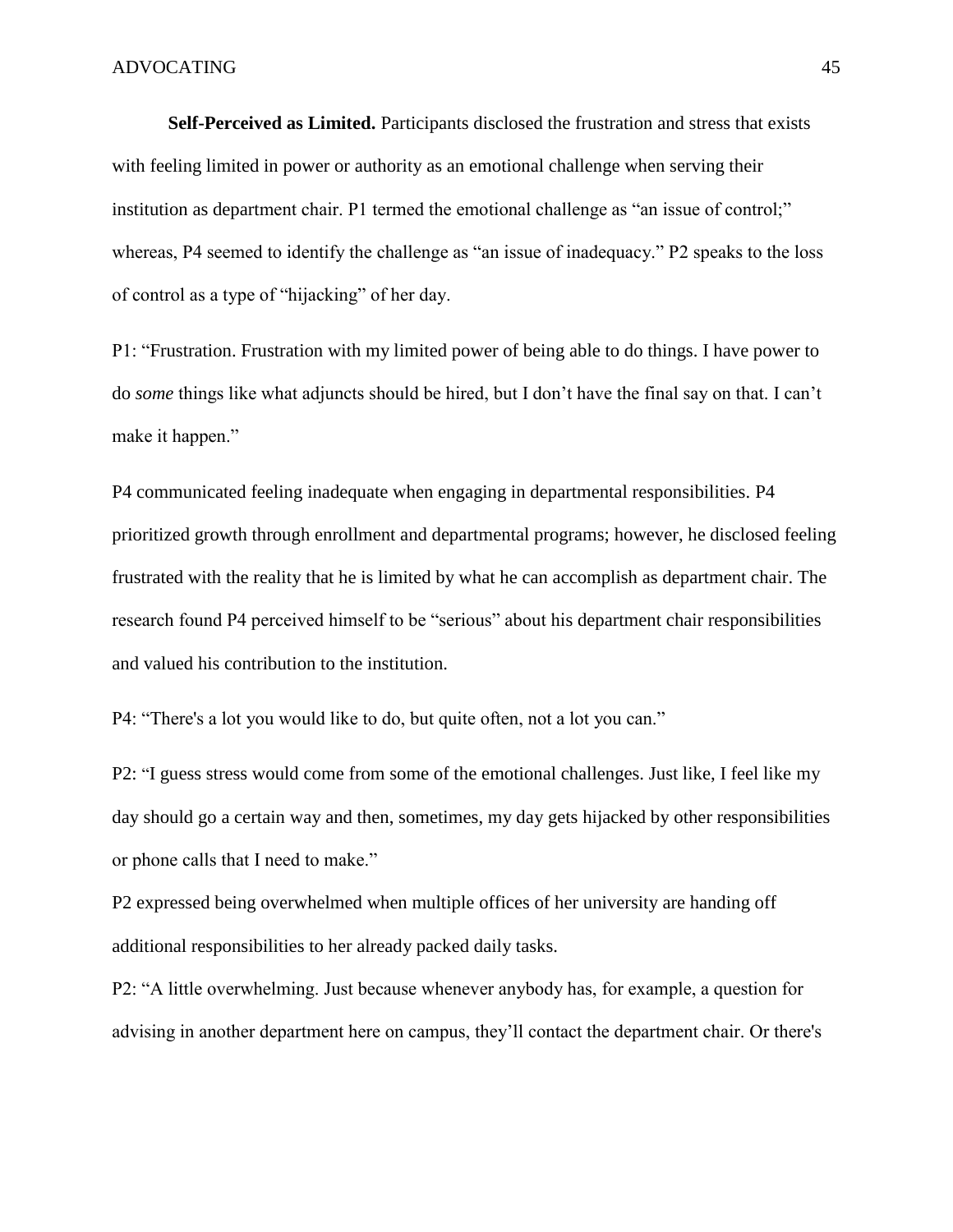something in admissions that needs to be done, okay, give it to the department chair. Or if there's something as far as, like marketing social media, okay, have the department chair."

The participants perception of a lack of control of self and immediate circle of influence seemed to impact the emotional challenges experienced within the role of department chair. The researcher identified perceived limited power as a significant emotional challenge for the department chair when engaging through service. The findings revealed department chairs feel restricted within their leadership of their respective departments.

#### *Working through the Challenges*

As department chairs disclosed working their way through decision making and limited power, P1 and P4 unveiled their reliance on communication when working through emotional challenges within the role of department chair.

P1: "Sometimes it really is as simple as getting more information. It's an email. It's a phone call. It's a request for an in-person conversation. I'm actually doing that tomorrow."

P4: "You try to communicate your way through challenges. If you're gonna do it right, it does require a lot of listening. I would say God gave you two ears and one mouth and use that in proper relationship. You need to listen at least twice as much as you talk. Because quite often from a chair perspective, the therapy or the resolution is letting folks talk through their situation."

P1: "Little side conversations that happen right before or right after a department chair meeting, or especially here at S3, the side conversations that happen in the cafeteria. There's a group of about at least 20 of us that are semi regulars, or regulars, at the cafeteria for lunch, and we like to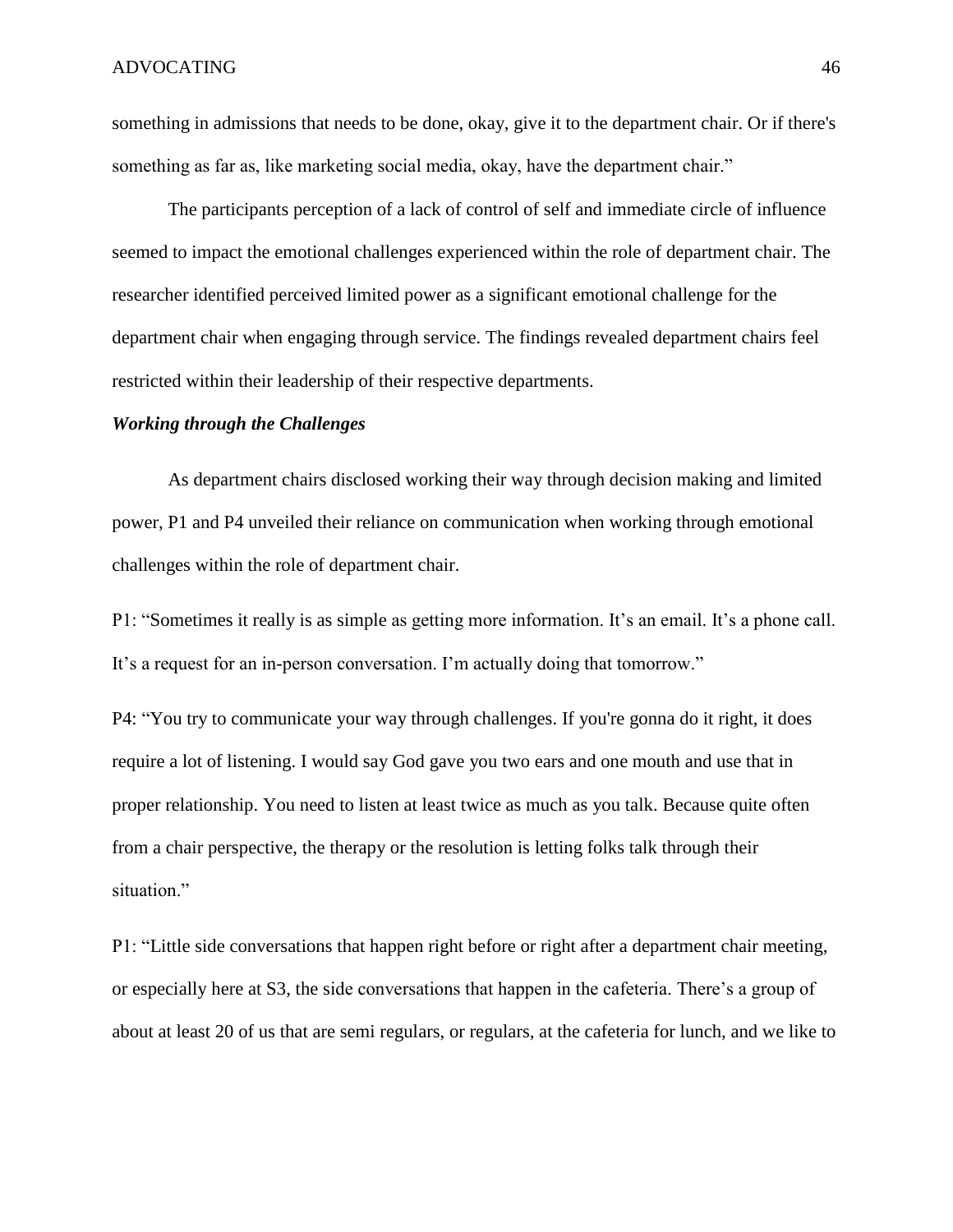sit together most of the time if we are not sitting with students or sitting by ourselves and that's a great time to just decompress and share our frustrations."

**Communication***.* The researcher found communication helped participants wrestle with the self-perception that aligns with the organizational identity of department chair. Participants referenced communication through the framework of social interaction, specifically within their respective HEI. Communication took place primarily in an office setting or when sitting down to eat a meal. The researcher found the reality of "sharing" to be a form of tackling the issue of limited power as department chairs shared frustration with other colleagues. The findings also revealed the importance of listening when department chairs seek communication with other organizational members.

**Balance of Priorities.** Findings revealed department chairs' perception of balance played a significant role when working through emotional challenges. P2, P3, and P5 disclosed how utilizing balance helps them regulate their emotions while serving their institution. The balance of priorities emerged as P2 balanced efficiency, P3 prioritized the work-life balance, and P5 focused on her values when balancing between upper administration and subordinates.

P3: "I guess a goal of mine would be not to take the stresses and the emotions home to my family."

P5: "As a department chair, you're just always trying to juggle everything. You got a lot of balls in the air. And you try not to be too generous or too hard. And it's just a balance."

P3: "I think the idea of overcoming those challenges is to make sure that it doesn't affect my personal life."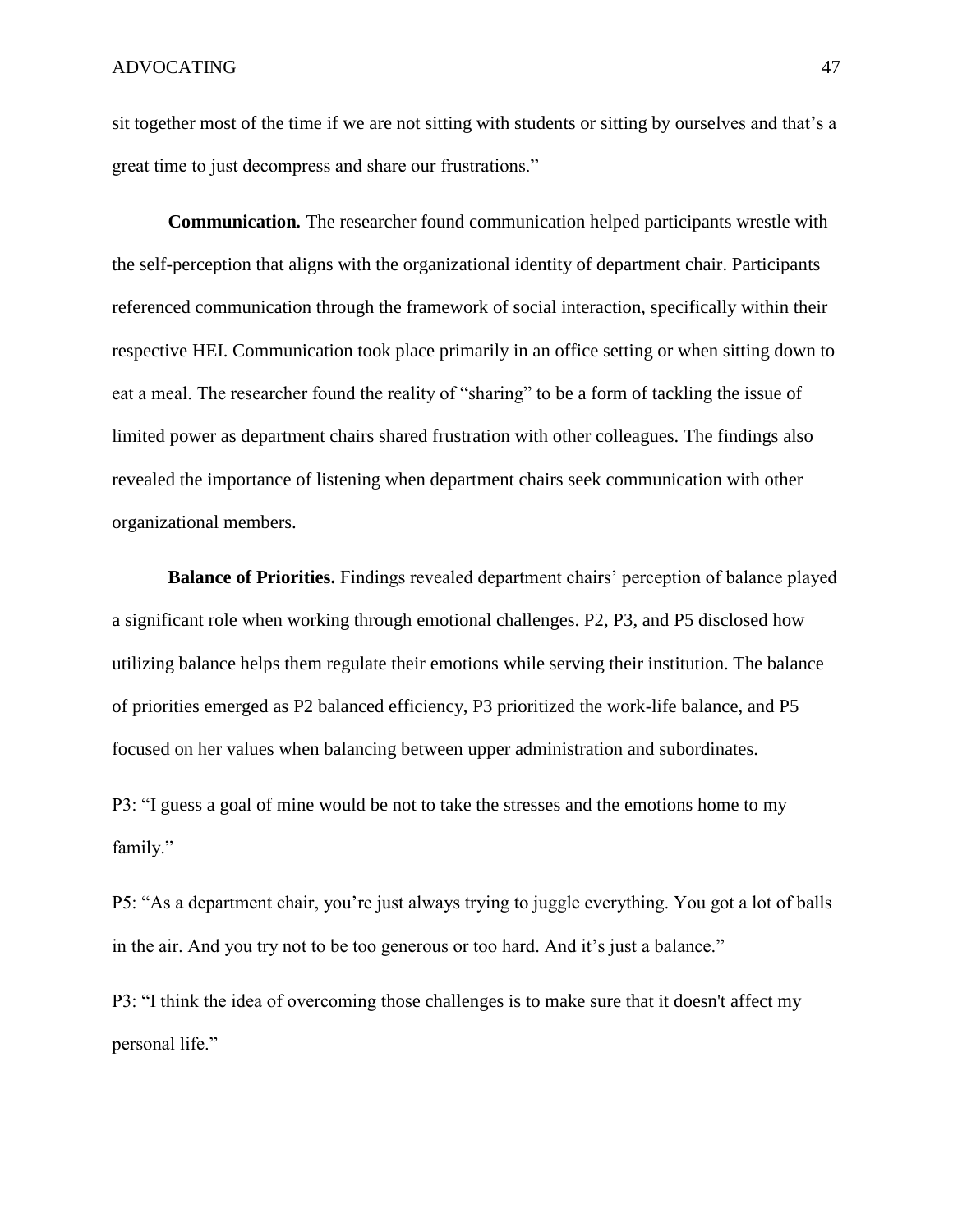P5: "And like I said, as long as I'm making the decisions that are putting students first, faculty, as, you know, as much of a priority as possible, the ones that report to me, then emotionally, I'm fine."

P3: "I have the ability to leave it at work."

P2: "I mean, I just make time to do that. I take work home with me and that's what I do. I've always been able to do things fairly quickly, so I think that has been super helpful. But probably as far as overcoming those challenges, I just make time to do them and a lot of times that does go into—maybe like once I leave here–I don't know that I ever truly leave. I'm still responding to emails 'cause I know that that will help my day go more smoothly when I do get back on campus."

The researcher found priorities to be self-perceived as contextual to the department chair's capacities within the construct of balance.

*Efficiency.* P2 disclosed skill at efficiency when bringing work home and communicated the peace of the following day at the office when carving out time at home for work responsibilities. Therefore, as one who seems efficient with using time, the researcher interpreted that P2 possessed the capacity for balancing efficiency.

*Work-Life Balance.* P3 referred to compartmentalizing professional life and personal life as an ability and conveyed how he refrains from letting the two overlap when it comes to working through emotional challenges at work.

*Values.* P5 revealed how much value she places on the people she leads: her faculty and her students. P5 seems emotionally level when her priorities in decision making align with her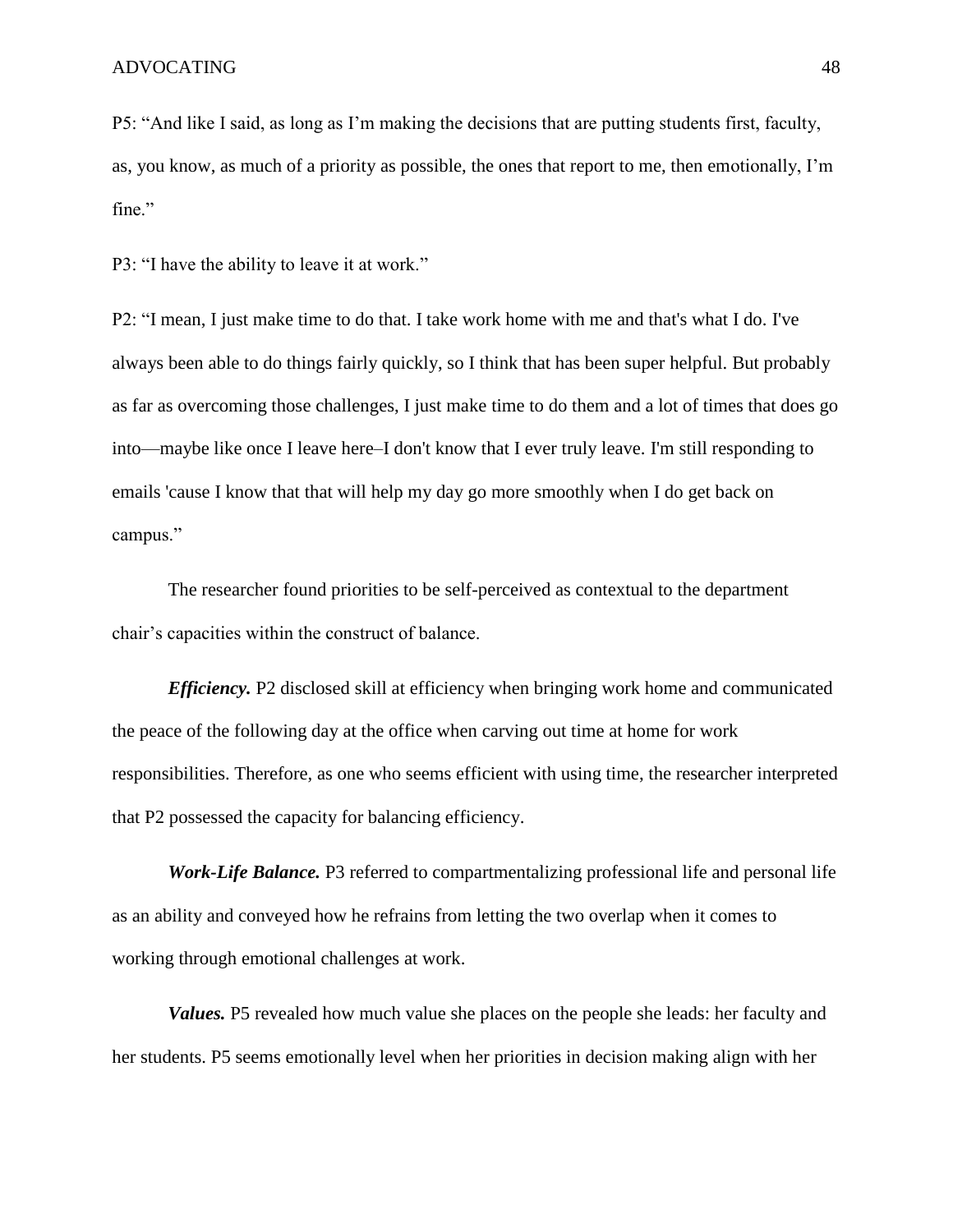values; thus, revealing her capacity in perceiving her own competence in managing her most valued relationships.

# **RQ3: How do departmental leaders' emotional regulation strategy efforts differ across university departments?**

Participants identified the existing need for emotional regulation while serving their higher education institutions.

P4: "I come out of the business field where I would like to think that the regulation of one's emotions are something that are not necessarily innate, certainly an expectation within the areas."

P3: "You absolutely have to regulate your emotions."

## P2: "There's a need for that."

The researcher found commonalities in participants' awareness of emotional regulation through "aware" and "not aware." The five participants expressed a total awareness of emotional regulation within the position of department chair. The findings revealed that while participants conveyed awareness, each participant differed in how they approached emotional regulation within their respective departments. The researcher found approach to be subjectively contextualized through the following: language, data driven decisions, responding rather than reacting, experience, and work-life balance.

## *Approaching through Language*

P2 shared how her lived experiences as a parent provided ample opportunity to practice the discourse of emotional regulation.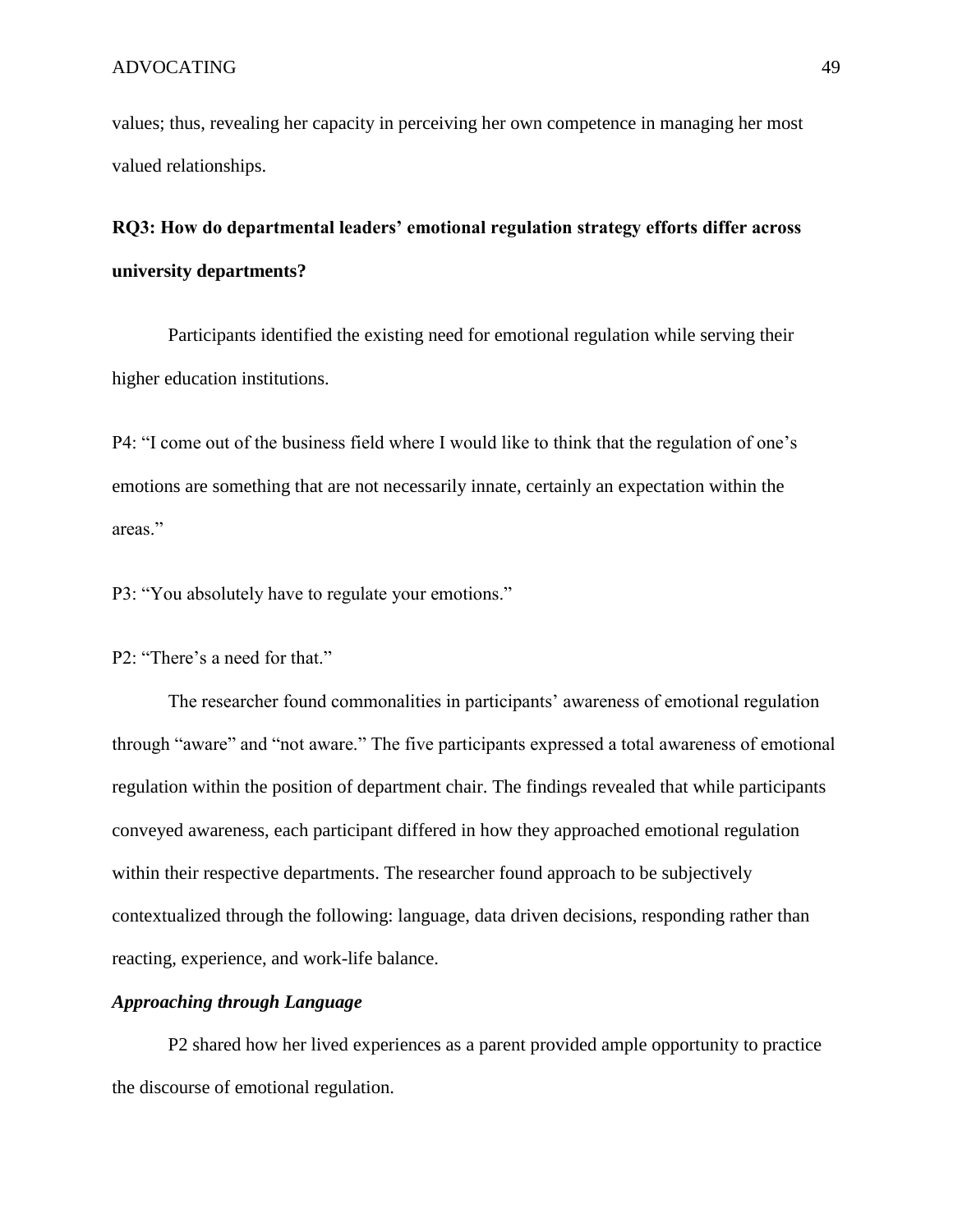P2: "I don't feel like my emotions have ever gotten the best of me."

P2: "That I am more in tune to my emotions than maybe most just because I have adopted two children when they were older and this is something that we are constantly talking about at my house is how to regulate emotions."

P2: "But I would probably say that that's what I do, but I'm not necessarily consistent, but as far as always having that language in front of me because I am constantly teaching it."

The researcher discovered P2 communicated how much emotional regulation language influenced her daily mental activity while serving her institution. P2 disclosed adoption as viable experience for engaging in the constant communication of emotional regulation and how the application crossed contexts between work-life balance. The researcher found P2 incorporated the practice of discourse and found the practice effective as P2 revealed regulating her own emotions as unproblematic.

#### *Approaching through Internal Support*

P4 revealed how he perceived collegial support as an approach to emotional regulation. P4: "Goodness, I guess having support systems, speaking with other faculty. If you get a little depressed or frustrated about a situation, those things that are not necessarily institutionally structured, but tend to be more fluid, more organic as you develop the relationships within and between faculty. Again, a lot of this is going to be contingent upon the type of institution at which one works."

The researcher found the participant described support as inherently organic within his institution's organizational culture climate and informally structured through social exchanges of the institution's members. Findings revealed sharing negative emotions through relationships with colleagues helped regulate the department leader's experiences with emotions. Findings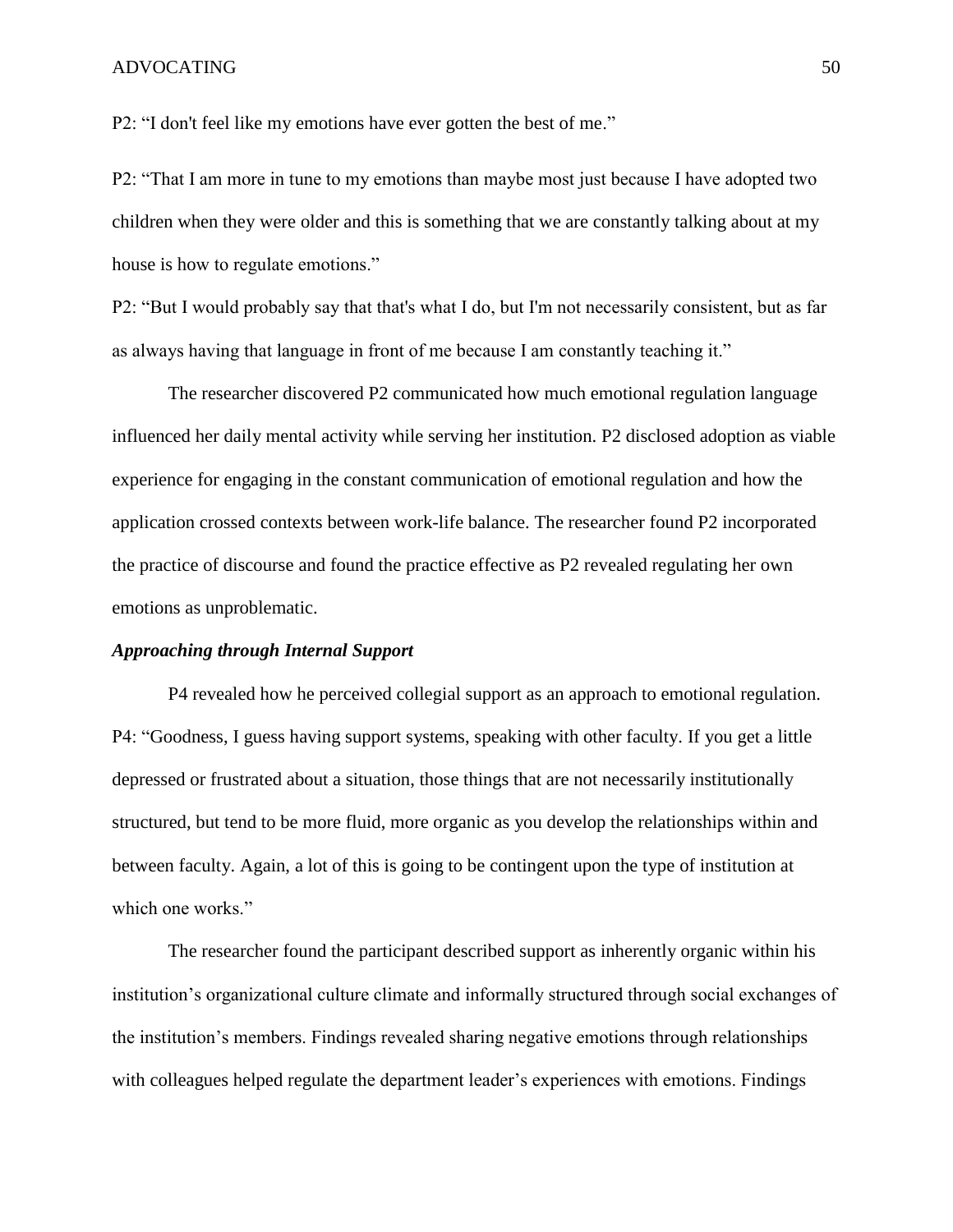conveyed P4's perception of internal support existed as a product of the uniqueness of his faithbased, private institution's organizational culture climate.

### *Approaching through Professionalism*

The researcher discovered that P3 identified upholding professionalism as a key strategy in emotional regulation.

P3: "Because you're working oftentimes with sensitive situations and with those sensitive situations you cannot blow up. You cannot become unprofessional because it makes the situation worse. There's also a level of confidentiality in many of the meetings that you must regulate, and you can't share details. You can't share types of things that happen at times."

P3 constructed professionalism as the suppression of negative emotion. Emotions, such as, frustration and anger, emerged as negative emotions through affective coding. P3 described his regulation of self as becoming like that of a "rock." Findings revealed P3 refrained from sharing negative emotions with others when regulating emotions. P3 communicated the effectiveness of professionalism when experiencing "sensitive situations."

### *Approaching through Maturity and Professional Development*

The researcher found that, while P5 communicated awareness of emotional regulation, P5's experience in regulating emotion differed from the other participants. P5 revealed how difficult emotional regulation has been for her while serving her institution. P5: "I'll be 100% honest. I have a difficult time with it here because I grew up a Catholic, Italian, with a lot of emotions. We talk a lot. We swear a lot. We're very expressive. Right? We're very, very passionate. And I think in an environment such as this, any type of private institution, or any type of religious institution, you got to tone that down. So, personally, I try very hard to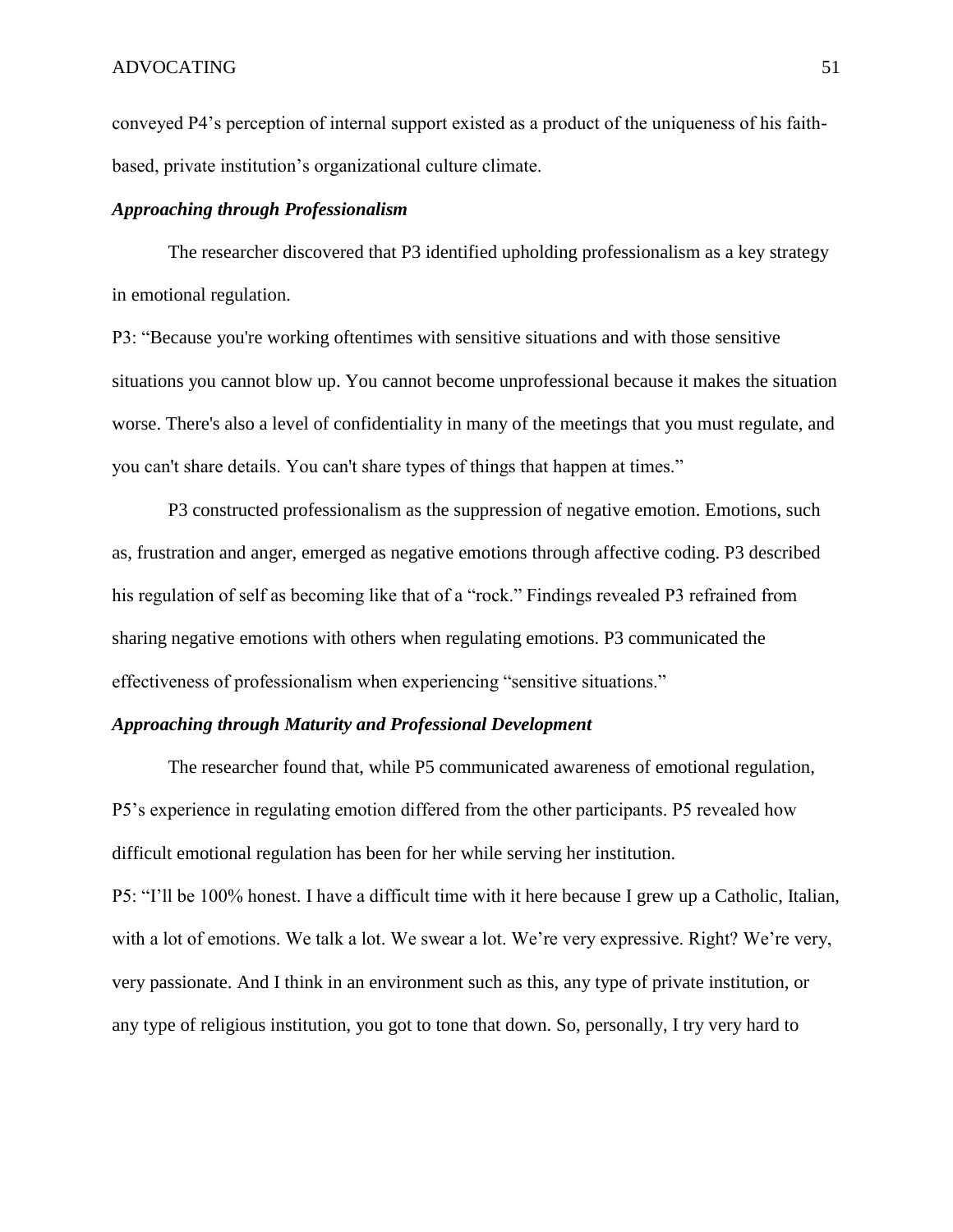manage my emotions. And not get upset and let my passions come out. So, I think it's made me a better person being here."

P5: "I think is something that's changed from when I was very, very young and just starting to be a teacher or professor. You know, I had something to prove. I don't have anything to prove anymore. It's not about me. It's about the students. It's about them learning. It's about my faculty being able to do their jobs really well, and it's about the programs being viable and having enough enrollment and just being able to work with people in a very cohesive and friendly and productive way."

The researcher found P5 identified the following factors when describing the challenges in emotional regulation: ethnicity and lack of experience. P5 self-identified as Italian and narrated her experience in "proving herself" professionally. P5 revealed maturity aided in emotional regulation as she gained professional experience and learned how to suppress exaggerated self-expression.

#### *Approaching through Work-life Balance*

P1 disclosed the strategy of incorporating the work-life balance when regulating emotion. Findings revealed compartmentalization of problems proved effective within emotional regulation strategies.

P1: "I mean, first of all, I realize that when I come to work, I have to be focused on work. So, I can't be on the phone with my wife all day long, trying to figure out things. There's plenty of things we can talk about when I get home. There's this sense of, 'I don't bring all of my problems to work and try to deal with them at work.' But also, there are times when, you know, it is becoming more common, especially since the pandemic came on, that we are realizing more and more that we need to give ourselves a break."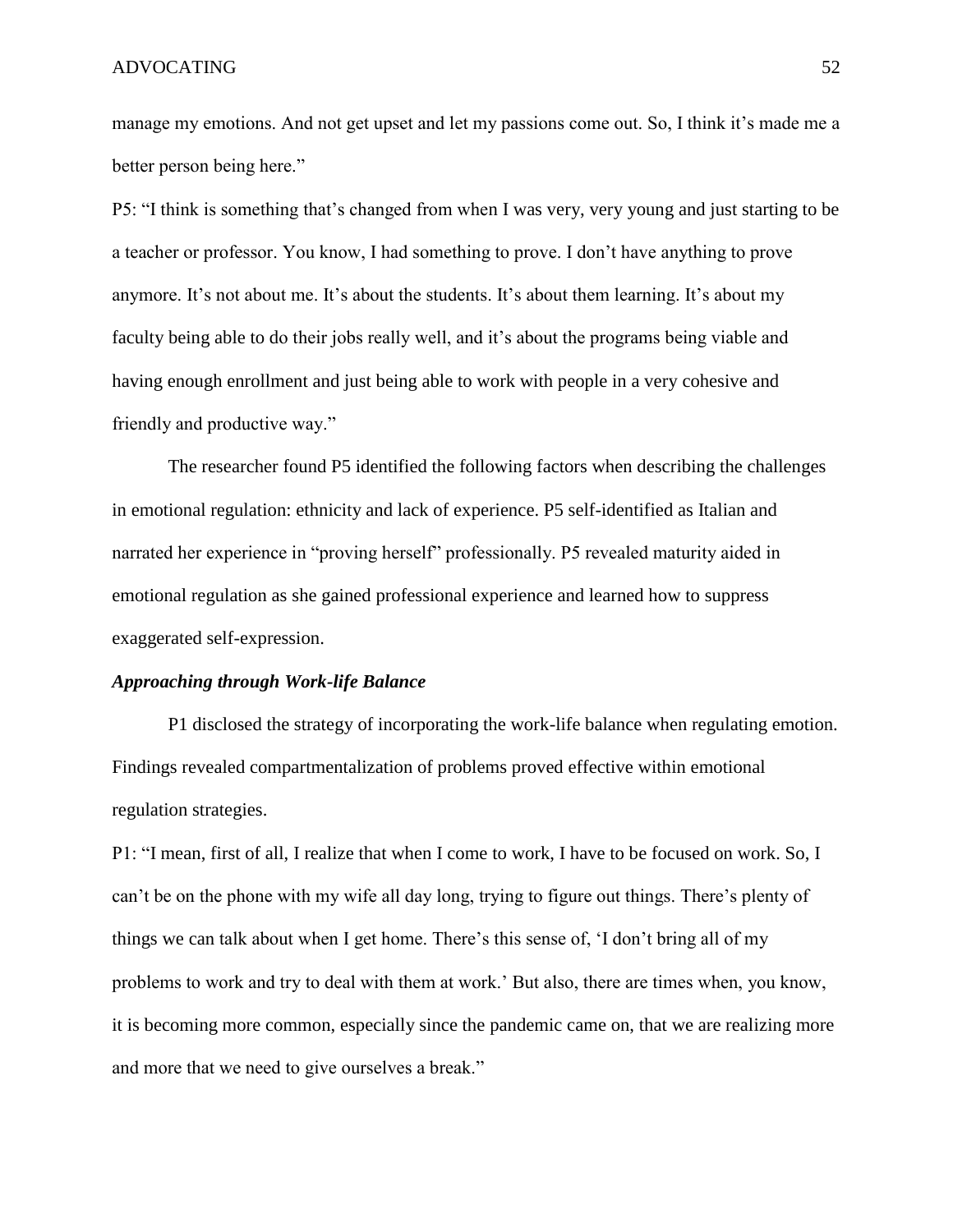P1 identified personal problems as existing within the home and referenced COVID-19 as a problem existing both within the home and work. The researcher found P1's reference to the pandemic significant when understanding the shifting nature of the work-life balance within the experience of the department chair. P1 shared how breaks aid in regulating emotions associated with COVID-19.

#### **RQ4: How does emotional regulation effect each identity construct for department leaders?**

#### *Emotional Regulation through Support of Multi-Faceted Identities*

The researcher found emotional regulation to be described in terms of emotional support. Participants described support of internal identities and external identities. Participants communicated feeling emotionally supported through upper administration and faculty colleagues. P2 and P5 revealed being supported by upper administration; whereas P1, P3, and P4 found faculty colleagues to be their main source of emotional support. Across a population of three, private, faith-based universities, the researcher's sample of five department chairs introduced the significance of the organizational culture climate in relation to emotional support. Therefore, organizational culture climate framed the selection of upper administration and faculty colleagues, and the researcher aimed to understand how emotion regulation through support for employee identities contributes to the organizational culture climate of higher education.

P4: "It is the issue of the culture and the climate of the institution, which are both quite good in my opinion."

P5: "It doesn't happen that way at every institution. [U3's] different. So, I feel incredibly supported here. In previous department chair positions, I have not always felt that way.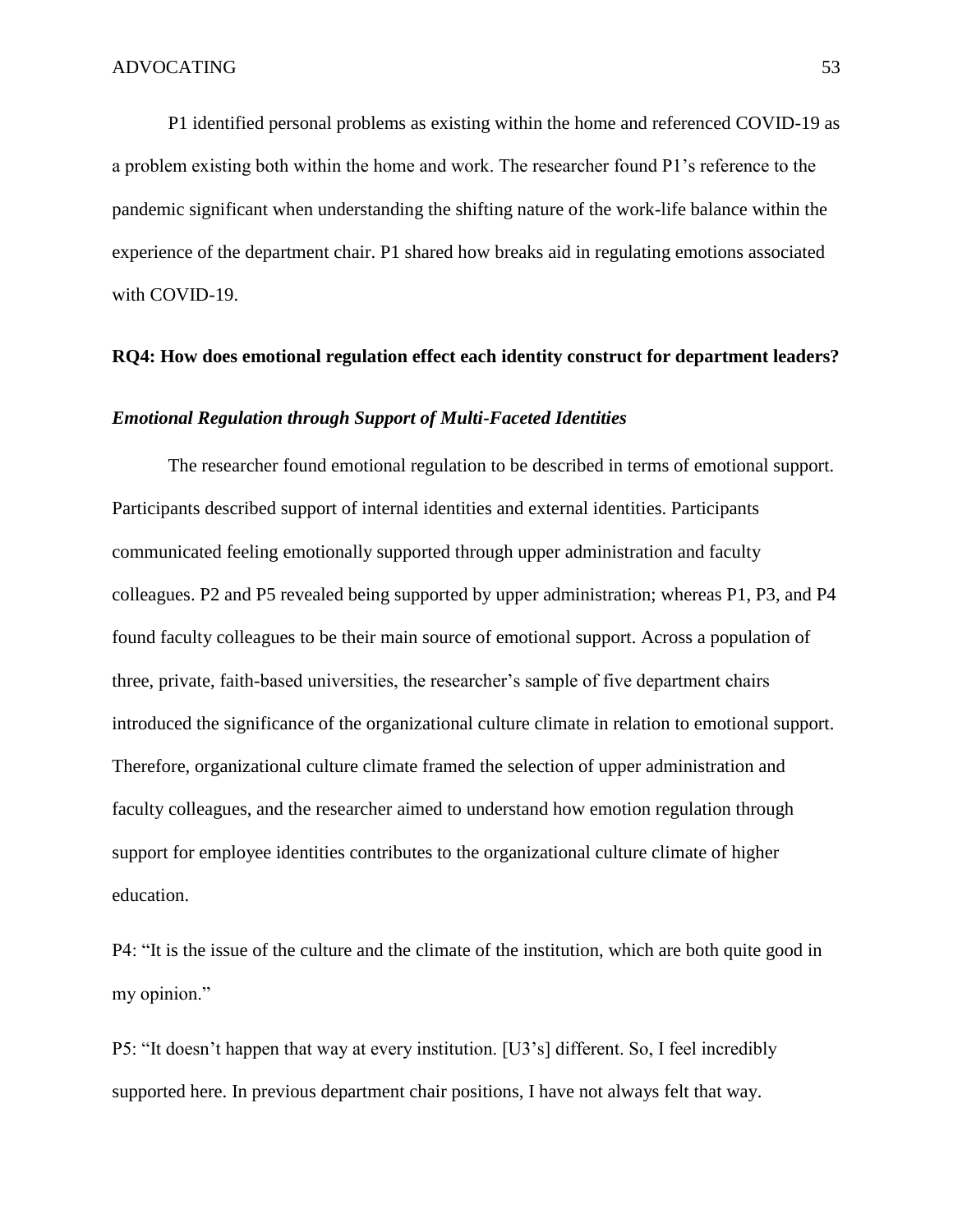Sometimes, the dean or the vice president of academic affairs, or whoever is in the ranks above you, they're not always supportive and they're much more about—it's all about the money. Or it's all about the numbers. And so, I have found personally that [U3] is the correct mix of priorities."

# **Internal Identities**

Findings revealed organic methods towards emotional regulation created multiple, internal identities that exceed the formal, institutional identities found in existing research. While department leader emerged as significant, the researcher found participants referred to the following identities when engaging in emotional regulation: colleague and subordinate. The researcher found that participants communicated constructing their own internal identities in response to emotional regulation. Therefore, the researcher discovered the identity of department leader, while having a place in internal organizational identity, did not emerge as the department chair's total, complex identity when enacting emotional regulation. The researcher discovered participants feel emotionally supported when these identities are accepted by upper administration and their institution.

**Colleague.** Participants disclosed the experience of receiving emotional support through "organic" methods rather than a formal understanding of emotional support offered by the university. The researcher grasped "organic" methods through participants' explication of developing friendships and relationships with fellow colleagues. The researcher inferred P4's comment regarding "structured" and "unstructured" support existed as unique to the organizational culture climate of [U2].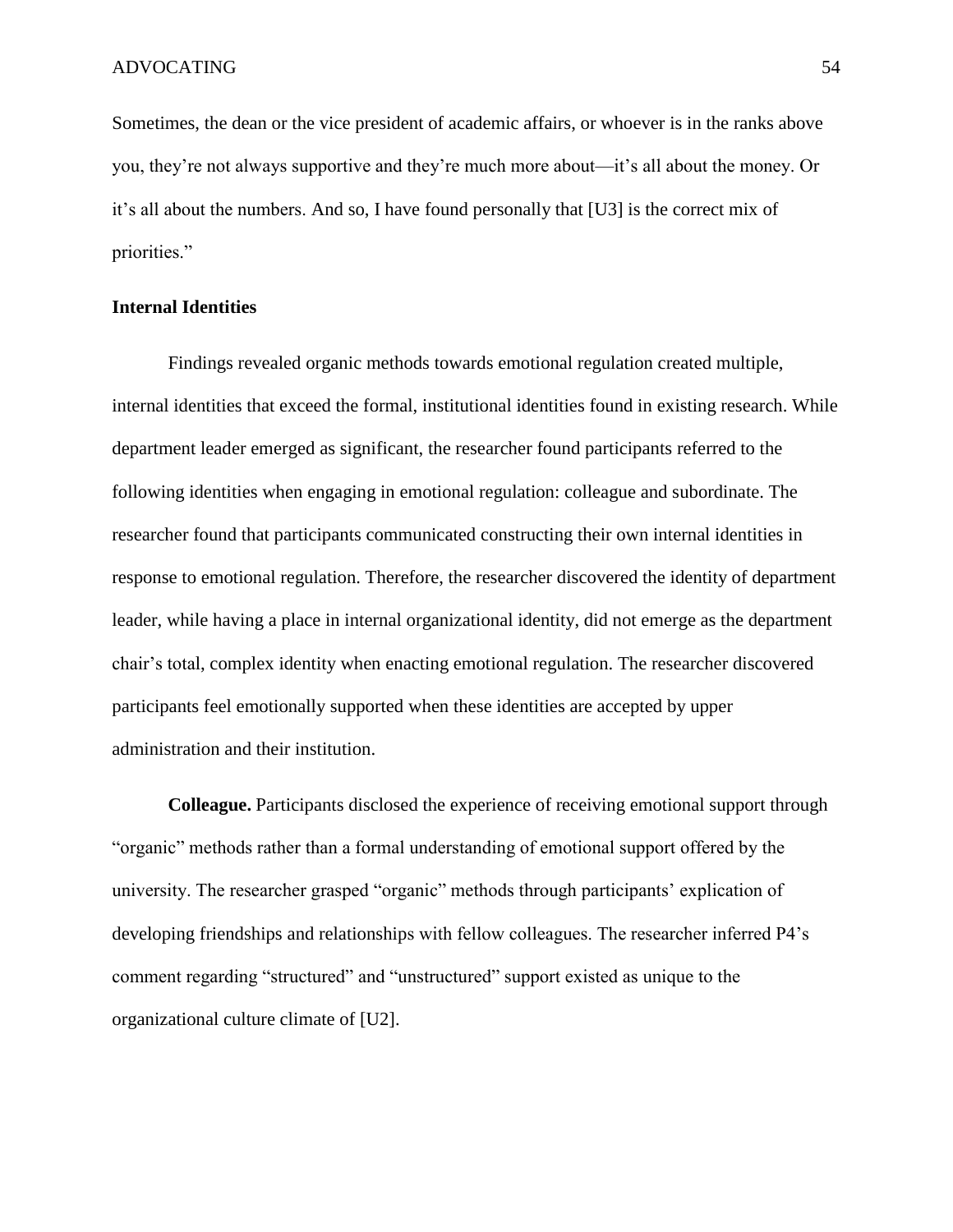P3: "I have great colleagues who are friends, who are really supportive. And I would say that their job isn't emotional support, and I would probably say that they're not providing emotional support. They're just providing friendship."

P1: "The adjunct who's in person, she teaches 9 hours for us, and she and I have a pretty close relationship, a pretty close work relationship anyway. We both spend time in each other's offices sharing frustrations and concerns. That's probably the main sources of support there." P4: "My colleagues, who are teaching faculty, other chairs, we do tend to support one another, listen to one another, ask one another questions. Bounce ideas off one another. We have this both in a structured and unstructured fashion at [U2]."

The findings revealed friendship with colleagues is not the responsibility of university leadership; however, friendship seemed to evolve as colleagues engage in social exchange within their respective organizational culture climates. The researcher found a better understanding of developing friendships and relationships through P1 and P4's reference to spending time together, sharing frustrations, listening, engaging in the process of inquiry, and verbal processing. The researcher applied the category of effective communication when constructing department chairs' perceptions on friendship with colleagues. The researcher interpreted friendship with colleagues to be interconnected to effective communication. Therefore, emotional support of department chairs could begin with effective communication. The researcher perceived how this type of communication could provide a comfortable space for department chairs to feel emotionally supported. Based on the findings, the researcher considered the possibility of upper administration providing friendship to department chairs.

**Subordinate.** P5 compared [U3]'s working environment with institutions she has served in the past and found her current organizational climate to foster emotional support; whereas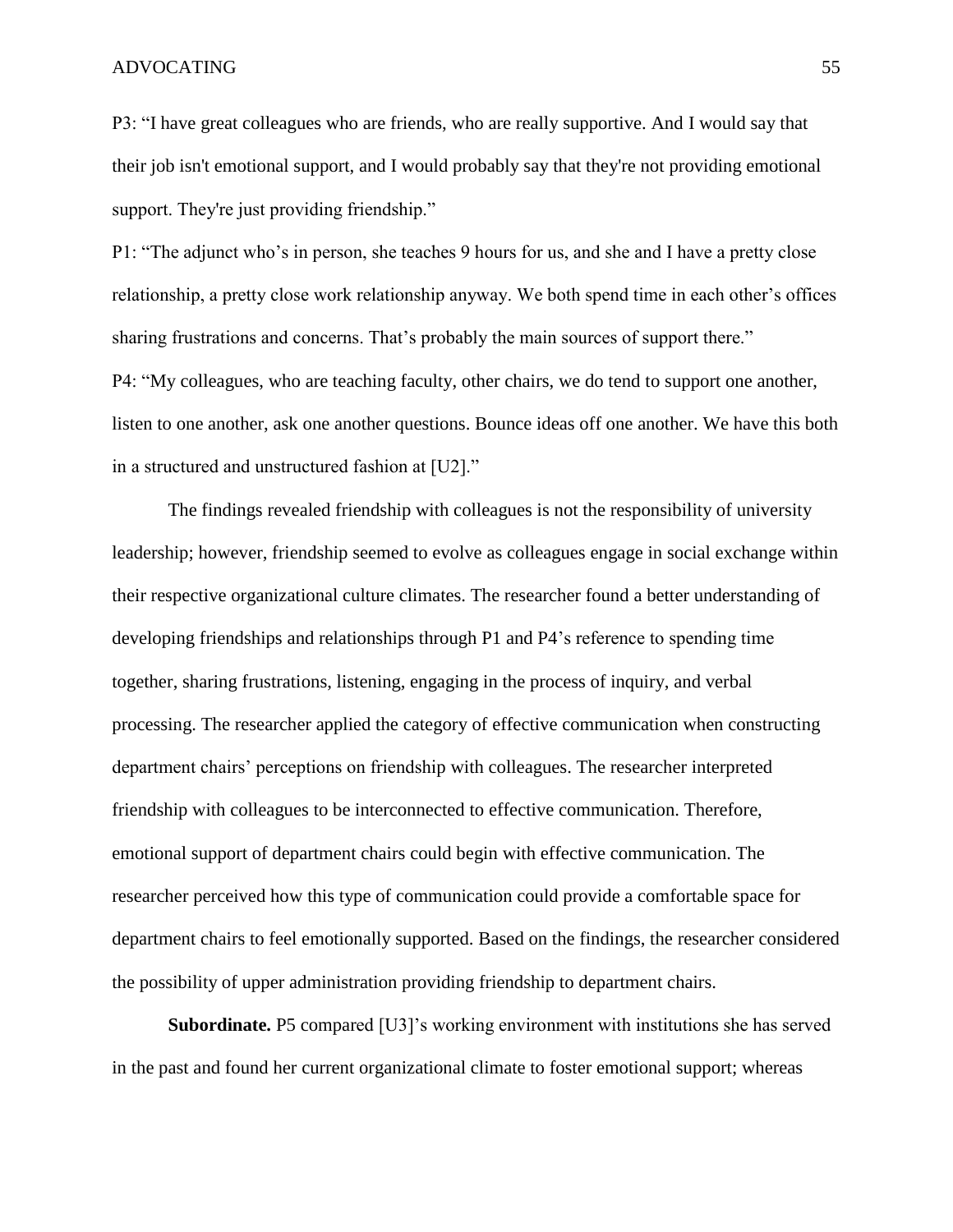others from the past did not. The findings conveyed P5 measured her organization's culture climate through institutional priorities. P5 referenced how universities can be concerned about budgets and enrollment rather than organizational members.

P5: "It doesn't happen that way at every institution. [U3's] different. So, I feel incredibly supported here. Sometimes, the dean or the vice president of academic affairs or whoever is in the ranks above you, they're not always supportive and they're much more about the money. Or it's all about the numbers."

The researcher discovered P5 credited her supervisor as a primary source of emotional support and found that P5 made contact by "reaching out" when needed. The researcher inferred "reaching out" signified a lack in micromanagement between upper administration and middle administration and aided in the emotional support of constituents.

P5: "I have a wonderful boss. [S] is so supportive, and I don't reach out to her very often, but when I do, she's amazing."

The findings revealed a connection between department chair values, priorities of upper administration, and perceived emotional support. P5 seemed to value people over budgets and enrollment and perceived [U3's] priorities to be "correct."

P5: "I have found personally that [U3] is the correct mix of priorities."

The researcher took note of P4's brief reference to emotional support from upper administration.

P4: "I've got good support from the vice president for academics."

**Department Leader.** Findings revealed financial support of department chairs' highstake decisions from upper administration when serving as department leader. The researcher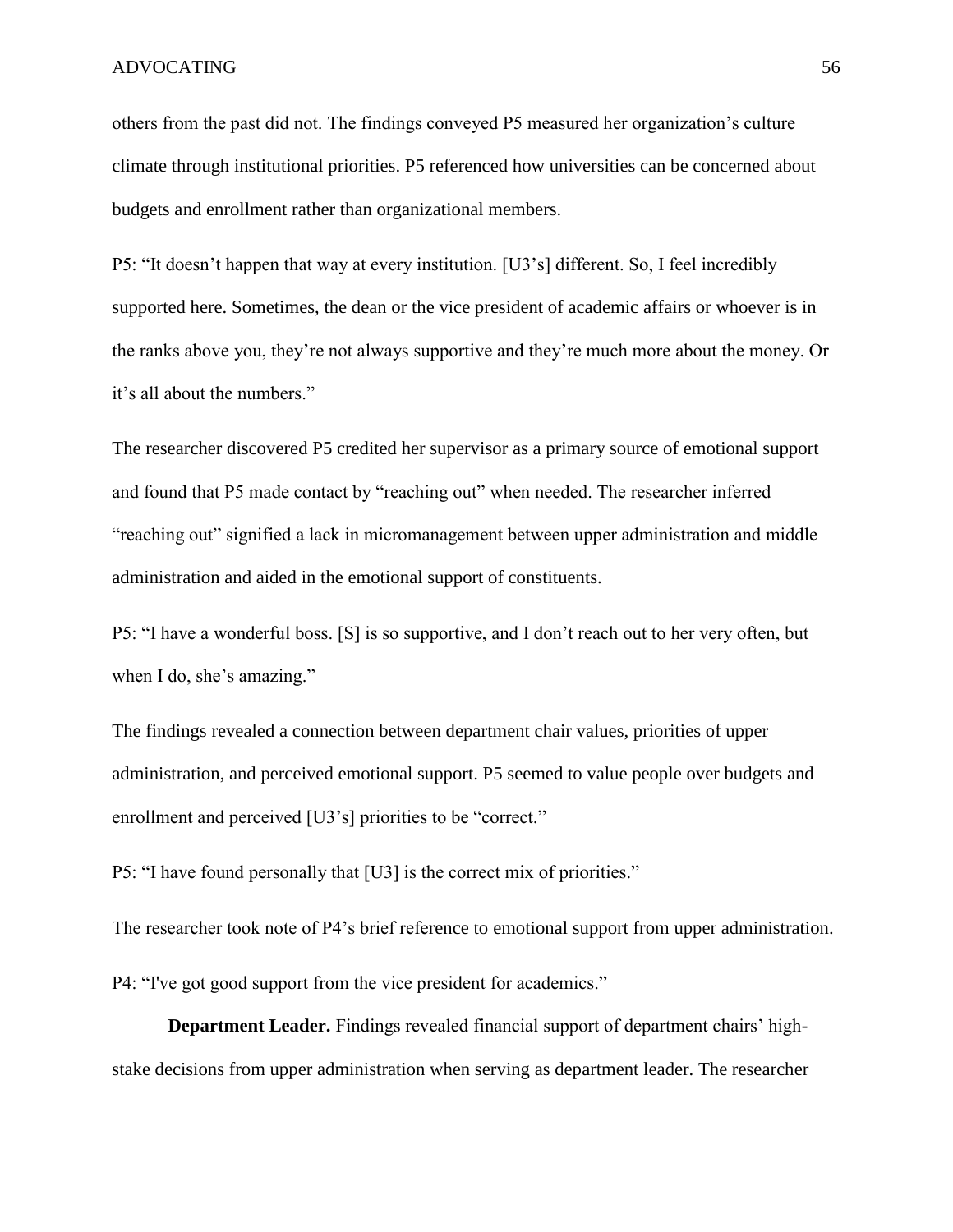found appreciation for upper administration by the department chair when describing approval for financial expenditures that contributed to the departments' success.

P1PR: "Assessment of Academic Support. The department gratefully acknowledges the support of Academic Affairs for the purchase of Maple for Calculus courses."

P1PR: "The department also gratefully acknowledges the support of Academic Affairs in funding the [U1's] library's new books acquisition budget."

P1PR: "The department gratefully acknowledges sufficient funding of the department budget for the professional development of both students and faculty."

P5 communicated support as department leader through upper administration's support for her decision making. P5 stressed the differences between institutional environments and wanting to be sure she succeeded when assimilating to her current institutional environment. P5 revealed how she perceived the generosity of her administrative leaders' time to help her tackle issues as emotional support.

P5: "And I really appreciate that. So, very, very supportive. I've felt very, very supported." The researcher discovered department leaders do feel administrative support when university priorities are perceived as "correct." The research found organizational culture climate influences how much support is perceived by department chairs when serving their institution.

## **External Identities**

Findings revealed the external influences of COVID-19 directly impacted participants' response to emotional regulation through the forced shift to a blending of internal and external organizational identities. "Work from home" emerged as significant as participants faced quarantines and parenting responsibilities in addition to their professional responsibilities. While the researcher did not incorporate questions related to COVID-19, the research found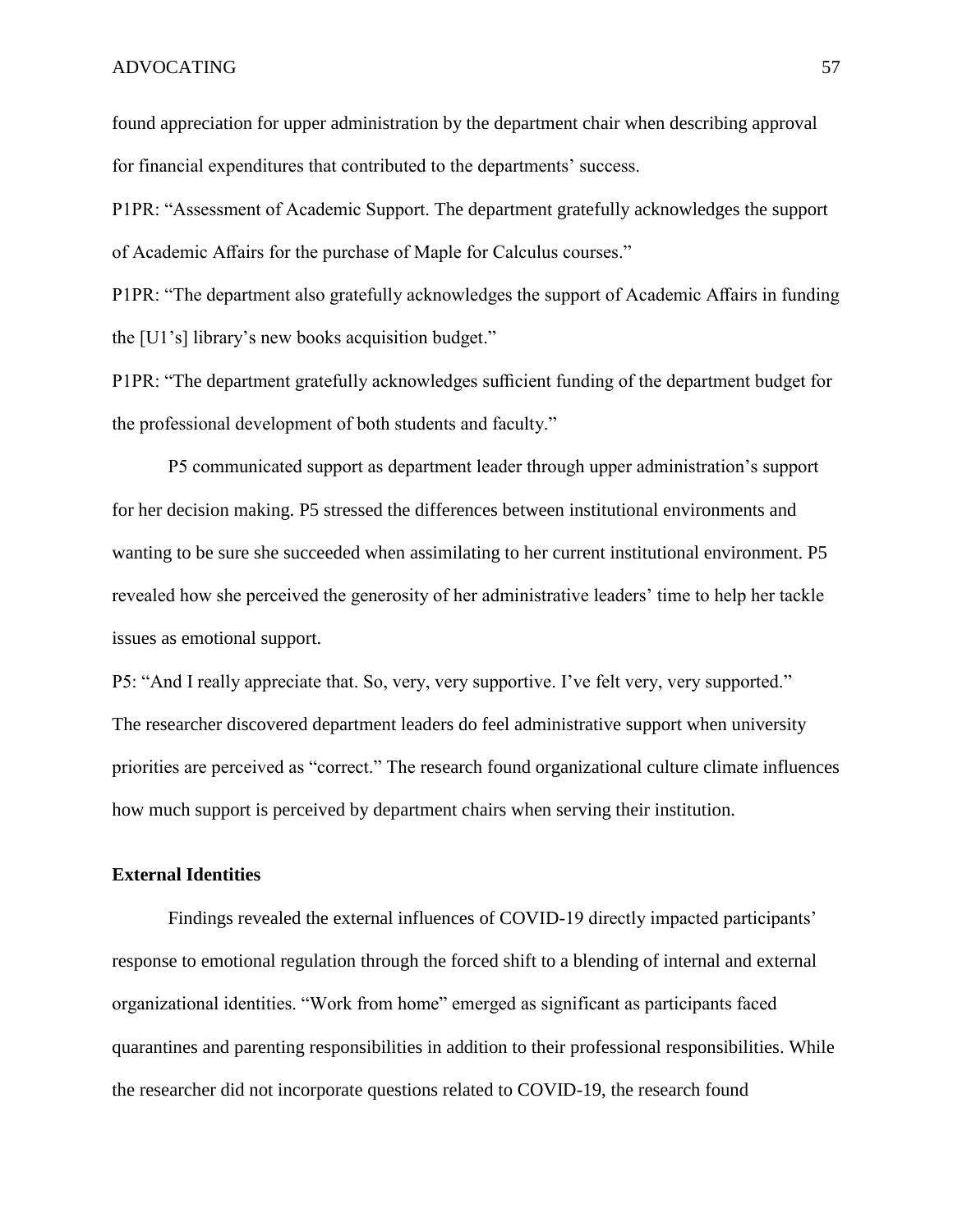participants naturally disclosed the topic within conversation. COVID-19 introduced the following external identities where applicable to the participants: parent and pandemic victim. Participants communicated feeling emotionally supported when the formal, institutional structure made room for the merging of professional and personal identities.

**Parent.** P2 commented on the external impact of COVID-19 when serving her institution as department chair and found her supervisor to be supportive of her identity as "individual/mom" rather than just "department chair." The emotional support proved significant as the participant revealed the reality of stress and balance situated within the experience of the pandemic.

P2: "As a working mom, trying to make sure that my family is okay. Knowing that I do need to be at home some while also taking care of things here at work. So, I have felt supported, especially during this pandemic."

P2 disclosed how administrative leadership encouraged her to take care of herself and her family when facing the realities of quarantines. P2 felt supported as her administrative leadership accepted the realities of the pandemic and what that meant for parents. P2 communicated the appreciation she felt when her administrative leaders recognized her identity exceeded the boundary of the institution. As P2 balanced work-life, she felt supported by upper administration as COVID-19 introduced unprecedented environmental change.

**Pandemic Victim***.* The researcher found the additional identity of pandemic victim to emerge as significant. P2 communicated feeling supported through COVID-19, and the researcher found emotion regulation surfaced as imperative during COVID-19. P2 described the pandemic as "stressful times," and P1 referenced needing a break from the effects of COVID-19.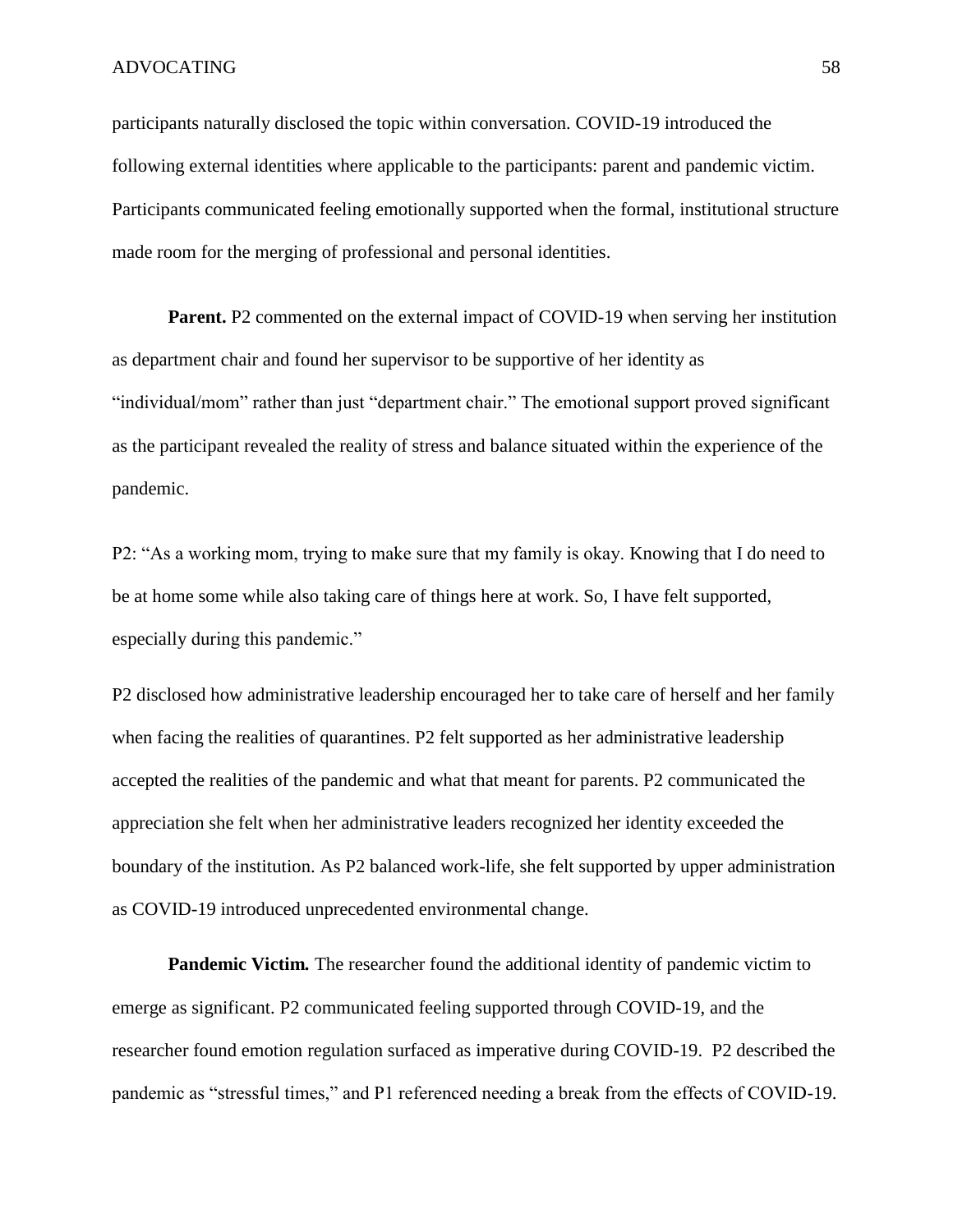Second cycle coding of P2's department meeting minutes revealed how P2 described the existing reality of the pandemic within the context of the modern languages department.

P2MM: "Continuing to deal with pandemic."

P2MM: "Take a look at course objectives, remember this pandemic has changed EVERYTHING and EVERYONE. These are not the same students you had last year."

P1: "It is becoming more common, especially since the pandemic came on, that we are realizing more and more that we need to give ourselves a break basically and especially as we relate to our students to show them that, 'I get it. If you're having a hard time at home, concentrating on your studies, and sometimes I have a hard time at home makes me have a hard time concentrate on what I'm trying to do to help you learn the material."

Findings conveyed the existing reality of COVID-19, and participants identified how emotional regulation is now enhanced due to the influence of COVID-19 on the multiple identities of department chair. The researcher found the department chair reality to be contingent on the current pandemic environment when performing duties and responsibilities.

#### **Additional Findings**

Additional findings revealed the significance of the transition period for participants between faculty and department leader. The researcher found the transition to department leader to be a transition of perceived positional reality.

P4: "Everyone's story is going to be a little bit different. For me, it was an issue of necessity."

# **Reality of the Easy/Challenging Transition**

While the context of the specific university department determined the boundaries of the lived experiences, findings revealed the following two primary codes when describing the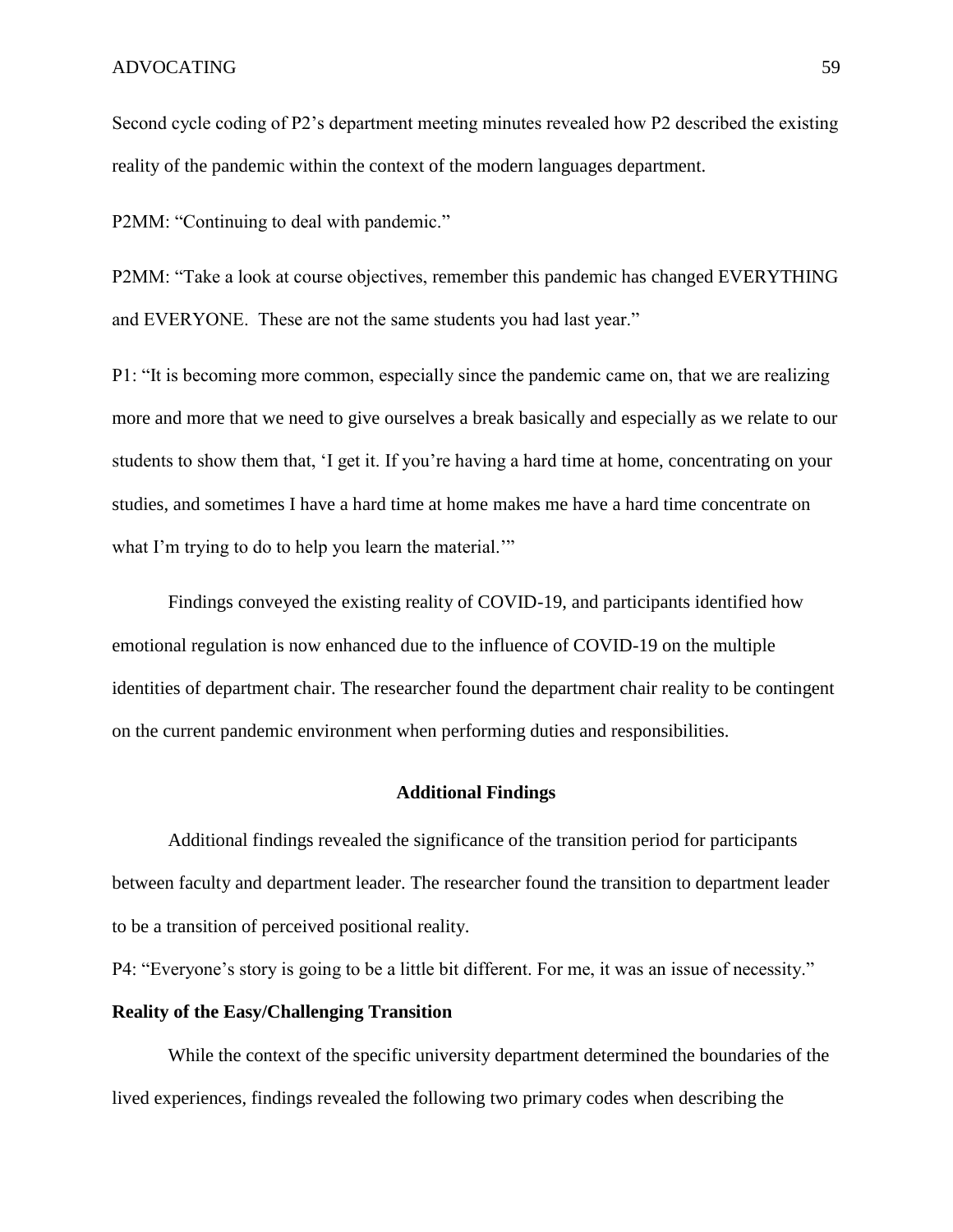experience of participants' transitions: easy or challenging. Coding frequency identified "easy" as being more prevalent than "challenging." Therefore, through "overcome," the researcher sought to better understand why some participants perceived the transition as "easy" while others did not.

# *Preparation*

A theme of preparation surfaced as common between experiences of "easy" transitions. P1 conveyed how the previous department chair announced at the beginning of the academic year that they would be retiring at the end of the year. When selected, P1 experienced having the entire year to ask questions, gather information, engage in hiring practices, and attend department meetings.

P1: "We started the transition, actually, thankfully, a year before it officially happened because my former department chair announced literally in August that he was going to retire. So, I had that entire school year."

P2 iterated a similar experience when discussing how the department was conjoined with another department within the university. Instead of two, individual departments with two diverse programs, the two vastly different departments were "married;" thus, falling under the supervision of one department. Therefore, P2 shared how department leader work was already part of her job description. The faculty member already completed department chair responsibilities before assuming the position as department chair when the two departments split. P2: "I think it was a fairly easy transition. Just because it came at a time when I was strictly faculty. We were under one department, so it was English to modern languages, but it wasn't a fantastic marriage of those two departments because we're very, very different. I was already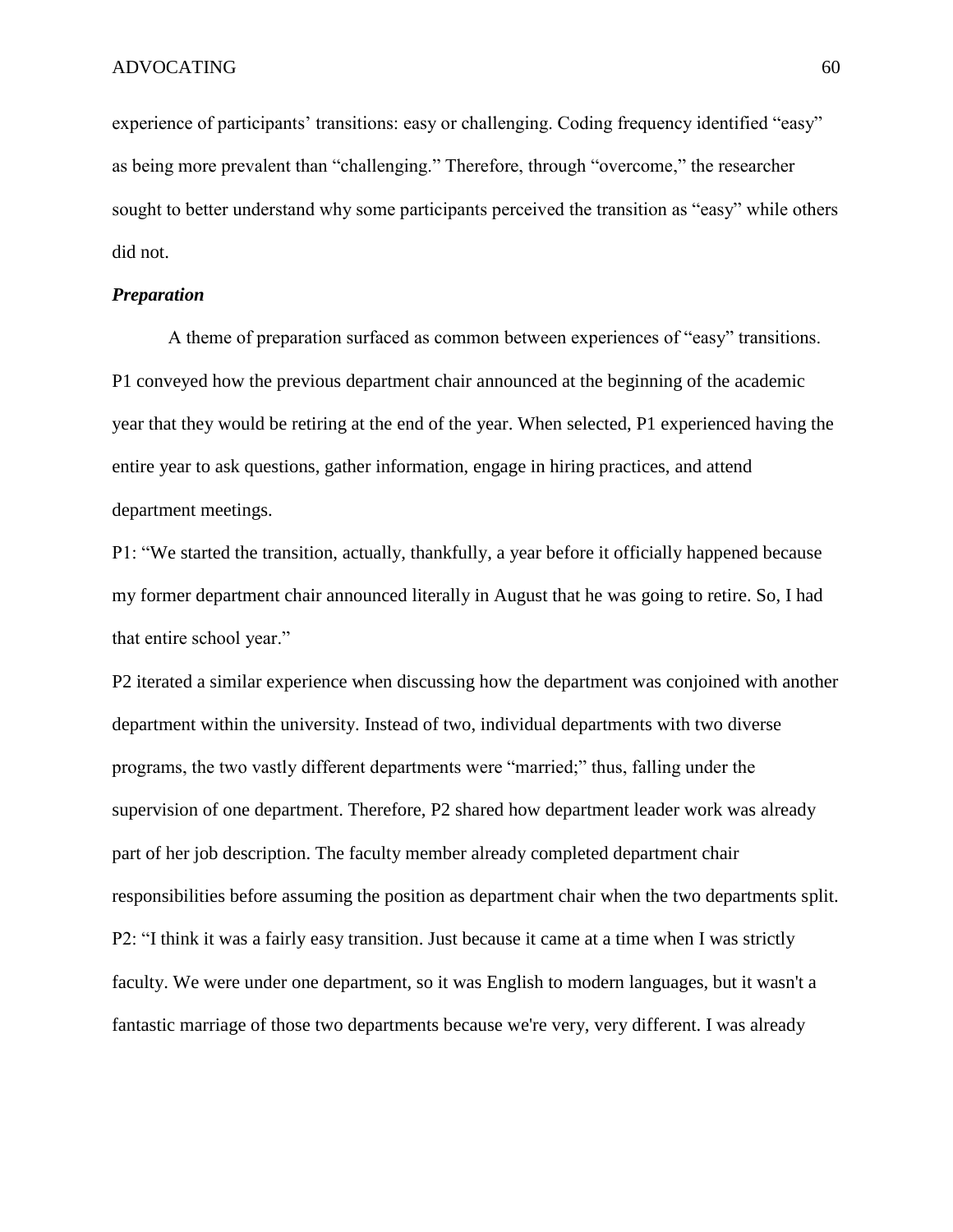doing a lot of those things for the modern languages side, so it really wasn't much of a transition."

The lived experiences of P1 and P2 revealed the significance of preparing future department leaders in their new role as administrator when previously serving as faculty if organization's wish to see smooth transitions in their university departments. There seems to be nothing to overcome when department leaders feel equipped to handle the responsibilities of department chair before assuming the position.

### *Mental Approach*

When expressing challenges of the transition between faculty member and department leader, P3, P4, and P5, referred to the mental approach a new department chair brings to the position. When understanding perspective, P3 and P4 shared the perspective that the transition between faculty member and department chair is not something that must be overcome; rather, it is merely a "new reality" that follows the position. Therefore, the following participant perspectives work to describe challenges through the lens of changed reality when transition from faculty to department chair.

P3 mentioned the shift in the relationship between department chair and faculty. P3 disclosed how what was once a colleague relationship morphed into a supervisor-subordinate relationship; thus, altering the dynamic between leader and follower.

P3: "I obviously had the support of the faculty, my colleagues, because they're the ones that chose me, and so that was that an encouraging part of it up amongst the challenge."

P4: "So, if you're gonna approach chairmanship or chairpersonship from that particular perspective, that it's going to be sort of a servant leader type, mentality things will go better for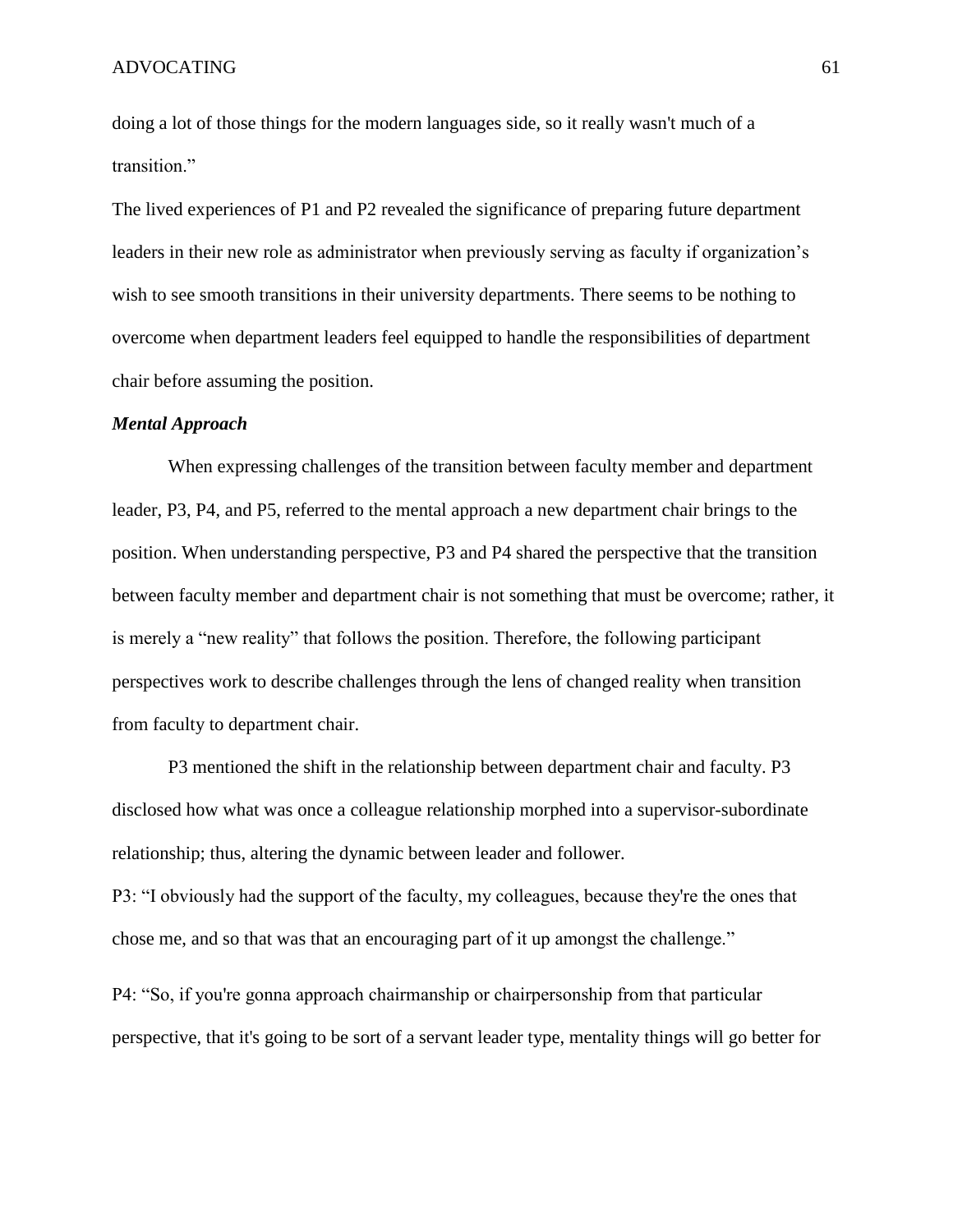everybody in my opinion. So, that's a little bit about the story behind it. The overcoming or dealing with transition part, it is a new reality."

P5: "And when you're a faculty member, you don't necessarily think of those things—the budget and how many, you know, minimum students are enrolled in a class and how often you should offer a class because it's more efficient for budget purposes. And so that, I think, was the hardest transition for me when I was transitioned from a faculty to department chair role way back when. The budgeting was the hardest part. The getting your mind wrapped around the numbers matter as much as caring about the students and the benefit of the students. So, as a faculty member, you're constantly looking out for what's in the best interest of the students. So, the transition becomes you have to balance yourself between what's best for the students and what's best for the institution and the department and the budget."

The mind's understanding of the job description of department chair, and how the context of the job description changes from that of faculty member, seems to play an important role in one's ability to "overcome" the transition. The researcher found herself reconsidering the selection of "overcoming transition" after data analysis revealed "overcoming challenges of transition" may have been a better fit.

#### **Summary**

Findings revealed participants perceive emotion within the context of department chair as something to be worked through rather than overcome. Participants worked through the emotional challenges by first contextualizing the multiple identities being balanced while serving as department chair. Participants disclosed the significance of emotional regulation through the lens of identity, and the researcher found support of the department chair's multi-faceted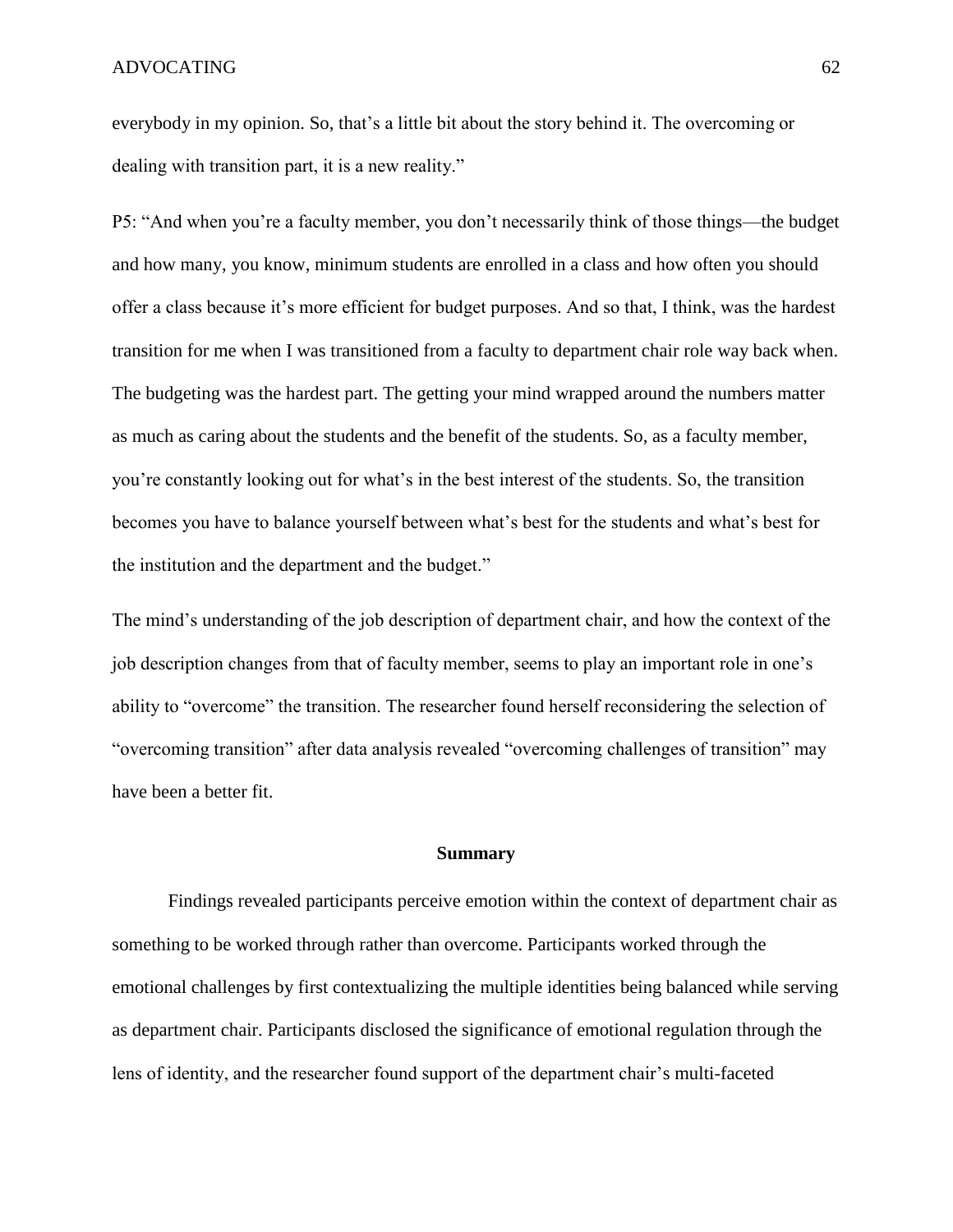identities surfaced as important within the boundaries of the researcher's study. Findings revealed contextualization of the department chair's experience with emotional regulation to be subjective to the confines of the individual department, although, the need for emotional regulation while serving one's institution transcends context. Additional findings emerged as the transition between faculty and department leader revealed how department leaders perceive a new, organizational reality.

#### **Description of Abbreviations**

*P1, P2, P3, P4, and P5*: Abbreviations identifying participants to ensure beneficence and confidentiality of participants involved in the researcher's study.

*U1, U2, and U3*: Abbreviations identifying the participants' universities to ensure confidentiality of participants and their places of employment.

*P1PR, P2PR, P3PR, P4PR, and P5PR*: Abbreviations identifying each participants' departmental program reviews.

*P1MM, P2MM, P3MM, P4MM, and P5MM*: Abbreviations identifying each participants' departmental meeting minutes.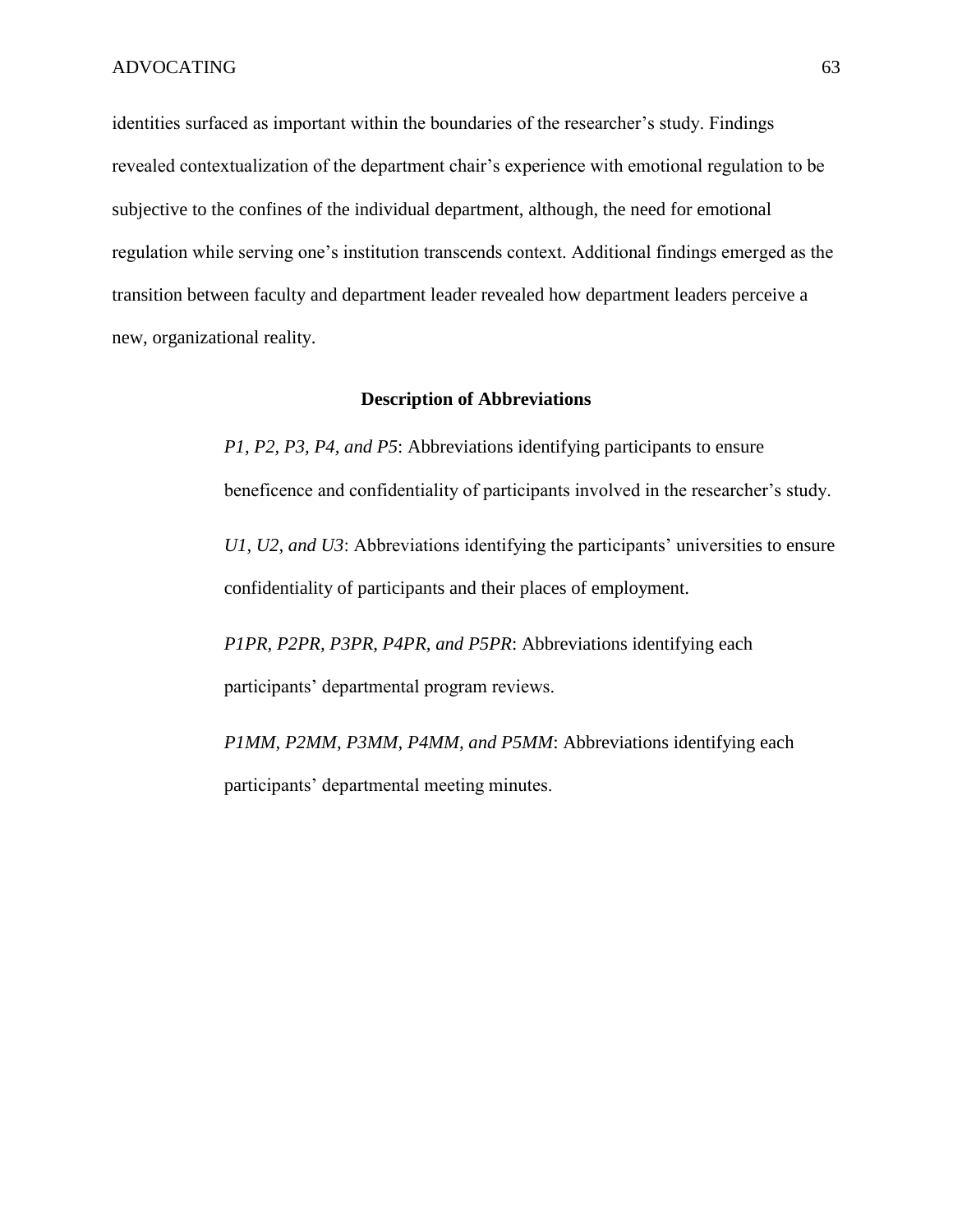### **CHAPTER V**

# CONCLUSIONS AND RECOMMENDATIONS **Introduction**

Based on the study's findings, the researcher understood emotional intelligence (EQ) to be experienced by the study's five participants through natural, organic means rather than institutionally structured across three private, faith-based universities. Findings aligned with HEI research literature that HEI's do lack experts and additional training in EQ as participants communicated informal emotional support (Mandelson and Stabile, 2019). Organic methods included Gonaim's (2016) push for reflective practice through self-awareness and knowledge, and the researcher identified her participants as effective department chairs as each communicated contextualized reflective practices within their own EQ. Participants were aware of their individual, emotional needs and communicated strategies to regulate/work through their emotional needs. The research contributed to a further understanding of the experiences of department chairs when engaging with EQ by discussing employee job satisfaction, employee engagement, emotional regulation strategies, and multi-faceted identities.

## **Conclusions**

# **Research Question #1: How do HEI department leaders perceive their relationship between job satisfaction and emotional intelligence?**

The researcher found Claudia's (2018) reference to EQ as mediator between job satisfaction and employee engagement to be the experiential reality for department chairs as participants described job satisfaction in terms of either "enjoyable" or "not enjoyable." The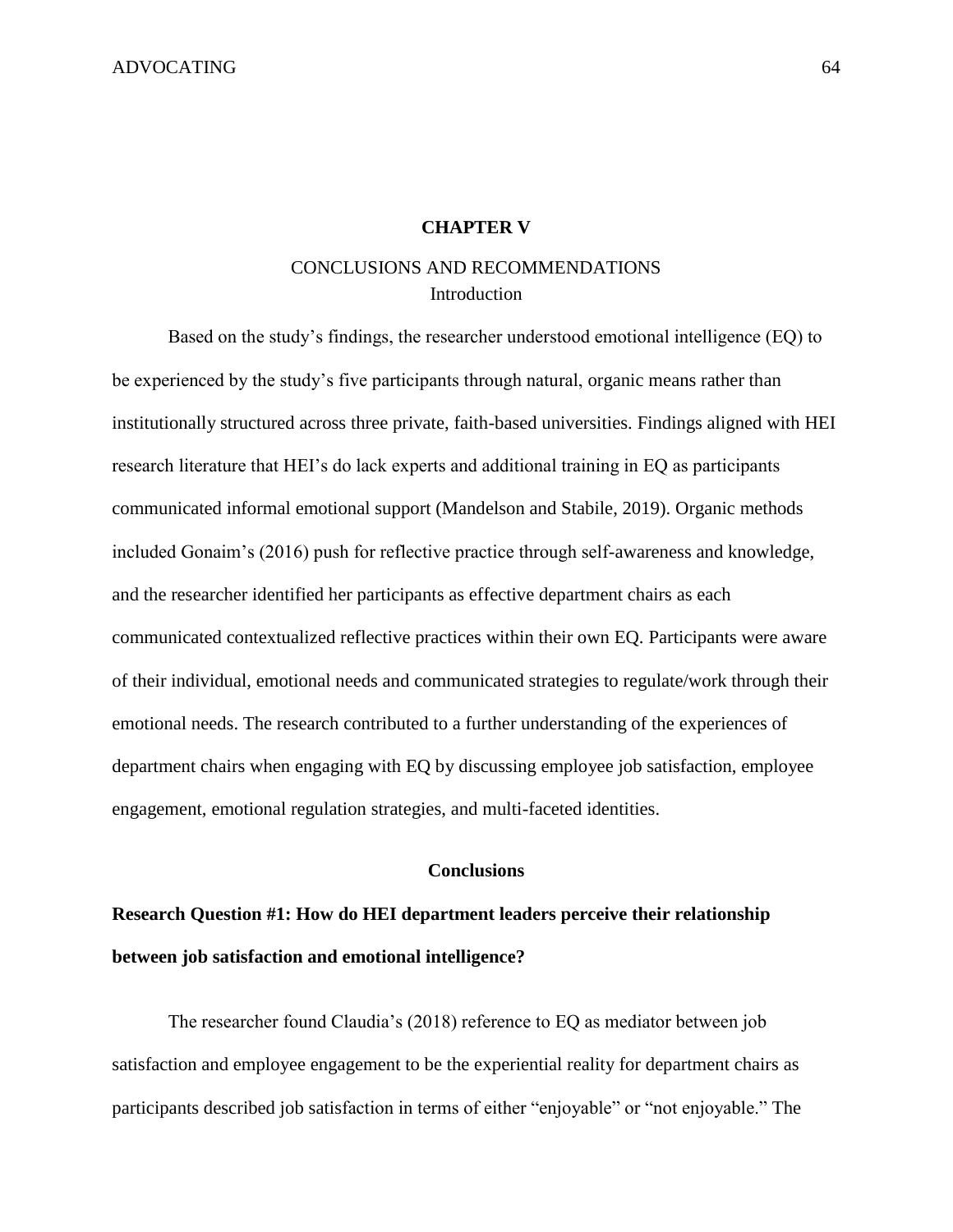researcher concluded participants who were satisfied in their position were aware of their own enjoyment of the job's responsibilities; whereas participants who were found to be displeased did not explicitly articulate dissatisfaction with their position. The researcher inferred department chairs who have yet to exhibit a self-awareness of their own dissatisfaction could benefit from adopting emotional intelligence discourse as they seek to understand displeasure in their specific departmental context.

#### *Discussion on Socio-emotional Needs of Department Chairs*

With the shift to entrepreneurial education, where student is viewed as consumer, sustainability within the higher education industry depends on the outcome of autonomy (Winkler, 2018). As participants revealed balancing the needs of department and institution with limited power, the researcher identified the perceived lack of autonomy as a significant issue for sustainability of higher education as the researcher understood Ocampo's et.al (2017) historical review to explicate the socio-emotional needs of employees as determinants of organizational productivity. The researcher concluded displeased participants who cannot perceive consistent job satisfaction despite communicating organizational support may be experiencing a discrepancy of socio-emotional needs while serving their institution as department chair. The researcher also interpreted lack of autonomy, return, and approval to be perceived by department chairs, who claim job satisfaction "depends," as socio-emotional needs.

# **Research Question #2: What are common misconceptions about institutional service and department leader employee engagement?**

As participants identified emotional challenges in service to their institution and communicated lack of formal, institutional structure when working through the emotional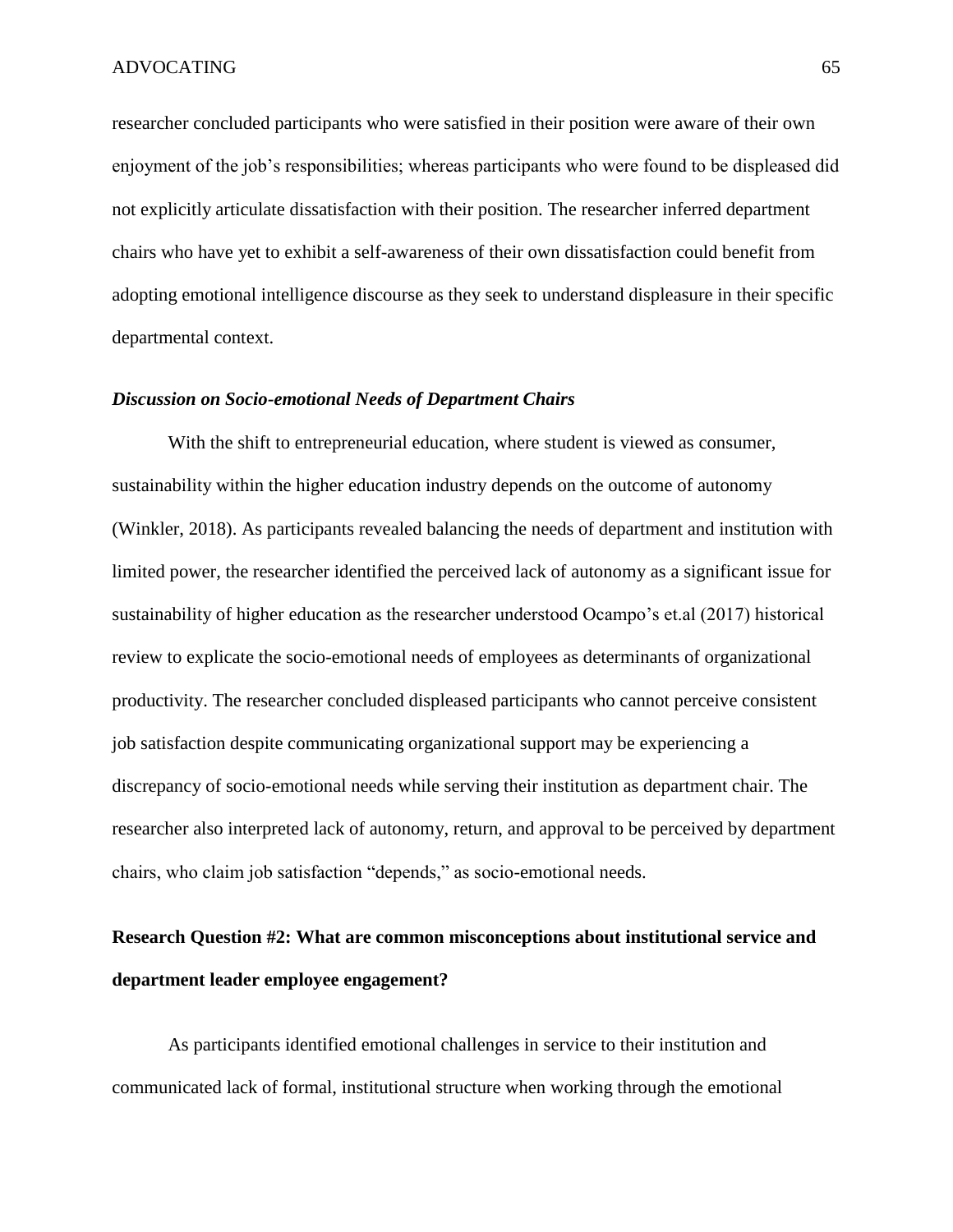challenges, the researcher concluded working through emotional challenges depends on the department chair's integration of Mayer's Ability Model that defines leadership as a learned behavior (Mayer, Caruso, & Salovey, 2016). The researcher gathered from the data that participants are not offered the opportunity for professional development to learn how to enhance EQ when serving their institution; therefore, participants are left to work through the emotional challenges on their own. The researcher concluded the participants reliance on self-perception emerged as significant when describing emotional challenges in the workplace and learning how to work through them.

# *Discussion on Emotional Challenges of Department Chairs*

The study's participants faced emotional challenges centered in belief systems of the perceived self within organizational membership. Doci, Stouten, and Hofmans's (2015) found the leader's core belief system influenced behavior, and the researcher concluded department chairs' perceptions of self as high stakes decision maker and one with limited autonomy necessitate an awareness of a department chair's cognitive process when working through the emotional challenges. The researcher concluded participants do believe in the weight of department chair responsibilities and interpreted the response to the weight of the responsibilities to be influenced by the department chair's belief that there are limitations when approaching the relationship between weight of responsibilities and department chair capacities.

# *Discussion on Working through the Challenges*

**Communication.** As participants identified communication as a key factor when working through emotional challenges, the researcher concluded the study's findings did not align with Armstrong and Woloshyn's (2017) findings which revealed tension among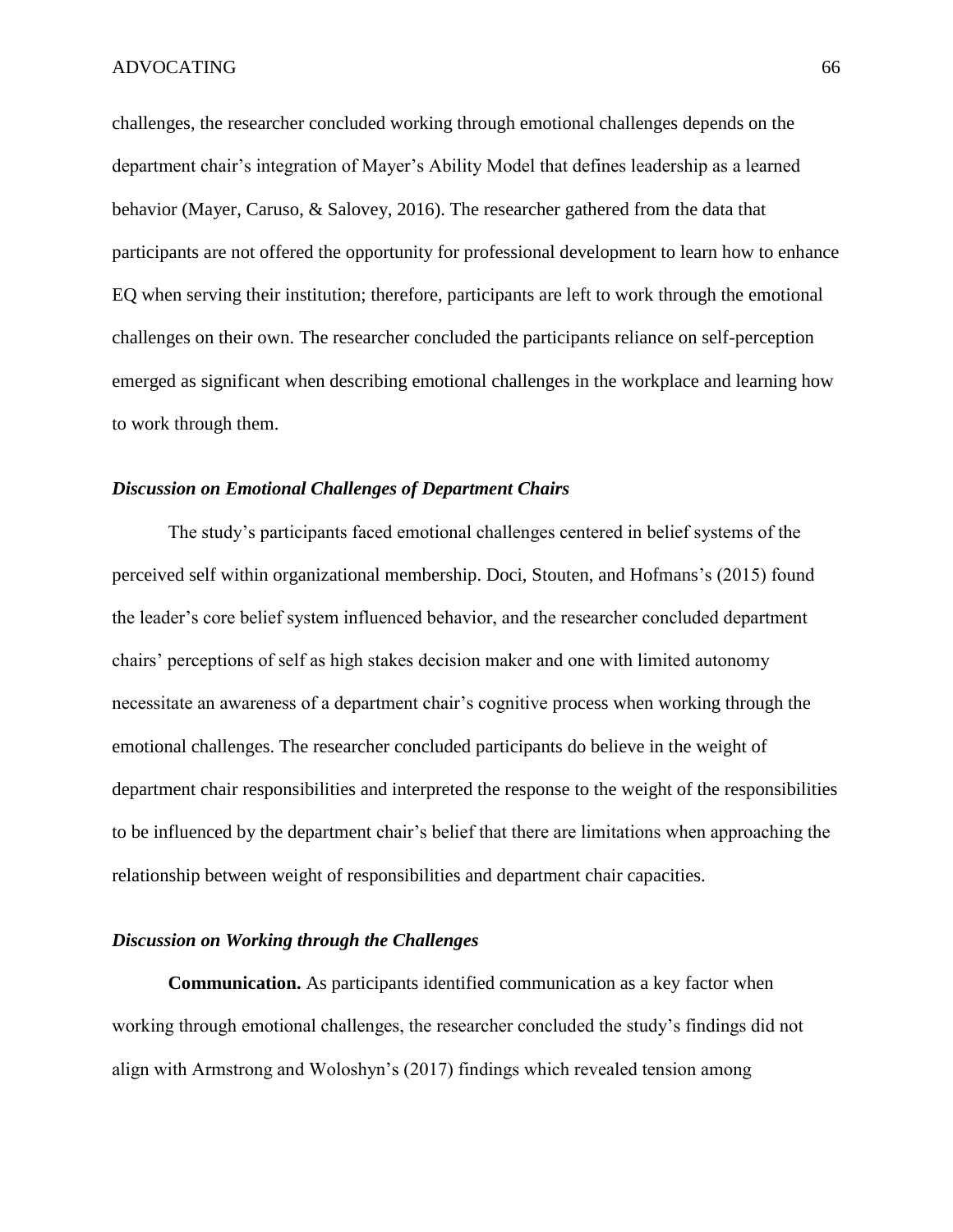department leaders between their identity and their use of voice within their organizational setting. The researcher inferred the participants seemed comfortable discussing open communication within their organization as findings conveyed the significance of communication when working through lack of autonomy and high stakes decision-making. Therefore, the researcher inferred participants' behavior in seeking communication through the social context of their institutions aligned with Blau's (1964) social exchange theory (SET) when understanding the organizational citizenship behavior (OCB) of department chairs. The researcher inferred reciprocity between organizational members' behavior when participating in the sending and receiving of messages helped participants work through the emotional challenges of lack of autonomy and high-stakes decisions (Ocampo et al., 2017).

**Balance of Priorities.** The researcher discovered the participants display of priorities when working through emotional challenges were dependent on participants' capacities. The researcher found three participants identified different capacities across three of the five contexts: efficiency, work-life balance, and values. The researcher concluded participants communicated capacities that are constructed within a learning environment and found the capacities affirm organizational citizenship behavior (OCB) literature. The researcher inferred the participants displayed capacities that are brought into the position of department chair rather than learned while serving as department chair. The researcher concluded the findings suggest a focus on learning multiple capacities through knowledge sharing of department chairs.

# **Research Question #3: How do departmental leaders' emotional regulation strategy efforts differ across university departments?**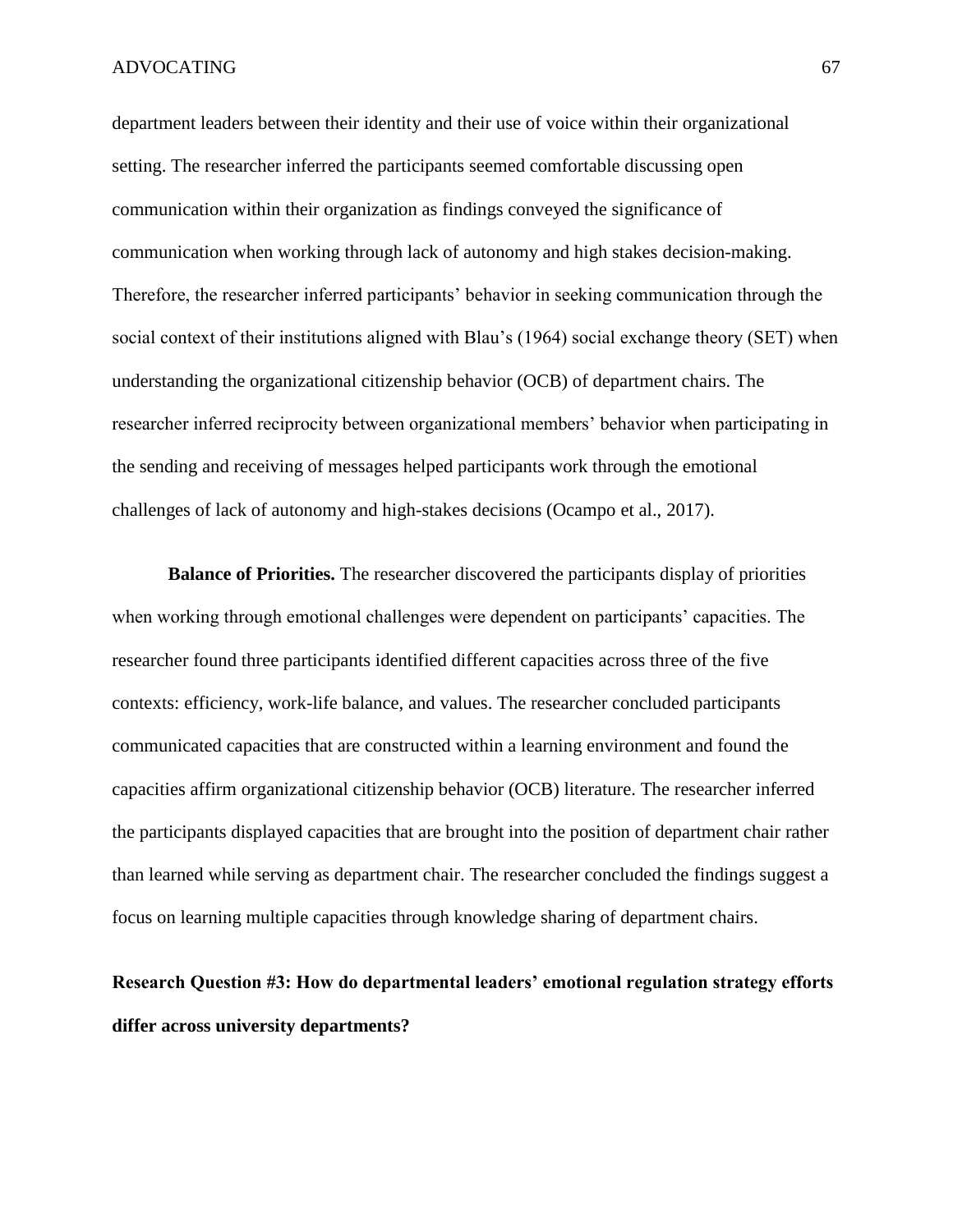Participants assumed responsibility for emotional regulation by identifying the need and the organizational expectation. While the research literature conveyed the significance of the relationship between interpersonal skills and effective leadership, the researcher concluded department chair strategies when approaching emotional regulation differed across contexts due to the expectation that EQ is an ability of a leader rather than a personality trait (Parish, 2015; Doci, 2015).

# *Discussion on Department Chair Capacity for Emotional Regulation Ability*

The lack of department chair training for emotional regulation may be perceived as surprising when understanding emotional intelligence as a learned ability. The researcher concluded department chairs have learned a plethora of skills when approaching emotional regulation; such as P2's reference to language of emotional regulation. Since not all department chairs are exposed to the experiences of familial adoption, the researcher concluded P5 had a unique opportunity to receive the learning experience that accompanies the process of adoption. The researcher; therefore, concluded that department chairs may benefit from universities that worked to provide a learning or training experience of EQ that transcends departmental contexts for department chairs that would help department chairs develop mutual abilities/capacities in emotional regulation. Participants currently rely on capacities of self; such as, language, maturity, professionalism, support, and work-life balance. However, the capacities differ across five contexts; thus, the researcher concluded the five department chairs possess their own individual capacities. The researcher found the conclusion to be problematic since the capacities are learned abilities as P5 described the approach of maturity to develop overtime in alignment with process of professional experience. Therefore, the researcher concluded new department chairs may not perceive the same capacity of maturity as experienced department chairs.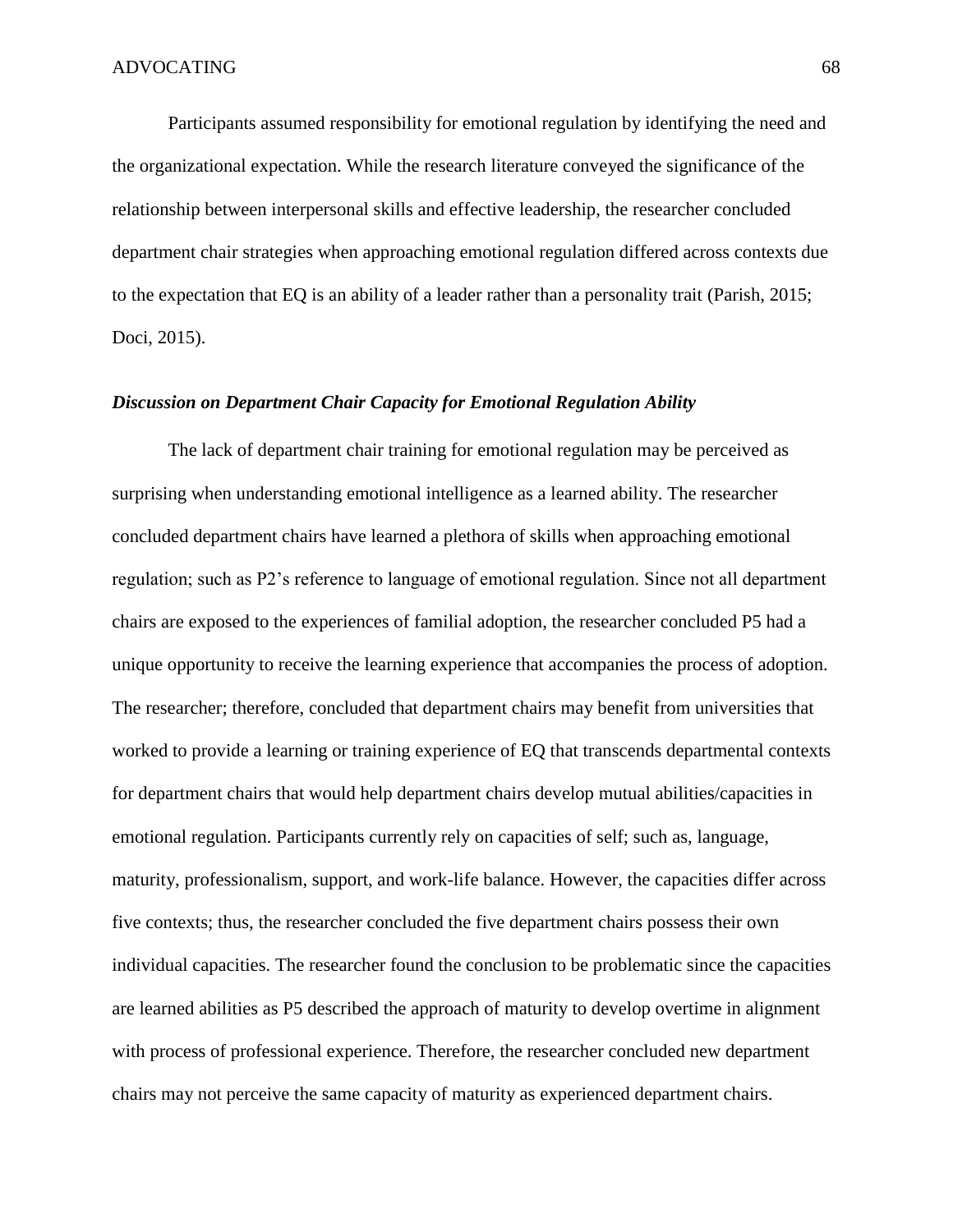# **Research Question #4: How does emotional regulation effect each identity construct for department leaders?**

The institutional service of participants through emotional regulation was not limited to Gonaim's (2016) construct of the department chair's identity, which can be viewed as leader, faculty developer, manager, and scholar. Findings suggested EQ of participants requires a closer examination into the researcher's two sectors of organizational identity: internal organizational identities and external organizational identities. Participants communicated emotional support through the context of identity; however, department leader emerged once as an internal identity while the following identities identified as emotional support do not align with EQ literature: colleague, subordinate, parent, and pandemic victim. The researcher concluded an extension of the department chair identity is necessary when considering Bellibas's et al. (2016) findings that explicated department chairs' needs for additional leadership training. The researcher's data on identity as emotional support proved significant as participants' ability to manage the emotional self is known to predict effective leadership behavior when serving one's institution (Parish, 2015; Doci, 2015).

# *Emotional Regulation through Acceptance of Internal and External Identities*

Based on emergence of findings, the researcher concluded emotional regulation is best supported through acceptance of department chair internal and external identities. Participants disclosed administrative support for "personhood" and "parent" revealed administration viewed participants as more than organizational members and communicated the acceptance had on emotional regulation. The significance of the conclusion can be referred back to Claudia's (2018) findings of the relationship between organizational support and higher job satisfaction. Department chairs socially construct emotional support through colleagues and communication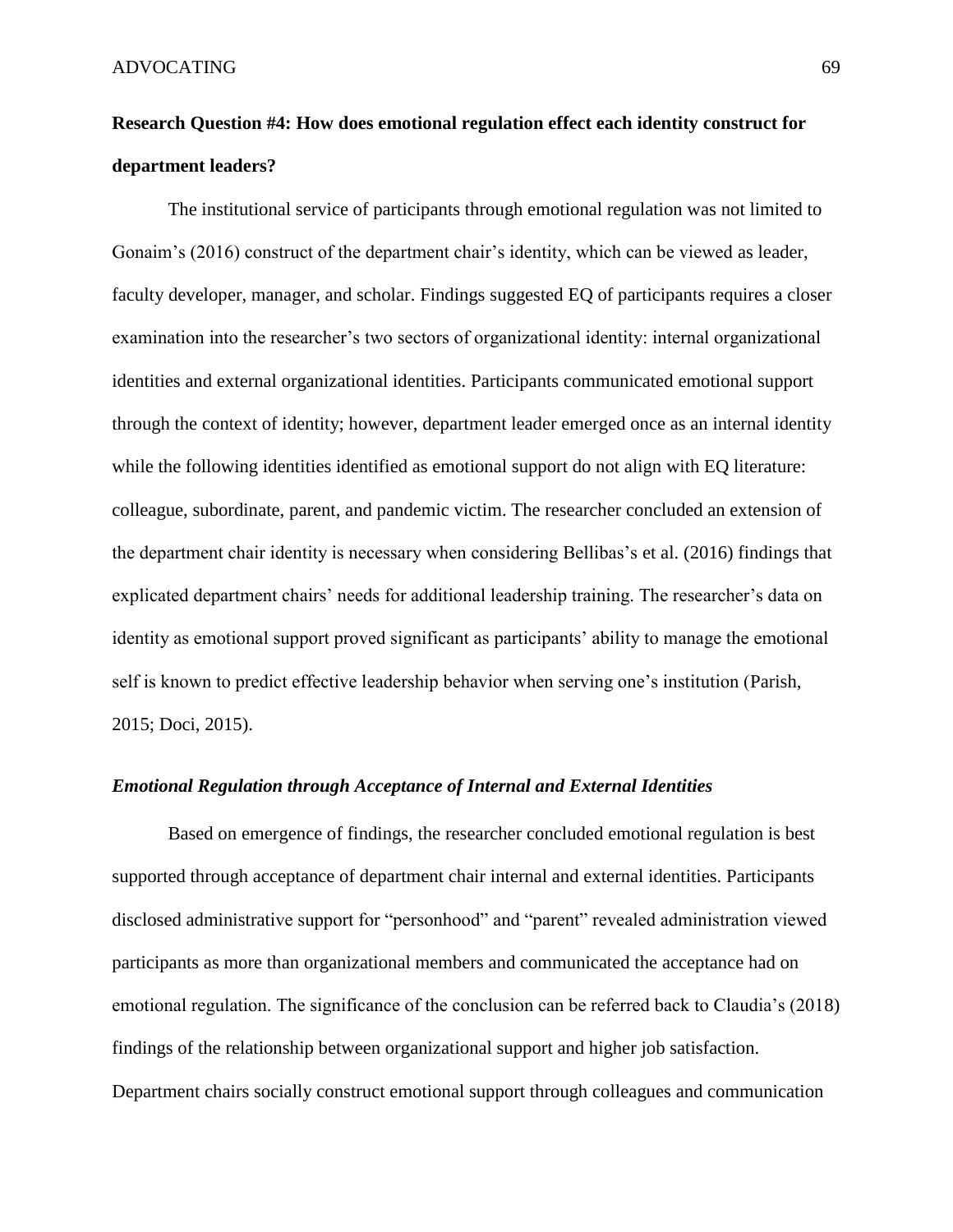with colleagues and the emotional support for department chairs seems to be primarily situated within the following identities: colleague, subordinate, department leader, parent, and pandemic victim. The finding of department leader as perceived identity aligned with Armstrong and Woloshyn's (2017) reference to department leader as one of four organizational identities department chairs operate through. However, colleague, subordinate, parent, and pandemic victim served as new contributions to identity for the department chair and their relationship with emotional regulation through organizational support. Department chairs are in the process of having to learn how to proceed with multi-faceted identities and COVID-19 introduced an additional layer to the learning experience of the department chair (Majowicz, 2020). Department chairs currently face the reality of a combination of internal and external identities and the emotional challenges are blurred between the identities while serving as an organizational member.

# **Additional Insights**

# **Discussion on Additional Findings**

Department chairs often find themselves assuming the position of department chair without pursuing the title (Armstrong, 2017). The transition between faculty and department leader requires a mental shift between individualism and collectivism (Armstrong and Woloshyn, 2017). The researcher found participants described the shift between faculty and department leader in the terms of "easy" or "challenging." The researcher concluded participants who found the transition easy received previous preparation; whereas, the participants who focused on challenges described the role of department chairs' mental approaches when making the transition. The emergence of the change of professional realities proved significant in the researcher's data as participants communicated how the realities impacted them. The researcher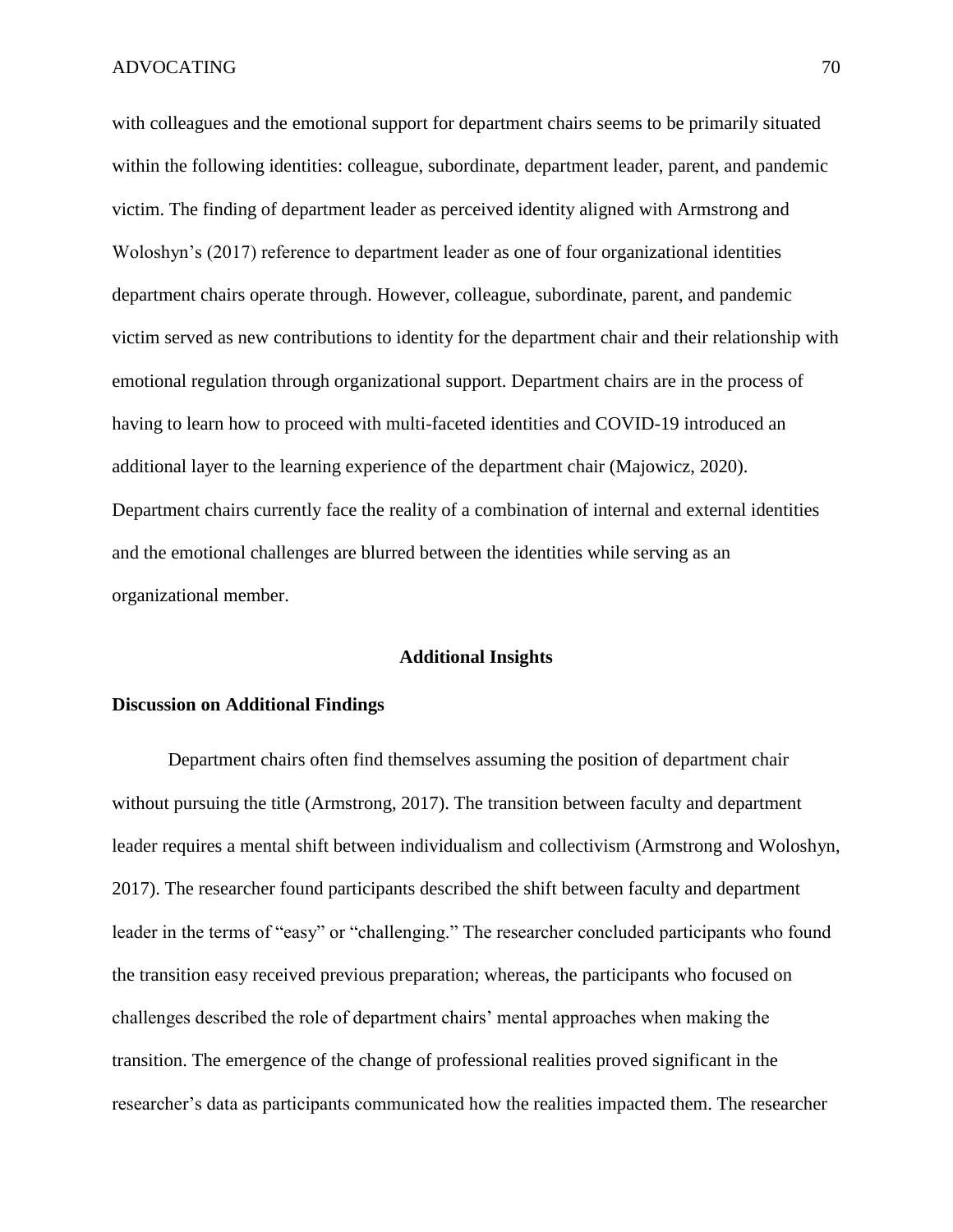concluded participants' references to previous preparation signified a readiness to embrace the new reality of department chair; however, not all participants experienced preparation. Based on the connection between the study's data for transition and data for job satisfaction, the researcher inferred a season of preparation for upcoming department chairs may influence job satisfaction. The participants who identified the mental approach as vital when assuming department chair may be working through the required shift between individualism and collectivism as participants described themselves as faculty first before department chair. The researcher concluded the participants who received preparation adjusted to the shift to collectivism before assuming the position.

P4's reference to being "voluntold" to assume the position of department chair out of necessity aligned with Armstrong's (2017) claim of request rather than pursuit of the position. Since P4 disclosed still not wanting to be a department chair, the researcher concluded department chairs who do not pursue administrative leadership, but are "voluntold," may face unknown challenges based on the displeasure of control. The researcher inferred the data should be alarming for the field of higher education based on Armstrong and Wosholyn's (2017) findings of cognitive dissonance for department chairs who struggle to transition between faculty and department leader.

# **Implications, Recommendations, and Limitations**

# **Implications for Reflective Practice of Department Chair**

Implications of the researcher's study provided an investigation into Gonaim's (2016) reflective practices of department chairs through the emotional labor of self-awareness. The researcher's findings and conclusions illuminated a disconnect between Doci, Stouten, and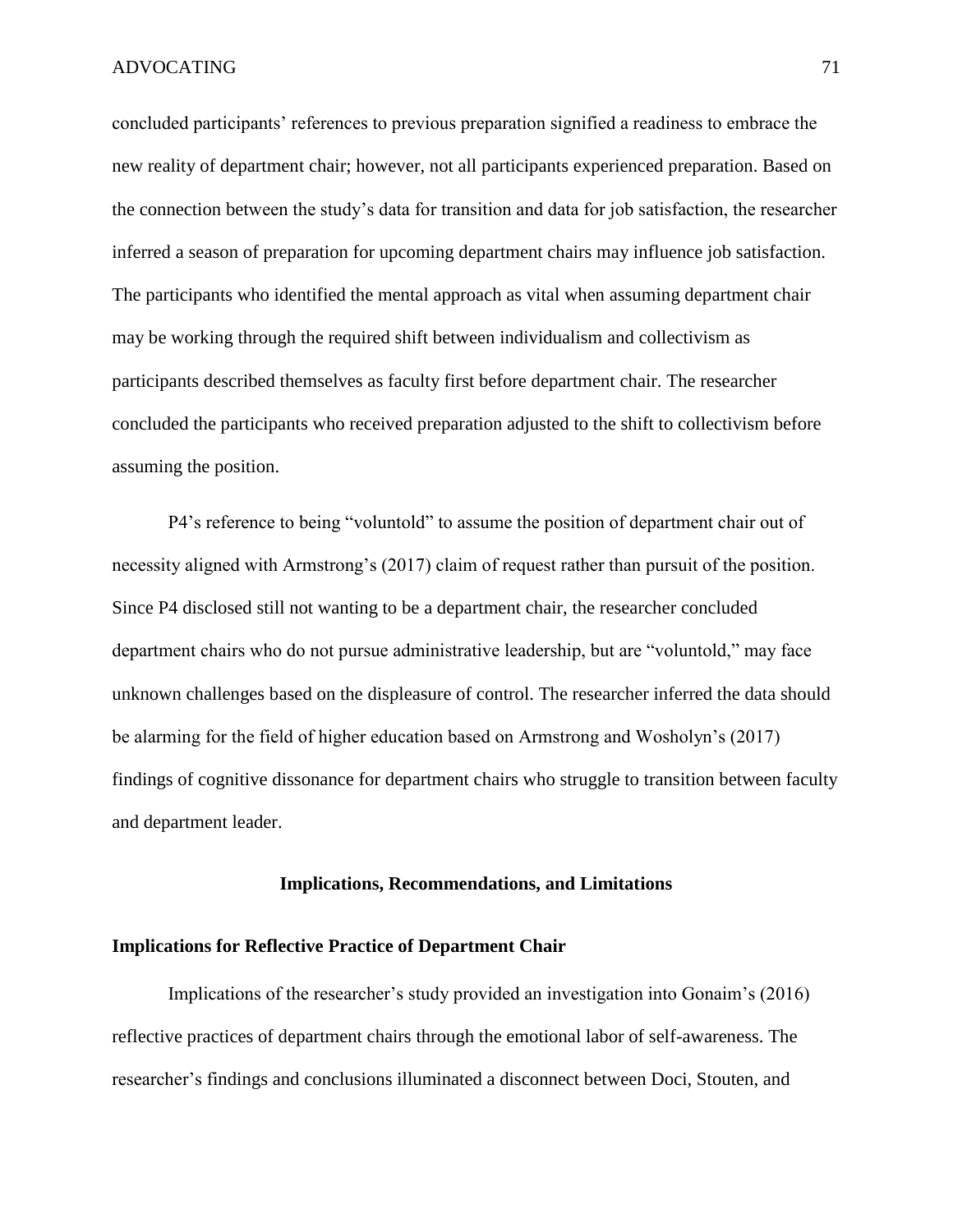Hofman's (2015) organizational citizenship behavior and belief of self. The researcher's study discovered department chairs are self-aware of the conflicting identity between department leader and teaching faculty, and as P1, P3, and P4 revealed displeasure in the job, the researcher implied the difficulty of moving between the identities aligned with Doci's, et al.. (2015) findings that behavior responses depend on "easy" or "difficult" situations. P2 and P4 identified how their service to their institution can best be described as a "faculty first" mindset. However, P5 mentioned the necessary transition of mindset between faculty and administrator, but P4 expressed "feelings of inadequacy" when operating through the identity of department leader. Therefore, implications of the study can be revealed as practice of self-conceptualization of the department chair as administrator. The belief system of identity for department chairs facing movement between multiple identities implied a self-reflective practice that requires facing core beliefs of the department chair identity as administrative leadership.

# **Implications of Role Modeling for Department Chair**

Role modeling as leadership practice from seasoned, experienced department chairs surfaced as an implication for a form of emotional support of the department chair's new identity as administrative leader. The researcher inferred the implication is for the department chair since participants identified colleagues as emotional support for organizational identities. The reference to "organic" methods aligned with Mandelson and Stabile's (2019) findings that formal emotional support of the administrative leader is lacking within HEIs. As Gao and He (2016) found organizational outcomes are dependent on organizational leadership, the researcher implied role modeling of new department chairs significantly aligned with Parvin's (2018) social organizational responsibility and the findings' relationship with leadership accountability. Therefore, implications of the researcher's study conveyed that until HEI implementation of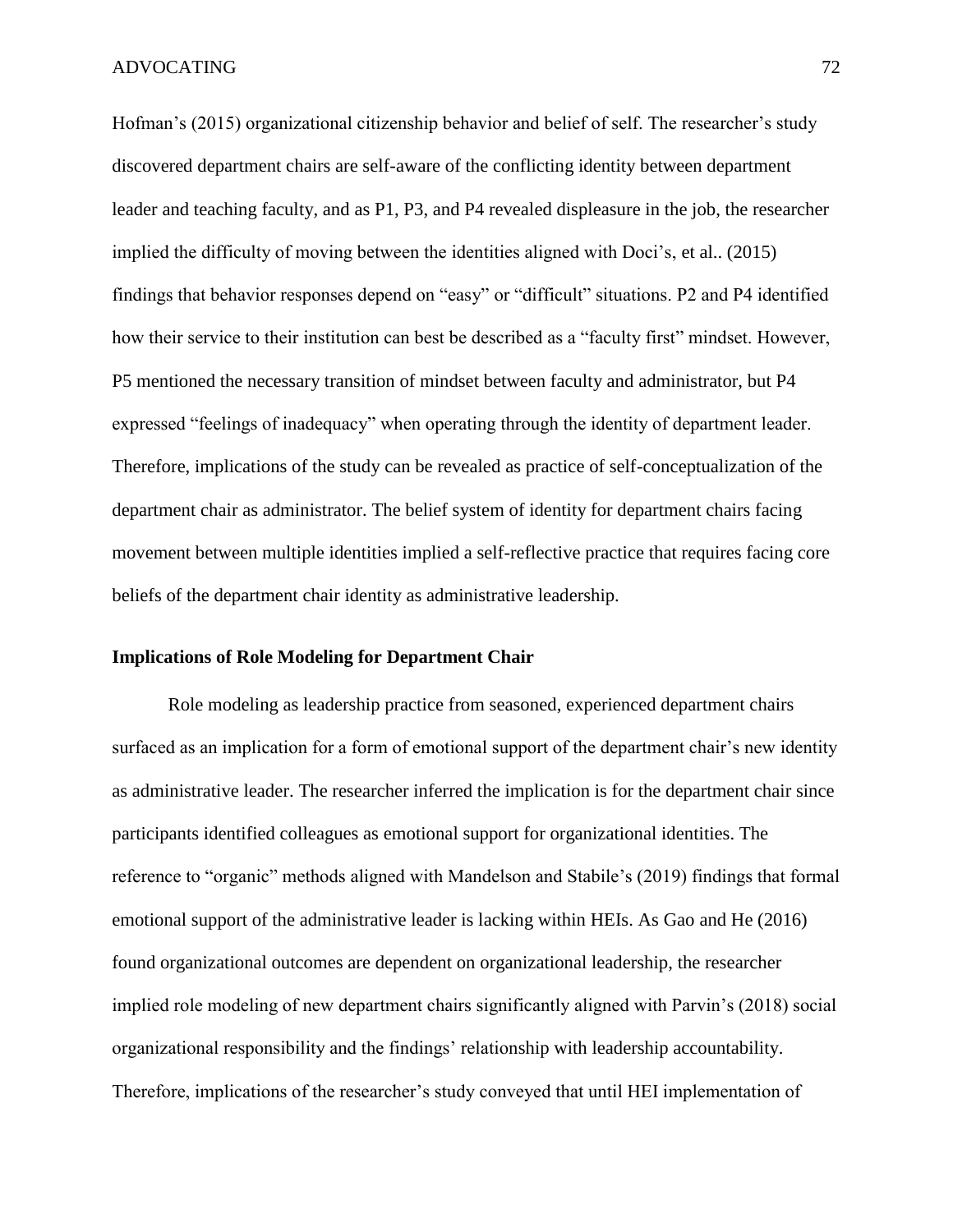formal structure is available for the space to work through the identity transition between teaching faculty and administrative leader, department chairs have the social organizational responsibility to develop a guiding coalition that serves to enhance organizational outcomes by providing a space for department chairs to learn how to be an administrative leader through "organic" meetings with other department chairs. The practice of role modeling can best be described through the social transaction of knowledge sharing between "senior" department chairs and "new" department chairs.

### **Implications for EQ as Service in HEI Human Resource Policies**

Implications emerged that HEI HR policies involving department chairs may benefit from reform by providing newly hired department chairs space for learning self-management in leadership development and enhancing HR practice by enabling opportunity for building cognitive capacity of EQ as institutional service. Since Claudia's (2018) finding of EQ as mediator between job satisfaction and employee engagement proved significant for the researcher's study, the researcher inferred retention and turnover of department chairs surfaced in the interest of human resources. Lawless (2018) and Parish's (2015) studies on higher education's shift to adopting the student as consumer seemed to naturally emerge within participants' discourse as P4 and P5 communicated how much they value placing the student first in decision making. Implications for developing the cognitive ability of department chairs to shift between serving the student and serving the institution created a dual dichotomy between individualism and collectivism through which the department chair continually resides (Armstrong and Woloshyn, 2017). Since the study's participants identified mental approach as the lens of strategy to emotional regulation, implications for department chairs' cognitive development and EQ as an ability should be present in HEI human resource policy.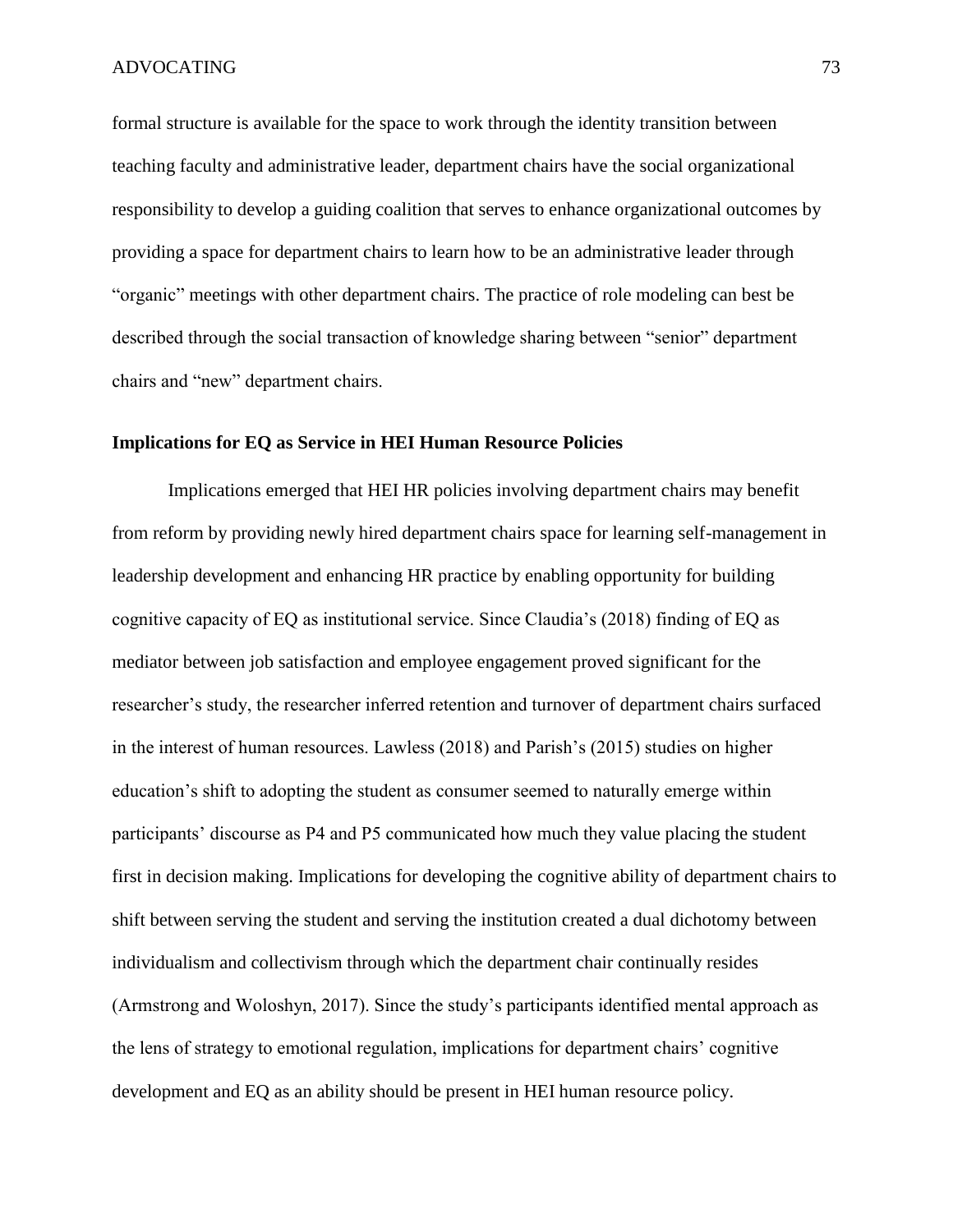# **Implications for Socio-Emotional Needs of Middle Managers in Upper Administrative Practices**

The practice of HEI upper administration may find organizational productivity to increase with a focus on the practice of the social exchange of socio-emotional needs between upper administration and department chairs. Armstrong (2017) found department chairs are often, in the words of P4, "voluntold" to assume the role of department chair. P4's reference to "issue of necessity" aligned with Mandelson's et al. (2019) discussion on emotional regulation (ER) of the department chair when being intentional with prioritizing institution over emotion. As the researcher grounded the study through Blau's (1964) social exchange theory, implications surfaced for reciprocity of socio-emotional needs between organizational members.

# **Recommendations for future research**

The researcher's study aimed to contribute insight into the problem of lack of formal, institutional structure for EQ development and the lack of cognitive development within the leadership position of department chair (Mandelson and Stabile, 2019). The study's findings signified the role of working through emotional challenges through organic methods, and participants pursued managing emotional challenges through communication and capacities. Blau's (1964) social exchange theory helped the researcher understand the role of social transaction in EQ. The HEI industry may benefit from further studies on the relationship between informal organizational support and formal organizational support for department chairs as the cognitive capacity of the department chair may influence organizational citizenship behavior. As participants revealed the behavior of communication and balancing priorities through capacities as emotional labor, future researchers should explore how communication and capacities as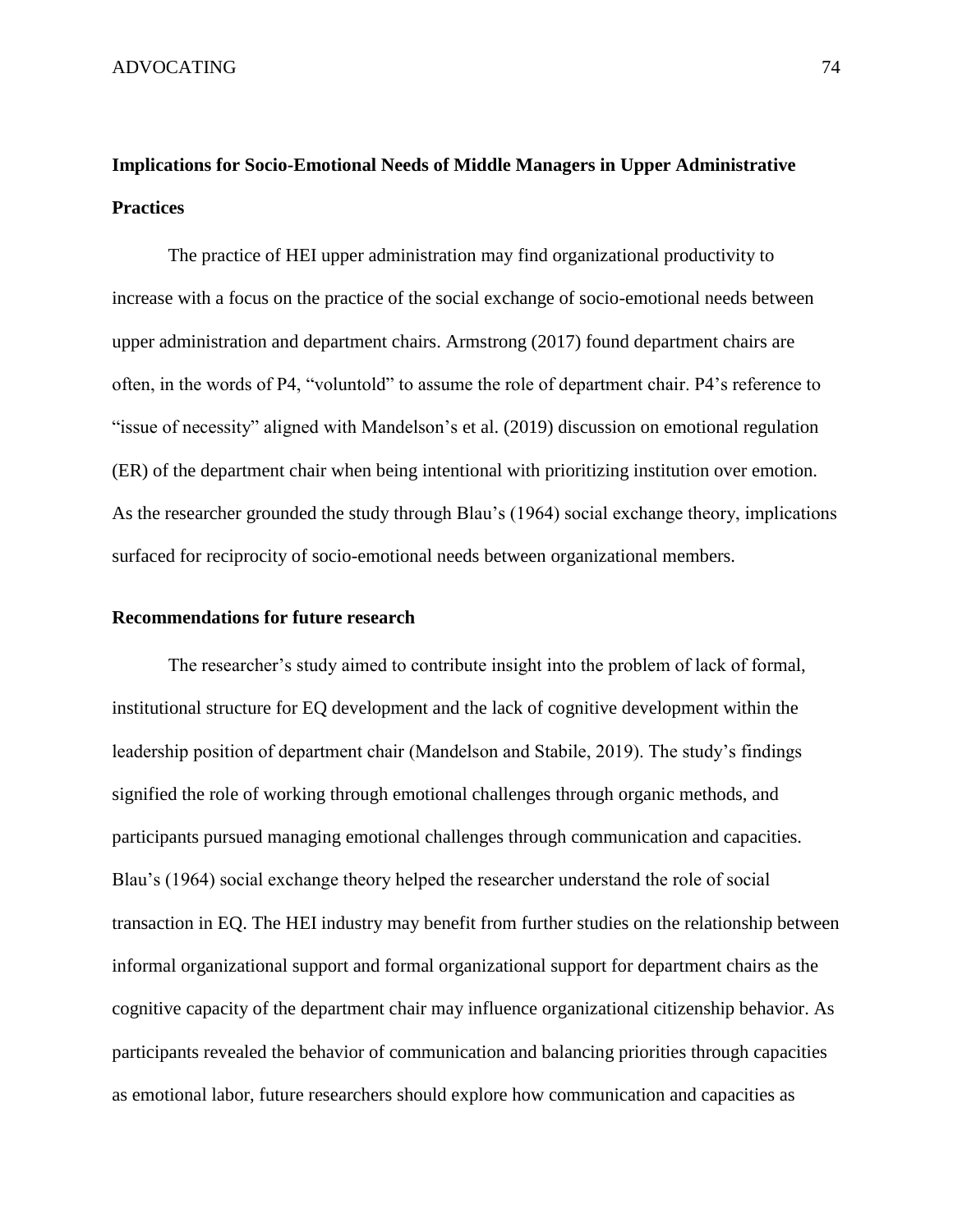emotional labor emerge between informal institutional support and formal organizational support. Questions relating to how informal institutional support for emotional labor of department chairs may strengthen models for formal institutional support emerged as significant within the researcher's study. Mandelson and Stabile's (2019) claim that there are no formal, institutional structures for EQ signifies that no models exist for formal institutional structures of EQ leadership development for department chairs.

Lack of autonomy for the department chair surfaced as a significant gap in EQ research as the researcher implemented Ocampo's et al. (2017) historical review on the socio-emotional needs of department chairs. Winkler (2018) discovered HEI sustainability depends on the outcome of autonomy. The researcher found P1 and P4 did not describe themselves as satisfied with their jobs due to the lack of autonomy. P1 referenced the issue as "control;" whereas, P4 referenced the issue as not wanting to be in administration. Department chairs who perceive themselves lacking autonomy may disclose job dissatisfaction which can be linked to cognitive dissonance when serving as department chair as department chairs discover a new reality of cognitive collectivism (Armstrong and Woloshyn, 2017). As HEIs address the policy and practice of organizational sustainability, researchers may want to conduct further studies on the relationship between autonomy as a socio-emotional need and the department chair (Bellibas et al., 2016). Studies on the perceptions of pursuing the role of department chair versus being "voluntold" to assume the position may also be conducive to further understanding the EQ abilities of department chairs and the role of autonomy on sustainability outcomes.

As P2 and P5 described the influence of preparation on the "easy" transition between faculty and department chair, the researcher concluded further studies on the reality of the department leader's EQ as a learned ability should be conducted through a focus on mentorship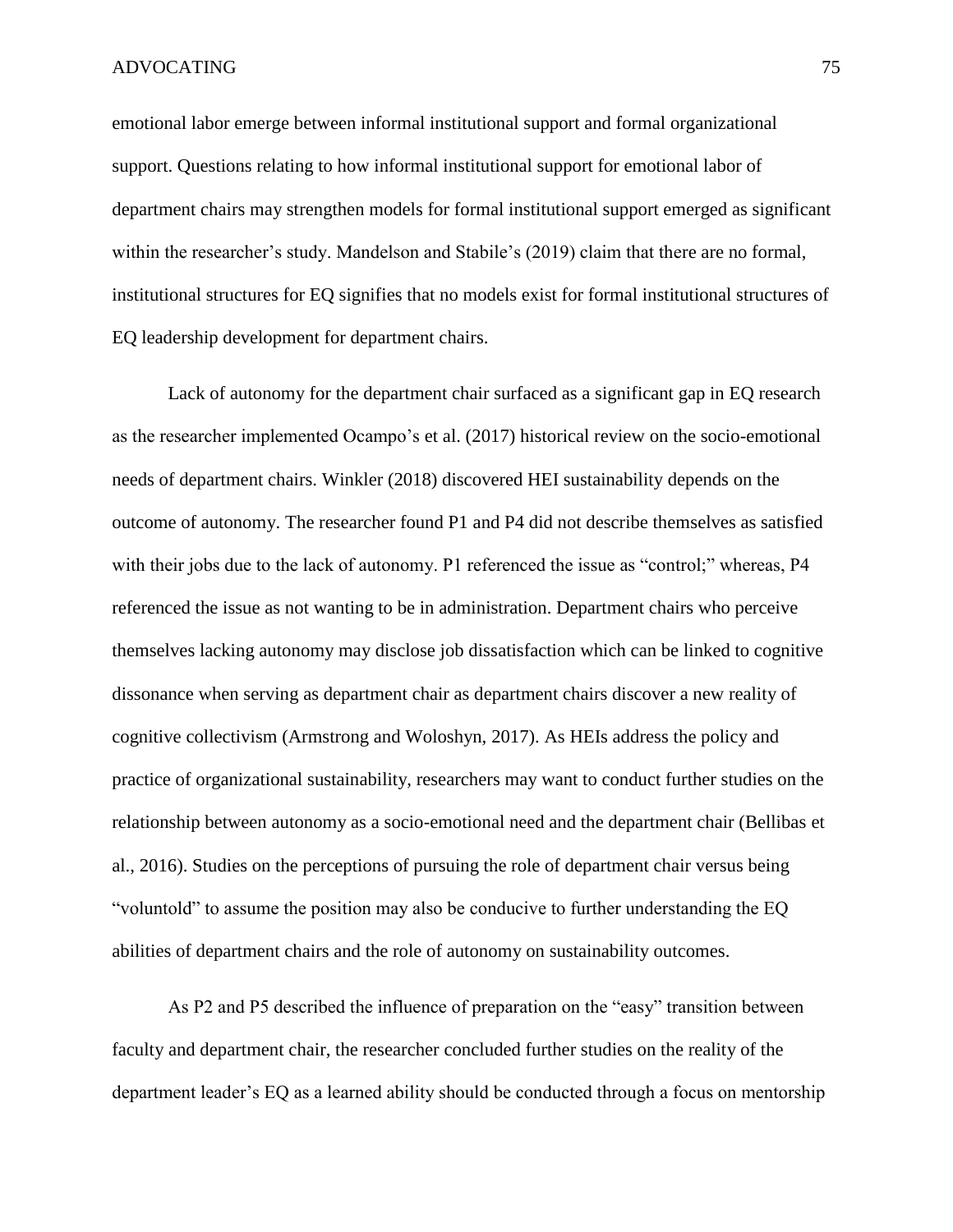prior to assuming the leadership position (Mayer, Caruso, & Salovey, 2016). EQ research revealed ability to manage the emotional self predicted effective leadership behavior (Parish, 2015; Doci, 2015; Gonaim, 2016). The greater job satisfaction of P2 and P5 than the other participants revealed researchers should pay attention to the relationship between preparation and transition to department chair. The researcher noted the interesting differences in the answers of participants between male and female participants. Future researchers may conduct studies between perceptions of male and female department chairs and their relationship to leadership mentoring before assuming the position of department chair. The additional research should aim to understand how mentoring influences the learning process of participants and participants' abilities to manage the emotional self in the situational context of department leader.

The researcher found participants perceived emotional support, in context of emotional regulation, as acceptance of internal and external identities rather than relying solely on Gonaim's (2016) description of the following four department chair, organizational identities: leader, faculty developer, manager, and scholar; thus, signifying a need for additional research into the perceived identities of department chairs when engaging in emotional regulation. The current reality of the environmental factor of the COVID-19 pandemic emerged in participants' discussion on support of identities (Majowicz, 2020). Findings revealed the merging of personal and professional identities, and the researcher concluded further research should seek to understand the relationship between environmental factors and the emotional regulation of the department chair; as well as, the relationship between COVID-19 and the emergence of blurred lines between identities of department chairs.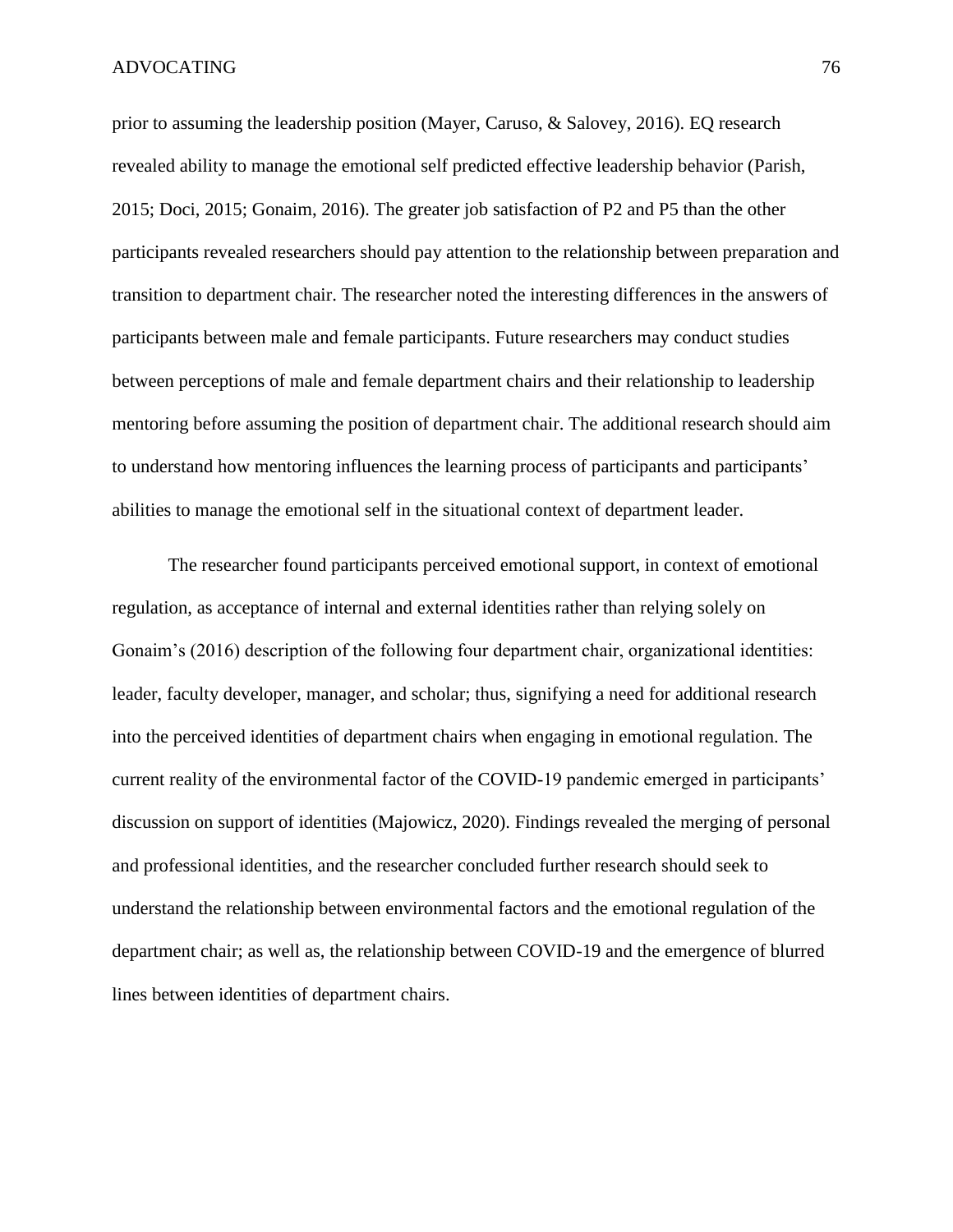## **Limitations**

Limitations abounded throughout the researcher's study on department chairs' perceptions of EQ as the researcher approached the study through the method of a qualitative case study. The limited sample of five department chairs across three private, faith-based higher education institutions created a challenge for the researcher to receive a broad sample range ensuring multiple perspectives. The researcher identified participants as one position of organizational membership and recognized the limitations of scope when seeking to understand the lived experiences of department chairs. Limitations did not permit the researcher to interview additional leadership positions such as leaders in upper administration, faculty leaders, leaders of human resource, etc. Therefore, perceptions of EQ in academic leadership were bound by the context of department chair. The researcher struggled with the limitations of time as data collection occurred over the span of five months and did not provide adequate time to increase the sample size of five department chairs. Remarkably, COVID-19 also proved challenging for the researcher as she found herself limited by the significance of emerging awareness of EQ during a time of great environmental change as gatekeepers considered the beneficence of their populations.

# **Summary**

The researcher's study aligned with EQ research as participants perceived EQ as mediator between job satisfaction and employee engagement. Discussion ensued over the following in the context of department chair: socioemotional needs, informal institutional structure versus formal institutional structure, working through emotional challenges, and ability as emotional regulation. The researcher concluded department chairs perceive emotional labor as self-generated communication and capacity, department chairs regulate their emotions through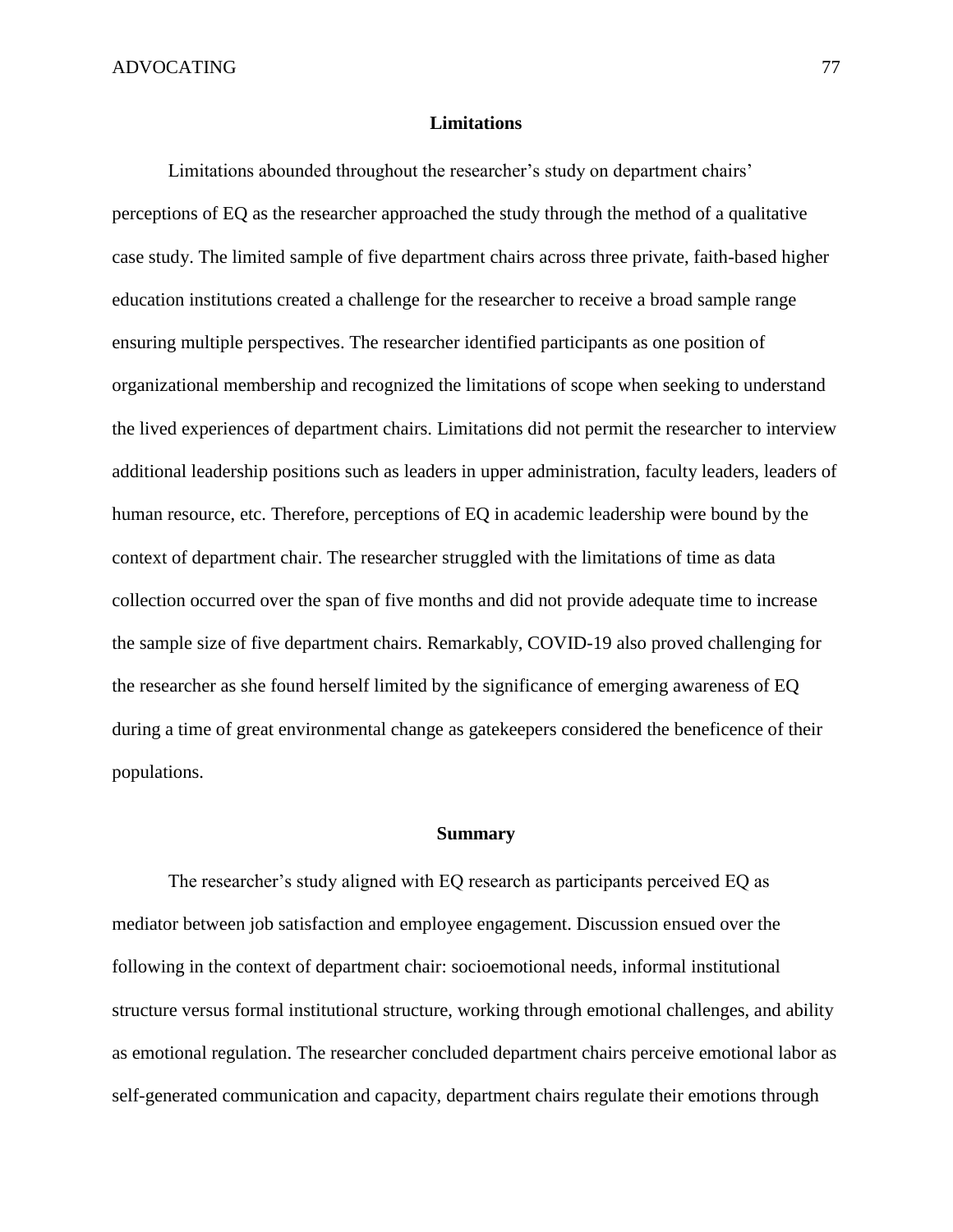their own abilities and strategies, and department chairs feel supported when multiple identities are accepted by their organization. The implications listed adhere to policy and practice and reform for department chairs, upper administration, and human resources. The researcher recommended additional research into the following antecedents of organizational citizenship behavior through the boundaries of department chair: communications and capacities as emotional labor, formal institutional structure of EQ leadership development, autonomy and HEI sustainability, emotional regulation and department chair mentoring, and emotional regulation and the merging of internal and external identities. The researcher recognized limitations exist within her study and hoped to contribute a glimpse into the lived experiences of department chairs and their perceptions on EQ for the benefit of stakeholders in higher education.

# **Closing Remarks**

Researchers of the field of higher education continue to pursue the evolvement of higher education as the entrepreneurial mindset influences organizational leadership (Bellibas et al., 2016; Guerrero et al., 2016). Through sustainability efforts, researchers study leadership through the lens of organizational citizenship behavior (Imbrisca, 2020; Berchin, 2017; Caeiro, 2020). The researcher's study aimed to further the discussion of organizational leadership behavior by focusing on the perceptions of department chairs and their relationship to emotional intelligence. Findings contributed to the existing research through discovery of emotional labor perceived as communication and cognitive capacity of department chairs, how upper administration's acceptance of internal and external identities provides emotional support of department chairs, how department chairs are more likely to exhibit greater job satisfaction and employee engagement if mentored prior to assuming the position, and leadership development in emotional intelligence for department chairs currently exists through informal institutional structure. As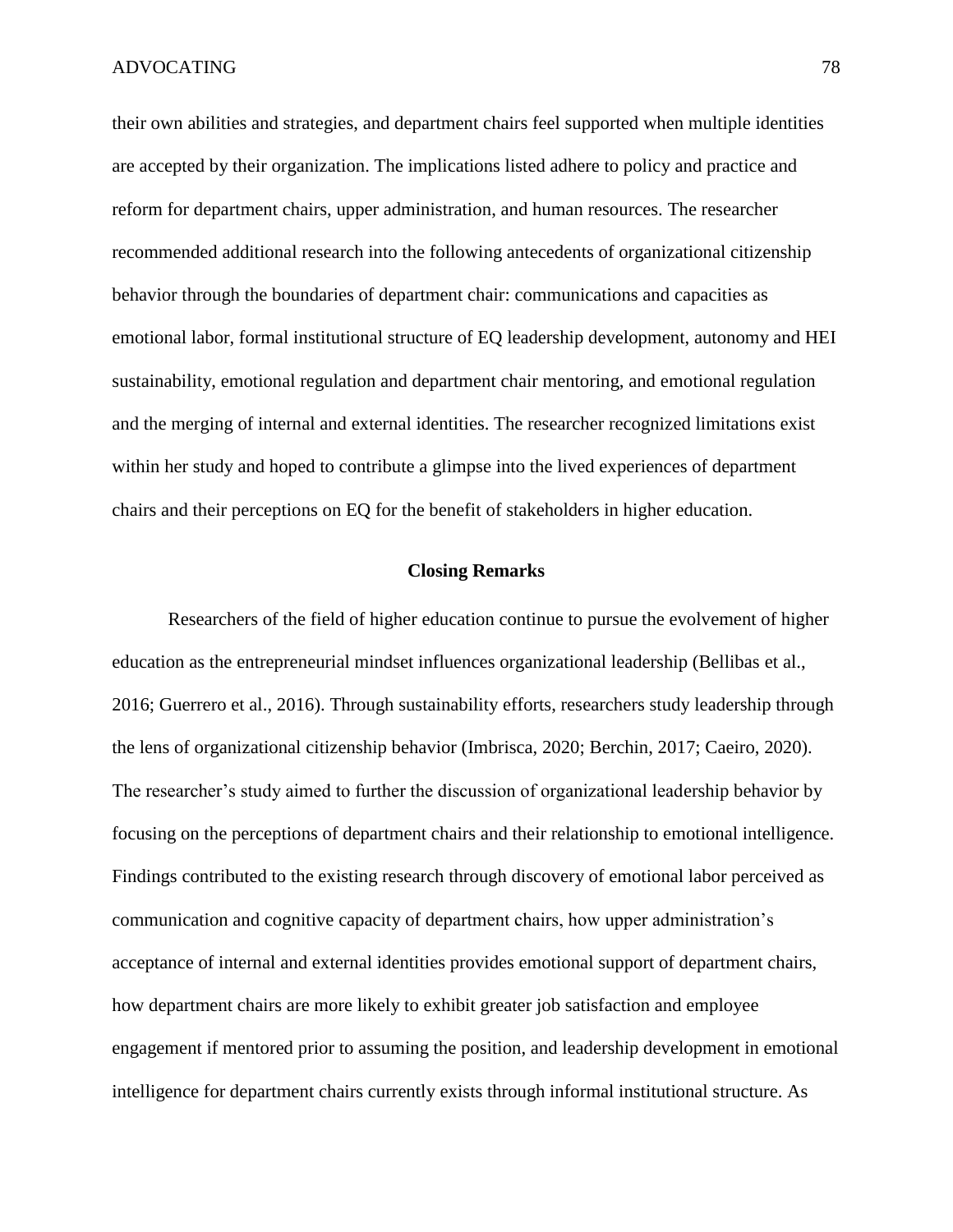HEIs move towards developing organizational culture climates of service, Sani et al. (2018) found emotional intelligence to surface as a key predictor of organizational leadership success for sustainable, entrepreneurial outcomes. The researcher's qualitative case study seeks to bring awareness to the lack of focus on EQ leadership development within the context of the department chair as department chairs perceive their beliefs about their position through EQ.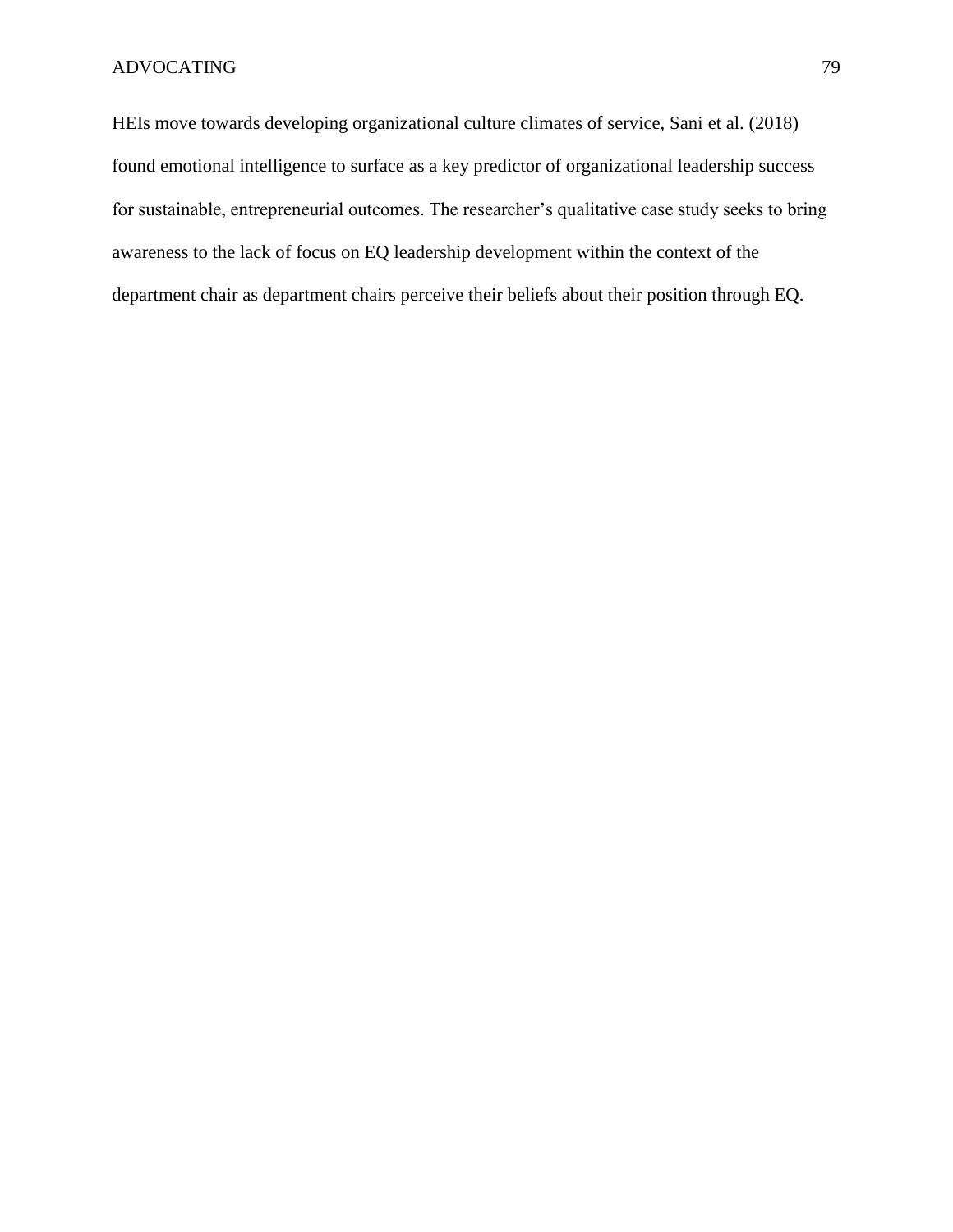# **APPENDIX**

# Appendix A Interview Protocol

**PURPOSE STATEMENT:** This qualitative narrative study aimed to depict the perceived emotional intelligence realities of HEI department leaders based on two of the four contextualized organizational identities in order to contribute a closer examination into the knowledge-based organizational culture climate and organizational citizenship behavior (Armstrong, 2020, DIP).

**RESEARCH QUESTION:** How do Midwestern higher education institutions' (HEI) departmental leaders perceive overcoming job dissatisfaction through the lens of emotion regulation and self-mediation within their organizational professional identities?

# **INTERVIEW SCRIPT**

\*Confirm permission for recording interview session with participant\* \*Review research problem and purpose\*

BRITTANY: I am here with the department chair of English at one midwestern university, on Tuesday, August 4, 2020. We are meeting face-to-face and will be covering seven interview questions expanding on her role as leader and manager of her department through emotion regulation, job satisfaction, and employee engagement.

\*Provide participant with informed consent form\*

BRITTANY: Here I have an informed consent form that communicates and affirms your voluntary position as participant in this study. You have the right to withdraw at any moment, and I confirm complete anonymity of your participation in this study. Thank you for being here and thank you for your time. I will now begin the interview.

- 1. How did you overcome the transition from faculty to department leader?
- 2. What emotional challenges do you face as department leader? \*Prompt: (Would you mind further explaining what you mean by that?)
- 3. How do you overcome those challenges?
- 4. What emotional support do you receive while on the job?
- 5. How would you describe your relationship with job satisfaction as department chair?
- 6. How do you feel about regulating your emotions when serving your institution?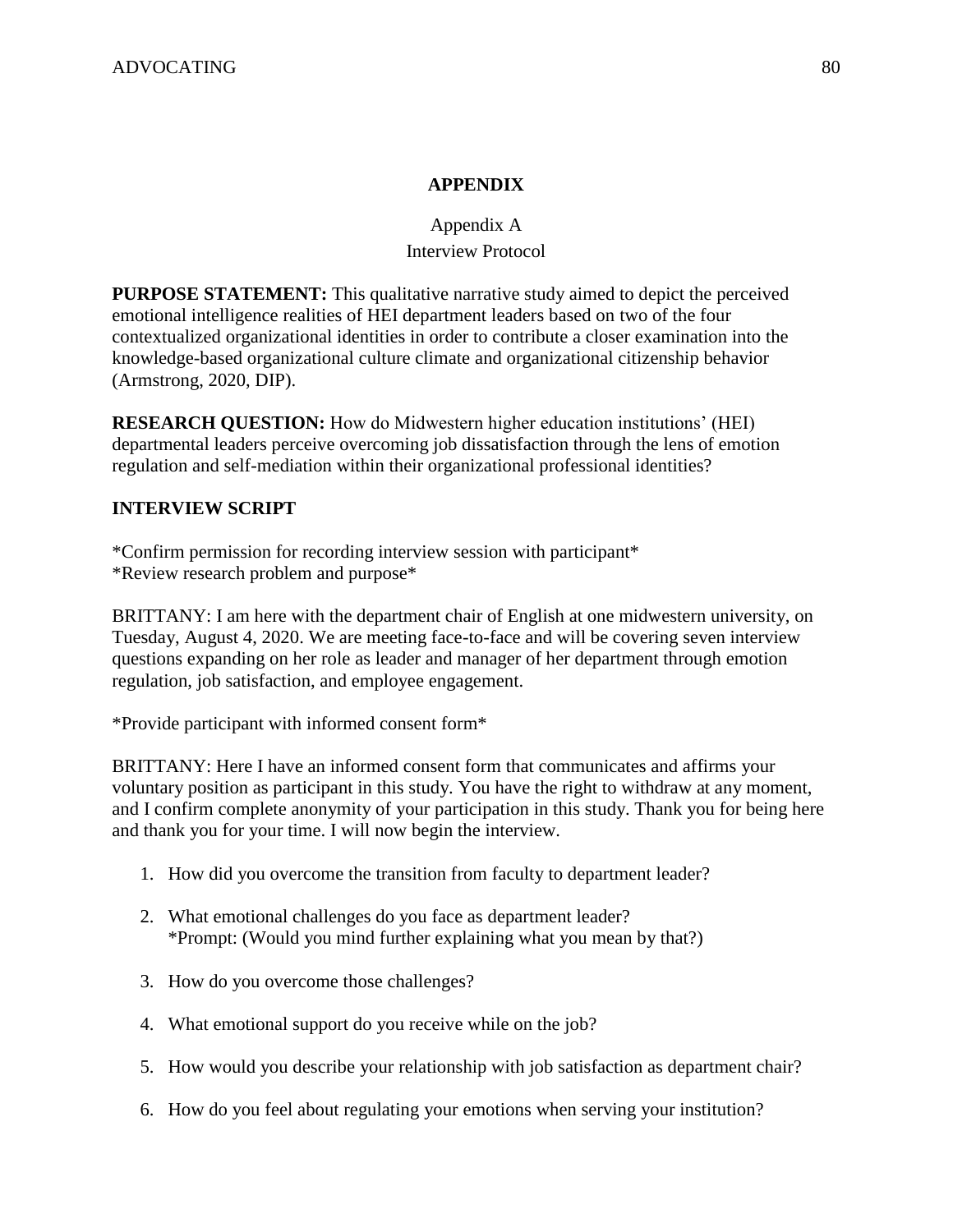\*Prompt: (Can you please clarify?)

7. What more would you like to add?

BRITTANY: This will conclude today's interview. Do you have any questions for me? I would also like to offer my contact information in case you would like to reach out for any reason. *\*Hand out cell phone, e-mail, etc. My participant already has this information.\** Once again, your personal information will remain confidential, and I assure you that all participation is voluntary. Thank you for being willing to meet with me. I appreciate and value your contribution.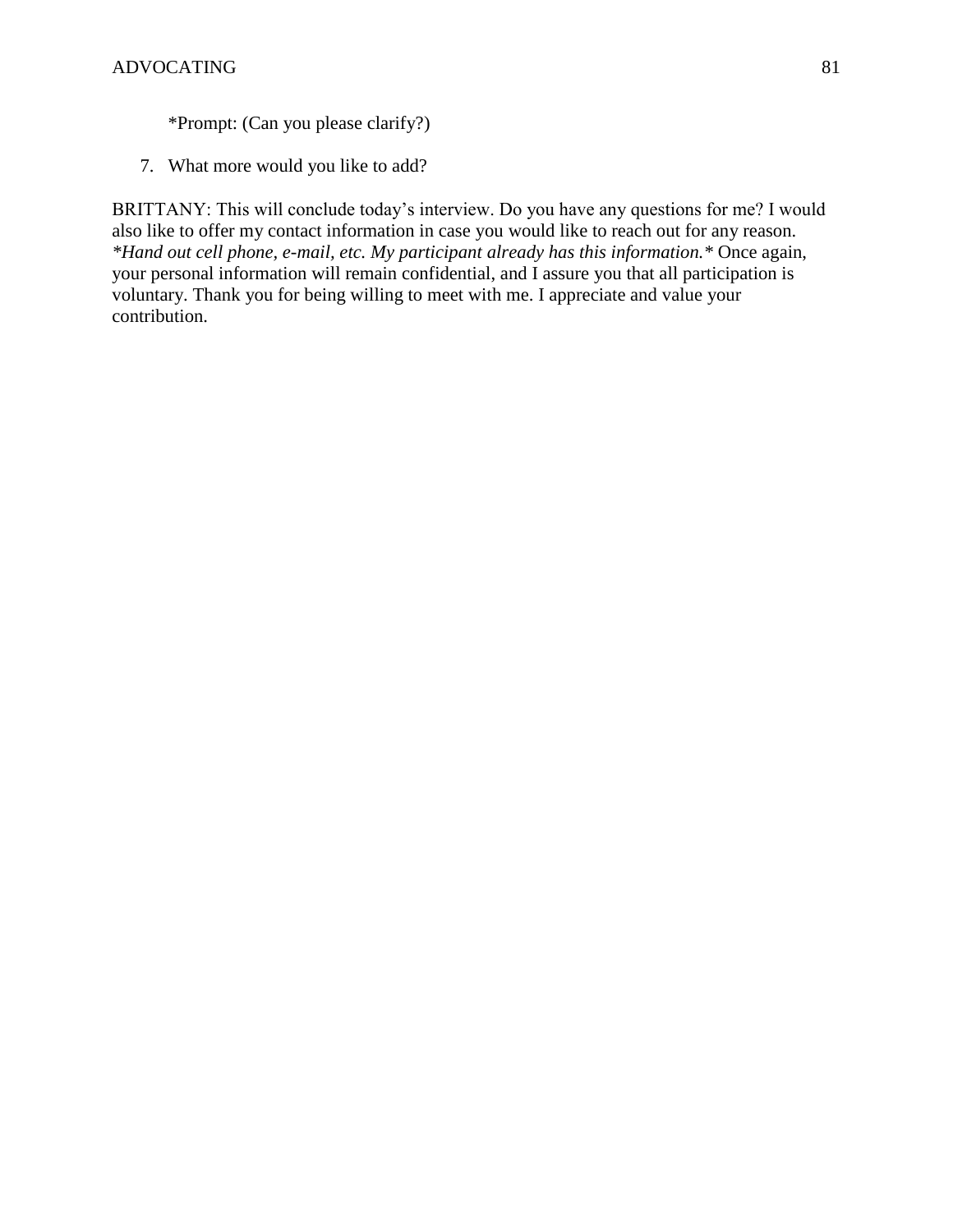# Appendix B Informed Consent Form

Dear Participant,

Your participation is considered valuable and protected for the entirety of this study, and you are being provided with an informed consent form that communicates your rights as a participant if you choose to be included in this study. As a voluntary participant, you have the right to withdraw at any given time, no questions asked.

The purpose of this study is to enhance the use of qualitative methodology during the EdD program. Data collection is comprised of the following: a one-hour interview, direct observation, field notes, and participant's self-observation.

It is important that your confidentiality remain priority, and be rest assured that your name will not be used throughout this study. Despite this case study aligning with the dissertation in practice, your information/interview responses will not be included in the dissertation. This case study is an assignment for EDUC 903. Questions are encouraged and findings will be communicated to you at the conclusion of data analysis.

There may be unintentional harm to you when participating in this study due to the nature of the study and your relationship to the study.

The benefits of participation include a deeper understanding of the subject matter, personal reflection, and use of voice.

If you consent to participation, please sign on the line below. Your signature acknowledges that you fully consent to participating in this study and have been given a copy of the purpose and procedure. The informed consent form will be copied for your files.

August 2, 2020

Signature of Participant

Brittany W. Armstrong, EdD, Olivet Nazarene University, Principal Investigator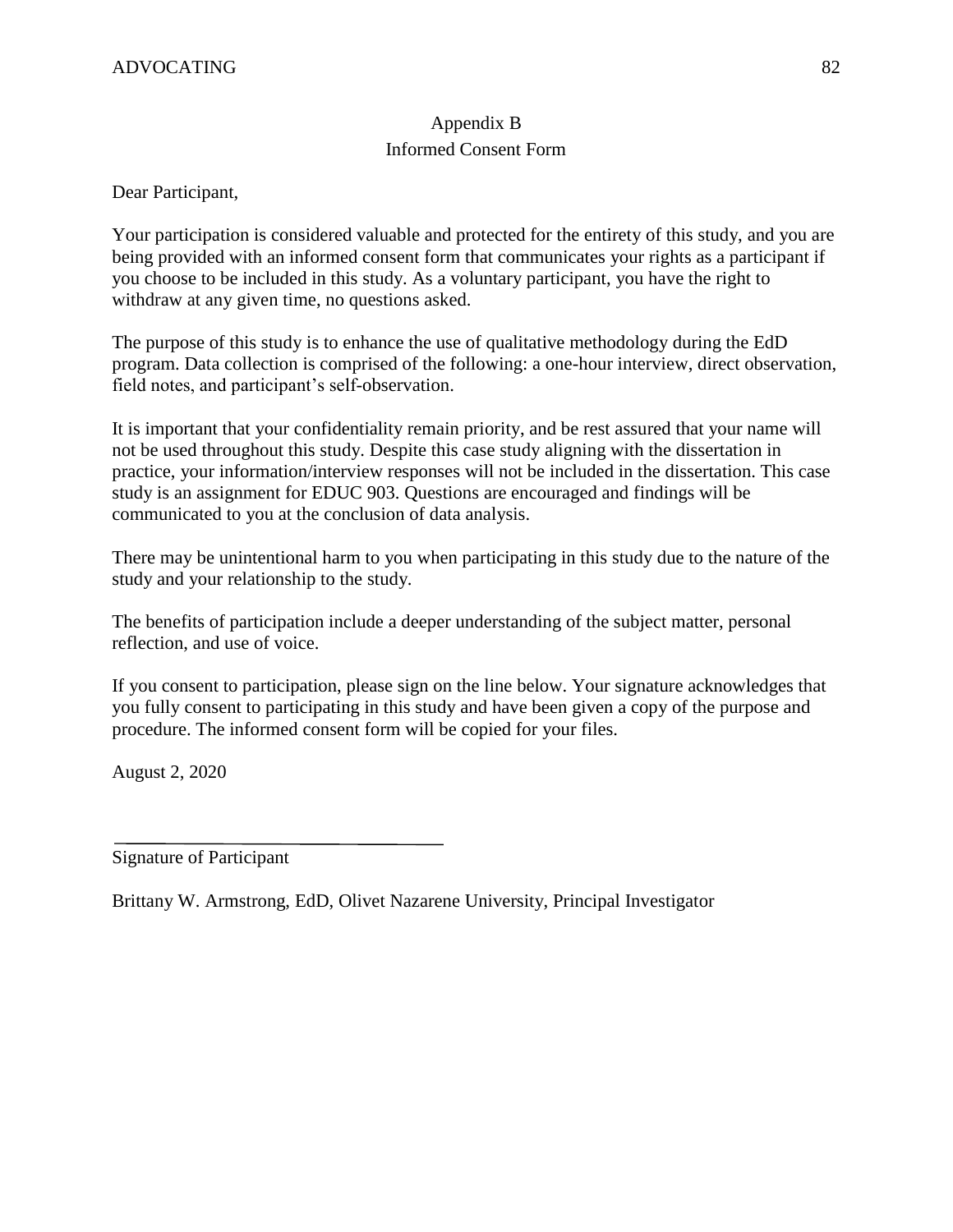# Appendix C

# Department Chair Questionnaire

This questionnaire is included for background data collection for the following qualitative study: Advocating for the middle man: An explication of chair perceptions on overcoming emotion at work. You have volunteered to participate in the principal investigator's methodology for the dissertation in practice at Olivet Nazarene University, under the supervision of Dr. Toni Pauls.

You have been asked to participate due to your dual role as university department chair. This means that you have served between 0-5 years as department chair.

This questionnaire provides background information that will supplement the study. All answers remain confidential and will be treated as statistical data.

I. Employment Information

1. Do you serve as department chair?

2. If yes, which department do you serve?

 $a.$ 

3. How many months/years have you served your department? \_\_\_\_\_\_\_\_\_\_\_\_\_\_\_\_\_\_\_\_\_\_

4. Does your department have university improvement plans? \_\_\_\_\_

5. Prior to assuming department chair, what position did you previously serve?

 $a.$ 

6. How long have you served at your current university (in months/years)?

- $a.$
- II. Background Information
- 7. Date of Birth:  $\frac{\text{m}}{\text{m}}$  (mm/dd/yy)
- 8. Gender: \_\_\_\_\_\_\_\_\_\_\_\_\_\_\_\_\_\_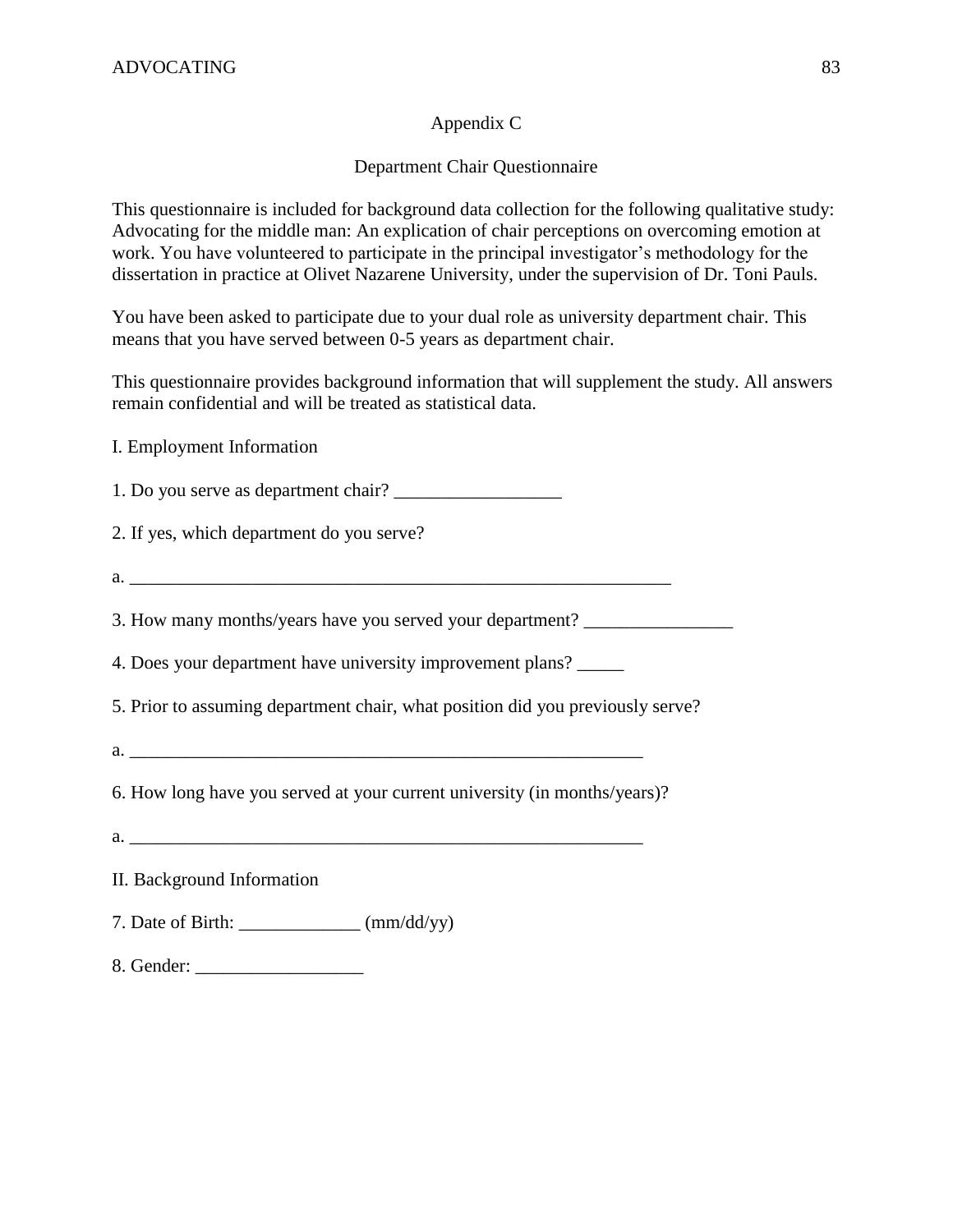### **REFERENCES**

- Acker, S. & Millerson, D. (2018). Leading the academic department: A mother-daughter story. *Education Sciences*, 8(64), 1-24. doi:10.3390/educsci8020064
- Akram, M., Afzal, U., & Ramay, M.I. (2017). Mediating role of organizational commitment in relationship between emotional intelligence and job performance: Evidence from higher education sector of Pakistan. *Global Management Journal for Academic and Corporate Studies*, *7*(1), 110-120. Retrieved May 28, 2020, from https://search-proquestcom.proxy.olivet.edu/docview/1943607464?pq-origsite=summon
- Al-Kurdi, O.F., El-Haddadeh, R., & Eldabi, T. (2020). The role of organizational climate in managing knowledge sharing among academics in higher education. *International Journal of Information Management*, *50*, 217-227. https://doi.org/10.1016/j.ijinfomgt.2019.05.018
- Aleixo, A. M., Leal, S., & Azeiteiro, U.M. (2018). Conceptualization of sustainable higher education institutions, roles, barriers, and challenges for sustainability: An exploratory study in Portugal. *Journal of Cleaner Production*, *172*, 1664-1673. Retrieved May 26, 2020 from https://www-sciencedirect

com.proxy.olivet.edu/science/article/pii/S0959652616318443?via%3Dihub

- Allen, S.J., Shankman, M.L., & Haber-Curran, P. (2016). Developing emotionally intelligent leadership: The need for deliberate practice and collaboration across disciplines. *New Directions for Higher Education*, 174, 79-91. doi: 10.1002/he
- Almeida, M., Santos, D., Aragao, L., Nogueira, G., Bonifacio, A., Simoes, B., & Terra, B. (2016). Expanding the vision of entrepreneurial universities: A case study of UNIRIO in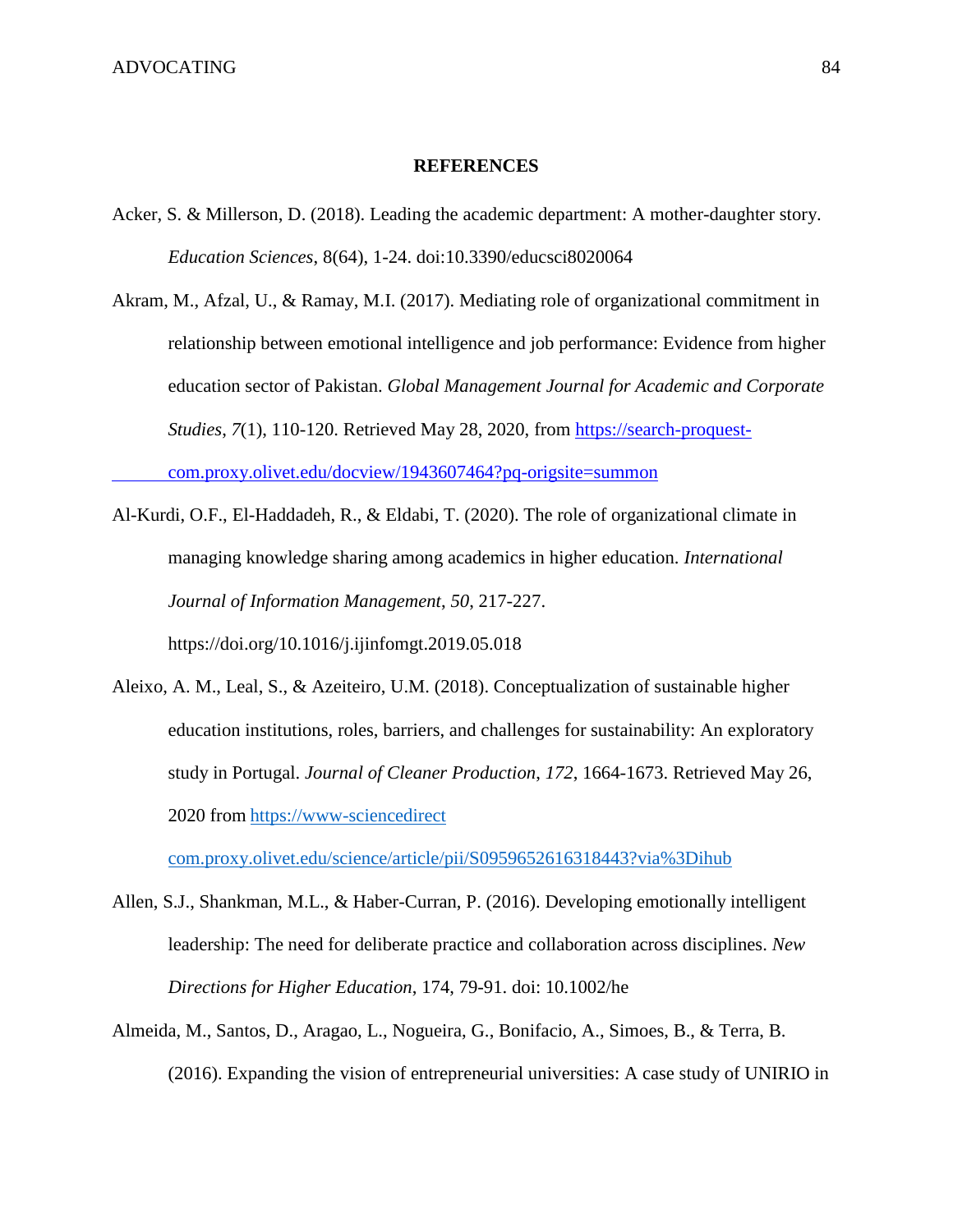Brazil. *Triple Helix*, *2016*(1), 1-19. Retrieved May 13, 2020 from

[file:///C:/Users/barmstrong/Downloads/Expanding\\_the\\_vision\\_of\\_entrep.pdf](../../barmstrong/Downloads/Expanding_the_vision_of_entrep.pdf)

- Alonderience, R. & Majauskaite, M. (2015). Leadership style and job satisfaction in higher education institutions. *International Journal of Educational Management*, *30*(1), 140- 164. doi: 10.1108/IJEM-08-2014-0106
- Armstrong, D. E. & Woloshyn, V.E. (2017). Exploring the tensions and ambiguities of university department chairs. Canadian Journal of Higher Education, 47, 97-113. Retrieved May 14, 2020 from [https://search-proquest-com.proxy.olivet.edu/docview/1927177973?pq](https://search-proquest-com.proxy.olivet.edu/docview/1927177973?pq-%09origsite=summon)[origsite=summon](https://search-proquest-com.proxy.olivet.edu/docview/1927177973?pq-%09origsite=summon)
- Arnaut, D. (2010). *Towards an entrepreneurial university*. University of Zenica, Bosnia and Herzegovina. Retrieved May 14, 2020 from http://www.emuni.si/press/ ISSN/1855- 3362/3 135-152.pdf
- Bao, W. (2020). COVID-19 and online teaching in higher education: A case study of Peking University. *Human Behavior and Emerging Technologies*, *2*, 113-115. doi:10.1002/hbe2.191
- Barr, M.J. & McClellan, G.S. (2018). *Budgets and financial management in higher education*.  $(3<sup>rd</sup>$  ed.). San Francisco, CA: John Wiley & Sons, INC.
- Bellibas, M.S., Ozaslan, G., Gumus, E., & Gumus, S. (2016). Examining department chairs' needs in performing academic leadership in Turkish universities. *Education and Science*, *41*(184), 91-103. doi: 10.15390/EB.2016.6114
- Berchin, I.I., Grando, V.S., Marcon, G.A., Corseuil, L., & Guerra, J.B.S.O.A. (2017). Strategies to promote sustainability in higher education institutions: A case study of a federal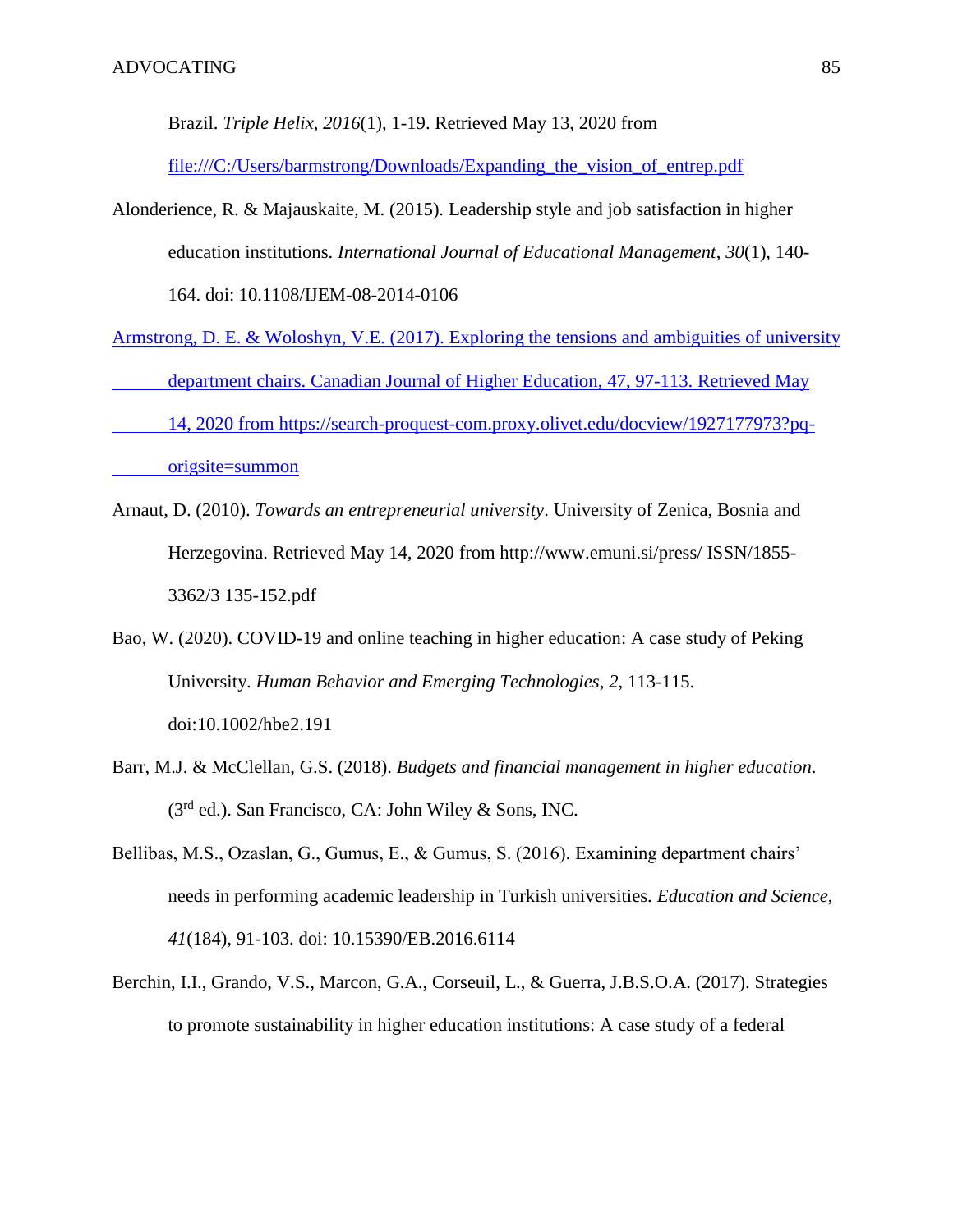institute of higher education in Brazil. *International Journal of Sustainability in Higher Education*, *18*(7), 1018-1038. doi:10.1108/IJSHE-06-2016-0102

- Bernard, B. & Lyne, M. (2018). When the shepherd rejoins the flock: Returning to the department after serving as chair. *The Profession*, April 2019, 293-295. doi:10.1017/S1049096518001634
- Bhayani, A. (2015). Building entrepreneurial universities in a specific culture—barriers and opportunities. *International Journal of Nonprofit and Voluntary Sector Marketing*, *20*, 312-330. doi:10.1002/nvsm.1533
- Bikse, V., Lusena-Ezera, I., Rivza, B., & Volkova, T. (2016). The transformation of traditional universities into entrepreneurial universities to ensure sustainable higher education. *Journal of Teacher Education for Sustainability*, *18*(2), 75-88. doi: 10.1515/jtes-2016- 0016
- Blankenberger, B. & Williams, A.M. (2020). COVID and the impact of higher education: The essential role of integrity and accountability. *Administrative Theory & Praxis*, *42*(3), 404- 423. https://doi.org/10.1080/10841806.2020.1771907
- Caeiro, S. & Azeiteiro, U.M. (2020). Sustainability assessment in higher education institutions. *Sustainability*, *12*(8), 1-5. doi:10.3390/su12083433
- Cai, W., Lysova, E. I., Khapova, S. N., & Bossink, B. A. G. (2019). Does entrepreneurial leadership foster creativity among employees and teams? The mediating role of creative efficacy beliefs. *Journal of Business and Psychology*, *34*, 203-217. doi:10.1007/
- Cem-Ersoy, N., Derous, E., Born, M. and Van Der Molen, H. (2015). Antecedents of organizational citizenship behavior among Turkish white-collar employees in the Netherlands and Turkey. *International Journal of Intercultural Relations*, *49*, 68-79.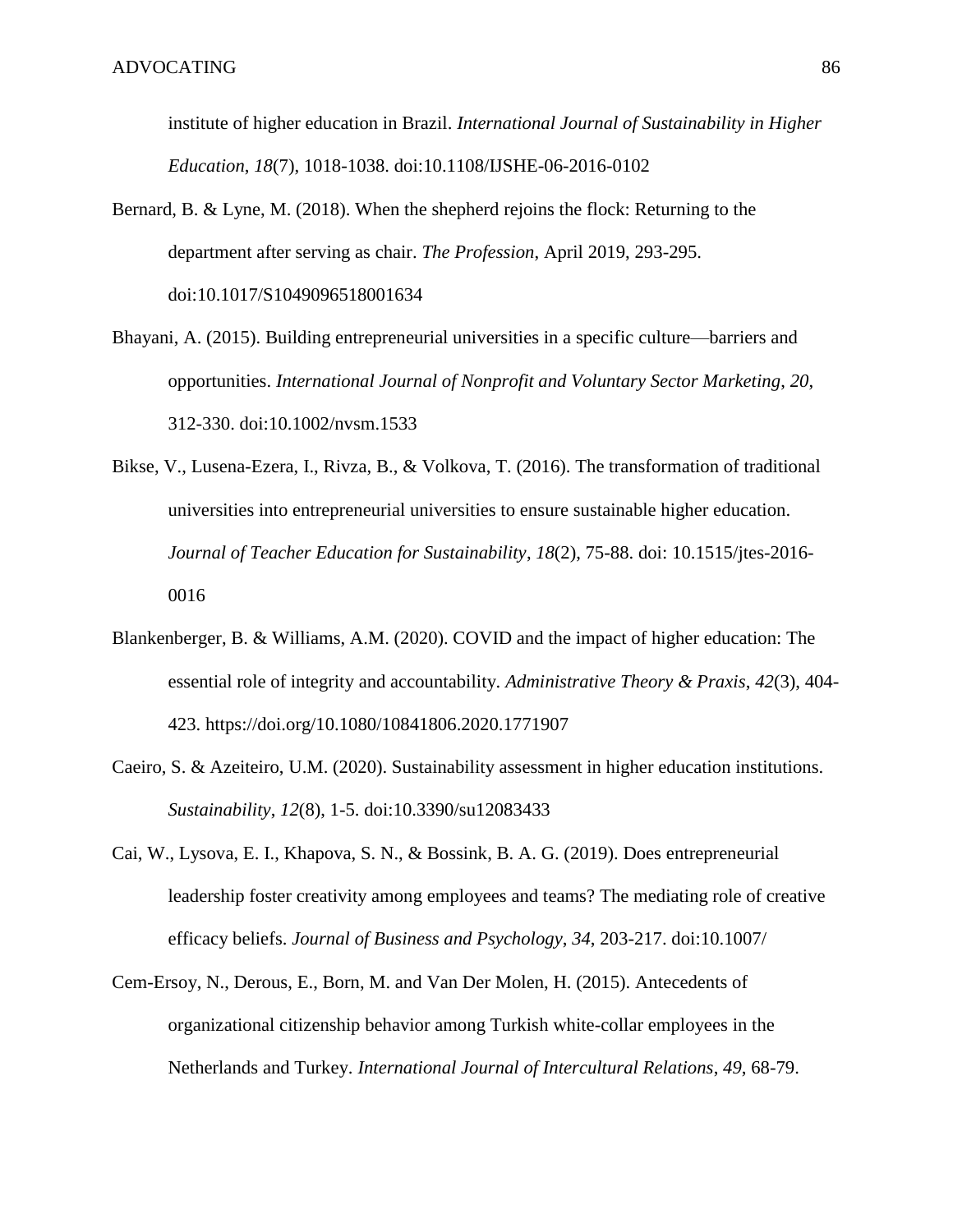- Ceulmans, K., Lozano, R., & Alonso-Almeida, M. (2015). Sustainability reporting in higher education: Interconnecting the reporting process and organizational change management for sustainability. *Sustainability*, *7*, 8881-8903. Doi:10.3390/su10041032
- Cheben, J., Lancaric, D., Munk, M., & Obdrzalek, P. (2020). Determinants of economic sustainability in higher education institutions. *Amfiteatru Economic*, *22*(54), 462-479. doi:10.24818/EA/2020/54/462
- Chirania, V. & Dhal, S. K. (2018). A systematic literature review of emotional intelligence and entrepreneurial abilities. *Journal of Entrepreneurship and Management*, *7*, 10-16. Retrieved May 14, 2020 from https://search-proquest-

com.proxy.olivet.edu/docview/2024086760?pq-origsite=summon

- Clandinin, D. J., & Huber, J. (in press). *Narrative inquiry*. In B. McGaw, E. Baker, & P. P. Peterson (Eds.), International encyclopedia of education (3rd ed.). New York, NY: Elsevier.
- Claudia, M. (2018). The influence of perceived organizational support, job satisfaction and organizational commitment toward organizational citizenship behavior: A study of the permanent lecturers at University of Lambung Mangkurat, Banjarmasin. *Journal of Indonesian Economy and Business*, *33*(1), 23-35. Retrieved May 27, 2020 from http://journal.ugm.ac.id/jieb
- Cowley, S. (2019). Emotional labour in the role of university department chair. *Simon Fraser University Educational Review*, *12*(2), 9-26. Retrieved April 21, 2020 from sfuedreview.org
- Creswell, J.W. & Poth, C.N. (2018). *Qualitative inquiry & research design: Choosing among the five approaches.* (4<sup>th</sup> ed.). Thousand Oaks, CA: Sage Publications, INC.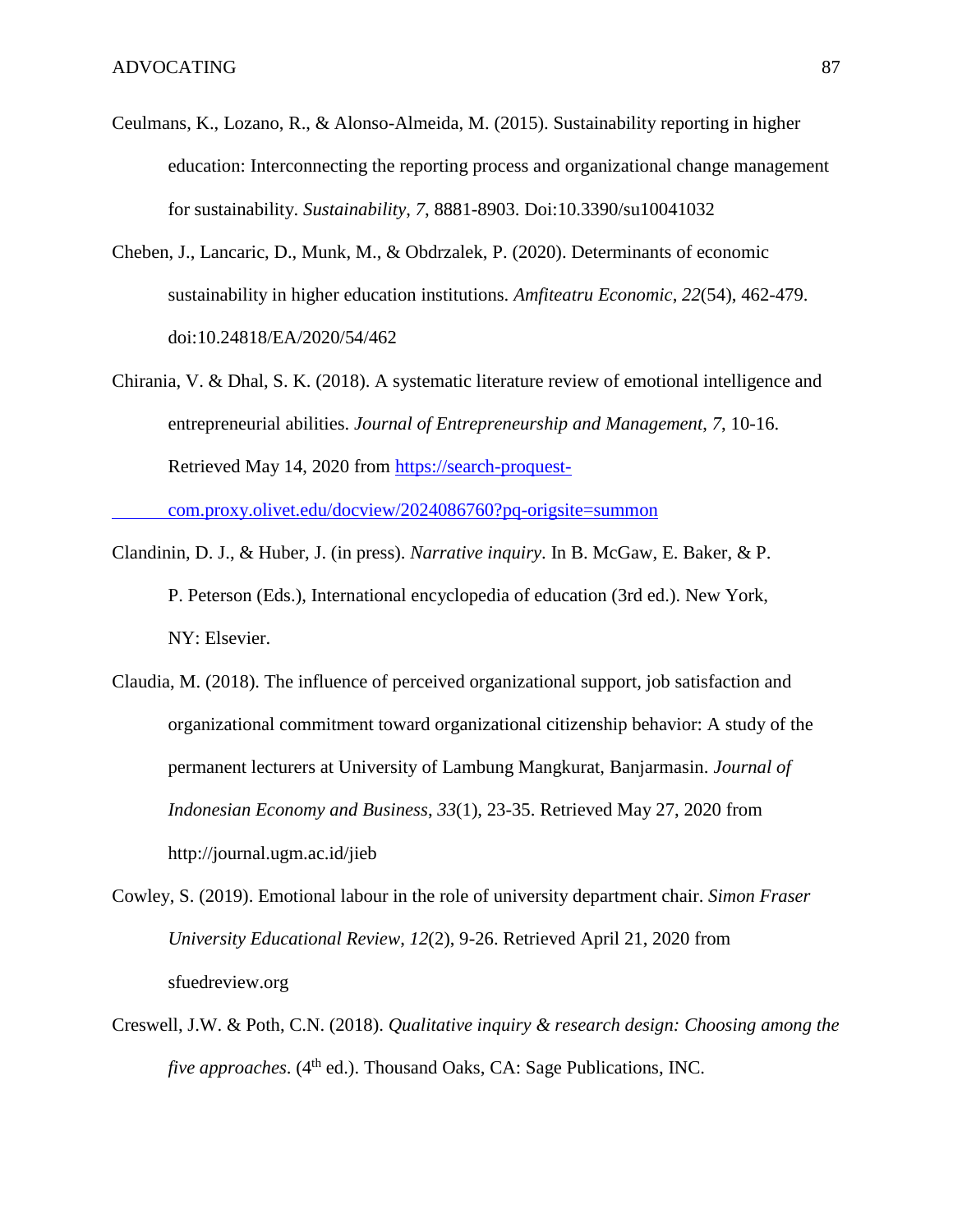- Davey, T., Rossano, S., & Sijde P. V. D. (2016). Does context matter in academic entrepreneurship? The role of barriers and drivers in the regional and national context. *Journal of Technology Transfer*, *41*(6), 1457-1482. doi:10.1007/s10961-015-9450-7
- Deng, X. & Guan, Z. (2017). Creative leaders create 'unsung heroes:' Leader creativity and subordinate organizational citizenship behavior. *Frontiers of Business Research in China*, 1-14. doi:10.1186/s11782-017-0013-7
- Dhanphat, N. (2016). Emotional labor in academe. Challenges faced. *Problems and Perspectives in Management*, *14*(3), 575-582. doi:10.21511/ppm.14(3-2).2016.14
- Doci, E., Stouten, J., & Hofmans, J. (2015). The cognitive-behavioral system of leadership: Cognitive antecedents of active and passive leadership behaviors. *Frontiers in Psychology*, *6*, 1-15. doi:10.3389/fpsyg.2015.01344
- Drigas, A.S. & Papoutsi, C. (2018). A new layered model on emotional intelligence. *Behavioral Sciences*, *8*(45), 1-17. doi:10.3390/bs8050045
- Dyason, D. & Kleynhans, E. P. J. (2017). A university in a small city: Discovering which sectors benefit. *Acta Commercii*, *17*, 1-13. doi: 10.4102/ac.v17i1.513
- Edwards, M.S. & Ashkanasy, N.M. (2018). Emotions and failure in academic life: Normalising the experience and building resilience. *Journal of Management and Organization*, *24*(2), 167-188. doi:10.1017/jmo.2018.20

Etzkowitz, H., Webster, A., Gebhardt, C., Terra, B. R. C. (2000). The future of the university and the university of the future: Evolution of ivory tower to entrepreneurial paradigm. *Research Policy*, *29*, 313-330. Retrieved May 13, 2020 from <http://www.oni.uerj.br/media/downloads/1-s2.0-S0048733399000694-main.pdf>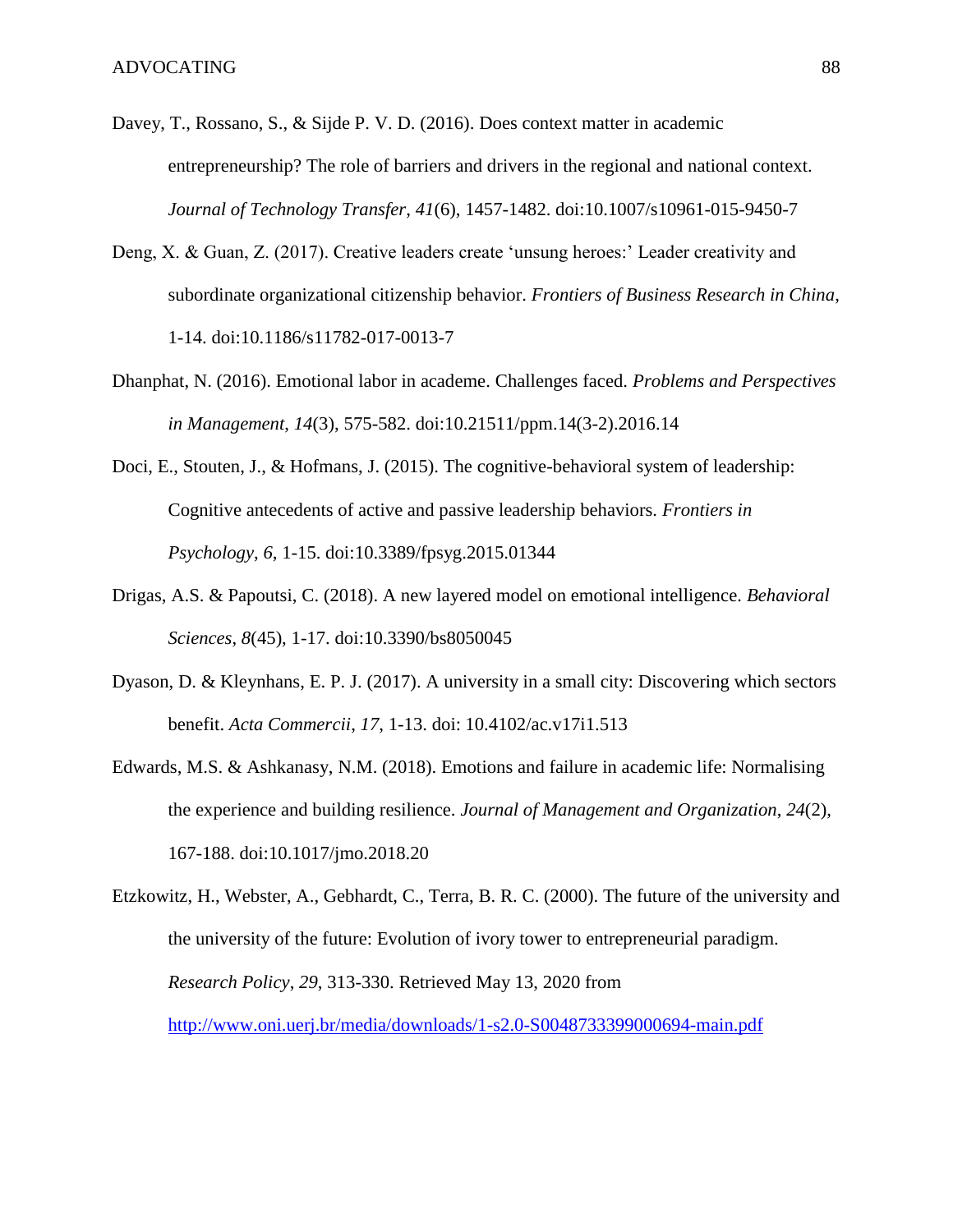- Fabio, A. D., Bucci, O., & Gori, A. (2016). High entrepreneurship, leadership, and professionalism (HELP): Toward an integrated, empirically based perspective. Frontiers in Psychology, 7, 1-11. doi:10.3389/fpsy.2016.01842
- Fleaca, E., Fleaca, B., and Maiduc, S. (2018). Aligning strategy with sustainable development goals (SDGs): Process scoping diagram for entrepreneurial higher education institutions (HEIs). *Sustainability*, *10*, 1032. doi: 10.3390/su10041032
- Gao, Y. & He, W. (2016). Corporate social responsibility and employee organizational citizenship behavior: The pivotal roles of ethical leadership and organizational justice. *Management Decision*, *55*(2), 294-309. doi:10.1108/MD-05-2016-0284
- Gaya, H.J. & Smith, E.E. (2016). Developing a qualitative single case study in the strategic management realm: An appropriate research design? *International Journal of Business Management and Economic Research*, 7(2), 529-538. [www.lijbmer.com](http://www.lijbmer.com/)
- Gerpott, F.H., Quaquebeke, N.V., Schlamp, S., & Voelpel, S.C. (2019). An identity perspective on ethical leadership to explain organizational citizenship behavior: The interplay of follower moral identity and leader group prototypicality. *Journal of Business Ethics*, *156*, 1063-1078. doi: 10.1007/s10551-017-3625-0
- Giesenbauer, B. & Muller-Christ, G. (2020). University 4.0: Promoting the transformation of higher education institutions toward sustainable development. *Sustainability*, 12(8), 3371. doi:10.3390/su12083371
- Gmelch, W. H. (2016). Why chairs serve, what they do, and how they lead. *The Department Chair*, *26*(3), 8-9. Retrieved April 21, 2020 from onlinelibrary.wiley.com
- Gonaim, F. (2016). A department chair: A life guard without a life jacket. *Higher Education Policy*, *29*, 272-286. doi: 10.1057/hep.2015.26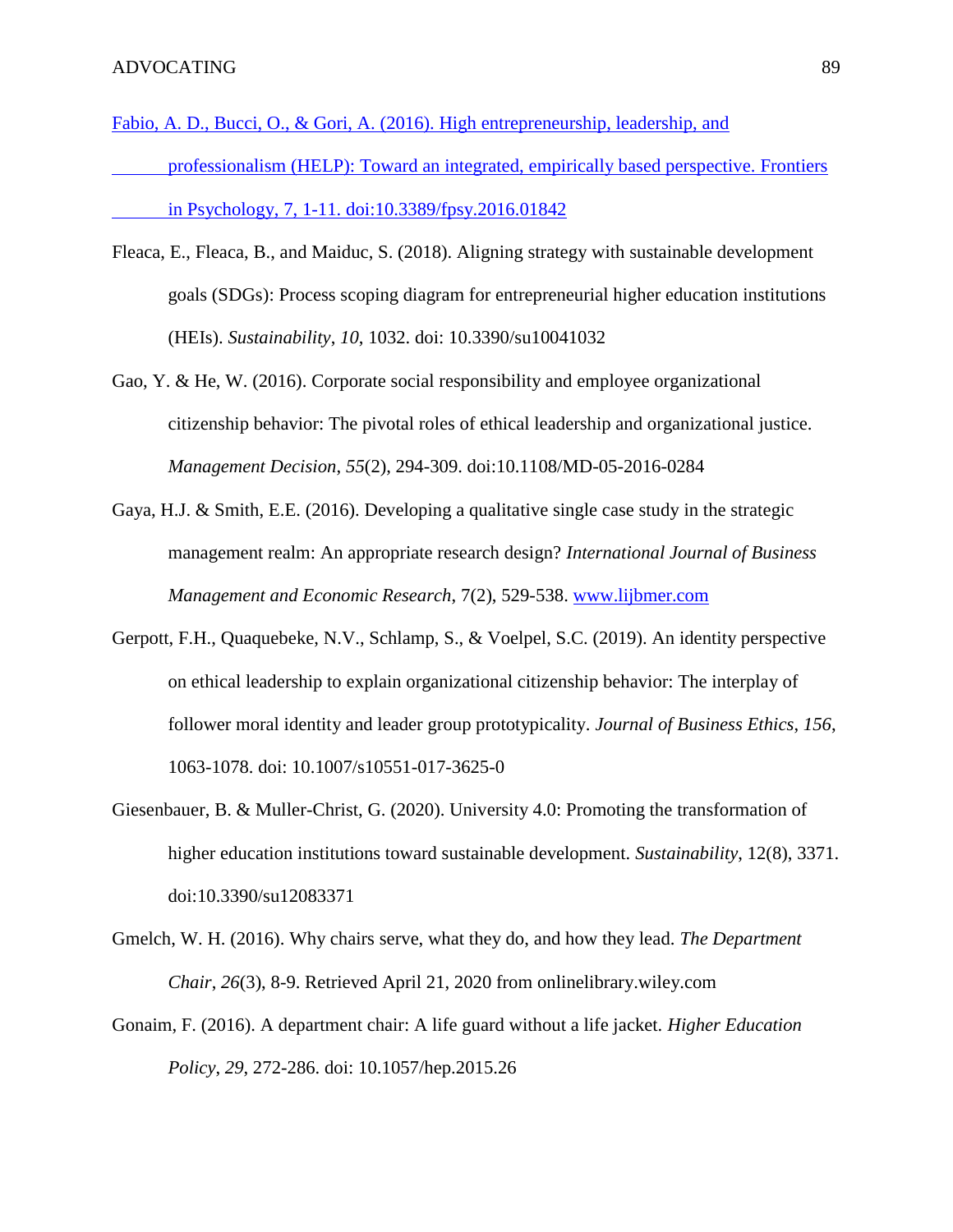- Guerrero, M., Urbano, D., Fayolle, A., Klofsten, M., & Mian, S. (2016). Entrepreneurial universities: emerging models in the new social and economic landscape. *Small Business Economics*, *47*, 551-563. doi:10.1007/s11187-016-9755-4
- Hassan, R. A. & Omar, S. N. B. (2016). The effect of emotional intelligence and entrepreneurial attitude on entrepreneurial intention. *Kuwait Chapter of Arabian Journal of Business and Management Review*, *5*(12), 1-10. Retrieved May 14, 2020 from https://search-proquestcom.proxy.olivet.edu/docview/1809577627?pq-origsite=summon
- Hao, Z. (2016). In search of a professional identity: Higher education in Macau and the academic role of faculty. *Higher Education*, 72, 101-113. doi: 10.1007/s10734-015-9940-4
- Holliday, E.B., Bonner, J.A., Formenti, S.C., Hahn, S.M., Kalnicki, S., Liu, F.F., Movsas, B., Fuller, C.D., & Thomas, Jr., C.R. (2017). Emotional intelligence and burnout in academic radiation oncology chairs. *Journal of Healthcare Management*, *62*(5), 302-313. doi: 10.1097/JHM-D-16-00001
- Huang, S., Yin, H., and Tang, L. (2019). Emotional labor in knowledge-based service relationships: The roles of self-monitoring and display rules perceptions. *Frontiers in Psychology*, *10*, 801. Doi:10.3389/fpsyg.2019.00801
- Huang, Y. & Pang, S. (2016). The role identities of university academic-managers in a changing environment: A Chinese perspective. *The Asia-Pacific Education Researcher*, *25*(2), 185- 194. doi:10.1007/s40299-015-0248-z
- Humphrey, R.H., Ashforth, B.E., & Diefendorff, J.M. (2015). The bright side of emotional labor. *Journal of Organizational Behavior*, *36*, 749-769. Doi:10.1002/job.2019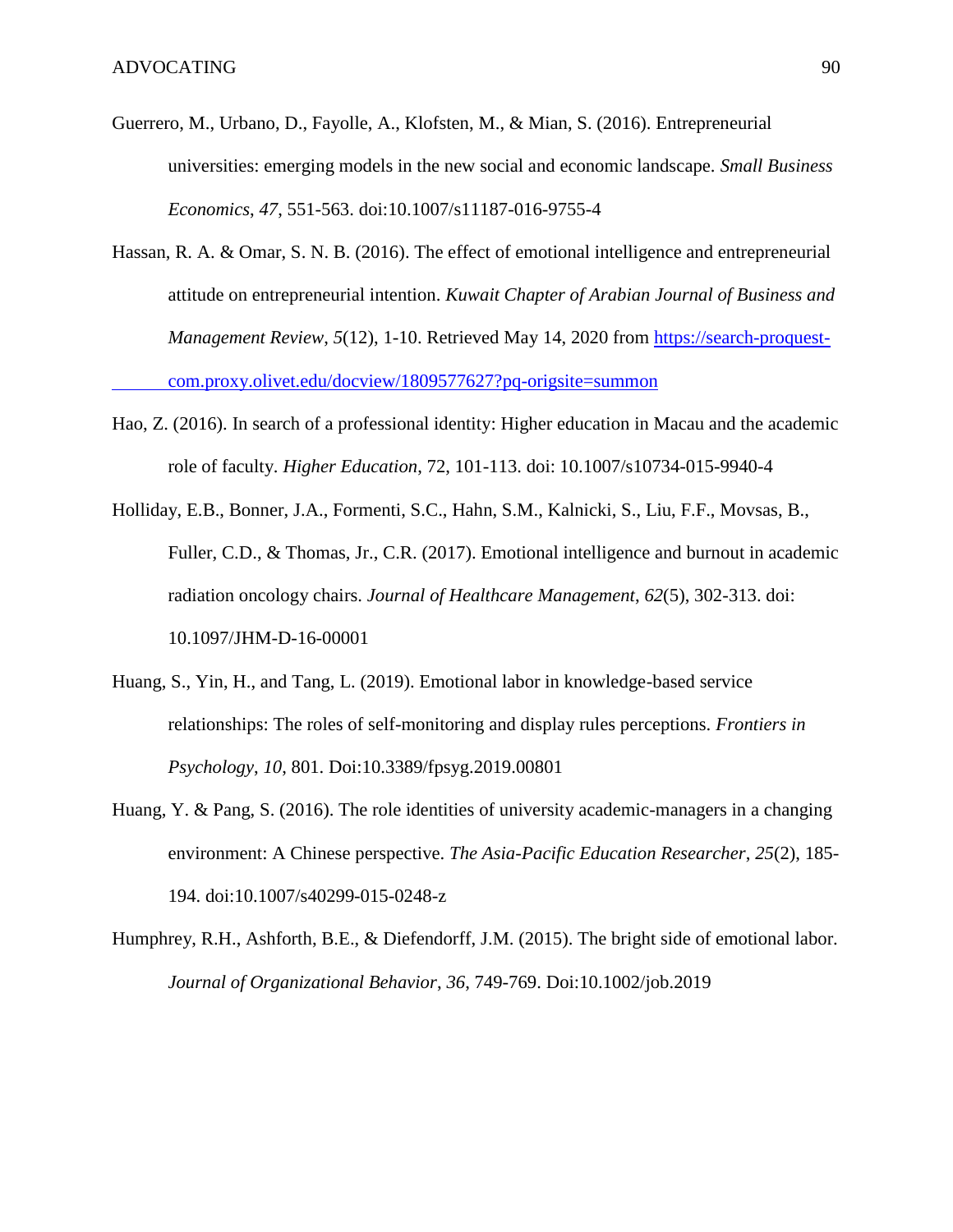- Humphrey, R. H., Burch, G. F., and Adams, L.L. (2016). The benefits of merging leadership research and emotions research. *Frontiers in Psychology*, *7*, 1022. Doi: 10.3389/fpsyg.2016.01022
- Imbrisca, C.I. & Toma, S.G. (2020). Social responsibility, a key dimension in developing a sustainable higher education institution: The case of students' motivation. *Amfiteatru Economic*, *22*(54), 447-461. doi:10.24818/EA/2020/54/447
- Inelmen, K., Selekler-Goksen, N., & Yildirim-Oktem, O. (2016). Understanding citizenship behavior of academics in American- vs continental European-modeled universities in Turkey. *Personnel Review*, *46*(6), 1142-1164. doi:10.1108/PR-06-2015-0182
- Koveshnikov, A. & Ehrnrooth, M. (2018). The cross-cultural variation of the effects of transformational leadership behaviors on followers' organizational identification: The case of idealized influence and individualized consideration in Finland and Russia. *Management and Organization Review*, *14*, 747-779. doi:10.1017/mor.2018.27
- Lawless, B. (2018). Documenting a labor of love: emotional labor as academic labor. *Review of Communication*, *18*(2), 85-97. doi:10.1080/15358593.2018.1438644
- Lumpkin, A. & Achen, R. M. (2018). Explicating the synergies of self-determination theory, ethical leadership, servant leadership, and emotional intelligence. *Journal of Leadership Studies*, *12*, 6-20. DOI: 10.1002/jls.21554
- Machado, N.S., Weber, J., Silveira, A., & Petarnella, L. (2018). Higher education and sustainability: Understanding of the managers of a higher education institution. *[Revista](https://search-proquest-com.proxy.olivet.edu/publiccontent/pubidlinkhandler/sng/pubtitle/Revista+de+Ci$eancias+da+Administra$e7$e3o/$N/1576337/PagePdf/2162497193/fulltextPDF/1069CCC0D9594673PQ/1?accountid=12974)  [de Ciências da Administração](https://search-proquest-com.proxy.olivet.edu/publiccontent/pubidlinkhandler/sng/pubtitle/Revista+de+Ci$eancias+da+Administra$e7$e3o/$N/1576337/PagePdf/2162497193/fulltextPDF/1069CCC0D9594673PQ/1?accountid=12974)*, *20*(51), 42-54. doi:http://dx.doi.org/10.5007/2175- 8077.2018 V20n51p42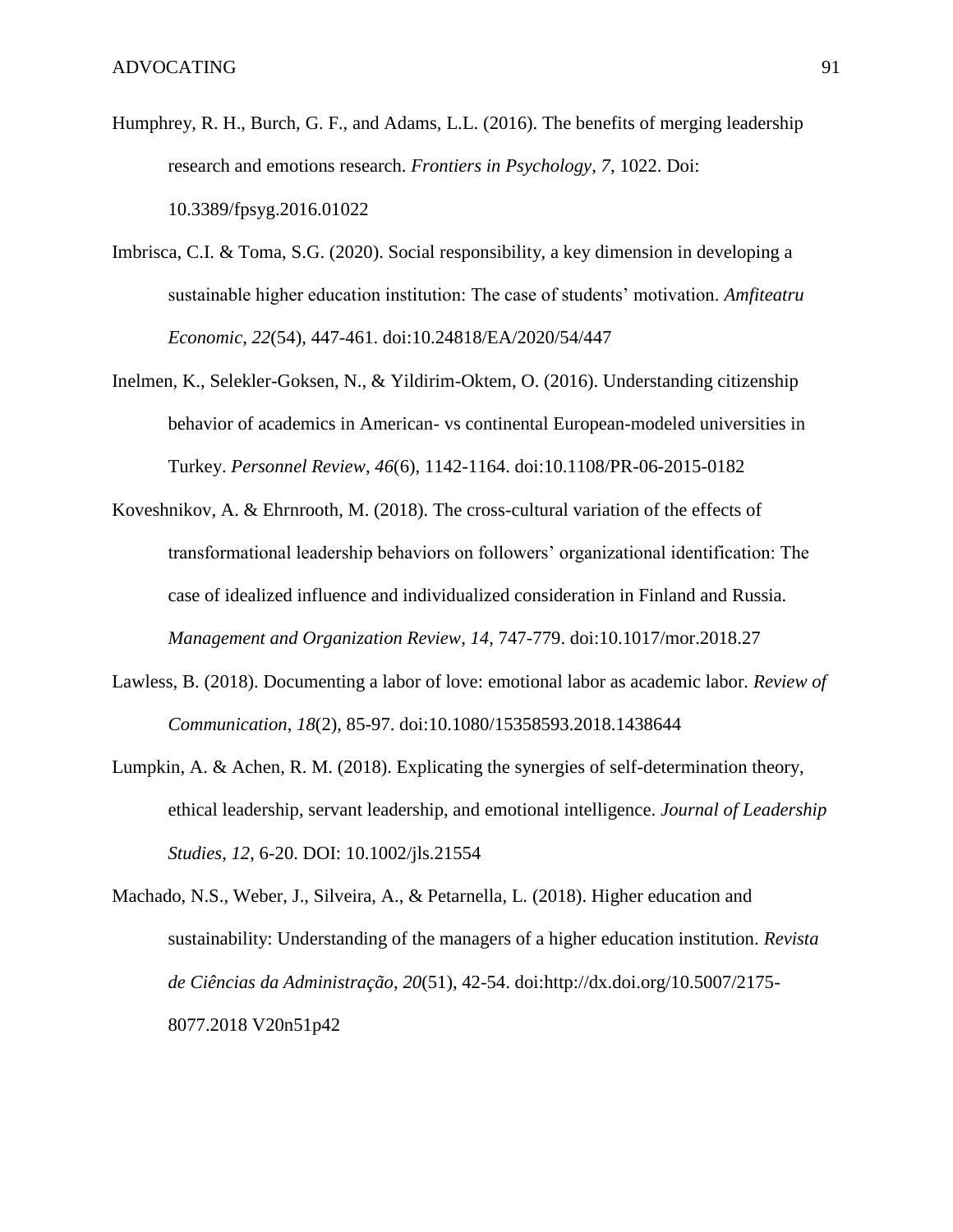- Maher, C., Hadfield, M., Hutchings, M., & Eyto, A. (2018). Ensuring rigor in qualitative data analysis: A design research approach to coding combining NVivo with traditional material methods. *International Journal of Qualitative Methods*, *17*, 1-13. doi:10.1177/1609406918786362
- Majowicz, S. E. (2020). What might the future bring? COVID-19 planning considerations for faculty and universities. *Epidemiology and Infection*, *148*, 1-5. doi:10.1017/50950268820000898
- Mandelson, R.A. & Stabile, C. (2019). Emotional intelligence: What does it look like in education leadership? *New Directions for Teaching and Learning*, 160, 11-17. doi:10.1002/tl
- Marembo, M. & Chinyamurindi, W.T. (2018). Impact of demographic variables on emotional intelligence levels amongst a sample of early career academics at a South African higher education institution. *SA Journal of Human Resource Management*, *16*, 1-9. doi:10.4102/sajhrm.v16i0.1051
- Mayer, J. D., Caruso, D. R., & Salovey, P. (2016). The ability model of emotional intelligence: Principles and updates. *Emotion Review*, 1-11. Doi:10.117/1754073916639667
- McCleskey, J. (2014). Emotional intelligence and leadership: A review of the progress, controversy, and criticism. *International Journal of Organizational Analysis*, *22*, 76-93. Doi:10.1108/IJOA-03-2012-0568.
- Miller, D. J. & Acs, Z. J. (2017). The campus as entrepreneurial ecosystem: the university of Chiacgo. *Small Business Economics*, *49*, 75-95. doi:10.1007/s11187-2017-9868-4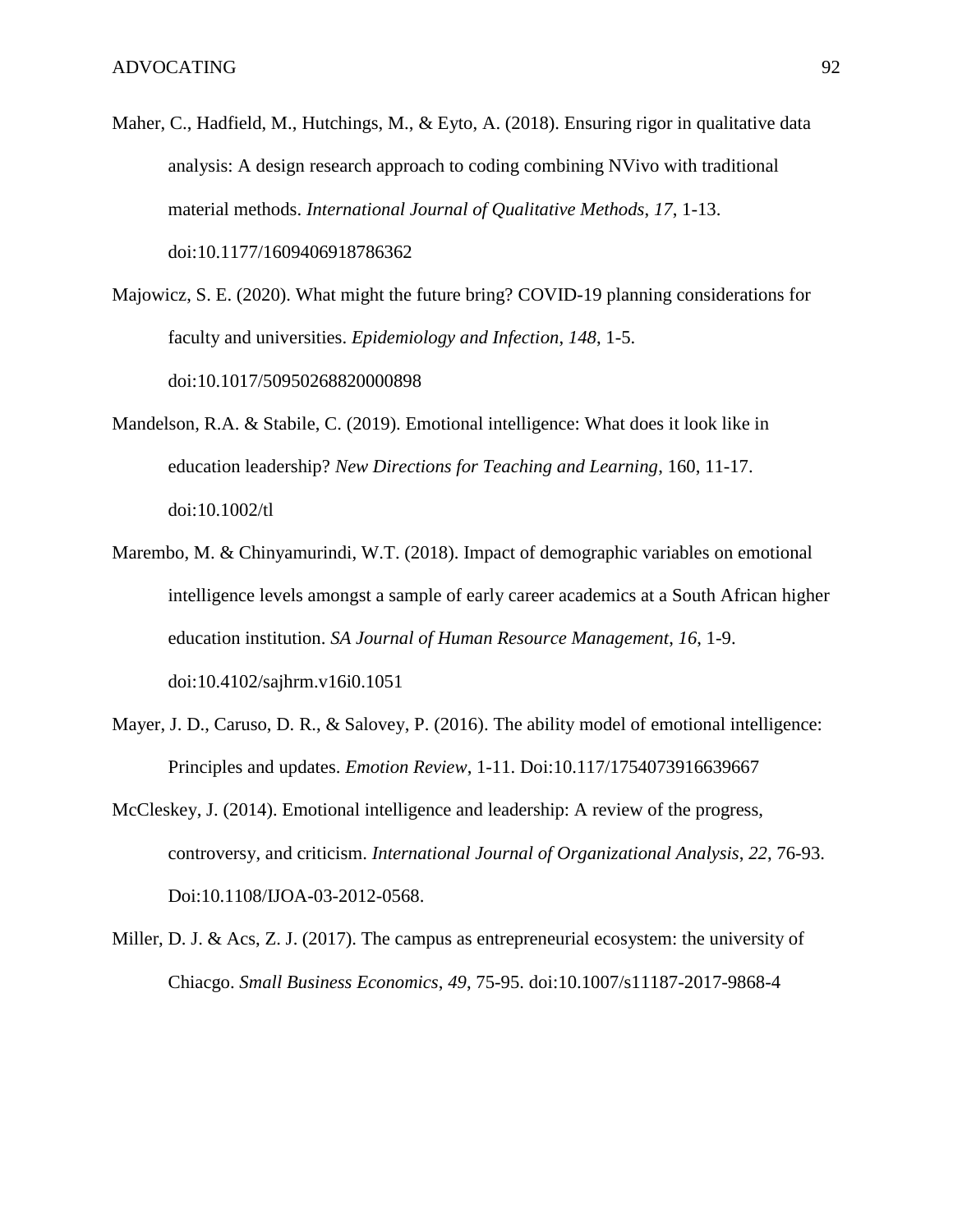- Mo, S. & Shi, J. (2015). Linking ethical leadership to employees' organizational citizenship behavior: Testing the multilevel mediation role of organizational concern. *Journal of Business Ethics*, *141*, 151-162. doi:10.1007/s10551-015-2734-x
- Morris, J. A. & Feldman, D. C. (1996). The dimensions, antecedents, and consequences of emotional labor. *Academy of Management Review*, *21*(4), 986-1010. doi: 10.5465/AMR.1996.9704071861
- Neary, J. & Osborne, M. (2018). University engagement in achieving sustainable development goals: A synthesis of case studies from the SUEUAA study. *Australian Journal of Adult Learning*, *58*(3), 336-364.
- Nie, D. & Anna-Maija, L. (2018). Chinese immigrants' occupational well-being in Finland; the role of paternalistic leadership. *Leadership and Organization Development Journal*, *39*, 340-352. doi:10.1108/LODJ-05-2017-0144
- Northouse, P.G. (2019). *Leadership: Theory and practice*. (8th ed.). Thousand Oaks, CA: SAGE Publications, INC.
- Nowell, L.S., Norris, J.M., White, D.E., & Moules, N.J. (2017). Thematic analysis: Striving to meet the trustworthiness criteria. *International Journal of Qualitative Methods*, *16*, 1-13. doi:10.1177/1609406917733847
- Ocampo, L., Acedillo, V., Bacunador, A. M., Balo, C.C., Lagdameo, Y.J., & Tupa, N. S. (2017). A historical review of the development of organizational citizenship behavior (OCB) and its implications for the twenty-first century. *Personnel Review*, *47*(4), 821-862. doi:10.1108/PR-04-2017-0136
- Olutade, M., Liefooghe, A., & Olakunle, A. O. (2015). Influence of entrepreneurial leadership skills on employees' motivation and job satisfaction: A leader member exchange (LMX)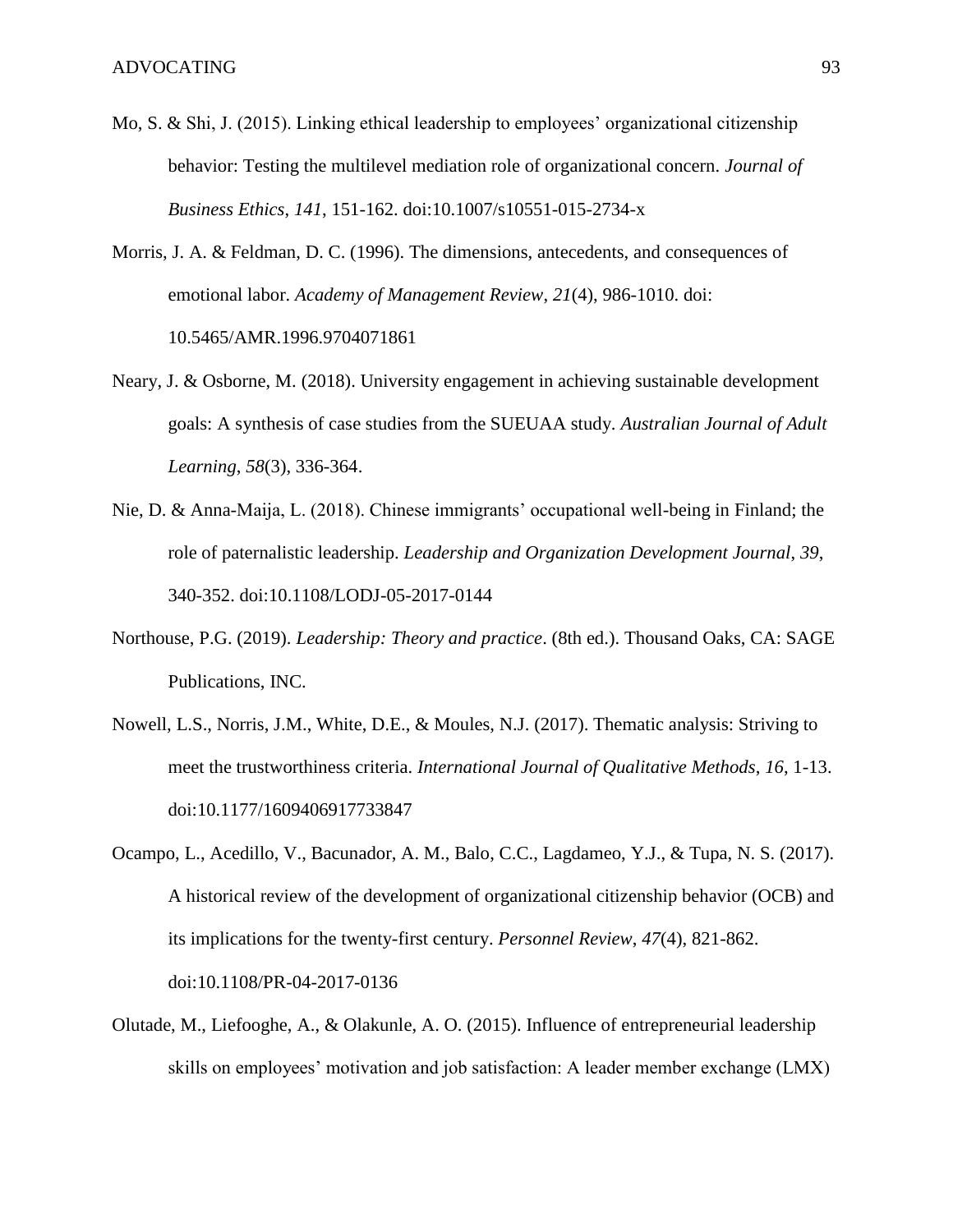approach. *International Journal of Academic Research in Business and Social Sciences*, *5*(9), 188-214. doi:10.6007/IJARBSS/v5-i9/1829

Onwuegbuzie, A.J., Frels, R.K., & Hwang, E. (2016). Mapping Saldana's coding methods onto the literature review process. *Journal of Educational Issues*, *2*, 130-146. <http://dx.doi.org/10.5296/jei.v2i1.8931>

Ozdemir, M. & Kocak, S. (2018). Predicting teacher emotional labour based on multi-frame leadership orientations: A case study from Turkey. *Irish Educational Resources*, *37*, 69-

87. Doi:10.1080/3323315.2018.1438912

- Parrish, D.R. (2015). The relevance of emotional intelligence for leadership in a higher education context. *Studies in Higher Education*, *40*(5), 821-837. Doi:10.1080/03075079.2013.842225
- Parvin, A. (2018). Leadership and management in quality assurance: Insights from the context of Khulna University, Bangladesh. *Higher Education*, *77*, 739-756. doi:10.1007/s10734- 018-0299-1
- Pugh, R., Lamine, W., Jack, S., & Hamilton, E. (2018). The entrepreneurial university and the region: what role for entrepreneurship departments? *European Planning Studies*, *26*(9), 1835-1855. doi:10.1080/09654313.2018.1447551
- Qian, X., Zhang, M., & Jiang, Q. (2020). Leader humility, and subordinates' organizational citizenship behavior and withdrawal behavior: Exploring the mediating mechanisms of subordinates' psychological capital. *International Journal of Environmental Research and Public Health*, *17*, 1-14. doi:10.3390/ijerph17072544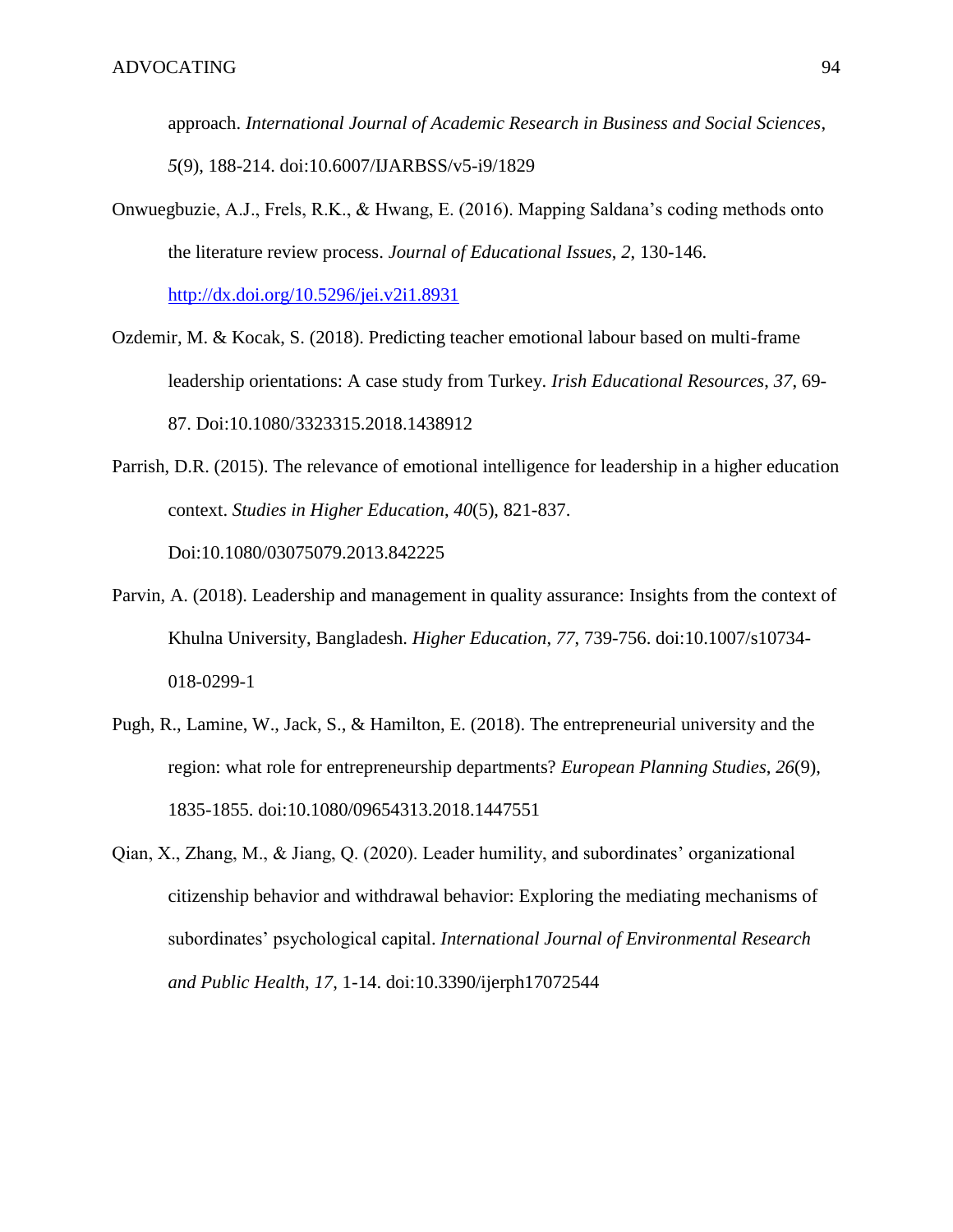- Qualitative data analysis. (2019). *Research Methodology*. Retrieved April 19, 2020, from [https://research-methodology.net/research-methods/data-analysis/qualitative-data](https://research-methodology.net/research-methods/data-analysis/qualitative-data-%09analysis/)[analysis/](https://research-methodology.net/research-methods/data-analysis/qualitative-data-%09analysis/)
- Rybnicek, R., Leitner, K., Baumgartner, L., & Plakolm, J. (2019). Industry and leadership experiences of the heads of departments and their impact on the performance of public universities. *Management Decision*, *57*(12), 3321-3345. DOI 10.1108/MD-10-2018-1173
- Saldana, J. (2014). *The coding manual for qualitative researchers*. (3<sup>rd</sup> ed.). Thousand Oaks, CA: Sage Publications.
- Sani, A., Malang, M. M. I., Ekowati, V. M., Wekke, I.S., Sorong, S. T. A. I. N., Idris, I., & Malang, U. N. (2018). Respective contribution of entrepreneurial leadership through organizational citizenship behaviour in creating employee's performance. *Academy of Entrepreneurship Journal*, *24*(4), 1-11. Retrieved May 14, 2020 from [file:///C:/Users/barmstrong/Downloads/RESPECTIVE\\_CONTRIBUTION\\_OF\\_ENT.pdf](../../barmstrong/Downloads/RESPECTIVE_CONTRIBUTION_OF_ENT.pdf)
- Shareef, R.A. & Atan, T. (2018). The influence of ethical leadership on academic employees' organizational citizenship behavior and turnover intention: Mediating role of intrinsic motivation. *Management Decision*, *57*(3), 583-605. doi:10.1108/MD-08-2017-0721
- Stavytskyy, A., Dluhopolskyi, O., Kharlamova, G., Karpuk, A., & Osetskyi, V. (2019). Testing the fruitfulness of the institutional environment for the development of innovativeentrepreneurial universities in Ukraine. *Problems and Perspectives in Management*, *17*(4), 274-288. doi:10.21511/ppm.17(4).2019.23
- Steenkamp, R. J. (2017). The exploration of university ethos—neoliberalism versus entrepreneurial wisdom. *Problems and Perspectives in Management*, *15*(3), 147-156. doi: :10.21511/ppm.15(3).2017.12